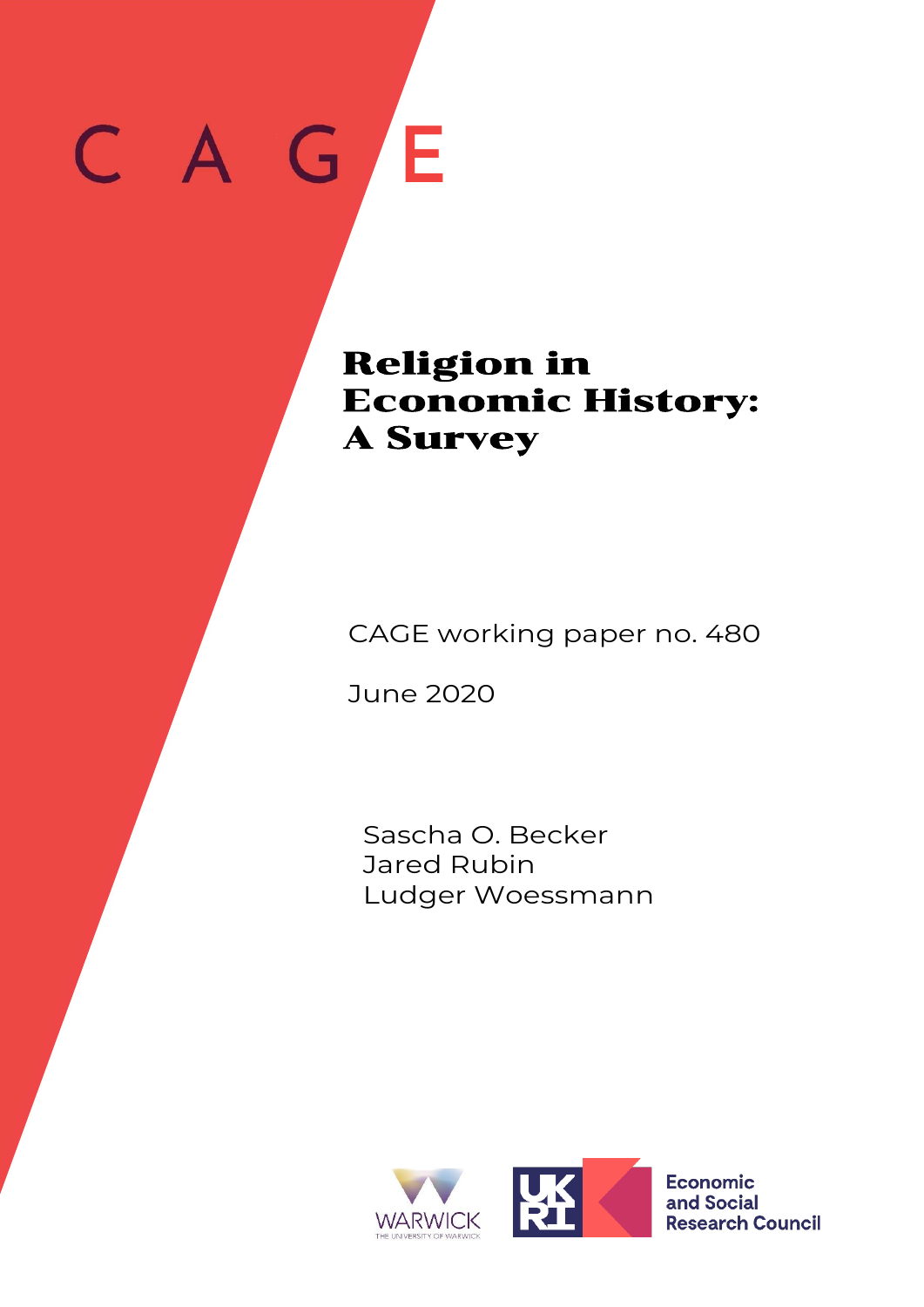# **Religion in Economic History: A Survey**\*

Sascha O. Becker, Jared Rubin, and Ludger Woessmann<sup>†</sup>

Prepared for the *Handbook of Historical Economics*, ed. by Alberto Bisin and Giovanni Federico

#### **Abstract**

This chapter surveys the recent social science literature on religion in economic history, covering both socioeconomic causes and consequences of religion. Following the rapidly growing literature, it focuses on the three main monotheisms—Judaism, Christianity, and Islam—and on the period up to WWII. Works on Judaism address Jewish occupational specialization, human capital, emancipation, and the causes and consequences of Jewish persecution. One set of papers on Christianity studies the role of the Catholic Church in European economic history since the medieval period. Taking advantage of newly digitized data and advanced econometric techniques, the voluminous literature on the Protestant Reformation studies its socioeconomic causes as well as its consequences for human capital, secularization, political change, technology diffusion, and social outcomes. Works on missionaries show that early access to Christian missions still has political, educational, and economic consequences in present-day Africa, Asia, and Latin America. Much of the economics of Islam focuses on the role that Islam and Islamic institutions played in political-economy outcomes and in the "long divergence" between the Middle East and Western Europe. Finally, cross-country analyses seek to understand the broader determinants of religious practice and its various effects across the world. We highlight three general insights that emerge from this literature. First, the monotheistic character of the Abrahamic religions facilitated a close historical interconnection of religion with political power and conflict. Second, human capital often played a leading role in the interconnection between religion and economic history. Third, many socioeconomic factors matter in the historical development of religions.

#### June 2020

 <sup>\*</sup> For constructive comments, inspiring discussions, and/or joint work over many years, we thank Ran Abramitzky, Jeanet Bentzen, Alberto Bisin, Jean-Paul Carvalho, Eric Chaney, Francesco Cinnirella, Giovanni Federico, Avner Greif, Erik Hornung, Larry Iannaccone, Sriya Iyer, Murat Iyigun, Saumitra Jha, Mark Koyama, Timur Kuran, Rachel McCleary, Felix Meier zu Selhausen, Alex Moradi, Markus Nagler, Luigi Pascali, Steve Pfaff, and Felipe Valencia. Participants at the October 2019 Handbook Conference at NYU and at Robert Barro and Rachel McCleary's course on The Political Economy of Religion at Harvard University gave insightful feedback. Woessmann gratefully acknowledges the hospitality of the Hoover Institution, Stanford University, while working on this paper.

<sup>†</sup> Becker: Monash University, University of Warwick; CAGE; CEPR, CESifo, IZA, and ROA; [sascha.becker@monash.edu.](mailto:sascha.becker@monash.edu) Rubin: Chapman University; [jrubin@chapman.edu.](mailto:jrubin@chapman.edu) Woessmann: University of Munich and ifo Institute; CESifo, IZA, and CAGE; [woessmann@ifo.de.](mailto:woessmann@ifo.de)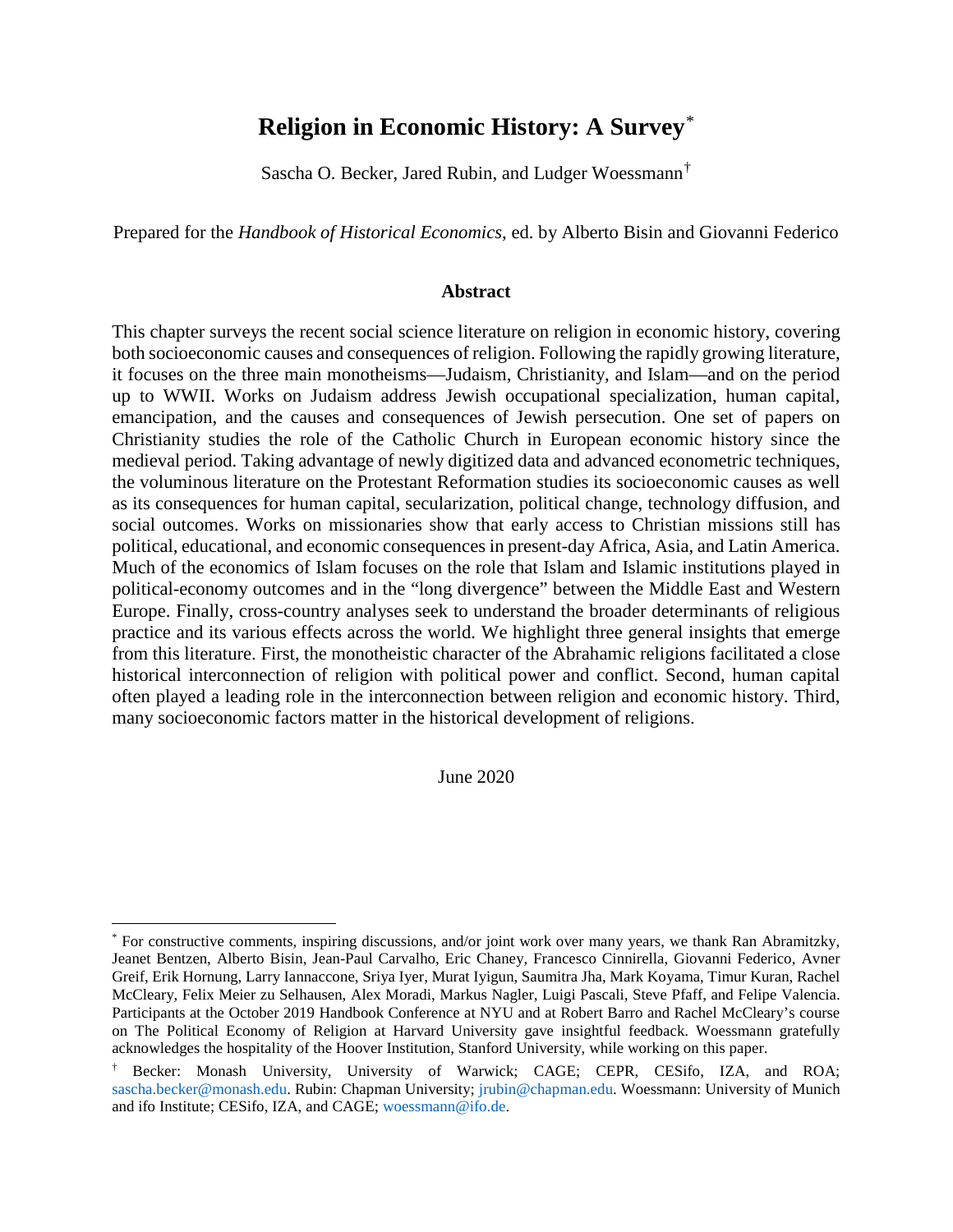# **Contents**

| 3.2.2 Socioeconomic Causes of the Reformation, of its Spread, and of Protestant |  |  |
|---------------------------------------------------------------------------------|--|--|
|                                                                                 |  |  |
|                                                                                 |  |  |
|                                                                                 |  |  |
|                                                                                 |  |  |
|                                                                                 |  |  |
|                                                                                 |  |  |
|                                                                                 |  |  |
|                                                                                 |  |  |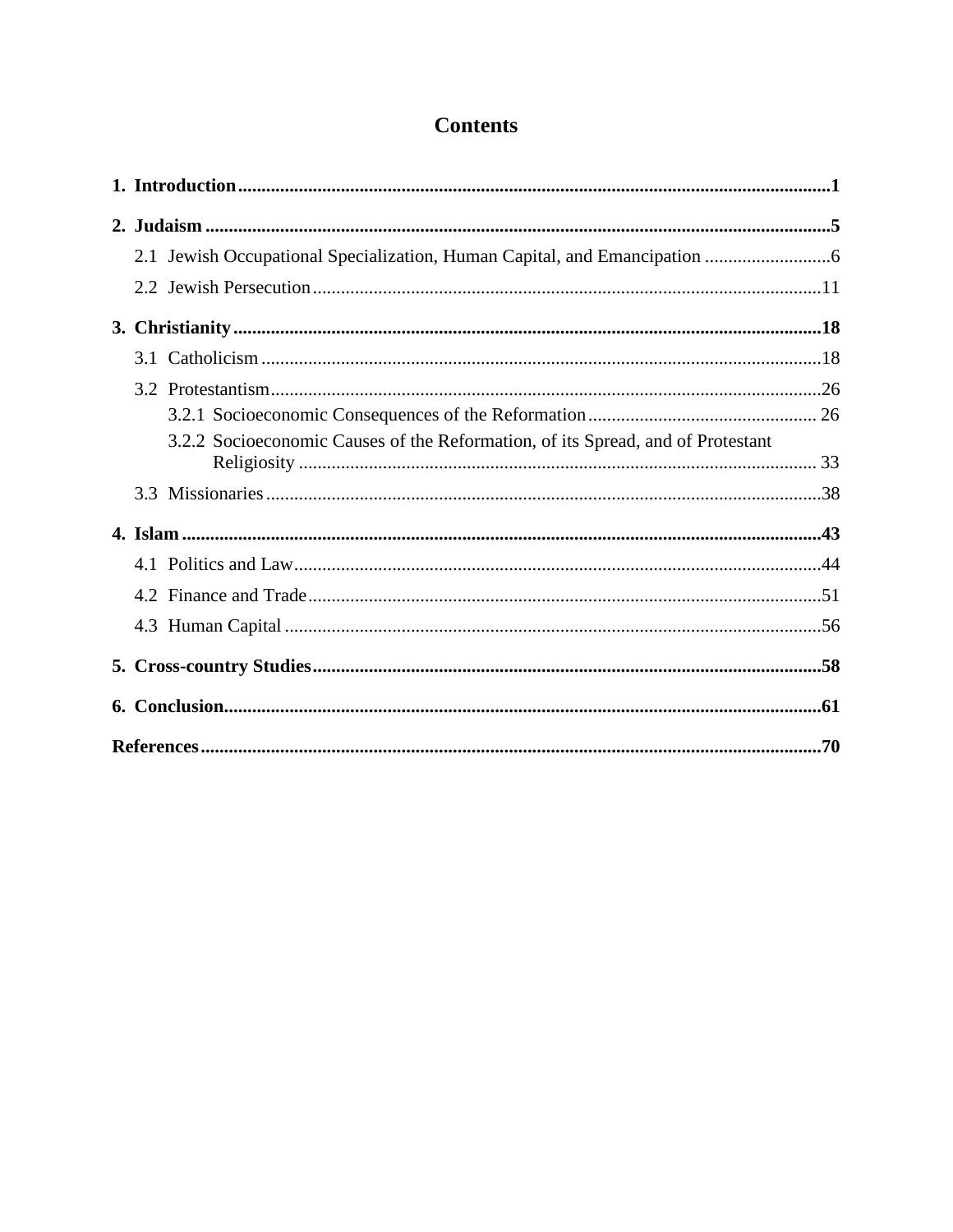# <span id="page-3-0"></span>**1. Introduction**

Historically, religion has played an important role in Western societies, affecting or even defining individual beliefs and traits, cultural norms and values, social groups and organizations, and political and military power. A rapidly growing literature works to advance our understanding of the role of religion in economic history. How did religion and religious beliefs in God and the afterlife affect economic history? And how did historical socioeconomic circumstances shape religious beliefs and activities? In line with the recent revival of interest in the role of culture in economics more generally (e.g., Guiso, Sapienza, and Zingales 2006; Alesina and Giuliano 2015), study of the relevance of religion has entered center stage in the study of economic history.

The past two decades have seen the emergence of the study of "religion in economic history" as a new field. Although a subfield of both economic history and the economics of religion, the overlap between these two fields is a relatively recent development. Certainly, the economic study of religion has a long history itself, with a chapter of Adam Smith's (1776) *Inquiry into the Nature and Causes of the Wealth of Nations* famously exploring the market for religion. But in Larry Iannaccone's 1998 survey on the economics of religion in the *Journal of Economic Literature*, only 18 of the 141 cited articles (12.8%) could reasonably be construed to be historical, and many of those were directly related to Max Weber's (1904/05) thesis of a Protestant ethic. At the turn of the millennium, the nascent economics of religion field was, if anything, much more closely related to the sociology of religion than economic history. This has changed in the last two decades. In this period, there has been enough work in the field to warrant two recent surveys on *individual*  religions and economic history: Becker, Pfaff, and Rubin (2016) on the Protestant Reformation and Kuran (2018) on Islam (covering mostly historical, but also contemporary aspects). The broader economics of religion field has produced two handbooks in the last decade—McCleary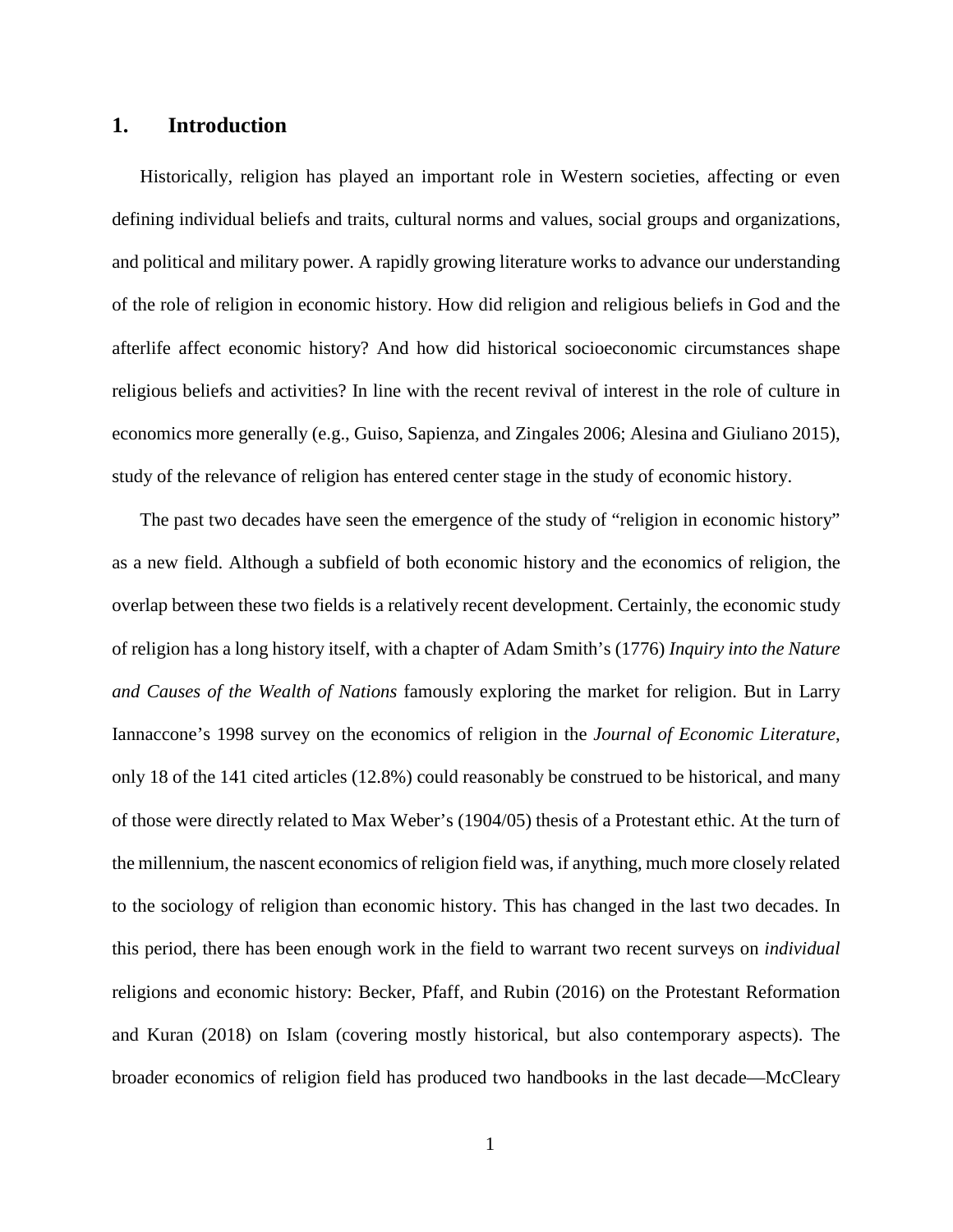(2011) and Carvalho, Iyer, and Rubin (2019)—both of which have numerous entries from economic history. The field is now sufficiently large that it warrants a survey that highlights unifying themes, overviews the big problems that the literature aims to address, and points to gaps that could be addressed by future research.

In line with the focus of the economics of religion in general, the study of religion in economic history covers two main areas of investigation. The first area is which (economic) factors cause religious adoption, religiosity, and religious change. The second area is which consequences religion exerts on economic development. While the new literature of the past two decades covers many different and sometimes disparate aspects within these two areas, we think that a few general insights have emerged that deserve highlighting.

First, the monotheistic character of the main Abrahamic religions facilitated a close historical interconnection of religion with political power and conflict. The doctrine that there is "one true God" that is the defining characteristic of monotheistic faiths was both a stabilizing factor for societies—because monopolized rule could curtail disagreements within religious groups—and a destabilizing factor because it spurred conflict between religions (Iyigun 2015). Some of these aspects have been shown for Catholicism, where the institutionalized Church acted as a strong political player and religious doctrine influenced the development of communes, guilds, and lending markets. Similarly, different features of Islamic law affected conflict, finance, and many aspects of economic development in the Islamic world.

Second, human capital often played a leading role in the interconnection between religion and economic history. Religious norms spurred or prevented literacy and mass education in many societies. Religion-induced human capital has been a defining element both in Jewish economic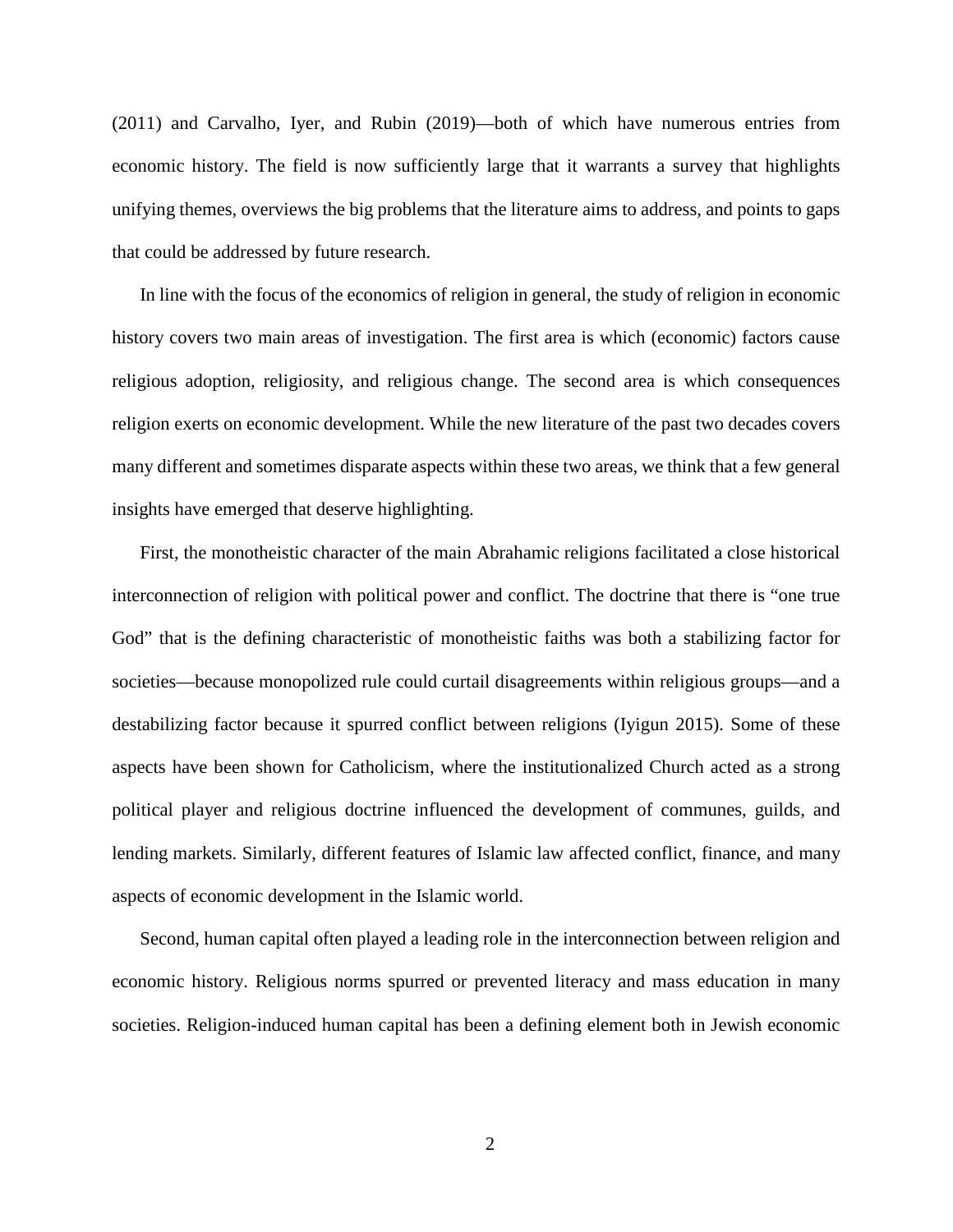history and in the Protestant-Catholic divide in Christian economic history, as well as in how Christian missionaries impacted the historical development in affected areas.

Third, it is possible to describe economic and wider factors that have facilitated the adoption and spread of religions and religious beliefs. While the specific causes studied in the literature are clearly diverse—ranging from practices of the incumbent religion and earthquake incidents to economic potential, trade routes, printing technology, competition, educational expansion, and personal ties—it is fair to conclude that the recent literature has produced ample evidence that socioeconomic factors matter in the historical development of religions.

We employ two criteria to define the coverage of our survey. We cover works that analyze one of the three main monotheisms—Judaism, Christianity, or Islam—and that primarily cover the period prior to 1945. While both of these criteria are somewhat arbitrary, there is a rationale for each. In line with the particular role of monotheistic faiths outlined above, the vast majority of the work in this field has concerned one of the three Abrahamic religions. This is not to say there has not been good work done on Hinduism (especially the caste system), Buddhism, Shintoism, or animistic religions. Yet, there has not been nearly enough written on non-Abrahamic religions by quantitative economic historians to begin to categorize or search for running themes in the literature. We will return to this in the conclusion when we discuss potentially fruitful areas of future research. After all, Abrahamic religions only account for a little more than half of the world's population. We chose the end of World War II as an end date not because there is a fundamental divide at the point in time, but in large part because we needed to pick *some* point in time as a cut-off for a survey on economic history, and at minimum we thought it was appropriate to include the growing set of papers on the Holocaust. Moreover, Sriya Iyer (2016) has recently updated Iannaccone's (1998) JEL survey, nicely covering many of the papers on religion in the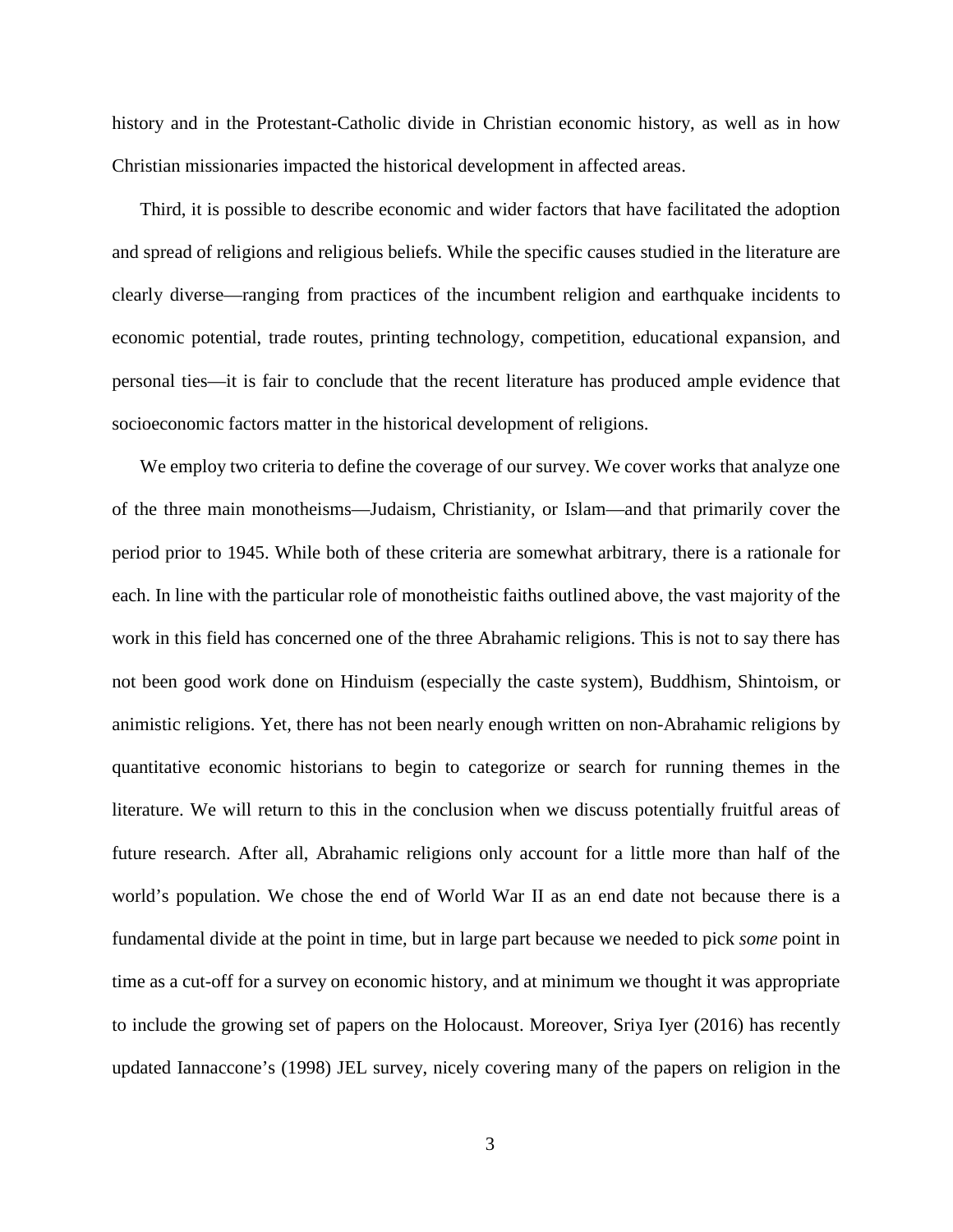latter half of the 20<sup>th</sup> century. Extending our date too far would therefore create many redundancies. In any case, the pre-WWII literature on the economic history of the Abrahamic faiths is more than large enough to fill a survey, as the reader shall see below.

The research we highlight in this survey is largely from the last two decades; indeed, most of it is from the last decade. This is for two reasons. For one, the field has advanced immensely in the last two decades, and a majority of the social scientific work at the intersection of economics of religion and economic history is recent. Second, advancements in methodological and datagathering techniques have been so rapid that most empirical works of the last decade or so have a fundamentally different feel to them than their predecessors. For this reason, we largely focus on "large-N" studies. Historical case studies and smaller-scale studies are valuable—especially to derive broader hypotheses and to focus on local religious heterogeneity where it exists—but tend not to yield the type of causal claims or external validity that is possible with larger-scale studies. In covering topics of economic history (broadly defined), we also confine this survey (mostly) to work using an economics approach, i.e., applying economic concepts, methodology, and/or intuition. This includes some works of political science and sociology, but excludes many more that have limited economics focus. Of course, many of the covered topics—in particular, noneconomic topics such as anti-Semitism or the sources of religious feelings—inevitably are much more complex than the literature on the economics of religion can cover. The contribution by economics offers a complementary perspective to the richer coverage of these topics by historians, theologists, ethnographers, and other disciplines. In fact, multidisciplinary approaches may prove particularly fruitful in furthering our understating of the role of religion in economic history in the future. Finally, the papers we review are somewhat idiosyncratic and reflect our own biases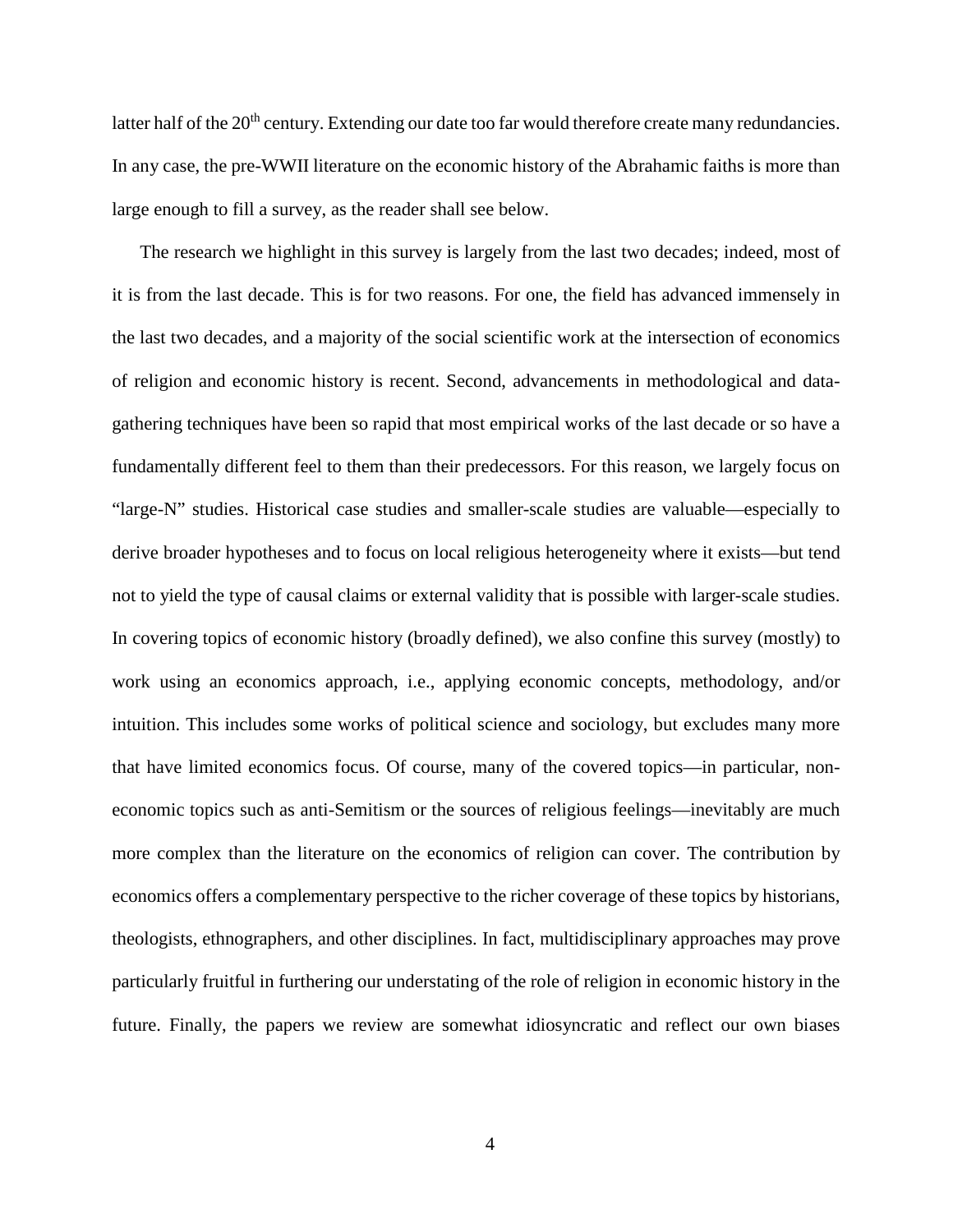(conscious and unconscious). This is probably unavoidable, but we do our best to bring together papers that fit into general themes that have arisen in the literature.

We organize this survey by religion, in order of the religion's age: Judaism, then Christianity, then Islam. Work on Judaism mostly covers two themes: first, Jewish occupational specialization, human capital, and emancipation (section 2.1); second, Jewish persecution (section 2.2). We subdivide the coverage of Christianity in three sections. First, work on Catholicism has a strong focus on the role of the Catholic Church in historical development (section 3.1). Second, recent studies of Protestantism cover both the socioeconomic consequences of the Reformation and the socioeconomic causes of its spread (section 3.2). Third, while the work on Catholicism and Protestantism per se mostly focuses on European history, recent work also studies how Christian missionaries affected historical development in sub-Saharan Africa, Asia, and Latin America (section 3.3). We structure the work on Islam into three themes: politics and law (section 4.1); finance and trade (section 4.2); and human capital (section 4.3). We close our survey with a section on cross-country studies that investigate economic causes and consequences of religion (section 5). The final section concludes with ideas for directions in which future research in the area might tread.

# <span id="page-7-0"></span>**2. Judaism**

Judaism is the oldest of the three Abrahamic religions and our natural starting point. Study of the economic history of Jews has a long pedigree in the social sciences. Salient contributions by Kuznets (1960) and Baron and Kahan (1975) provide ample descriptive evidence on the economic structure and life of the Jews in the  $20<sup>th</sup>$  century and before. Our focus is on more recent research, in this millennium, which has increased our understanding of Jewish economic history in two broad areas: first, economic specialization, and second, the causes and consequences of anti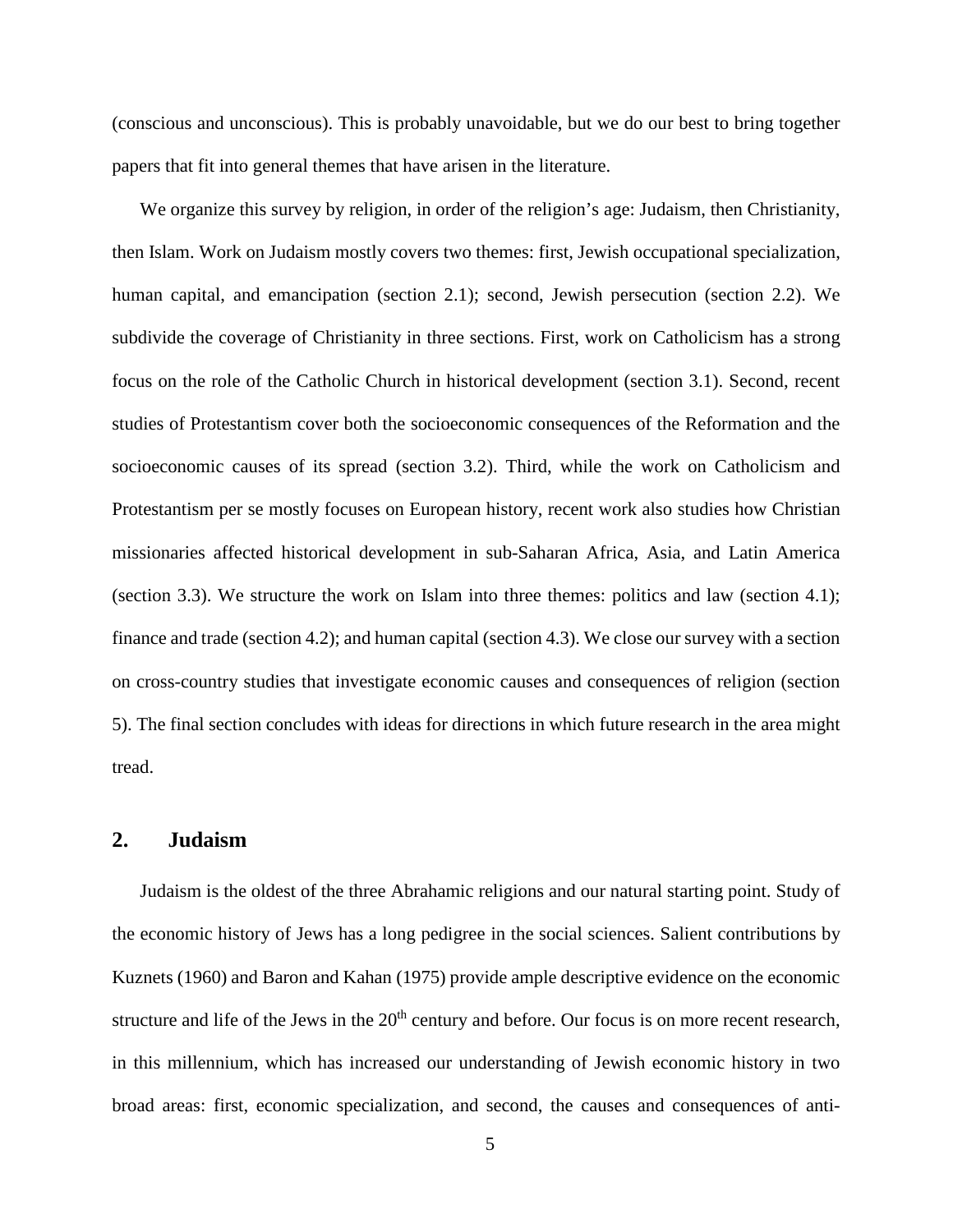Semitism. Naturally, the two are interlinked, as anti-Semitism may have affected occupational specialization, and vice versa.

#### <span id="page-8-0"></span>**2.1 Jewish Occupational Specialization, Human Capital, and Emancipation**

The recent literature on Jewish occupational specialization and human capital primarily takes its inspiration from Botticini and Eckstein (2005, 2007, 2012), whose work has advanced our understanding of Jewish economic life over the last two millennia. Table 1 overviews this literature.

## [**Table 1 here**]

The conventional wisdom was that Jews specialized in human-capital-intensive sectors as a result of two factors: first, Jews faced various restrictions on their economic activity (e.g., guilds did not permit them to enter certain sectors) and second, they were often not allowed to own land, and hence were less likely to permanently settle. Botticini and Eckstein challenge this view, based on novel evidence on the specialization of Jews starting at the beginning of the first millennium CE. The exogenous shock of the Roman destruction of the Jerusalem temple in 70 CE shifted Judaic focus away from the cult of sacrifice to investment in literacy. Between the  $3<sup>rd</sup>$  and  $5<sup>th</sup>$ centuries, the writing of the two Talmuds, the construction of synagogues, and the institution of the kallah (the teachers' convention) represented Judaism's considerable investment in education. Prior to the 8<sup>th</sup> century CE, most Jews, like the rest of the population, were farmers (Botticini and Eckstein 2005). With the establishment of the Muslim Empire, literate Jews voluntarily migrated to urban areas seeking skilled employment despite no restrictions prohibiting them from remaining in agriculture. This occupational selection remained their distinctive mark thereafter.

But why did this happen? Botticini and Eckstein (2007) explain this transition into skilled urban occupations with an economic model that describes the choices regarding religious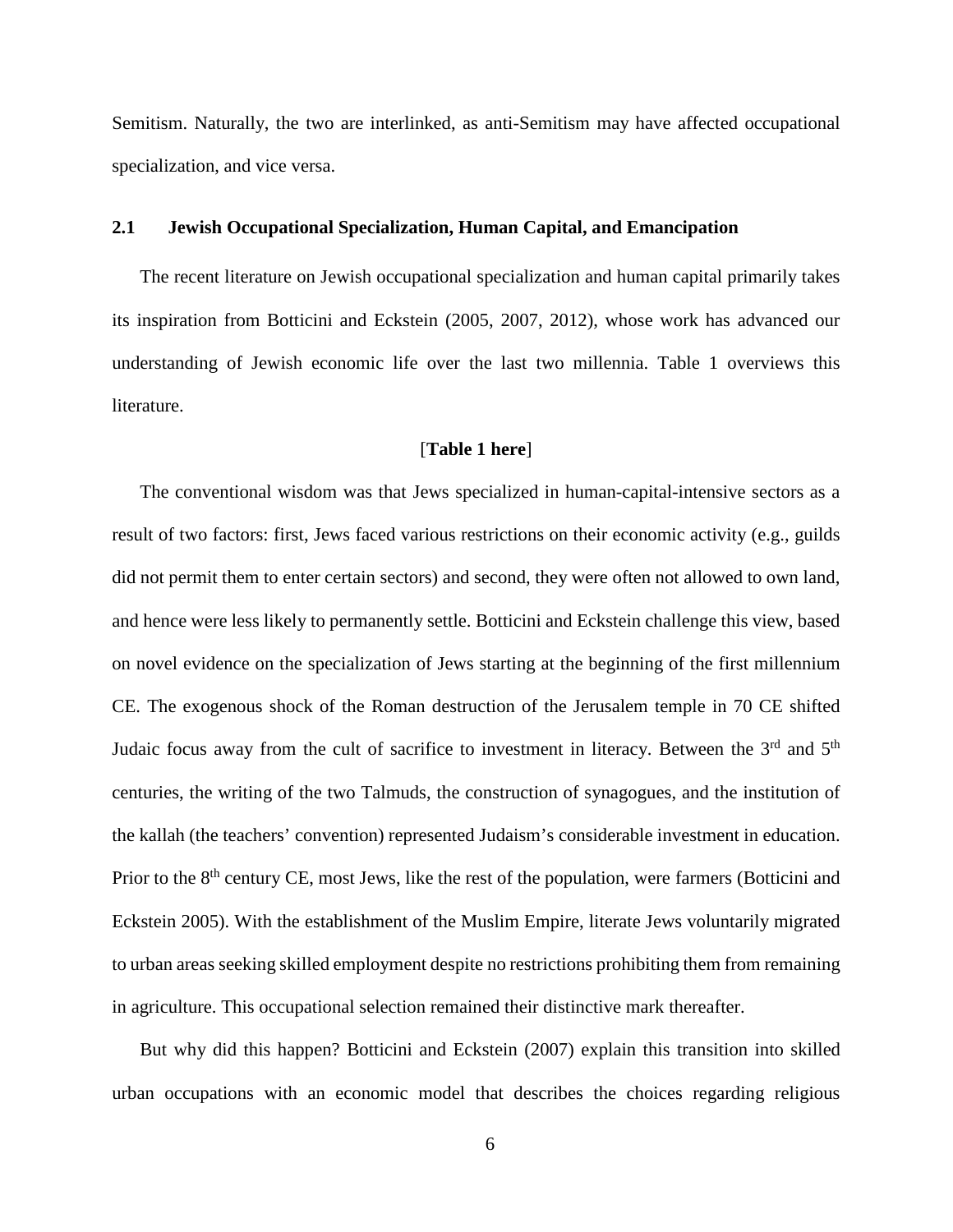affiliation (remain Jewish or convert) and children's education in a world populated by Jewish and non-Jewish farmers. Education is costly not only for the individual and his family, but to the Jewish community that must raise funds to hire teachers and construct synagogues. Several options arose. The first option is that some farmers would not educate their children because they could not afford to do so, or did not see a return on their investment, or were marginally affiliated with Judaism. They converted to Hellenist paganism or Christianity with lower entry costs (no circumcision, no reading of the Torah, no required observance of the Sabbath). The second option is that farmers derived utility from Judaism, and from educating themselves and their sons. Belonging to Judaism raised their participation through education. These farmer Jews, however, had to abandon farming if they were going to get a return on their educational investment. Hence, Judaism transitioned from an illiterate agrarian religion to a literate urban one. Indeed, Jewish farmers who invested in education gained a comparative advantage and an incentive to enter skilled occupations during a period of increased urbanization in the Abbasid empire in the Near East (8<sup>th</sup> and 9<sup>th</sup> centuries). They likewise selected themselves into skilled occupations in Spain, France, England, and Germany. Both Jewish and non-Jewish merchants preferred to educate their children. However, Jewish merchants invested in their children's education comparatively more because they and their family derived direct utility from their religion.

Their earlier papers are summarized and extended in Botticini and Eckstein (2012), which covers Jewish economic history until 1492, the year in which mass expulsions of Jews from the Iberian Peninsula commenced. The key take-away from their work is that Jewish specialization in high-skilled jobs is not so much the result of external constraints set by non-Jews, but the result of an inner-Jewish battle in the first century CE which gave way to religious norms focusing on human capital acquisition.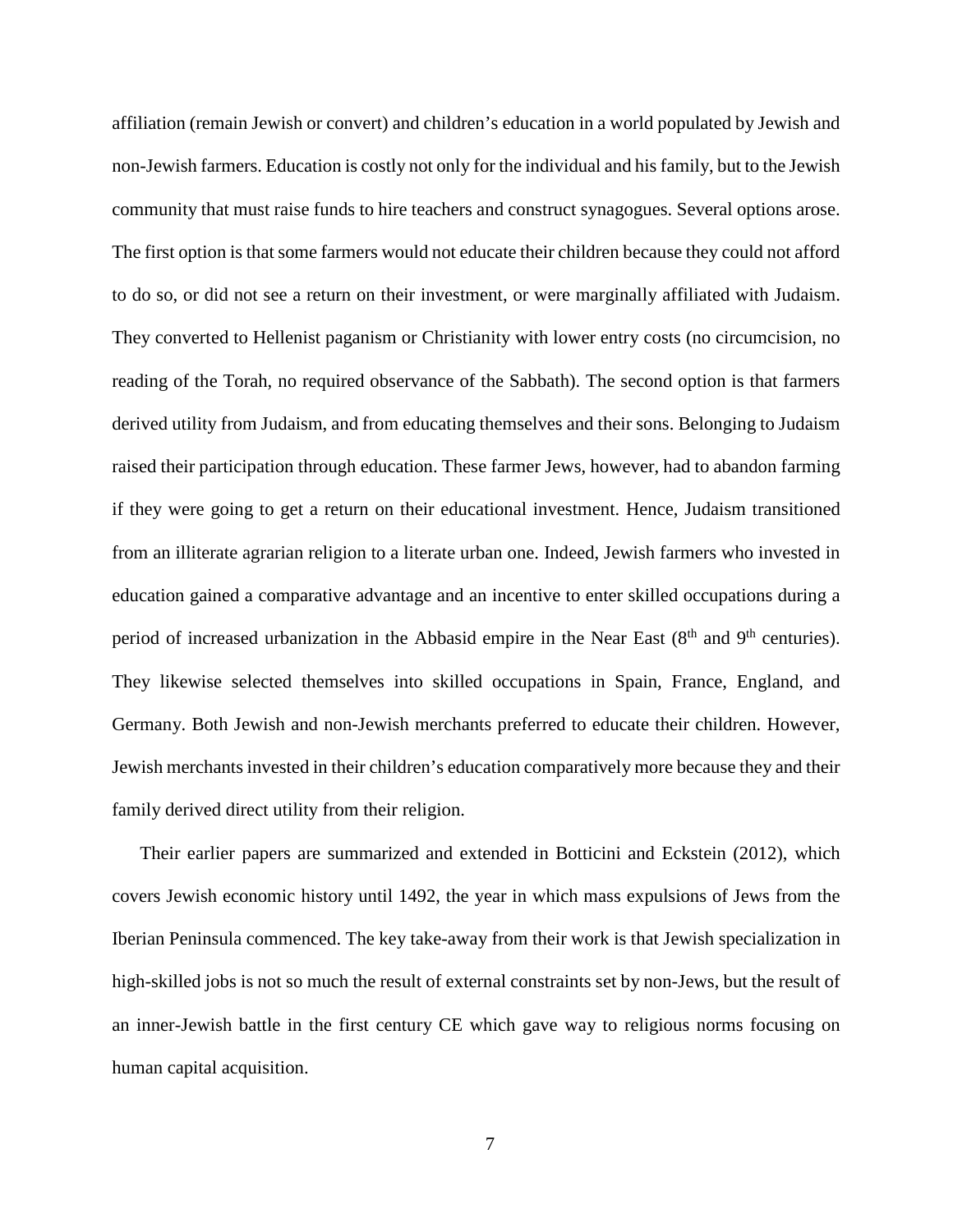The work by Botticini and Eckstein clearly shows the historic roots of the Jewish emphasis on education. At the same time, it is important to take into account the specific historical and institutional context when considering the Jewish relative education advantage. In fact, two recent papers highlight that the Jewish education advantage may not be universal in all geographic and temporal contexts. In 1871 Prussia, having more Jews was associated with higher literacy in rural villages and manors but not urban towns, where a majority of Jews lived (Becker and Cinnirella 2020). A related and more nuanced finding arises in interwar Poland. Abramitzky and Halaburda (2020) document a Jewish literacy advantage in rural areas and a Jewish literacy *disadvantage* in urban areas. Both of these results suggest that in more recent European history, Christians in urban areas benefited from a good schooling infrastructure, leveling out any historical Jewish education advantage. Yet, in rural areas, Jews continued to stay ahead, consistent with Spitzer's (2019) finding that Jews tended to hold similar education regardless of whether they lived in cities or in rural areas. Spitzer (2019) focuses on Jews in the Pale of Settlement,<sup>1</sup> the region in the Russian Empire where Jews were allowed to settle, studying their occupational selection. He uses data from the 1897 Russian census to challenge the over-simplistic view that characterizes Jews as (always) an urban minority. Jewish population numbers in the Pale were substantially higher than elsewhere and Jews in this area should be seen rather as a *rural* service minority, with comparative advantage in countryside commerce, not in dense urban centers.

Education is only one dimension of human capital. Religious norms affect also another dimension of human capital: health. Focusing on Central and Eastern Europe after 1500, Botticini, Eckstein, and Vaturi (2019) show that breastfeeding played an important role in Judaism and was

<sup>&</sup>lt;sup>1</sup> The Pale of Settlement included all of modern-day Belarus, Lithuania, and Moldova, much of Ukraine, parts of eastern Latvia, eastern Poland, and some parts of western Russia.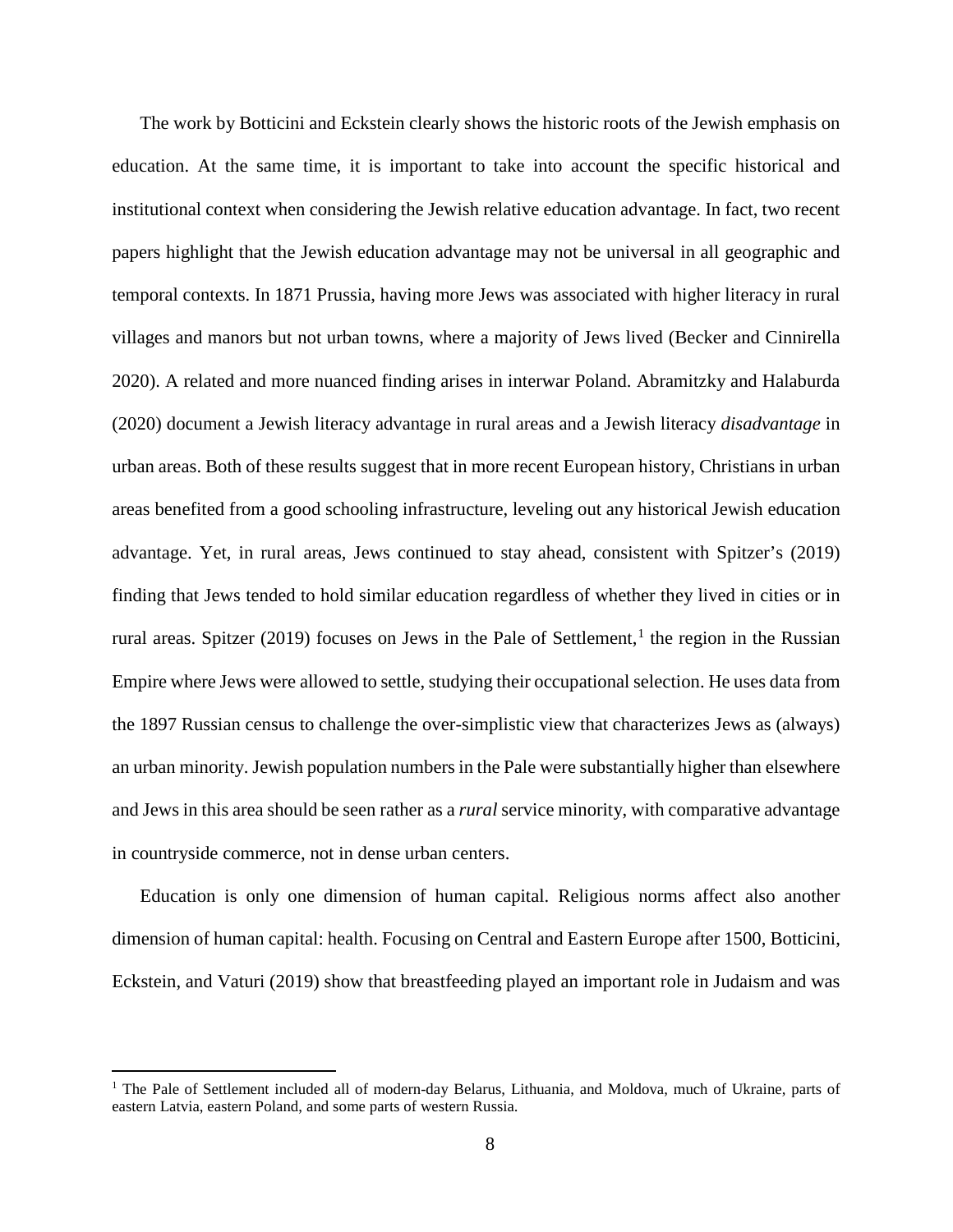one key factor in the lower child mortality rates among Jews and the resulting faster population growth among Jews. 2

Although over many centuries European Jews did not enjoy equal rights to the majority populations, the 19<sup>th</sup> century brought Jews closer to emancipation, a theme that is central to the work of Carvalho and Koyama (2016) and Carvalho, Koyama, and Sacks (2017). Both papers look into the response of the Jewish community in Germany and Eastern Europe to the opportunity afforded by increased citizen rights, in combination with differential degrees of economic development. Two polarized responses emerged. In Germany, a liberal Reform movement developed in response to emancipation, while Ultra-Orthodox Judaism emerged in Eastern Europe. Carvalho and Koyama (2016) develop a historical narrative and model of religious organization that accounts for the polarized responses by Jewish communities. Similar to Iannaccone (1992) and Berman (2000), strictness acts as a screening device for community membership. The Jewish population is composed of low attachment and high attachment types. Earned income can be spent on a consumption good or donated to the community. Furthermore, there is a tradeoff between effort and money contributions. When economic development is low (as was the case in Eastern Europe), a religious leader wants to maintain a cohesive community and does not screen out low attachment types. At higher levels of development (as in Germany), the group endogenously switches to screening, i.e., permits low attachment types to reduce effort in exchange for increased monetary contributions. In related work, Carvalho, Koyama, and Sacks (2017) show that, in Germany, non-religious and Reform Jews dramatically increased their rates of education. In the less developed parts of Eastern Europe, Orthodox and ultra-Orthodox communities imposed unprecedented restrictions on secular education and isolated themselves from society. They

<sup>&</sup>lt;sup>2</sup> Lehrer (2008) shows how this pattern continues today when comparing educational attainment in Judaism to other religions.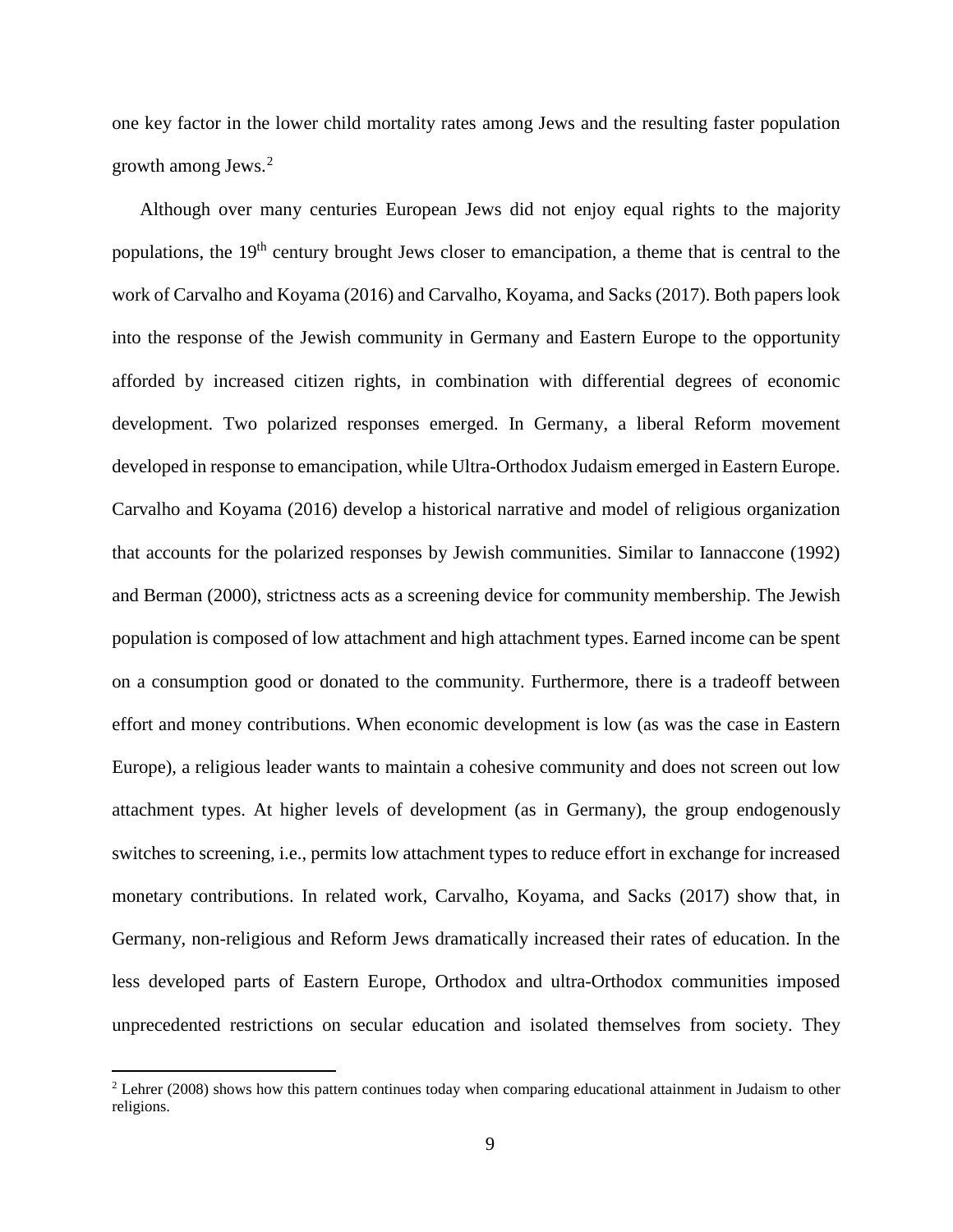explain this bifurcation in a model where education not only confers economic benefits but also transmits values that undermine the cultural identity of minority groups. Johnson and Koyama (2017) consider the consequences of Jewish emancipation on economic development, proxied by city growth over the years 1400-1850. In their difference-in-differences setting, cities with Jewish communities grew about 30% faster than comparable cities without Jewish communities. Jewish emancipation is a key mechanism to explain these results: Cities that gave increased citizenship rights to Jews earlier saw stronger population increases.

Returning to the theme of occupational specialization, several papers have looked at Jewish specialization in financial services and its long-run effects. Pascali (2016) looks at Jewish communities in Italy, the heartland of the Catholic Church. The Lateran Council of 1215 extended the prohibition of Christians to lend to each other at interest (which had previously been limited to the Catholic clergy)<sup>3</sup> to the Catholic laity. Moreover, Jews were silently allowed to lend at normal interest rates, carving out a niche market for them. However, Franciscan propaganda against usury became ferocious during the  $15<sup>th</sup>$  century and led to the creation of charitable loan banks sanctioned by the Catholic Church, called Monti di Pietà,<sup>4</sup> that were intended to drive the Jews out of the local financial market. Their role in Italian society during the Renaissance was not markedly different from that of modern microfinance in developing countries. Pascali shows that the combination of Jewish lending and its successor in the form of Monti di Pietà were able to foster financial development and, through this channel, economic development in modern-day Italy.

Pascali's use of modern-day outcomes in connection with historic treatments is a recurrent theme throughout this chapter which is worth highlighting (see also Cantoni and Yuchtman 2020).

<sup>&</sup>lt;sup>3</sup> The First Council of Nice in Canon VII deposed clerics who took usury from the clergy and from all ecclesiastical rank.

<sup>4</sup> For instance, Banca Monte dei Paschi di Siena, Italy's second-largest bank as recently as 2017, was founded in 1472 as one such charitable bank.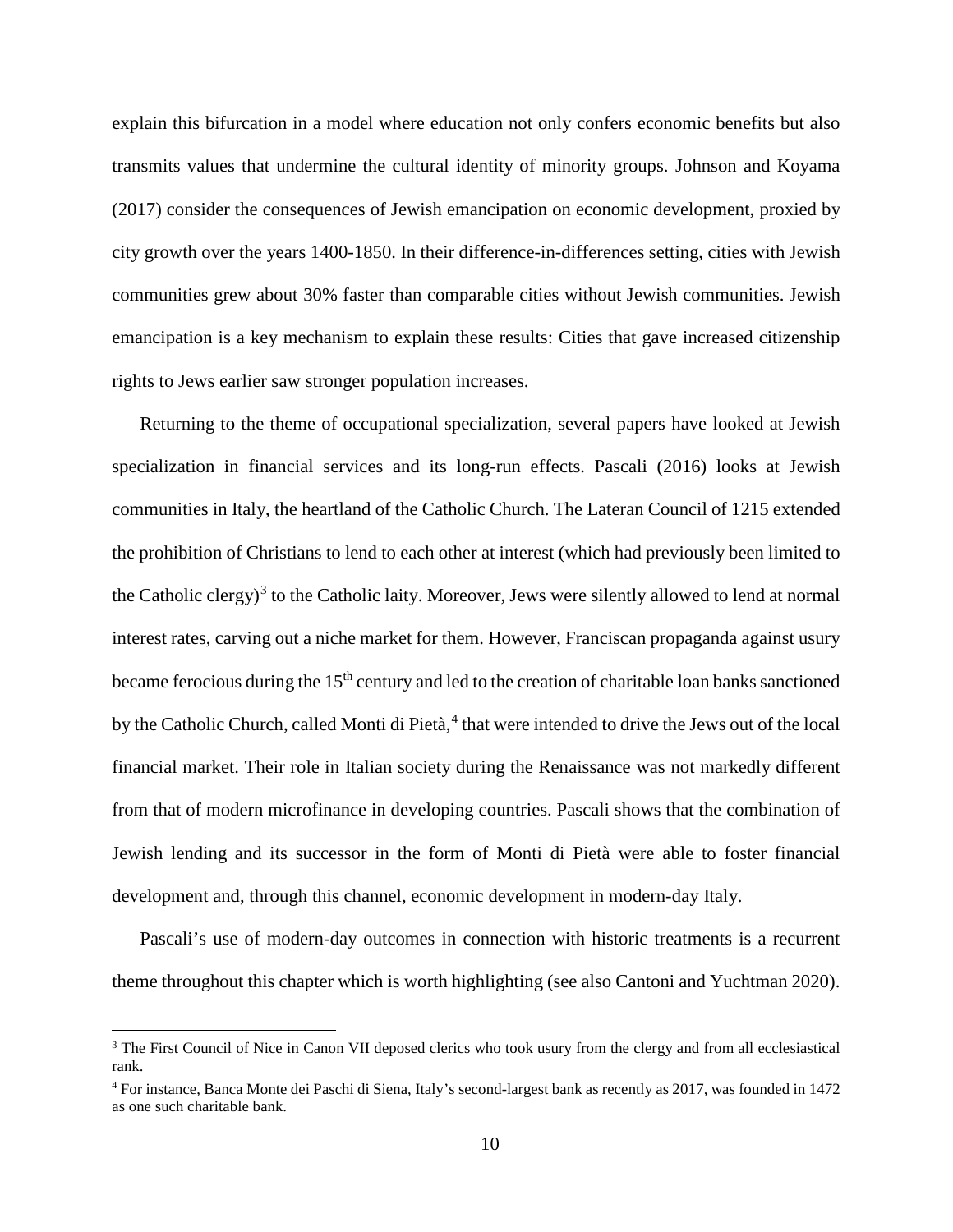Most of the papers discussed in this section are concerned with historic developments in their own historic context. However, other papers draw on history as laboratory for current outcomes. One such example is the work by D'Acunto, Prokopczuk, and Weber (2019) which links historic anti-Semitism with modern-day financial (under-)development. We will return to this in the next section.

A final fascinating agenda in recent years covers a key Jewish institution, the kibbutz, which arose from the Zionist Jewish movement in the early  $20<sup>th</sup>$  century. While most of the empirical work focuses on the post-WWII period, Abramitzky (2018) highlights the role played by Jewish norms, historical circumstances, and persecution in creating these communities in the 1910s and 1920s. He also studies conceptually and empirically the (lack of) stability of communes, contrasting religious and socialist communes. The former turn out to be more stable than the latter, likely because religious beliefs are more easily verifiable than socialist ones and because religious group cohesion is less reliant on equality than socialist beliefs.

Assessing the state of research on occupational specialization, human capital, and emancipation of Jews after the pathbreaking work by Botticini and Eckstein with its worldwide perspective, there is still relatively little work using individual-level, city-level, or regional data exploring Jewish life across time and space within countries.

# <span id="page-13-0"></span>**2.2 Jewish Persecution**

The other primary literature on Judaism in economic history focuses on Jewish persecution. Table 2 overviews this literature.

#### [**Table 2 here**]

Following up on the theme of persistence (see also Voth 2019), Voigtländer and Voth (2012) document an exceptional geographic persistence in patterns of anti-Semitism, showing that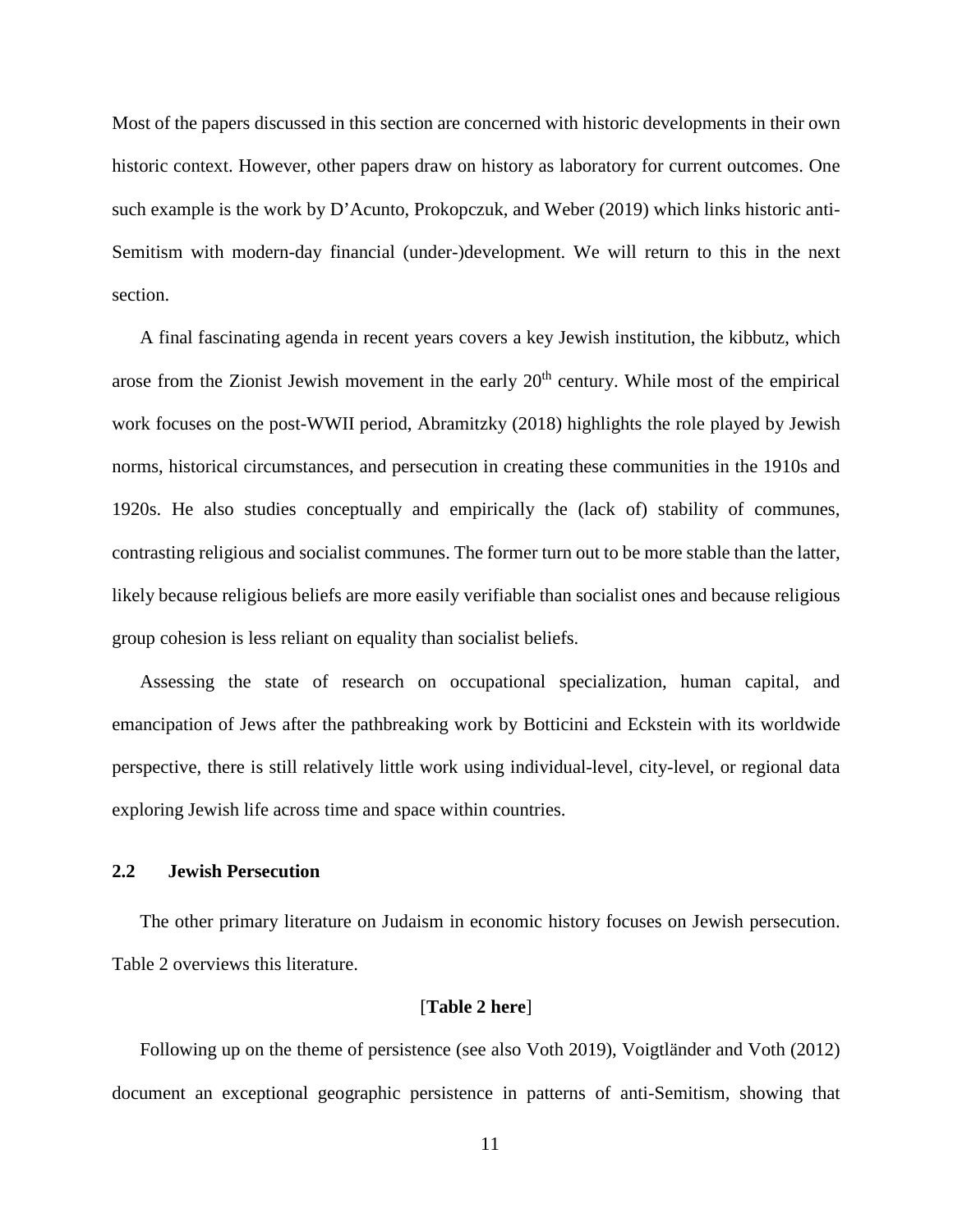German cities that experienced anti-Jewish pogroms in 1348 ('Black Death pogroms') also showed higher levels of anti-Semitism in the interwar period. Similarly drawing on historic anti-Semitism, D'Acunto, Prokopczuk, and Weber (2019) find that present-day financial development is lower in German counties where historical anti-Semitism was higher, compared to otherwise similar counties. Relatedly, Grosfeld, Rodnyansky, and Zhuravskaya (2013) show that current-day residents of the former Pale of Settlement, which we touched on earlier, have lower support for the market compared to those outside the Pale. The mechanism they document is that anti-Semitism generated persistent anti-market culture and trust among non-Jews.

Going beyond the long-term effects of anti-Semitism, a large body of recent research has tried to understand the causes of anti-Semitism, referring to both direct effects of economic distress and more sophisticated political-economy mechanisms. Anderson, Johnson, and Koyama (2017) employ a long panel covering 936 European cities over the years 1100 to 1800. They show that persecutions were more likely following colder growing seasons. This effect is strongest in weak states and those with poor-quality soil. They also notice and try to explain the long-run decline in persecutions over their sample period and point to greater market integration and state capacity as one factor. Johnson and Koyama (2019) extend on these insights to provide a unifying theory of toleration and persecution. They argue that Jews and other religious minorities were "conditionally tolerated" in medieval Europe because states had low capacity and relied on religious legitimacy. This meant that although Jews were tolerated because they were useful to local rulers, this toleration could be revoked at any time, especially during periods of instability. It was only when state capacity increased and religious legitimacy became less important following the Reformation that more generalized toleration emerged.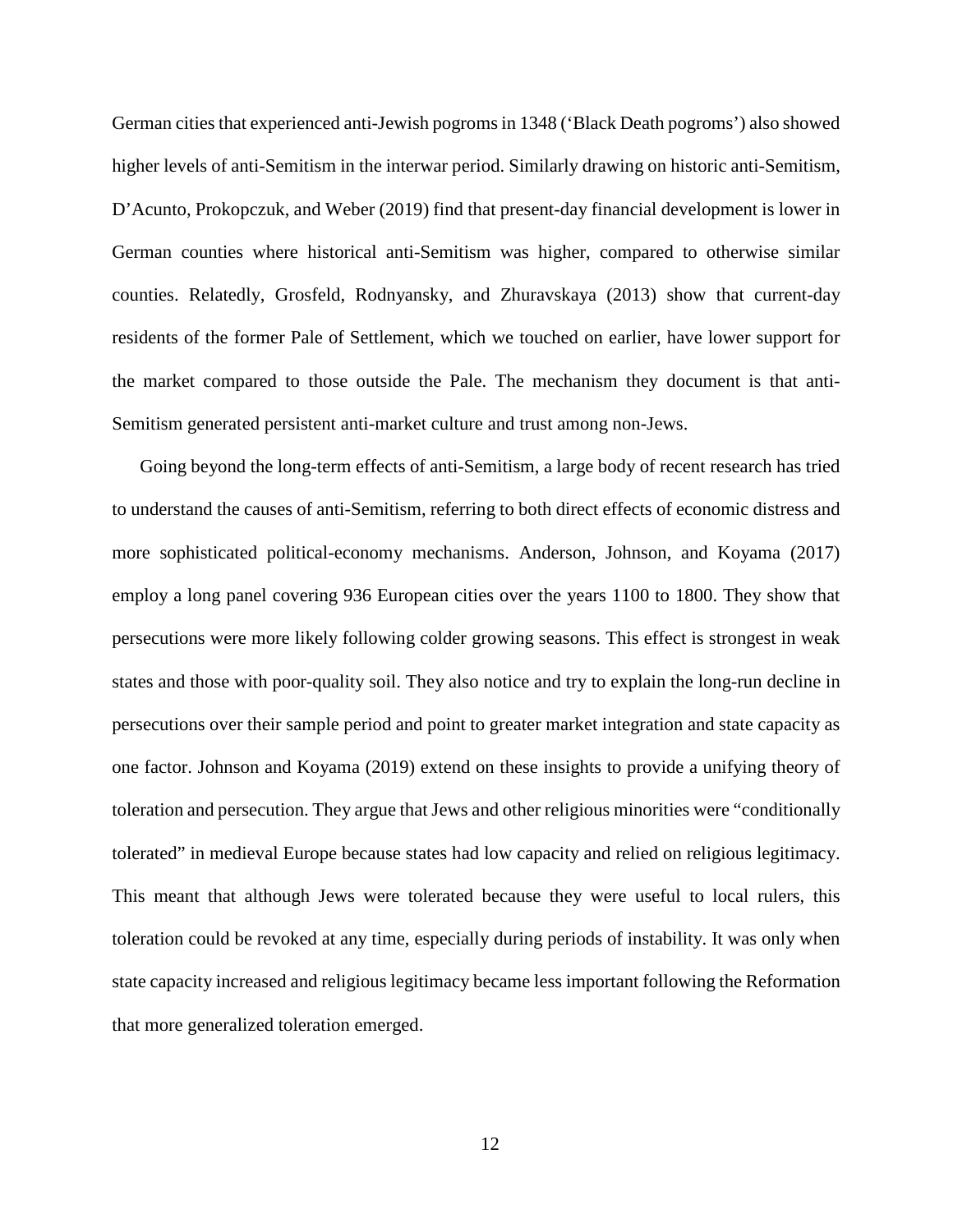In related work, Finley and Koyama (2018) explore the institutional determinants of persecution by studying the intensity of the Black Death pogroms in the Holy Roman Empire. Communities governed by archbishoprics, bishoprics, and imperial free cities experienced more intense and violent persecutions than did those governed by the emperor. The political fragmentation outside areas under the emperor's rule exacerbated competition for the rents generated by Jewish moneylending, which made Jews more vulnerable during periods of crisis. Jedwab, Johnson, and Koyama (2019) analyze how the Black Death interacted with patterns of economic complementarity and substitutability. While negative shocks increased the likelihood that minorities were persecuted as shocks become more severe, the persecution probability decreased if there were economic complementarities between majority and minority groups.

The Pale of Settlement is a natural area to study questions of economic and political factors behind anti-Semitism. Grosfeld, Sakalli, and Zhuravskaya (2020) look at pogroms between 1800 and 1927 and show that ethnic violence broke out when crop failures coincided with political turmoil. Crop failures without political turmoil did not cause pogroms. At the intersection of economic and political shocks, pogroms occurred in places where Jews dominated moneylending and trade in grain.

In recent work, Jha (2013, 2018) argued that an ethnic division of labor is sufficient to reduce ethnic tensions when the specific advantage of a certain ethnicity cannot be replicated or expropriated by the others. Following the same spirit, economic incentives are at the core of the work by Becker and Pascali (2019). Looking at the period 1300 to 1900, they argue that the Catholic usury ban and higher literacy rates gave Jews a specific advantage in the moneylending sector. Following the Protestant Reformation (1517), Jews lost these advantages in regions that became Protestant and were exposed to competition with the Christian majority, especially in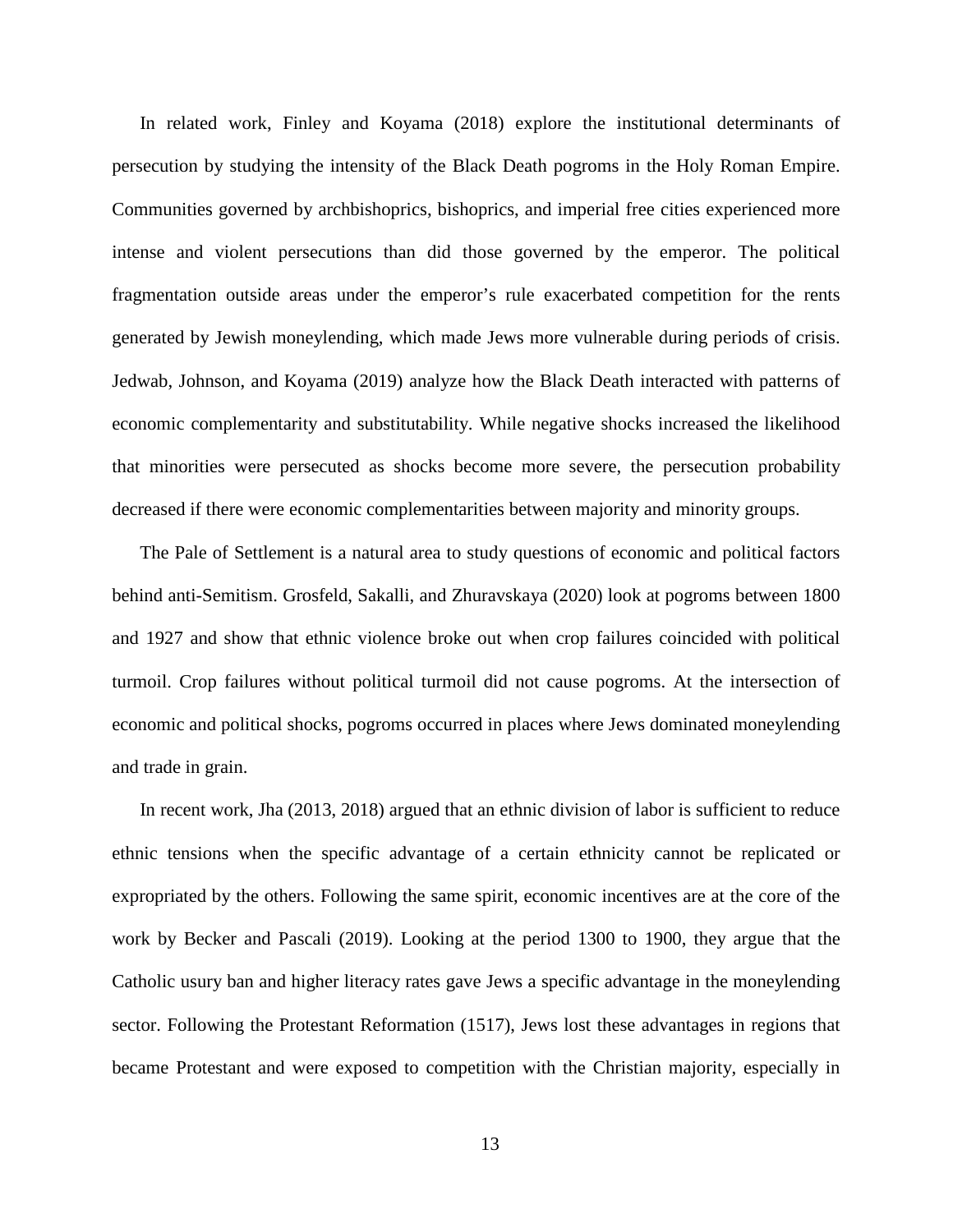moneylending, leading to an increase in anti-Semitism in Protestant areas. As a long-term consequence of this shift, the share of Jews in moneylending is lower in Protestant areas of 19<sup>th</sup> century Prussia than in Catholic areas. This latter finding is an example of the link between anti-Semitism and occupational specialization.

The fate of the Jews during fascism and World War II has attracted particular attention in the literature. Since the Holocaust was engineered by Nazi Germany, it is natural to ask how the Nazis rose to power in the first place. It has long been noted that the Nazis had more support in Protestant areas of Germany. Spenkuch and Tillmann (2018) go one step further and show that constituencies' religious composition is a key empirical predictor of Nazi vote shares—dwarfing the explanatory power of any other demographic or socioeconomic variable. Their evidence suggests that this disparity was, in large part, due to the sway of the Catholic Church and its dignitaries and was helped by the fact that the Catholic *Zentrumspartei* (center party) held Catholic voters back from the extremes of the political spectrum.

After the Nazis rose to power in 1933, Jews came under increased pressure by anti-Semitic acts as well as laws that increasingly restricted their rights. As a result, many Jews contemplated whether to stay or leave, before their emigration from Germany was banned in 1941. While immigration restrictions made escape to certain countries difficult if not impossible, staying in Germany implied, in most cases, death in the Holocaust. Two recent complementary papers highlight the role of networks in the decision to emigrate. Buggle, Mayer, Sakalli, and Thoenig (2020) estimate a structural model of migration where individuals base their own migration decision on the observation of persecution and migration among their network of peers. The authors use individual-level data of a large fraction of German Jews in the so-called *Residentenliste*, the list of Jewish residents in the German Empire 1933-1945. Identification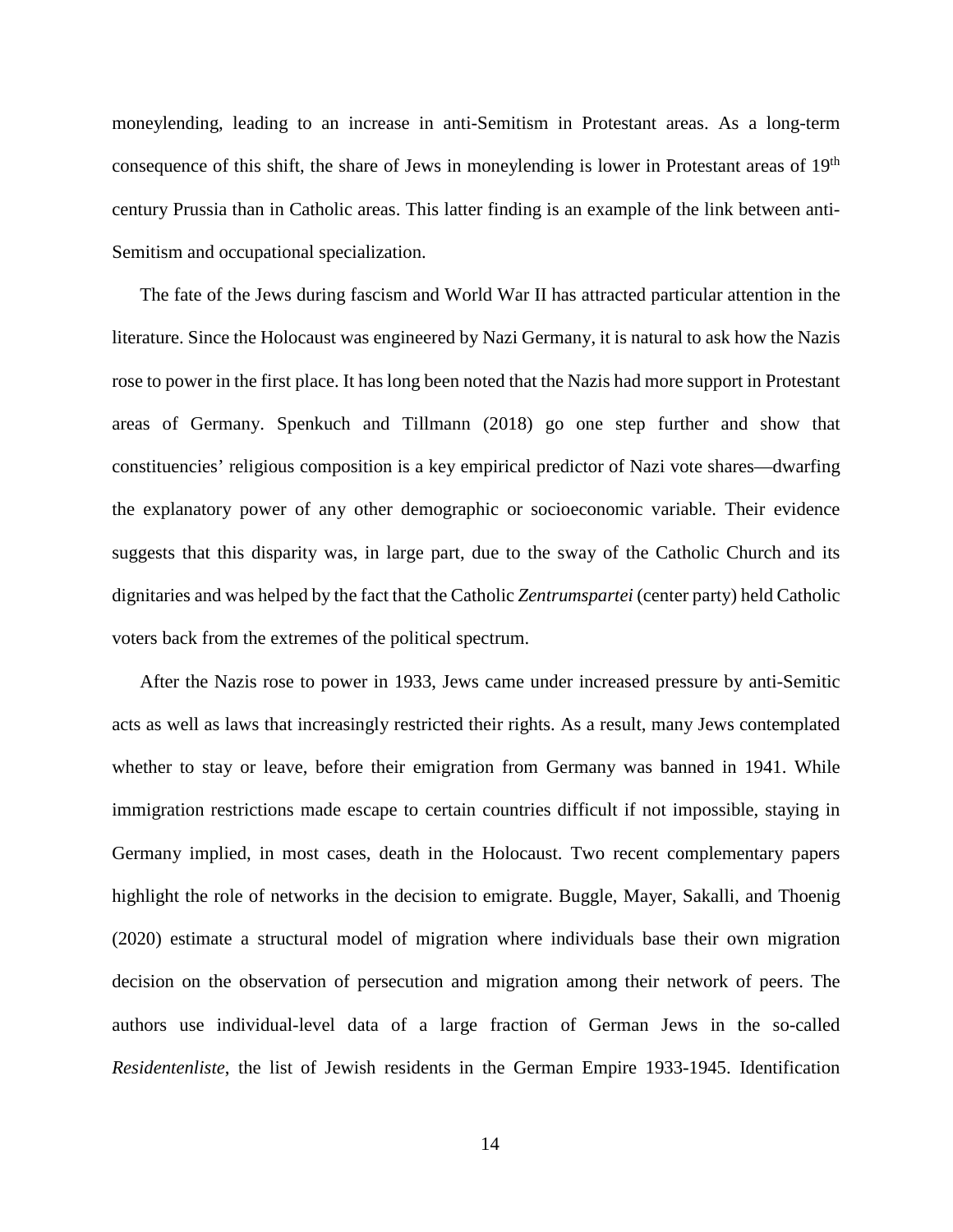exploits both immigration restrictions in potential destination countries as well as the fact that Jews living in the same place of residence may learn from emigration decisions of their childhood peers at their place of origin. While covering a large fraction of Jewish citizens in Nazi Germany, the *Residentenliste* is short on characteristics of Jews other than basic demographics. Becker, Lindenthal, Mukand, and Waldinger (2020) focus on Jewish academics—a group whose biographies are well documented—to study who left, when exactly, and which destinations and jobs Jewish academic émigrés chose. Emigration probabilities increase sharply with the number of colleagues who had migrated. Since networks of colleagues may be endogenously formed, for identification, the authors exploit the early dismissals of colleagues as instruments for (early) migration of colleagues. While the majority of professors were dismissed in 1933, some could stay until 1935 because they had WWI frontline experience or qualified for other exemptions. Early dismissals are a powerful predictor of early migration of colleagues and can be used to identify the causal effect of the network.

An interesting aspect of that work is that while the emigration rate of Jewish academics is well above 80%, the emigration rate of the overall German Jewish population is only about 50%. This positive selection by education also shows up in work by Blum and Rei (2018), who analyze passenger lists of ships leaving Lisbon for New York in the years 1940-1942. This last wave of Holocaust refugees was characterized by a large share of highly educated Jews, with selectivity by education even more pronounced than among the non-Jewish passengers.

Escaping persecution was by no means easy and often relied on the help of non-Jews. Recent studies look at the characteristics of rescuers of Jews. Hoffman (2011) looks at the "Righteous Among the Nations", gentiles who rescued Jews and who are honored with a tree or plaque in Israel. He shows that the rescue of Jews during World War II is positively correlated with rescuer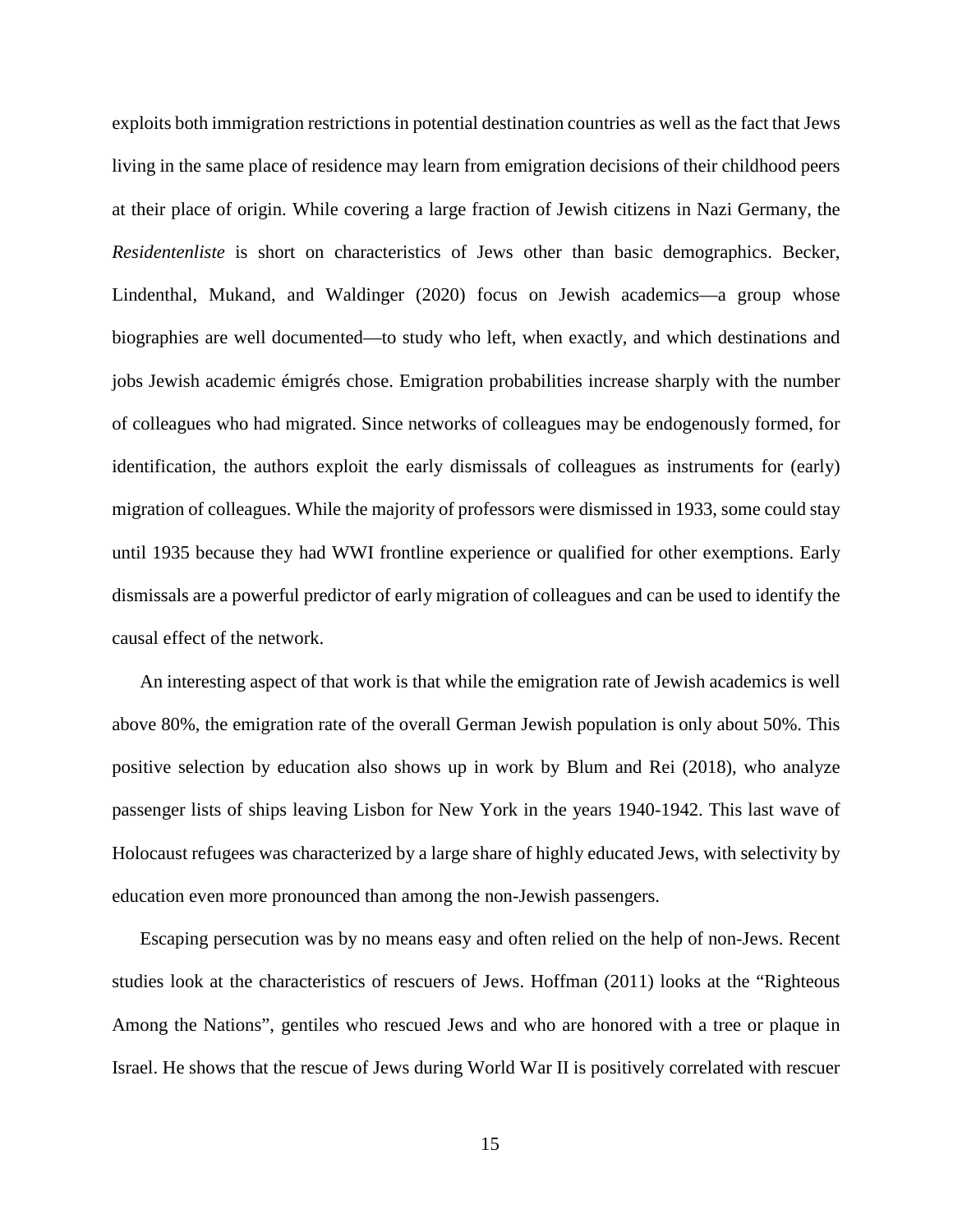income at the country and the individual levels (using occupational status and self-perceived economic status as proxies for income). Given Hoffman's interest in using rescuing efforts to test for altruism, he argues that richer people had more to lose by rescuing. The positive link between income and rescuing is consistent with the view that altruism increases with income.

Contextual factors and inter-group relations have also been shown to be important in the rescue of Jews. Braun (2016) shows that minority groups are more likely to protect persecuted groups during episodes of mass killing. Using individual-level geo-coded data on Dutch Jews who escaped the Holocaust, he shows that proximity to Catholic churches increased evasion in dominantly Protestant regions, but proximity to Protestant churches had the same effect in Catholic regions. This finding is in line with his minorities-help-minorities story and shows that context matters.

While the work described so far focuses on survival and escape given the circumstances, Finkel (2015) highlights factors behind success or failure of Jewish resistance against Nazi oppression in different ghettos in Eastern Europe (Minsk, Kraków, and Białystok). His hypothesis is that successful resistance to state repression requires experience with targeted (as opposed to untargeted) repression. He shows that if there were people in the targeted population who were subject to selective repression in the preceding period, large-scale repression had a higher chance of being met with sustained organized resistance in the subsequent period.

Finally, several studies look at the legacy of the Holocaust. Focusing on Russia, Acemoglu, Hassan, and Robinson (2011) show a link between the severity of the persecution, displacement, and mass murder of Jews by the Nazis during World War II and long-run economic and political outcomes. Cities where the Holocaust was more intense have relatively lower population today and have voted in greater numbers for communist candidates since the collapse of the Soviet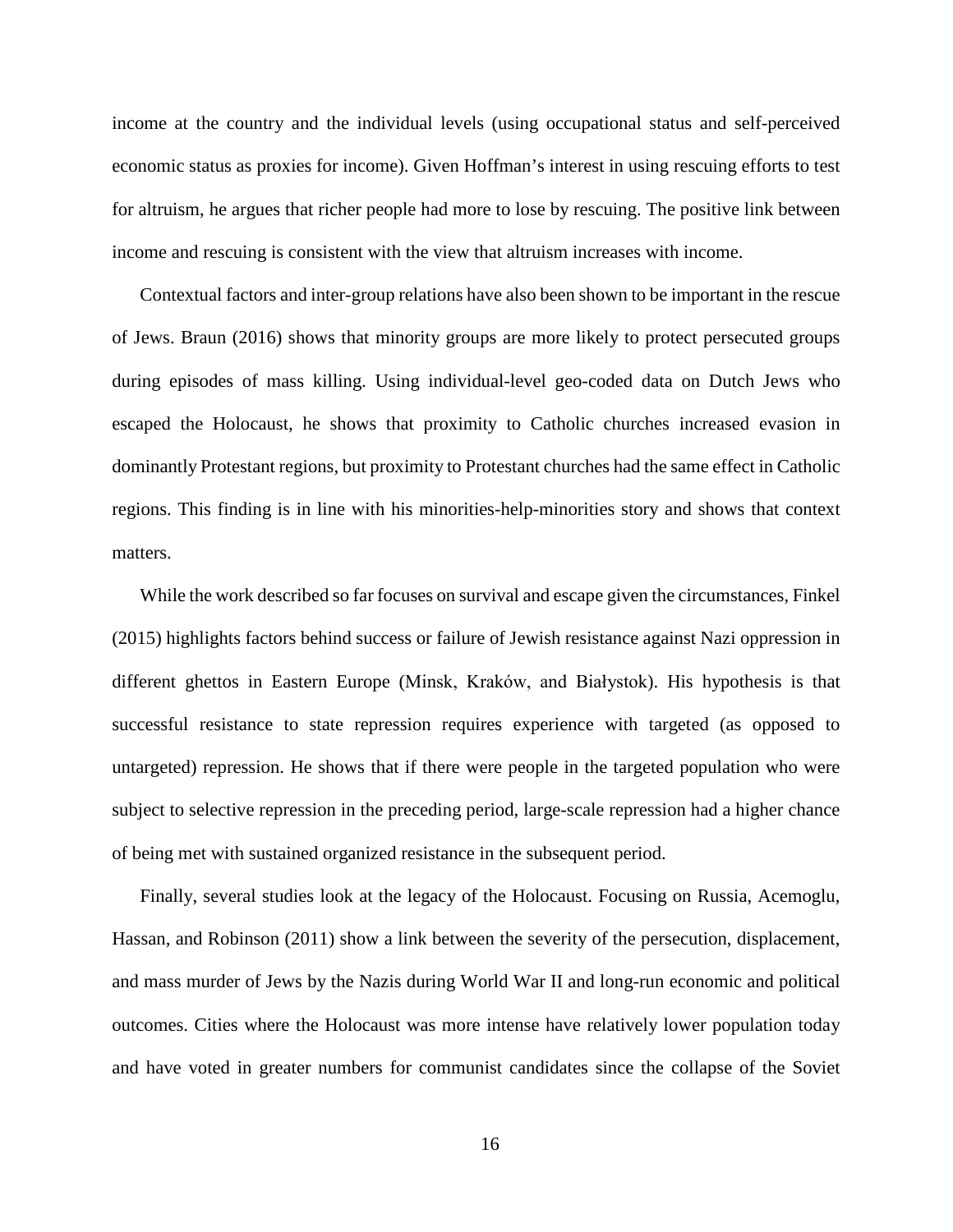Union. The authors argue that the mechanism behind these results is the shrinking of the pre-WWII middle class in which Jews were over-represented. An unfortunate repercussion of Nazi indoctrination is its long shadow, as Voigtländer and Voth (2015) have shown for a representative sample of Germans surveyed in 1996 and 2006. Germans who grew up under the Nazi regime are much more anti-Semitic than those born before or after that period. These effects are more pronounced in districts that supported anti-Semitic parties already before 1914, i.e., where Nazism could tap into pre-existing prejudices.

As highlighted earlier, the Nazi regime dismissed Jewish academics from their positions when Hitler came to power in 1933. This might have had consequences not only for Jewish academics themselves, but also for their non-Jewish colleagues and PhD students. Waldinger (2010) provides evidence of negative effects of the expulsion of Jewish mathematics professors on PhD student outcomes. However, peer interactions seem to become less important in this context once scientists established a career: Waldinger (2012) finds no evidence for peer effects when looking at researchers in physics, chemistry, and mathematics. Even very high-quality scientists did not affect the productivity of their local peers. Moser, Voena, and Waldinger (2014) study the impact of the arrival of expelled Jewish chemists from Germany on US innovation activity. They show that patenting by US inventors increased significantly in émigré fields. Émigrés encouraged innovation by attracting new researchers to their fields.

The recent work on anti-Semitism in the historic social sciences using large-scale data sets has covered not only deep roots of anti-Semitism, but also its contemporaneous and long-run effects on socioeconomic outcomes. Many country-specific contexts remain unexplored with detailed micro empirical analyses. Also, the political economy of anti-Semitism in cross-country perspective remains under-studied.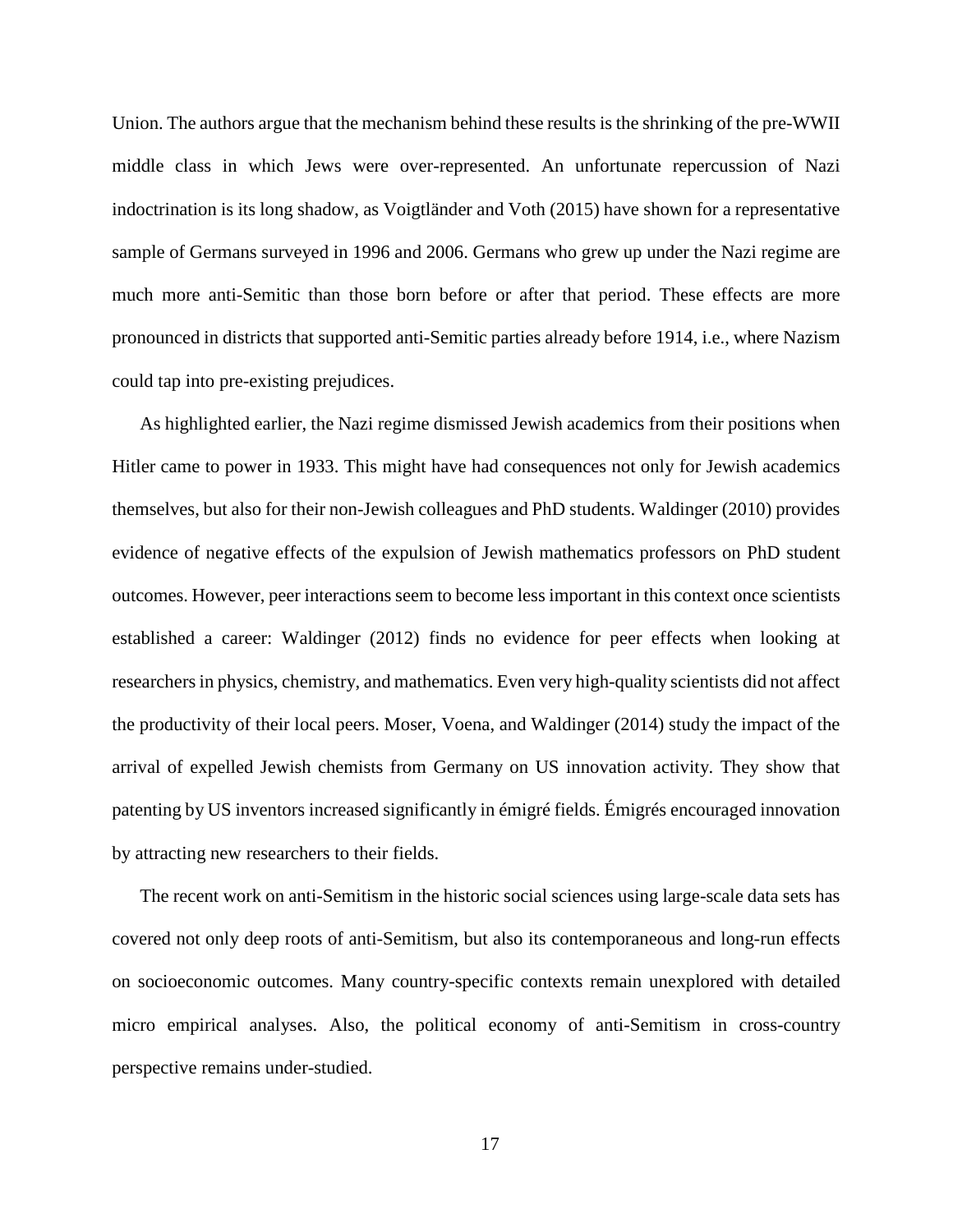# <span id="page-20-0"></span>**3. Christianity**

By far the largest share of the economics of religion in history literature focuses on various aspects of Christianity. This is not surprising, given that much of this research is conducted in Europe and North America. Yet, despite the obvious importance of religion to European economic history—even schoolchildren know that the Church was one of the dominant institutions of the medieval period—only recently has Christianity been the subject of serious study by economic historians. In this section, we break these studies into three groups: Catholicism, Protestantism, and missionaries. The literature on Catholicism in economic history primarily covers the various avenues through which the Catholic Church affected economic and political life. The large literature on Protestantism largely seeks to understand the social, economic, and political causes and consequences of the Reformation. The literature on missionaries sheds light on the many longrun consequences of Catholic and Protestant missionary activity around the world, primarily in sub-Saharan Africa, Asia, and Latin America. Of these three, Protestantism has garnered most of the recent attention. The reasons for this renewed interest in Protestantism and the Reformation are numerous: a persisting fascination with Weber's "Protestant Ethic" hypothesis, the increasing data availability via digitization, and the fact that the many political units of the Holy Roman Empire and its relative religious heterogeneity offer the type of variation needed for econometric analysis. Below we survey these recent advancements.

### <span id="page-20-1"></span>**3.1 Catholicism**

The literature on Catholicism in economic history primarily focuses on the many consequences of actions and doctrines promulgated by the Catholic Church. Table 3 overviews this literature.

[**Table 3 here**]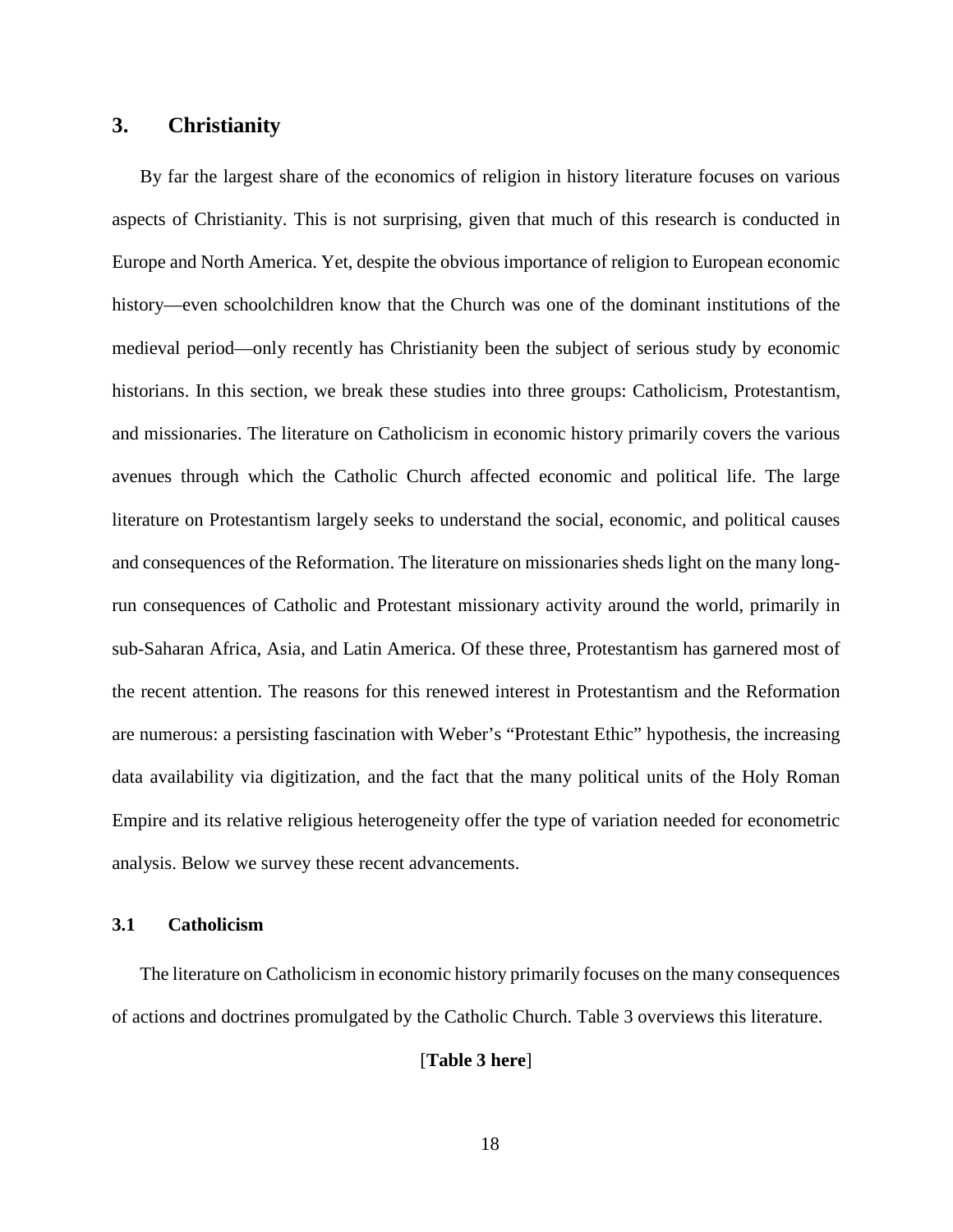The Catholic Church was one of the monolithic institutions of medieval Europe. Yet, what this meant for economic outcomes is not obvious. On the one hand, the Church provided numerous goods commonly associated with economic success: poor relief, investment in (religious) infrastructure, literacy, and manuscript production. However, the most common association many have with the medieval Church is one of a greedy, anti-scientific enterprise. Much high-quality recent research has attempted to parse out the various channels through which the medieval Church affected economic activity.

One of the most important demographic-cum-economic doctrines put forth by the medieval Church affected kin marriage. Building off the pioneering study by Goody (1983), Greif (2006a, 2006b) and Greif and Tabellini (2017) argue that restrictions on cousin marriages imposed by the medieval Church facilitated the growth of institutions in which the immediate family was the focal unit. According to Goody (1983), the medieval Church sought to break kin ties in order to break up inheritances both among members of the Church (thus the medieval ban on priestly marriage) and among the laity (the Church tended to be bequeathed the land of those without heirs). Forbidding marriages between cousins (up to the sixth degree) was one way to do this, since cousin marriage was a way of keeping property in the family. As a consequence, the family unit tended to not extend much beyond the nuclear family. In contrast, places like China and the Middle East tended to have more "clan"-like arrangements, where cousins of many degrees were all part of the same social unit. While this may have limited gains from exchange within the family unit for Europeans, it also incentivized Europeans to create governance institutions that relied on cross-kin cooperation. In other words, because the immediate family was too small to take advantage of specialization or gains from trade, institutions emerged in late medieval Europe that facilitated *impersonal* exchange (i.e., exchange with previously unknown relations). Specifically, Greif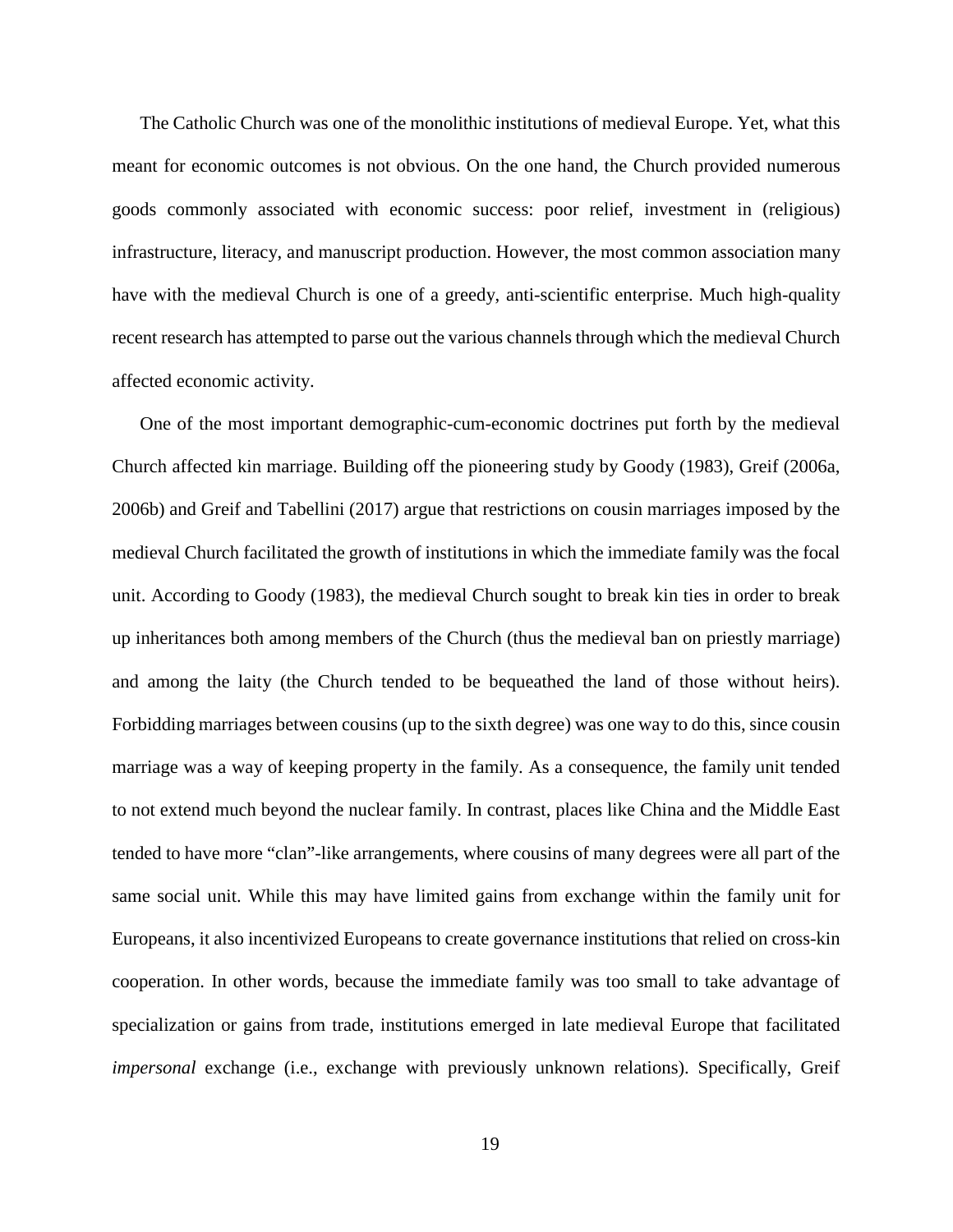(2006a, 2006b) and Greif and Tabellini (2017) argue that the more generalized morality of Christian doctrine favored (relative to China) the formation of organizations that brought together unrelated people in pursuit of a common goal. In Europe, this took the form of the corporation, which became the organizational form of choice for cities, guilds, communes, and (ultimately) business associations. Such institutions were unnecessary in the Middle East or China, where clans were the primary familial unit. Clans were large enough and tended to cover enough economic and geographic space that exchange within the clan was profitable, and social sanctions could be used to punish shirkers or those who reneged on their promises. Yet, while the clan facilitated smallscale exchange, it was inherently limited in size and scope. Thus, an unintended consequence of the Church's restriction on kin marriages was that it facilitated the growth of institutions responsible for impersonal exchange.

One such institution was the commune, i.e., the self-governed city with inclusive institutions. Schulz (2019) and Schulz, Bahrami-Rad, Beauchamp, and Henrich (2019) find that exposure to the Church (i.e., the longer that Christianity was the dominant religion) predicts the formation of self-governing communes. These communes were the types of institutions that facilitated impersonal exchange by providing an identity to those engaged in exchange that went beyond the family. Schulz (2019) shows that the Church-family association persisted for a long time: longer Church exposure still (negatively) predicts cousin marriage in the  $20<sup>th</sup>$  century.

An alternative (although not mutually exclusive) explanation for the rise of communes is the presence of earthquakes. Belloc, Drago, and Galbiati (2016) argue that earthquakes were dramatic, unexplainable events that were justified as acts of a vengeful God. They thus represented a shock to religious beliefs, making it easier for religious leaders to restore social order. Indeed, they find that earthquakes delayed commune development only in places governed by bishops, presumably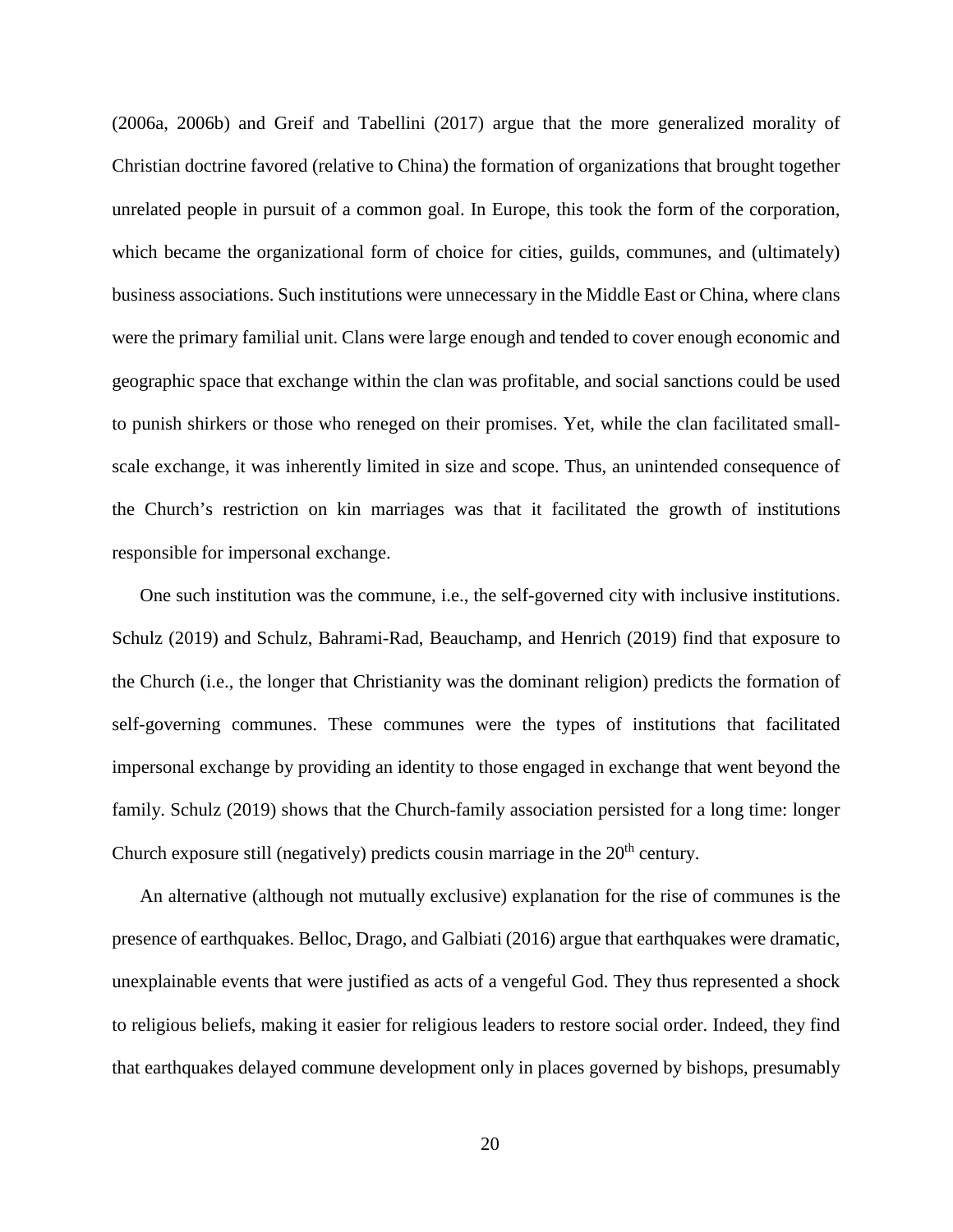because bishops had a stronger hold of their subjects than did secular rulers whose lands experienced earthquakes.

Numerous other studies look at the role of the Catholic Church in various parts of medieval and early modern economic and political life. Blaydes and Paik (2016) study the role the Crusades played in medieval state development. Crusades were expensive to fund; the Crusade tithe used to fund these ventures set a precedent for larger-scale taxation that would eventually become the hallmark of the early modern European state. Moreover, the Crusades reintegrated Europe into global trade networks (which were much more connected to the Holy Land at the time). This enabled the rise of towns which produced, consumed, and traded those goods involved in longdistance trade.

Indeed, the Church played an important role in medieval urban economic life. Richardson (2005) studies the role that religion played in strengthening the economic role played by urban craft guilds. Craft guilds were the life blood of urban economic activity. Almost all manufactured goods produced for market were produced by members of guilds. Richardson argues that guilds overcame a free-rider problem by their association with the Church. The free-rider problem faced by craft guilds arose because they desired to act like a monopolist in a certain town and produce a standardized good of a certain quality. Given weak monitoring technology, guild members were incentivized to either produce too many goods (the standard cartel problem) or produce goods cheaply, which would hurt the guild's reputation in the long run. Richardson argues that guilds overcame this problem by providing all sorts of expensive religious services (e.g., burials, prayers for souls in purgatory, feasts on saints' days) which increased the cost of expulsion from the guild.

Religious orders were institutions within the Catholic Church itself. Andersen, Bentzen, Dalgaard, and Sharp (2017) argue that the Catholic order of Cistercians favored hard work and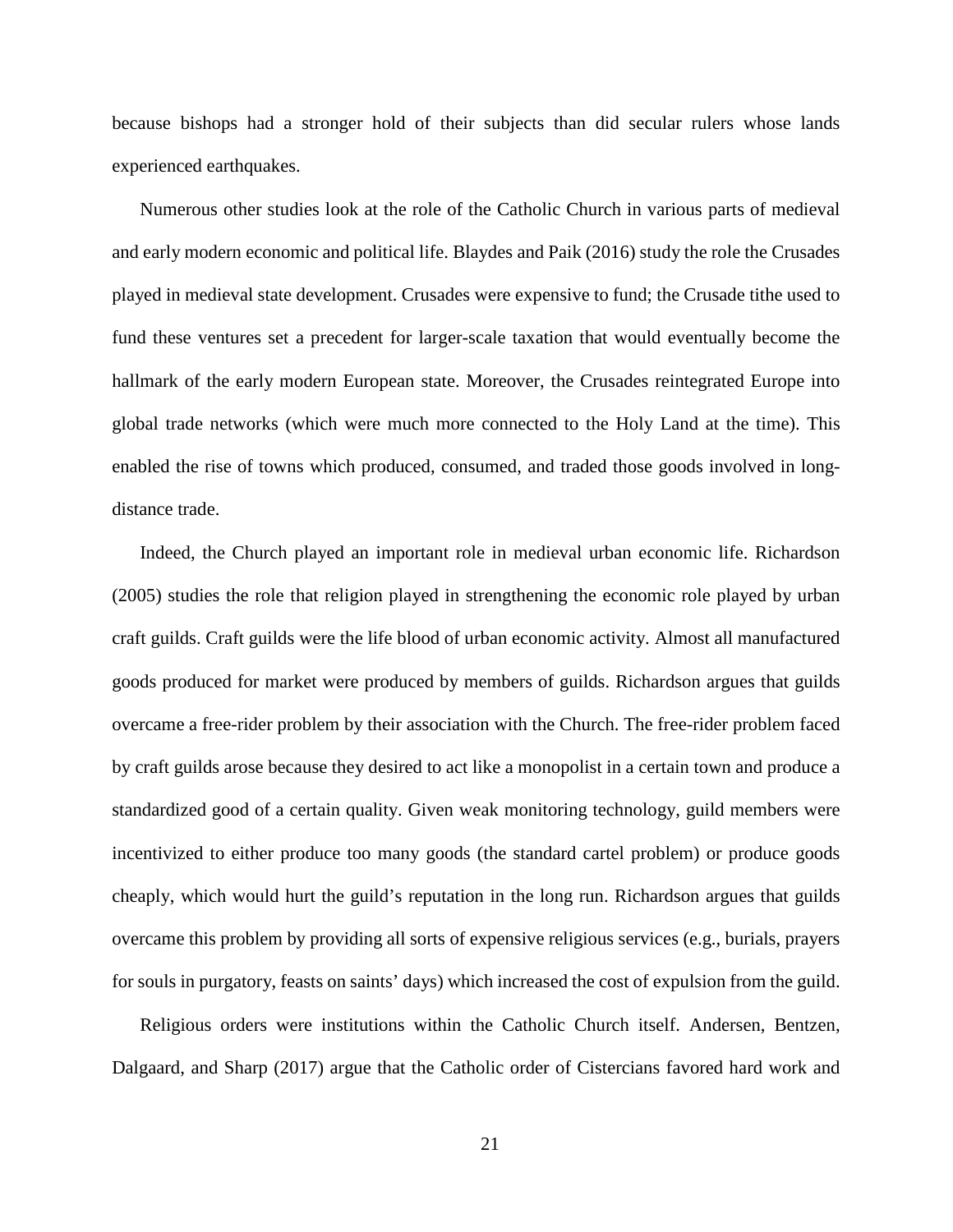thrift, in a precedent of the Protestant ethic (see Section 3.2.1). They show that in England, counties with Cistercian monasteries had faster population growth over the period 1377-1801—even after the liquidation of the monasteries in the 1530s, which suggests cultural appreciation of hard work and thrift as a relevant mechanism. Across Europe, regions with historical Cistercian monasteries are more likely to exhibit work- and thrift-related values.

Another religious community, the Brethren of the Common Life, was founded in the late  $14<sup>th</sup>$ century in the Netherlands. Akçomak, Webbink, and ter Weel (2016) argue that this institutional innovation within the Catholic Church was responsible for early capitalist development in the region. Their empirical analysis suggests that the Brethren contributed not to cultural change in the Weberian sense, but rather to local human capital through providing schools, translations into vernacular, and book production. As a result, the Netherlands had much higher literacy than most parts of Europe by 1600, and was a central locus of humanist and Reformation thought.

Moving to the late 19<sup>th</sup> century, Squicciarini (2020) finds that the French Church had a negative effect on human capital accumulation during the second Industrial Revolution. She shows that places with significant Church penetration were more likely to have their school curricula influenced by the Church, which at that time promoted a relatively anti-scientific program. Such a curriculum would not have had a large effect on economic output in the period prior to the second Industrial Revolution, since high-human capital labor was not overly complementary to capital prior to this time. However, the types of technologies that emerged in this period increased the returns to technical knowledge, so that places with high Church influence—and thus a slower introduction of the technical curriculum—suffered economically.

These results are broadly consistent with the idea that the French Church was a hindrance to development, an issue also studied in Finley, Franck, and Johnson (2019). They look at the effect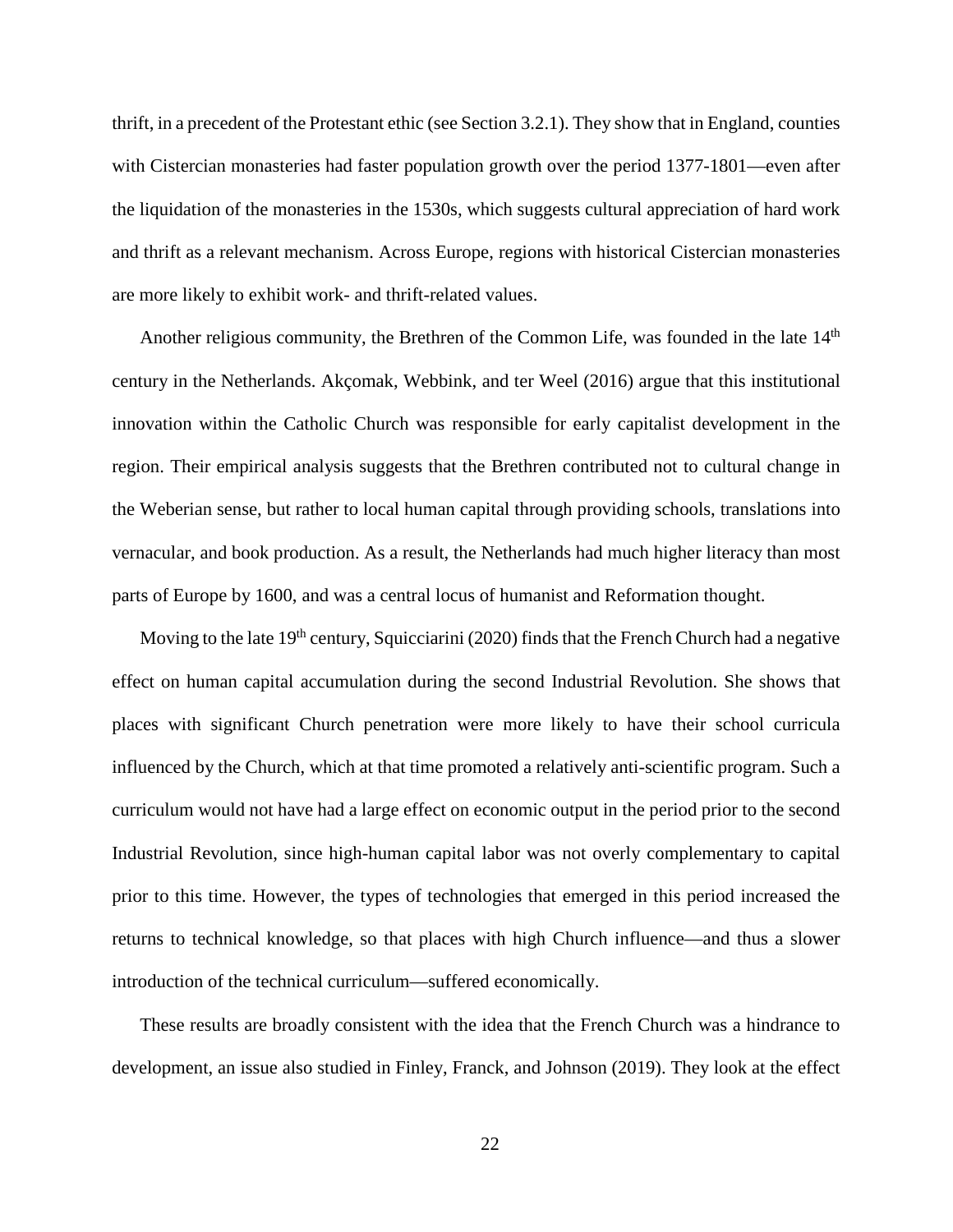of the massive redistribution of Church land that resulted from the French Revolution. They find that areas in which more Church land was redistributed had greater productivity in the first half of the 19<sup>th</sup> century, suggesting that these regions were underutilized when under Church control. Uribe-Castro (2019) also studies the effect of the redistribution of Church land, in this case in 19<sup>th</sup>century Colombia. He finds that places in which Church land was expropriated had much less political violence in the ensuing decades. This was due to changing political alliances: where the Church was strong, it pitted liberals versus conservatives, the latter of whom aligned with the Church. Where the Church was weakened, differences in policy preferences were not as stark, and conflict was less common.

Although the Reformation has been subject to immense study in recent years by social scientists (see Section 3.2), the Counter-Reformation has seen relatively little study, even though its long-run impact on European history and economic history is immense. The Counter-Reformation was the Catholic Church's (delayed) response to the Reformation. It began with the Council of Trent (1545-1563) and lasted through the Peace of Westphalia in 1648. In this period, the Church increasingly allied with secular authorities to put down (often violently) rising Protestant sentiment. The Counter-Reformation sparked massive religious conflict in this period, most notably the Thirty Years' War (1618-48), the most violent conflict on European soil until the  $20<sup>th</sup>$  century. Ekelund, Hébert, and Tollison (2002) argue that the Church was a monopolist provider of spiritual goods that used its position to place its members on the margin of defection, thus opening the gates for the success of the Reformation (see Section 3.2.2). This insight reflects the broader point made in Ekelund et al. (1996) that various practices of the medieval Church make sense if one views the Church as a firm. They lay out the "industrial organization of the Church" to understand why the Church interfered in marriage markets, promoted doctrine limiting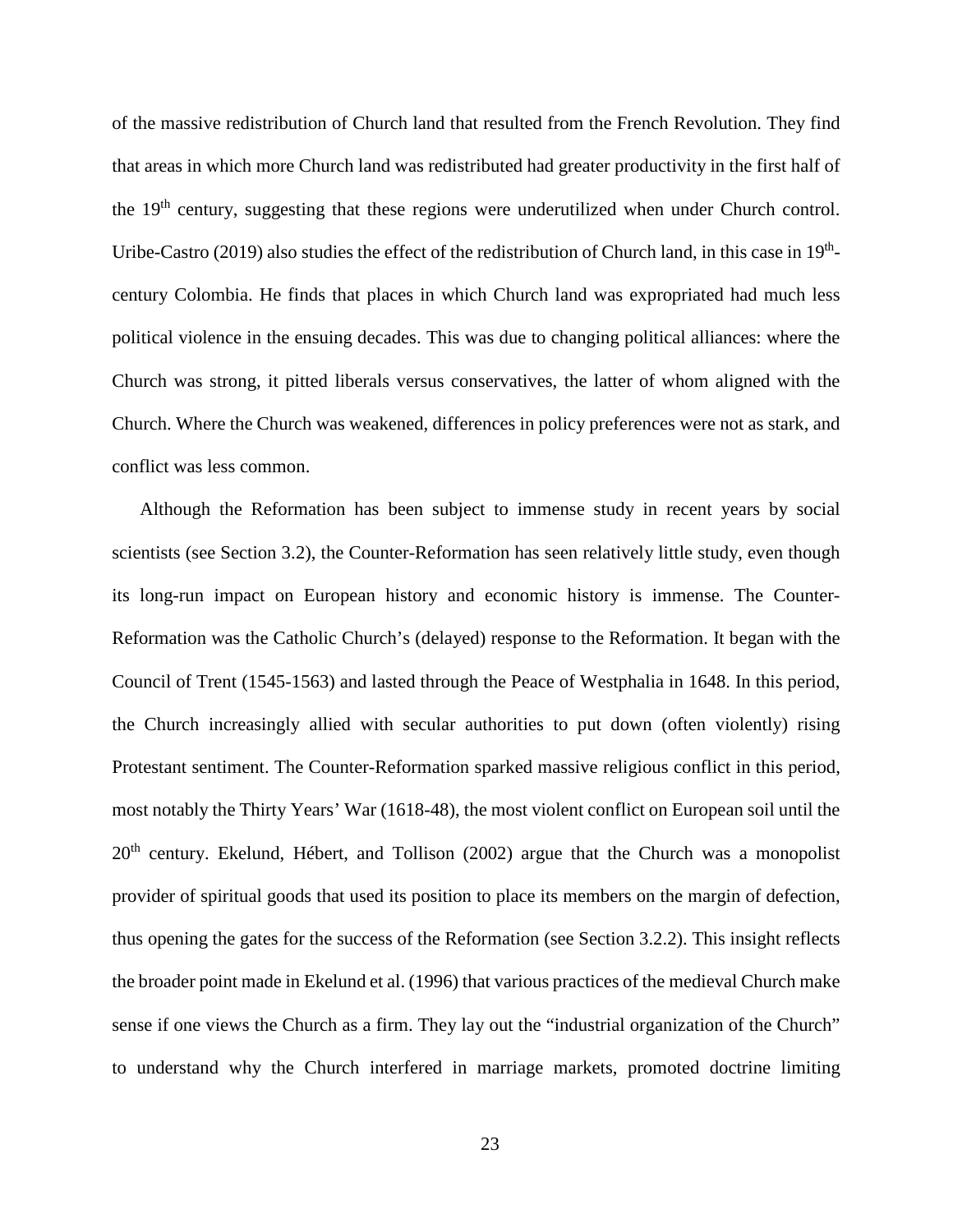economic exchange (i.e., usury and price restrictions), instigated Crusades, and used monastic agents. Building on these insights, Ekelund, Hébert, and Tollison (2004) suggest that, following the initial success of the Reformation, the Church acted like an incumbent firm trying to fight new entrants: it rewrote its corporate charter (e.g., the Council of Trent) in response to the new market conditions. However, the Counter-Reformation largely failed because entrenched interests within the Church—the pope and the college of cardinals—had too much power that would have been relinquished with any type of major reform like those demanded by the Protestants. One of the ways in which the Church attempted to suppress the Reformation and "maintain its monopoly position" was to suppress books via the *Index Librorum Prohibitorum* (Index of Prohibited Books). Becker, Pino, and Vidal-Robert (2019) find that the Index did indeed reduce the output of forbidden authors. They also find that cities which defied the Index grew faster and attracted more famous people.

The previously mentioned studies analyze the effect of the Church, its institutions, or its doctrine on economic outcomes. A smaller literature seeks to understand the reverse: the effect of economic conditions on Church doctrine. Barro and McCleary (2016) provide an analysis of the determinants of the beatification and canonization of Catholic saints. They find that beatification and canonization responds to numerous incentives, including religious (a pope's tenure, a region's Catholic population), political (Catholic-Protestant competition), and historical (the stock of already-canonized saints from a region) circumstances.

Among the most well-known of the economic doctrines of the Church are those related to usury, i.e., taking interest on loans. Rubin (2009) studies the origins of usury prohibitions in the late Roman Empire. Usury was not always banned by the Church; the first widespread denunciation of usury occurred at the Council of Nicaea in 325. Rubin argues that the usury ban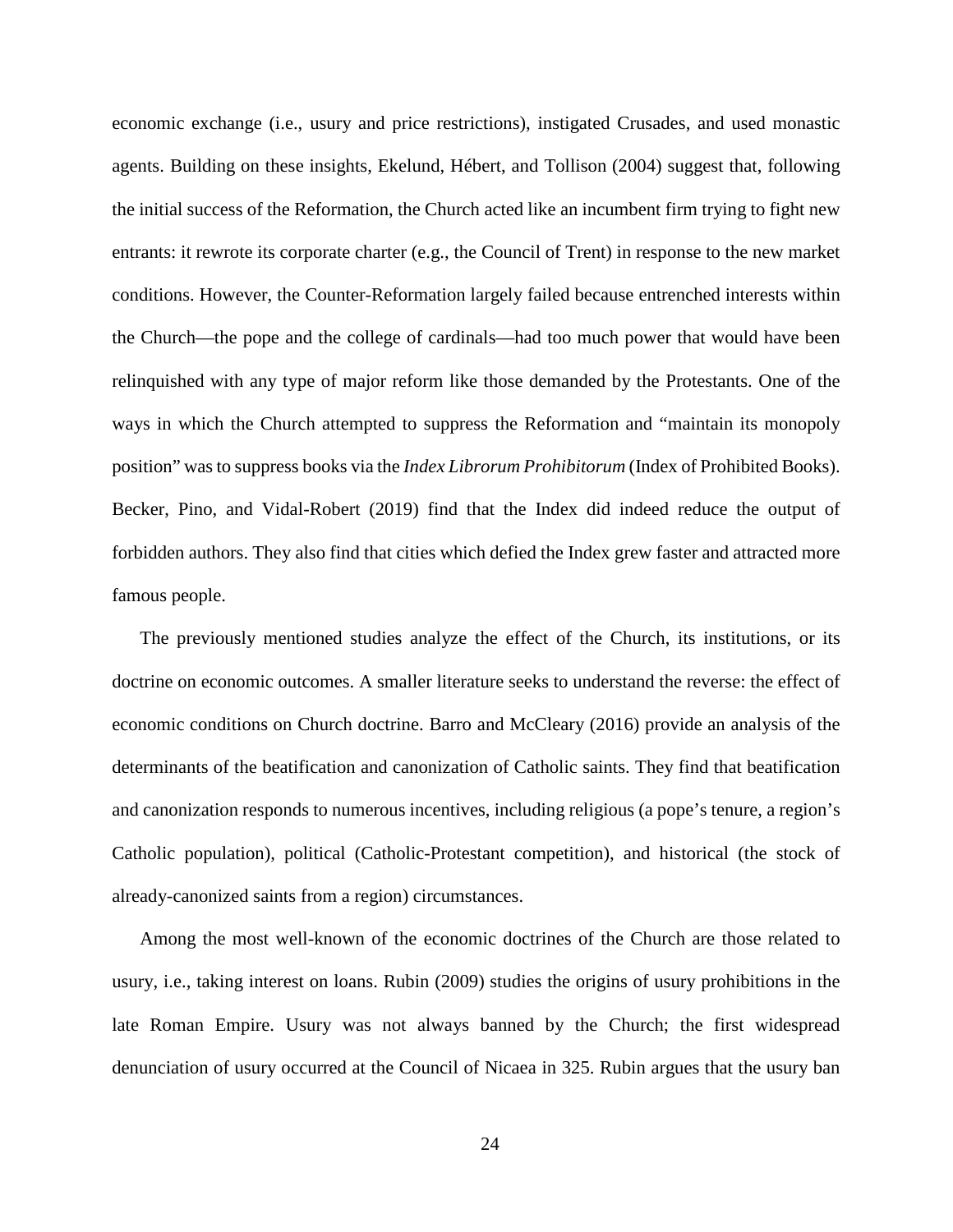can be seen in the light of a commitment problem faced by the Church, which became wealthy after the Emperor Constantine adopted Christianity in 312. The Church had previously provided social insurance to its entire flock, and because it was relatively poor could commit to only providing to the "deserving poor" (i.e., those who had not taken excessive risk). With a much larger budget, it could no longer commit to this policy, which encouraged moral hazard among Christians, such as taking excessive loans. The Church responded by banning interest, which prevented such individuals from obtaining risky loans in the first place. Koyama (2010) also studies the Church's medieval usury restrictions. He argues that the Church continued to enforce the usury ban long after its original intentions were relevant due to an equilibrium which emerged between merchants, rulers, and the Church. In this equilibrium, the usury ban was a barrier to entry that permitted a small number of merchants to make monopoly rents, which were partially siphoned by rulers and the Church. Although the usury ban placed some restrictions on merchants' activities, those with a first-mover advantage preferred these restrictions because they were even more onerous on their competitors. One silver lining of the usury ban, at least for Catholics, is that it may have reduced anti-Semitism. Since Catholics were discouraged from lending openly at interest, Jewish lenders filled this role, meaning there was little direct competition between Catholics and Jews. However, as Becker and Pascali (2019) show (see Section 2.2), Protestants did not abide by the usury ban, putting them in direct competition with Jews in the lending market, which contributed to persistent anti-Semitic attitudes amongst Protestants.

The recent work on Catholicism in history primarily focuses on the various ways in which the Catholic Church affected economic, demographic, and political outcomes. With the exception of a few papers, it is relatively silent on the role of the Church, Catholic doctrine, or other Catholic institutions in the post-Reformation era.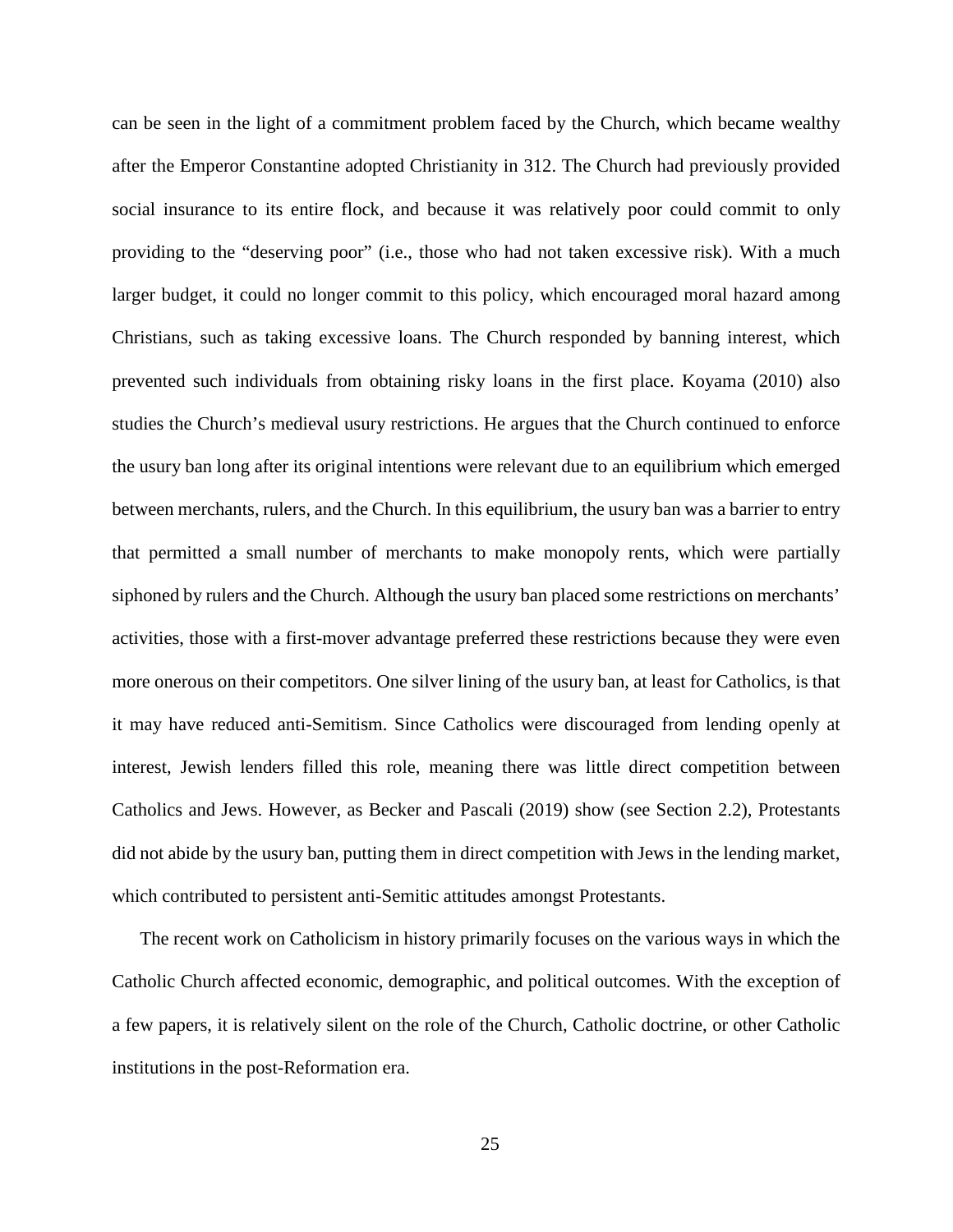### <span id="page-28-0"></span>**3.2 Protestantism**

When Martin Luther composed his 95 Theses in 1517, he triggered the Protestant Reformation, which led to the persistent split of the Protestant denominations from Catholicism. A large body of recent research focuses on the socioeconomic consequences of the Protestant Reformation, as well as its socioeconomic causes. We highlight leading contributions here; a more extensive recent survey is provided by Becker, Pfaff, and Rubin (2016).

# <span id="page-28-1"></span>*3.2.1 Socioeconomic Consequences of the Reformation*

Theories of the consequences of the Reformation date at least to Max Weber and his wellknown "Protestant ethic" thesis. In the last two decades, this literature has seen a massive resurgence. Table 4 overviews this literature.

#### [**Table 4 here**]

In his seminal contribution on the socioeconomic effects of Protestantism, *The Protestant Ethic and the Spirit of Capitalism*, Max Weber (1904/05) famously argued that there is a particular Protestant ethic that was instrumental in facilitating industrial capitalism.<sup>5</sup> In contrast to the Catholic ideal of surpassing worldly morality in monastic asceticism, Weber argued that the notion of the "calling" introduced by the Reformation sanctified labor as a task set by God, thereby creating a Protestant work ethic that valued the fulfillment of worldly duties as a moral achievement. By approving the accumulation of wealth, the Protestant ethic provided the moral foundation for capitalist industrialization, with economic success regarded as a sign of God's salvation. Important mechanisms by which the Protestant ethic is argued to further economic progress include hard work and thrift. While the Weber thesis has created a lot of controversy, not

<sup>&</sup>lt;sup>5</sup> Weber traces back his central notion of a Protestant "calling" to Martin Luther but sees it more strongly developed in other Protestant denominations, such as Calvinism and Puritanism.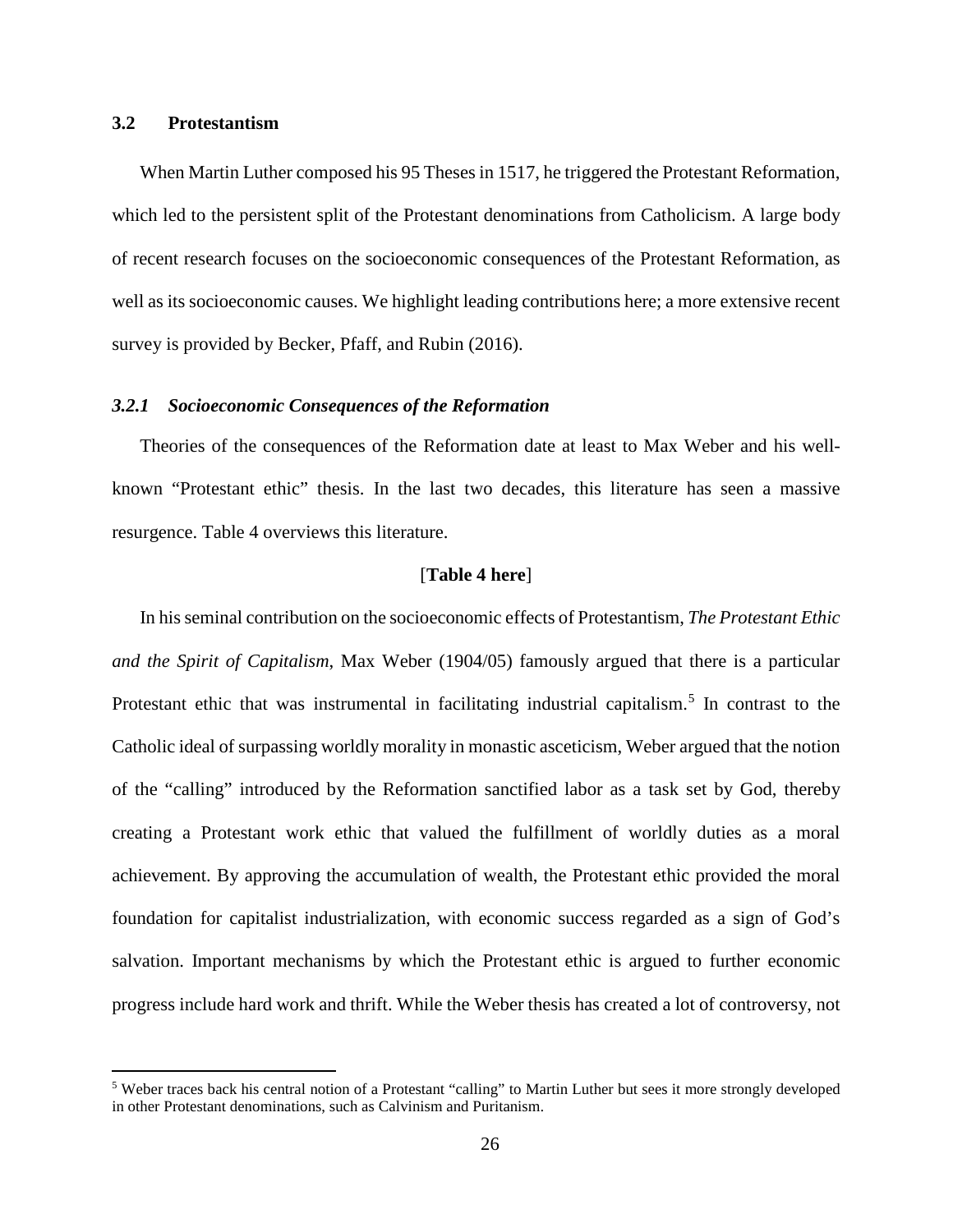least about its correct interpretation, a commonly adopted simple interpretation of its economic bearing is that the Protestant ethic furthered economic development.

As an alternative to the Weber thesis, Becker and Woessmann (2009) propose a human capital theory of Protestant economic history. They argue that Martin Luther urged his followers, including the Protestant rulers, to advance education so that they could read the Bible. As a side effect, higher levels of education served as human capital in the economic sphere, increasing productivity and economic development. Using distance to Wittenberg as an instrument for Protestantism that exploits the initial concentric dispersion of the Reformation in Prussia, Becker and Woessmann find that Protestantism led to higher literacy across Prussian counties in the late 19<sup>th</sup> century: the average literacy rate in Protestant-majority counties was 90%, 8 percentage points higher than in Catholic-majority counties. They also show that Protestant counties had higher income and higher non-agricultural employment. Both in a horse race and in a bounding analysis, their results suggest that the higher literacy of Protestants is able to account for most of the Protestant economic advantage over Catholic regions of Prussia. In supplementary analyses, Becker and Woessmann (2010) show that the effect of Protestantism on education is already visible in early 19<sup>th</sup> century data, ruling out a Weberian interpretation where better education just resulted from industrialization, and Becker and Woessmann (2008) show that the effect was particularly pronounced among girls, decreasing the gender gap in basic education. In a crosscountry analysis, Becker and Woessmann (2009) show that a positive association between Protestantism and economic development mirrors a strong positive association between Protestantism and literacy across countries in 1900.

Using variation in the share of Catholics and Protestants across Swiss districts in the late 19<sup>th</sup> century, Boppart et al. (2013) also find a positive association of Protestantism with education in

27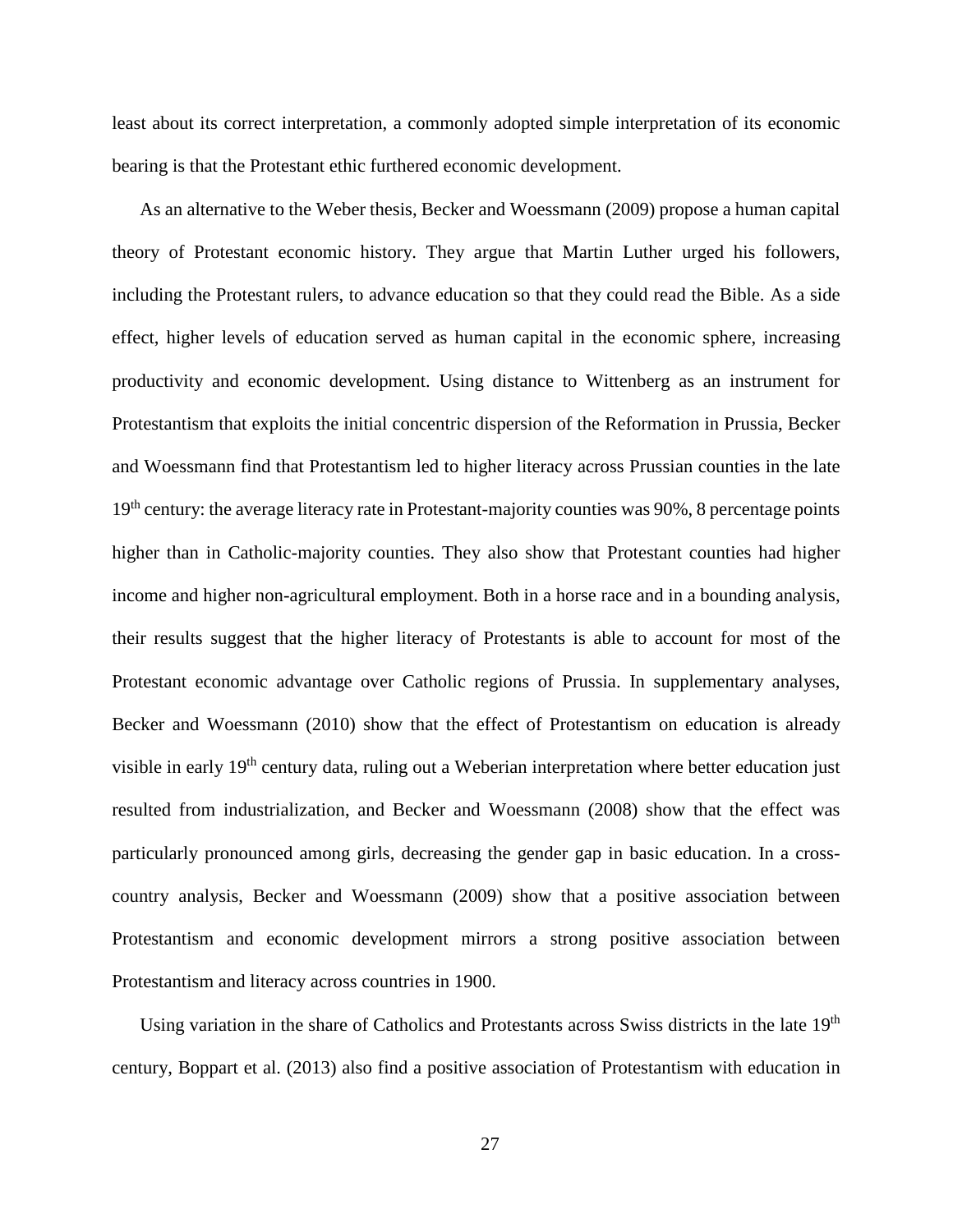terms of educational spending per student and educational performance. This association is stronger in regions with conservative milieus, as measured by votes on different referenda. Using data on pedagogical examinations of military conscripts across Swiss districts, Boppart, Falkinger, and Grossmann (2014) show that the effect of Protestantism was particularly strong for reading, but also extended to essay writing, math, and history.

By affecting the population's education, Protestantism also led to changes in the historical development of other socioeconomic outcomes. Using Wittenberg-induced variation in education, Becker, Cinnirella, and Woessmann (2010) show that education led to a reduction in fertility across Prussian counties in the mid-19<sup>th</sup> century. Education in 1849 also predicts the fertility transition at the turn to the  $20<sup>th</sup>$  century. This link from education to fertility is a crucial factor for the transition from Malthusian stagnation to sustained growth in unified growth theory (Galor 2011). The evidence suggests that the demographic transition may in part reflect an indirect effect of Protestantism.

Using factory employment data for Prussian counties from the early, mid, and late 19<sup>th</sup> century, Becker, Hornung, and Woessmann (2011) focus on the adoption of the new industrial production technologies and the major transformation of the economic structure brought about by the Industrial Revolution. Both in cross-sectional models that exploit pre-industrial variation in education and in panel models with county fixed effects, they show that education increased industrialization in the metal sector and in other sectors outside metal and textiles (such as rubber, paper, and food), but not in the textile sector. The effect on the non-metal/non-textiles sectors is visible in both phases of the Industrial Revolution, whereas the effect on metalworking factories is strongest in the second phase (1849-1882). These results are confirmed in specifications that use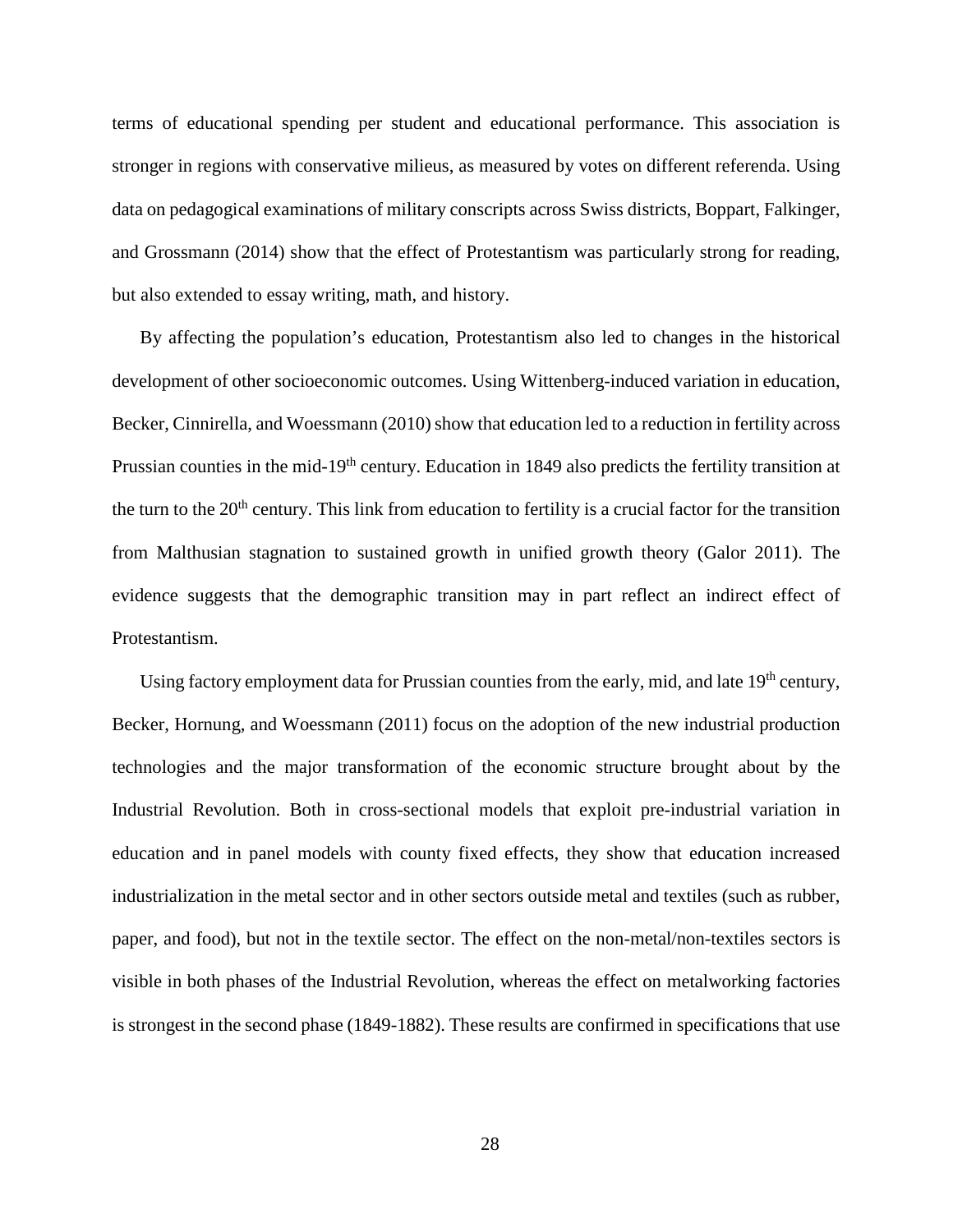distance to Wittenberg as an instrument for education, thereby exploiting variation in the education of the native population induced by Protestantism.

A different source of religiously induced variation in the skilled population stems from the religious persecution that led to the mass migration of French Protestants—the Huguenots—to Brandenburg-Prussia in 1685. Hornung (2014) argues that large parts of the Huguenot population were skilled in textile production and brought technological knowledge with them. Using plague losses during the preceding Thirty Years' War as an instrument for the settlement of the Huguenots, he shows substantial positive effects of Huguenot settlement in 1700 on the productivity (value of output per inputs) of textile manufactories one hundred years later. The immigration of skilled Protestants thus appears to have led to the long-term diffusion of better technology before the Industrial Revolution.

Apart from the work on Protestantism and education, the literature continuous to create controversy about Weber's thesis of a Protestant ethic. While the human capital results of Becker and Woessmann (2009) leave little room for alternative mechanisms in line with the Weber thesis (such as work effort and savings propensity), results in other settings cover the whole spectrum from questioning the economic advantage of Protestant regions in the first place to aspects consistent with the Weber thesis to ethical interpretations beyond the Weber thesis.

Using a panel of cities in Germany over the period 1300-1900, Cantoni (2015) does not find that cities that converted to Protestantism after the Reformation show a different path of the size of their city population compared to cities that did not. Compared with the results in Becker and Woessmann (2009), this may suggest that the effect of Protestantism on economic outcomes may have been restricted to areas outside the major cities, where literacy was relatively high independent of religious denomination.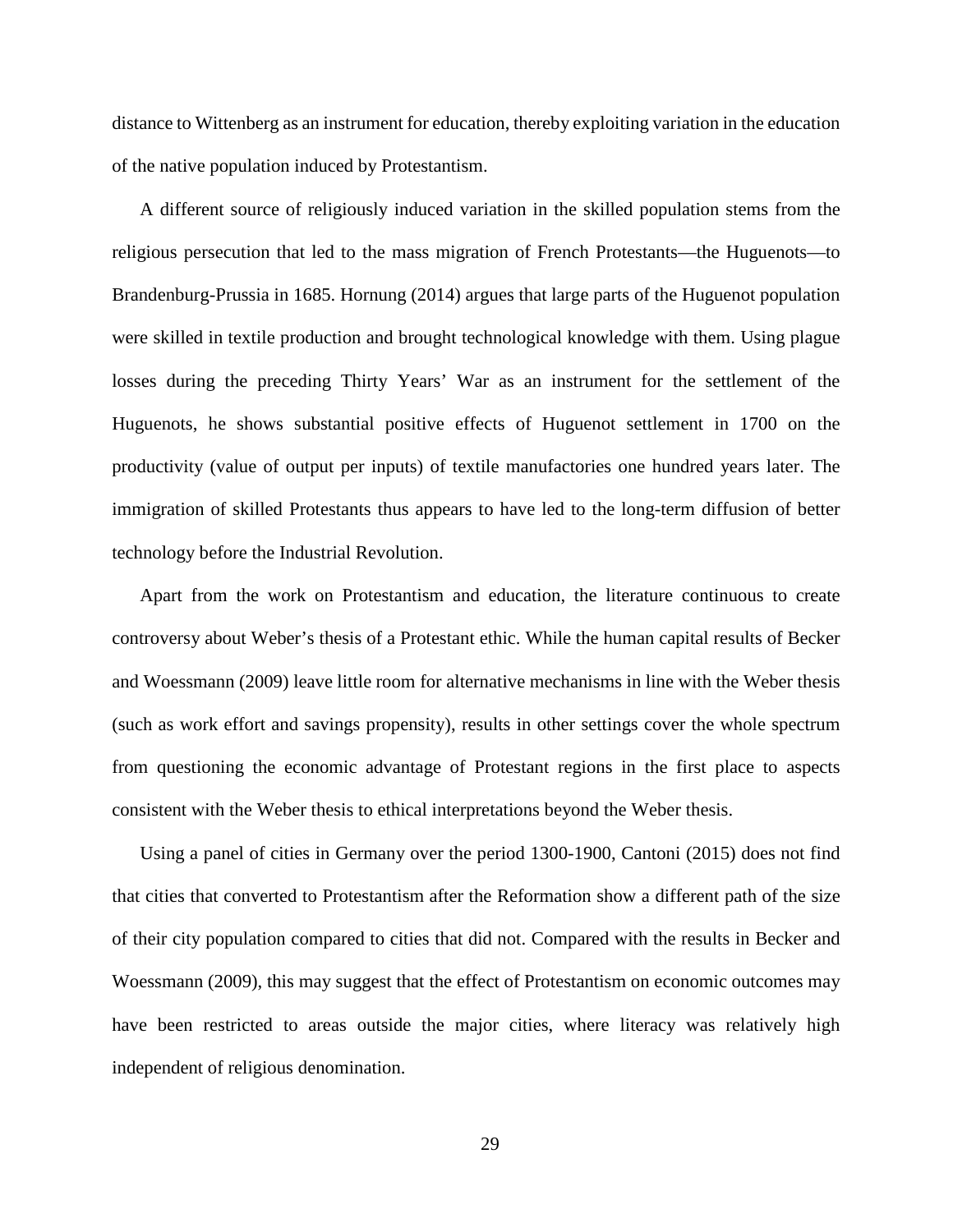Studying church ordinances introduced with the Reformation in German cities, Dittmar and Meisenzahl (2020) focus on the interaction between religious competition and local political economy. They argue that the introduction of church ordinances—which acted as public goods institutions that expanded welfare provision and public education—was facilitated by the interaction of the global shock of the Reformation, which introduced religious competition, with shocks to local politics that facilitated political action by citizens. Using plague incidents as an instrument for the adoption of church ordinances, their empirical analysis shows that cities that were induced to adopt church ordinances attracted and produced more upper-tail human capital over the period in 1520-1819 (as measured by the number of individuals documented in the *Deutsche Biographie*, a collection of biographies of famous Germans) and show a larger increase in city population from 1500-1800. They argue that the adoption of public goods institutions, rather than the adoption of Protestantism per se, accounts for the different population development.

Another approach to study long-run effects of the historical adoption of Protestantism is to use contemporary German data. Using territories' official religion as defined by their princes' religion around 1624—the "normal year" of the Peace of Westphalia—as an instrument for contemporary religious affiliation, Spenkuch (2017) draws on the historical variation in Protestantism in the aftermath of the Peace of Augsburg. Results suggest that historical Protestantism is associated with longer working hours, but not higher hourly wages, today. This is interpreted as evidence consistent with a value-based interpretation, as in the Weber thesis.

The use of contemporary data also allows researchers to focus on direct measures of preferences for work and political intervention. Using a spatial discontinuity in the Swiss cantons of Vaud and Fribourg created by a 16<sup>th</sup> century split between Catholicism and Reformed (Calvinist) Protestantism, Basten and Betz (2013) study votes in modern-day referenda and find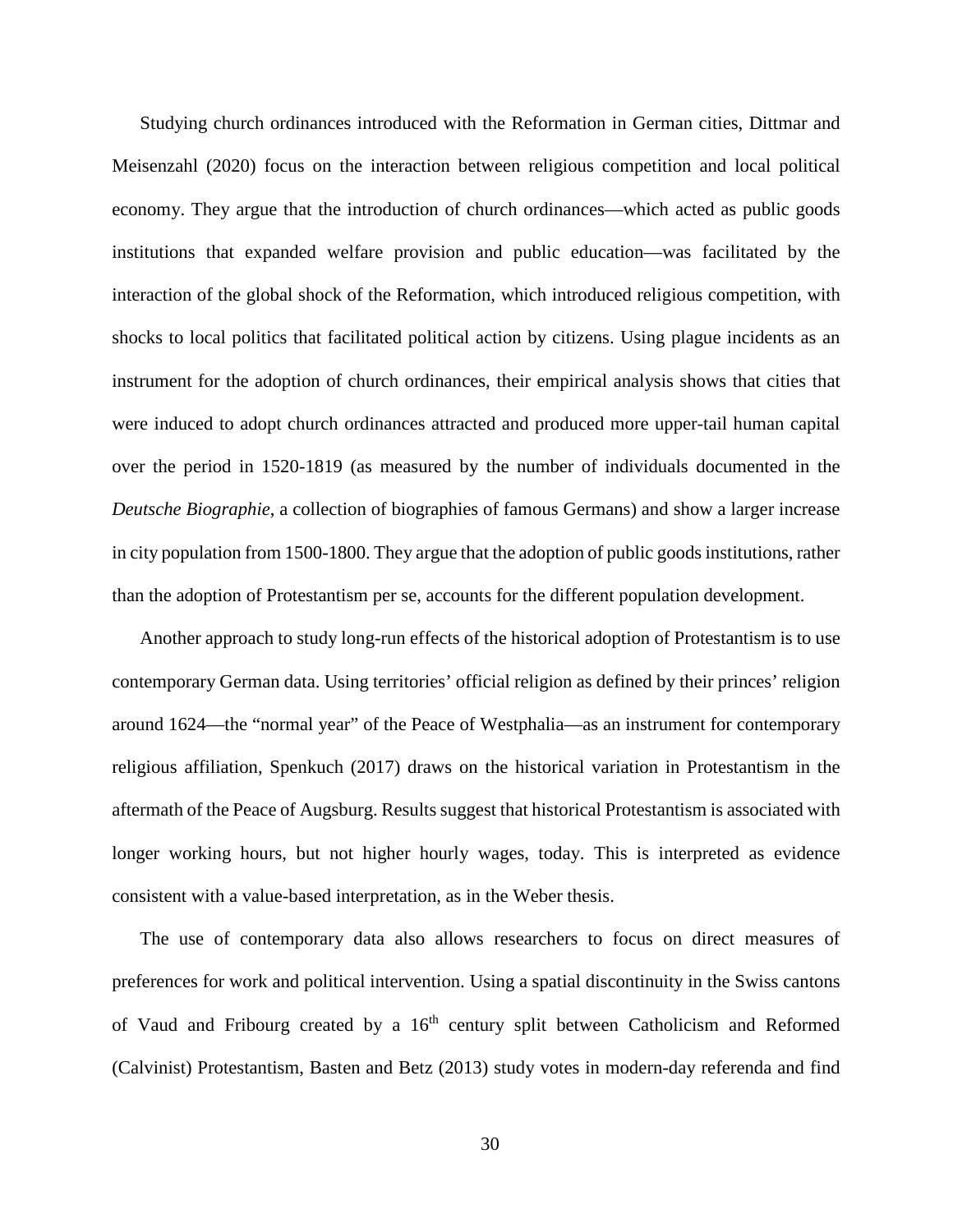that the historically induced split is associated with lower political preferences of Protestants for increased leisure time, redistribution, and government intervention. Beyond preferences, the Protestant regions show higher inequality and (weakly) higher income. The results are interpreted as being in line with the Weber thesis of a Protestant ethic.

Studying effort provision of German WWII soldiers as proxied by military decorations, promotions, injuries, and deaths, Beatton, Skali and Torgler (2019) find that Protestants outperform Catholics, and Calvinists outperform Lutherans, which they interpret as consistent with a Protestant work ethic. Blum and Strebel (2016) study body height in a sample of Germans born between 1910 and 1924. They find that while height was lower among those born during WWI for both Protestants and Catholics, the decrease of Protestants' height was smaller, which is interpreted as higher resilience of Protestants to war-related deprivation.

Another mechanism by which the Protestant Reformation may have spurred economic development is the reallocation of investments in human and physical capital from religious to secular purposes. Cantoni, Dittmar, and Yuchtman (2018) argue that the new religious competition shifted political power from religious to secular authorities, which gained wealth from the closure of monasteries especially in Protestant regions.<sup>6</sup> As a result, in the immediate aftermath of the Reformation, graduates of Protestant universities tended to choose secular (administrative) majors and occupations rather than religious ones, and construction shifted from religious buildings to secular palaces and administrative buildings, particularly in Protestant regions. The results suggest that the Protestant Reformation triggered secularization processes.

A related institutional consequence has been highlighted for the English Reformation. Heldring, Robinson, and Vollmer (2017) show that the dissolution of English monasteries in 1535

 <sup>6</sup> See Becker, Pfaff, and Rubin (2016) for work on effects of the Reformation on political governance more generally.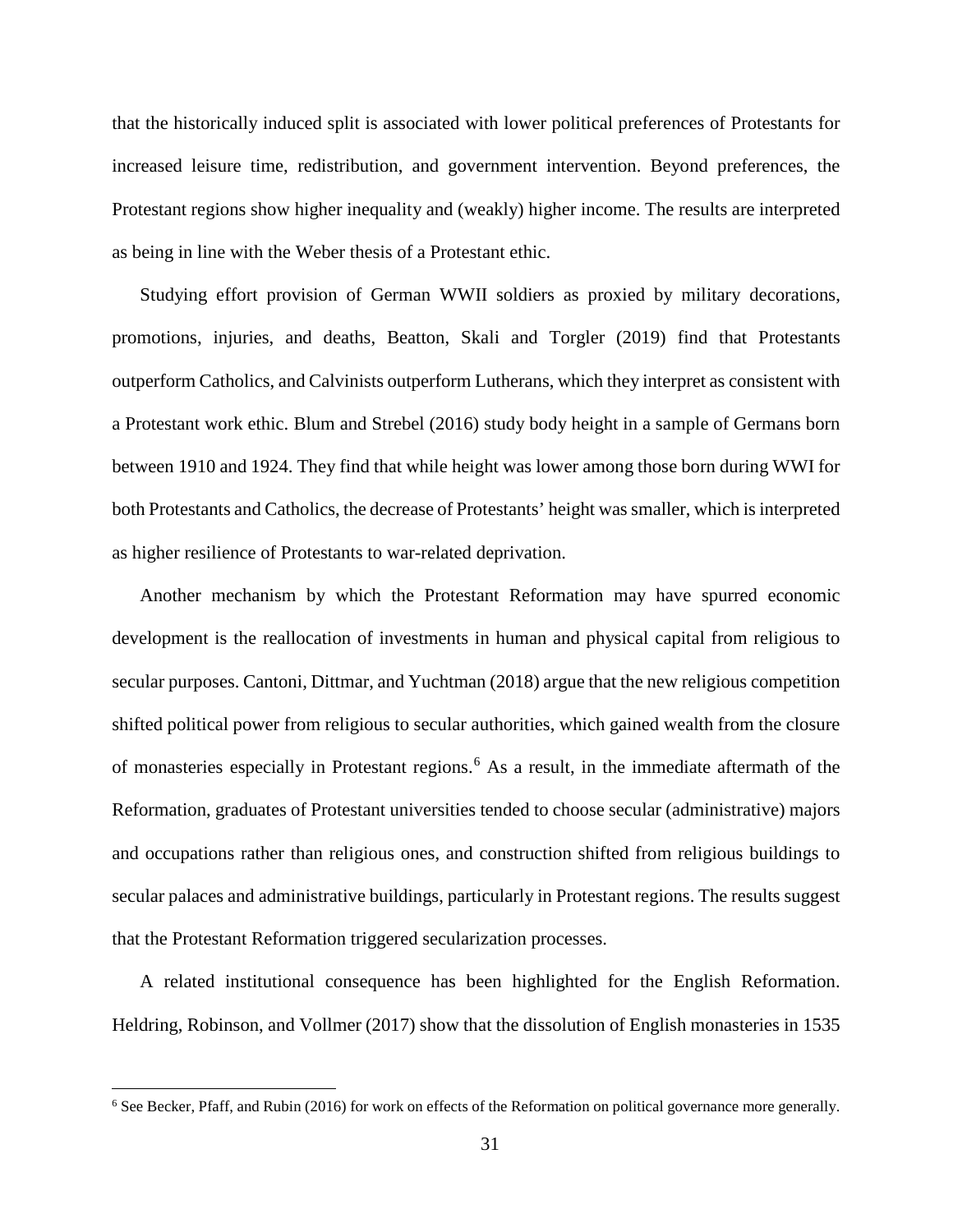created a more efficient allocation of agricultural resources and helped bring about the Agricultural Revolution. They also find a positive relationship between monastic land holdings and industrialization around the time of the Industrial Revolution.

Beyond its effects on different aspects of economic and educational development, several studies also point to potential negative socioeconomic consequences of the Reformation. Durkheim (1897) documented that Protestant countries and regions had higher suicide rates and suggested the religious individualism of Protestantism as a mechanism. While Catholics' unified community embedded them socially, the Protestant doctrine promoted independent thinking, making Protestants less reliant on their religious community. In addition to this social-cohesion channel, Becker and Woessmann (2018) also model a religious-beliefs channel in an economic theory of religion-specific suicide: Catholic doctrine emphasized more than the Protestant one that the deadly sin of suicide prevented access to paradise in afterlife. Again exploiting the concentric dispersion of Protestantism around Wittenberg, they show that suicide rates are significantly larger in Protestant compared to Catholic Prussians counties in the early and late  $19<sup>th</sup>$  century. The effect is large: Protestantism increased the annual suicide rate by about 15-20 suicides per 100,000 inhabitants, compared to a mean of 13 suicides. Tests of the two suggested mechanisms by which Protestantism increases suicide propensity suggest that the sociological channel is more relevant than the theological channel: among others, using historical church attendance data the authors show that the suicidal tendency of Protestants is more pronounced in areas with low church attendance, indicating that the strongest effect is found in areas with little social integration rather than in areas with high devotion to the Protestant doctrine.

Recent studies also indicate that the Protestant Reformation may have led to an increase in anti-Semitism. As discussed in Section 2.2 above, Becker and Pascali (2019) indicate an increase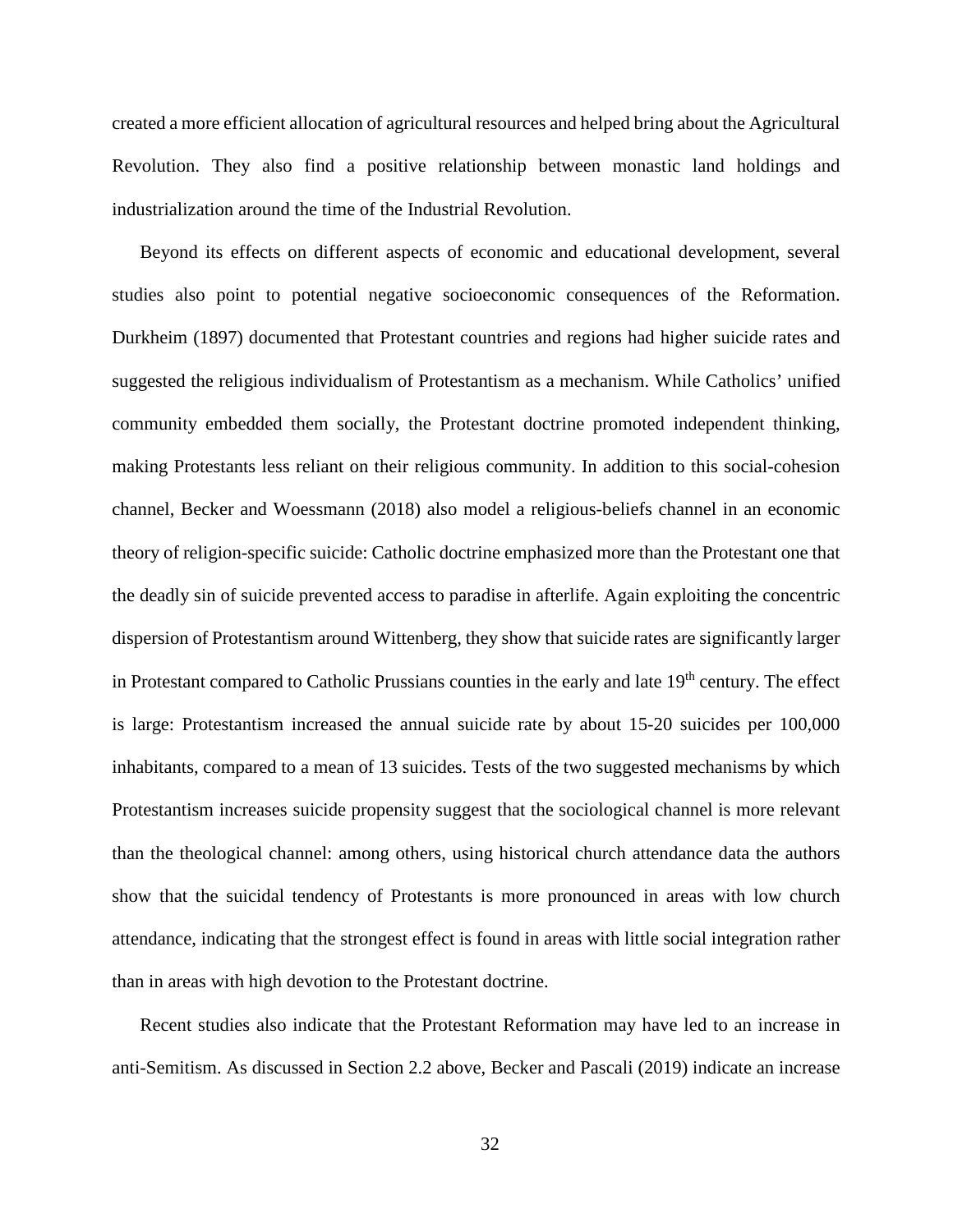in Jewish persecution in Protestant areas, and Spenkuch and Tillmann (2018) document Protestantism as a leading predictor of Nazi vote shares.

It has also been argued that Catholic-Protestant competition was a leading source of witch trials. Leeson and Russ (2018) show that witch-trial activity is positively associated with confessional battles in a panel of 21 European countries observed at the decadal level over the period 1500-1699. The association is robust to the inclusion of country and decade fixed effects.

In sum, the recent burst of work on how the Reformation affected historical economic developments highlights the role of human capital in Protestant economic history, which was interrelated with increasing income, productivity, industrialization, secular resource use, and reduced fertility. At the same time, the emergence of Protestantism also affected the incidence of suicides, anti-Semitism, and witch trials. The empirical bearing of a particular Protestant ethic remains subject to continuing controversy.

#### <span id="page-35-0"></span>*3.2.2 Socioeconomic Causes of the Reformation, of its Spread, and of Protestant Religiosity*

The combination of advances in digitization along with the variation in the adoption of the Reformation (especially in the Holy Roman Empire) has made it possible to econometrically study the causes of the spread of the Reformation. Table 5 overviews the emerging literature that addresses this topic.

#### [**Table 5 here**]

Substantial recent work on the causes of the Protestant Reformation has highlighted factors both on the supply side and on the demand side of the market for religion. Luther's open deviation from the Roman Catholic Church in 1517 triggered extensive religious conflict. Wide-ranging choices of territorial rulers to adopt the new denomination or to remain Catholic were institutionalized by the rule "cuius regio, eius religio" (whose realm, his religion) in the Peace of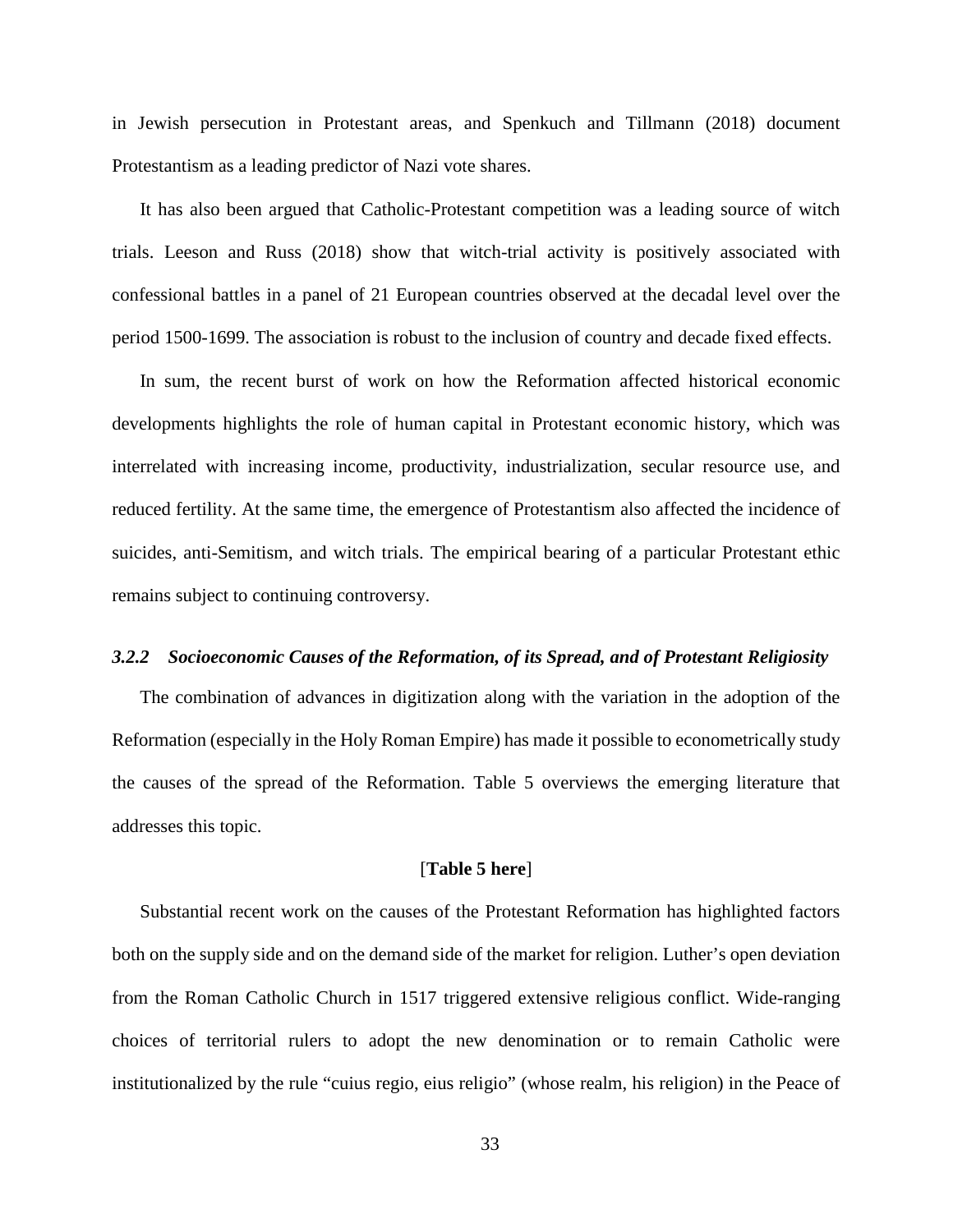Augsburg (1555). When the Peace of Westphalia finally terminated the savage Thirty Years' War (1618-1648), it guaranteed the religious status quo of the "normal year" 1624. Analyses of the causes of the spread of Protestantism range from its early adoption during Luther's time to the subsequent diffusion of the Protestant faith.<sup>7</sup> In addition, secularization analyses study causes of the later decline in Protestant religiosity.

The initial successes and failures of the Protestant Reformation have been studied in the framework of an industrial-organization model. Ekelund, Hébert, and Tollison (2002) argue that the monopolistic practices of the medieval Catholic Church encouraged the entry of Protestantism as a competitor. The Catholic Church placed many consumers of spiritual services on the margin of defection by manipulating doctrine to increase its revenues, excluding rivals, and performing price discrimination. Their key hypothesis is that entrepreneurial societies where feudalism was in decline and the distribution of wealth was unstable facilitated the entry of Protestantism. By contrast, homogeneous rent-seeking societies that dissipated rather than created wealth repressed Protestant entry, and the Catholic Church could continue to price discriminate. Consistent with this model, the authors descriptively show that societies with partible inheritance laws that likely catered to a wider wealth distribution embraced Protestantism, whereas societies ruled by primogeniture were more likely to remain Catholic.

Relational factors appear to have played a role in the diffusion of the Protestant Reformation. Kim and Pfaff (2012) argue that, depending on whether the universities that students attended mobilized them for the new denomination or were loyal to the Catholic Church, university students acted as facilitators or blockers of the religious reform movement in their home towns. The authors show that cities in the Holy Roman Empire that had more students enrolled in universities in

 $^7$  A more encompassing discussion of the causes of the Reformation, its spread, and the political economy of religion in Western Europe on the eve of the Reformation is given in Becker, Pfaff, and Rubin (2016).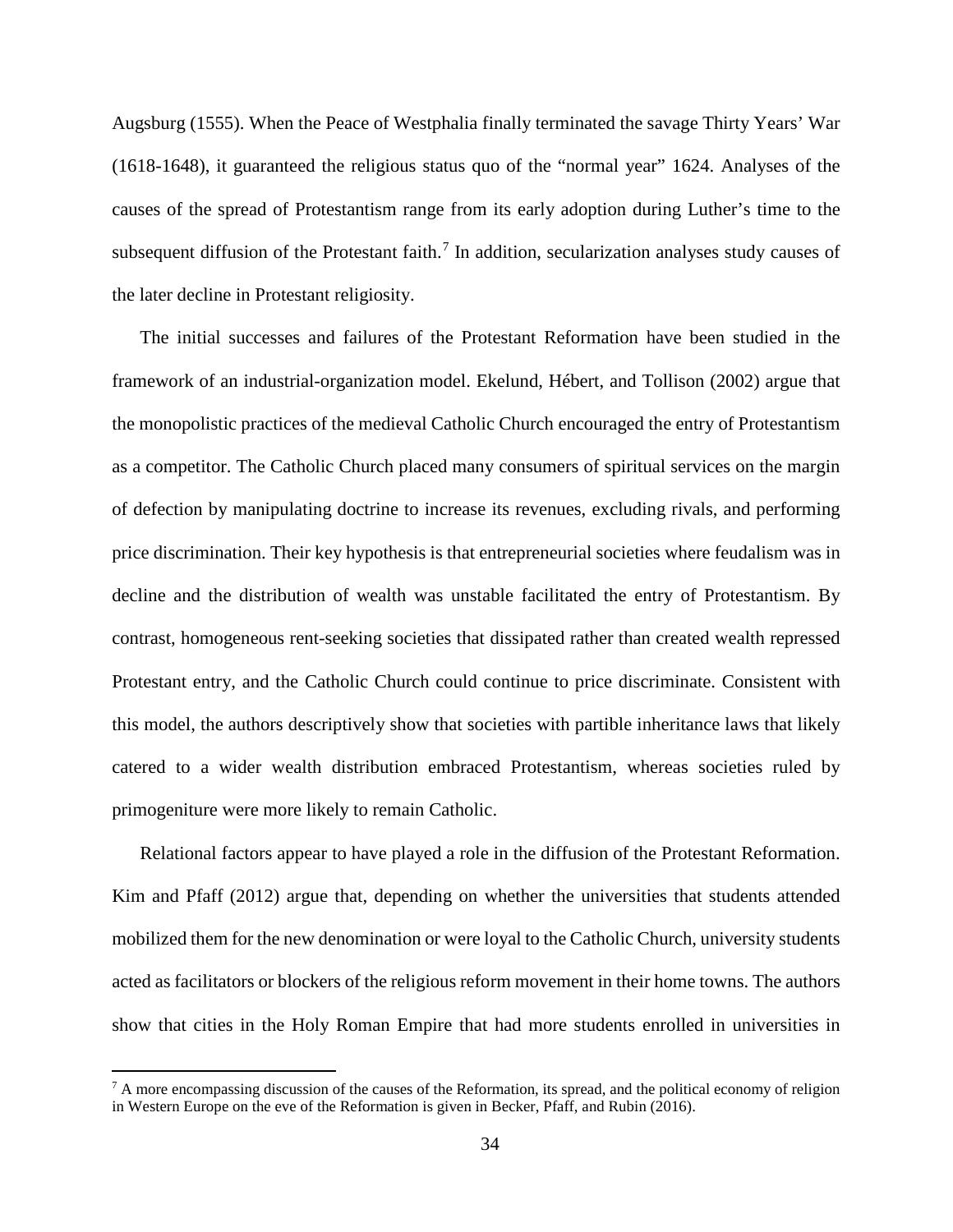Protestant strongholds (Wittenberg and Basel) and less in Catholic strongholds (Cologne and Louvain) in 1517-1522 were more likely to institute the Reformation (abolish or reform the Catholic Mass) in 1523-1545.

Another source of relational diffusion is the role of Martin Luther himself as a social entrepreneur. Becker, Hsiao, Pfaff, and Rubin (2020) study social proximity to the ideological leader in his personal network. They show that cities with personal ties to Luther—measured by having received a letter from Luther, having been visited by Luther by 1522, or being home to one of Luther's students—had a higher probability of being Protestant in 1530. Results of simulation models are consistent with the view that the early spread of the Reformation resulted from a combination of Luther's personal ties with spatial diffusion along contemporaneous trade routes.

Exploiting the high territorial fractionalization of the Holy Roman Empire, Cantoni (2012) studies which German territories and cities chose to adopt the Protestant Reformation by 1600. He finds that territories more distant from Wittenberg (as in Becker and Woessmann 2009), under ecclesiastical rule, and with more political and economic power (measured by contributions to the federal budget of the Holy Roman Empire) were less likely to become Protestant. The findings of a spatial panel model are consistent with a theory of strategic neighborhood interactions where conversion was less risky if a strong neighbor had already done so.

Another argument is that conversion to Protestantism had a larger appeal to local authorities of territories that had more to gain from the institutional change, as it provided legitimacy for secular governance and allowed the use of resources for local and secular purposes. Using the same setting as Cantoni (2012) of German cities in 1600, Curuk and Smulders (2019) show that the adoption of Protestantism was positively associated with agricultural potential (based on climatic suitability and soil quality) and negatively with population size in 1500. The results are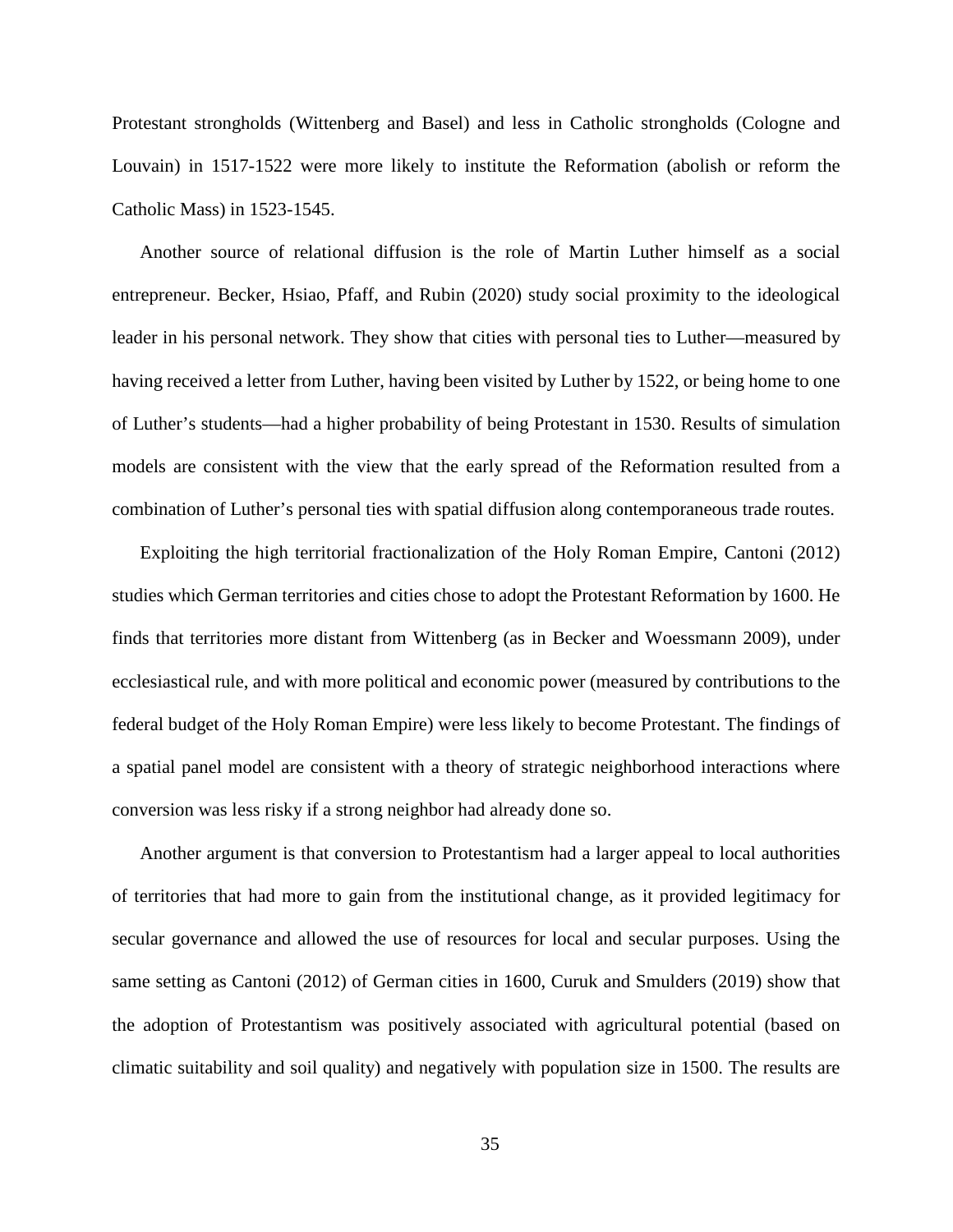interpreted as consistent with a Malthusian model of untapped economic potential and thus the potential benefits of regime change.

Yet another theory is that the printing press facilitated the spread of the Protestant Reformation. The reformers used printed materials to propagate their cause. Because of high transportation cost, these materials spread through reprinting, so that the existence of a printing press increased access to Reformation ideology. Using distance from Mainz—where Gutenberg had invented the printing press—as an instrument, Rubin (2014) shows that having a printing press by 1500 increases a city's likelihood of adopting Protestantism by 1600 by at least 29 percentage points. Extending the analysis, Boerner, Rubin, and Severgnini (2019) show that the adoption of the printing press had even deeper roots, as cities that had adopted mechanical clocks early on were also more likely to adopt presses early. But while the effect of the printing press on the adoption of the Reformation was direct, the effect of the clock was only indirect via the press.

It has also been argued that competition in the printing industry affected the content of the printed material and thereby the adoption of the Reformation. Dittmar and Seabold (2020) classify printed books in the period 1454-1600 by their denominational orientation. Arguing that recent printer deaths provide a source of exogenous variation in the competitive environment in the local printing market, they show that higher competition in printing before the Reformation increases the spread of religious media and of Protestant content during the Reformation in a sample of German-speaking cities. This diffusion of Protestant content increased the likelihood that a city adopted the Reformation.

Political economy factors have also been shown to be relevant for the spread of the Reformation. Iyigun (2008) argues that the survival of the Protestant Reformation was facilitated by Ottoman incursions. As described in greater detail in Section 4.1 below, he shows that the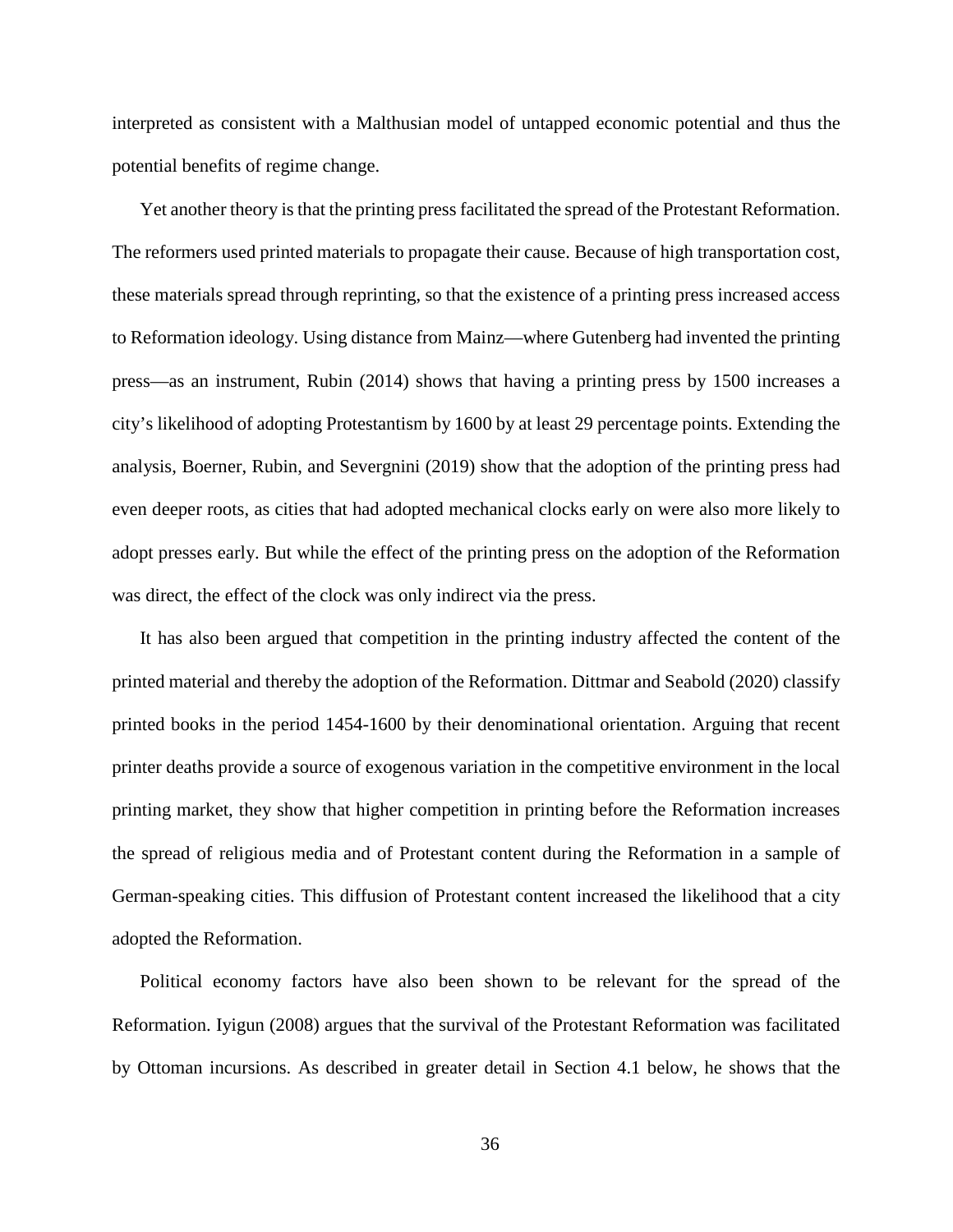number of conflicts in which the Ottoman Empire confronted European powers is negatively associated with the number of violent conflicts within continental European countries over the period 1450-1700, and in particular with those of Catholic-vs-Protestant religious nature over the period 1521-1650.

Beyond the initial adoption of the Reformation, recent studies have also used Protestantism to test leading theories of determinants of religiosity. Classic secularization hypotheses suggest that different dimensions of modernization, including economic and educational development, affect religiosity. Marx (1844) famously portrayed religion as "opium of the people" that was needed only to alleviate the misery of poor economic circumstances.

In their study of the relation of income and secularization, Becker and Woessmann (2013) exploit a historically unique indicator of churchliness provided by the headcounts of participations in Holy Communion that are contained in the Sacrament Statistics of the statistical surveys of the Protestant Regional Churches of Germany on the Expressions of Churchly Life. In a panel of Prussian counties over the period 1886-1911, they show a marked decline in church attendance among the Protestant population that coincides with increasing income. However, the association between income and church attendance disappears in panel models with county and time fixed effects, as well as in long-term first-differenced models and in panel Granger-causality tests. The findings provide no indication that the reduction in religiosity at the turn to the  $20<sup>th</sup>$  century was the result of improved material conditions.

Others have argued that education and science would lead to a decline in religion because increased critical thinking and advanced scientific knowledge may reduce belief in supernatural forces (e.g., Hume 1757; Freud 1927). Becker, Nagler, and Woessmann (2017) combine religious attendance data from the same source with school enrollment data for a panel of German cities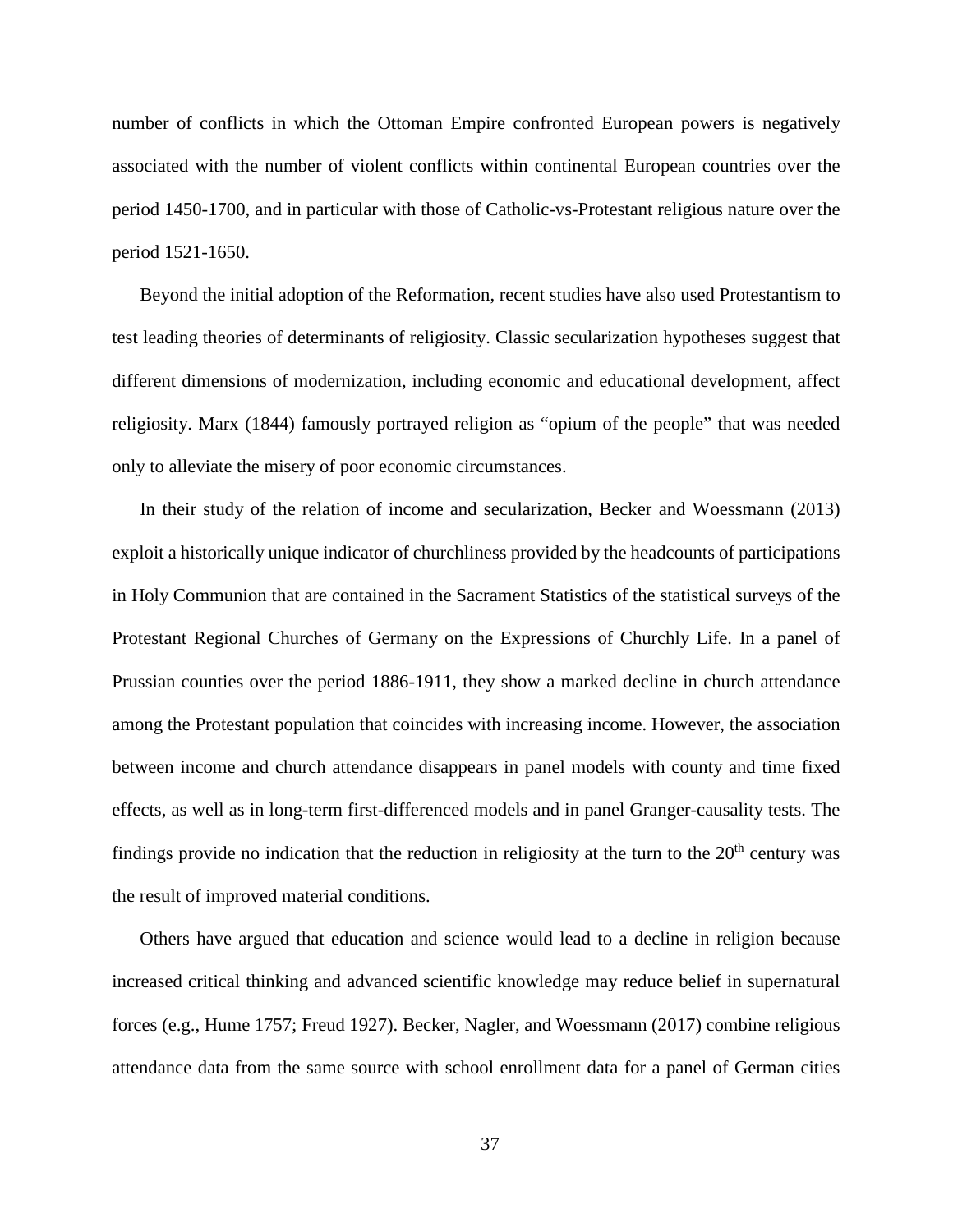between 1890 and 1930. In panel models with fixed effects for cities and time, they find that the expansion of advanced-school enrollment was positively associated with subsequent reductions in church attendance. No such effects are found for income and urbanization. The relationship between educational expansion and declining church attendance is as strong for classical humanist grammar schools as for newly emerging upper secondary schools with a curricular focus on natural sciences, consistent with an important role for general critical thinking—which may have undermined belief in the institutionalized church—rather than specific scientific knowledge of facts of natural sciences. More broadly, similar to the effect of Protestantism on the secularization of occupational choice and resource investments in the immediate aftermath of the Reformation shown by Cantoni, Dittmar, and Yuchtman (2018), these results indicate that the expansion of education brought about by Protestantism may have laid the foundation for an ultimate decline in the importance of the church in everyday social life.

In sum, many supply-side and demand-side factors of the market for religion appear to have contributed to the adoption and spread of the Protestant Reformation. Monopolistic practices of the medieval Catholic Church, relational factors, strategic neighborhood interactions, economic potential, technological factors like the printing press, and political-economy factors like Ottoman incursions all appear to have played a role. Tests of secularization hypotheses indicate a role for education, but not income, in reduced church attendance of Protestants during the secularization phase at the turn to the  $20<sup>th</sup>$  century.

### **3.3 Missionaries**

While most of the research on Christianity in economic history is concerned with European countries, another important strand of the literature considers the role of Christian missionaries outside Europe. Exploiting the recent data collection efforts on missions around the globe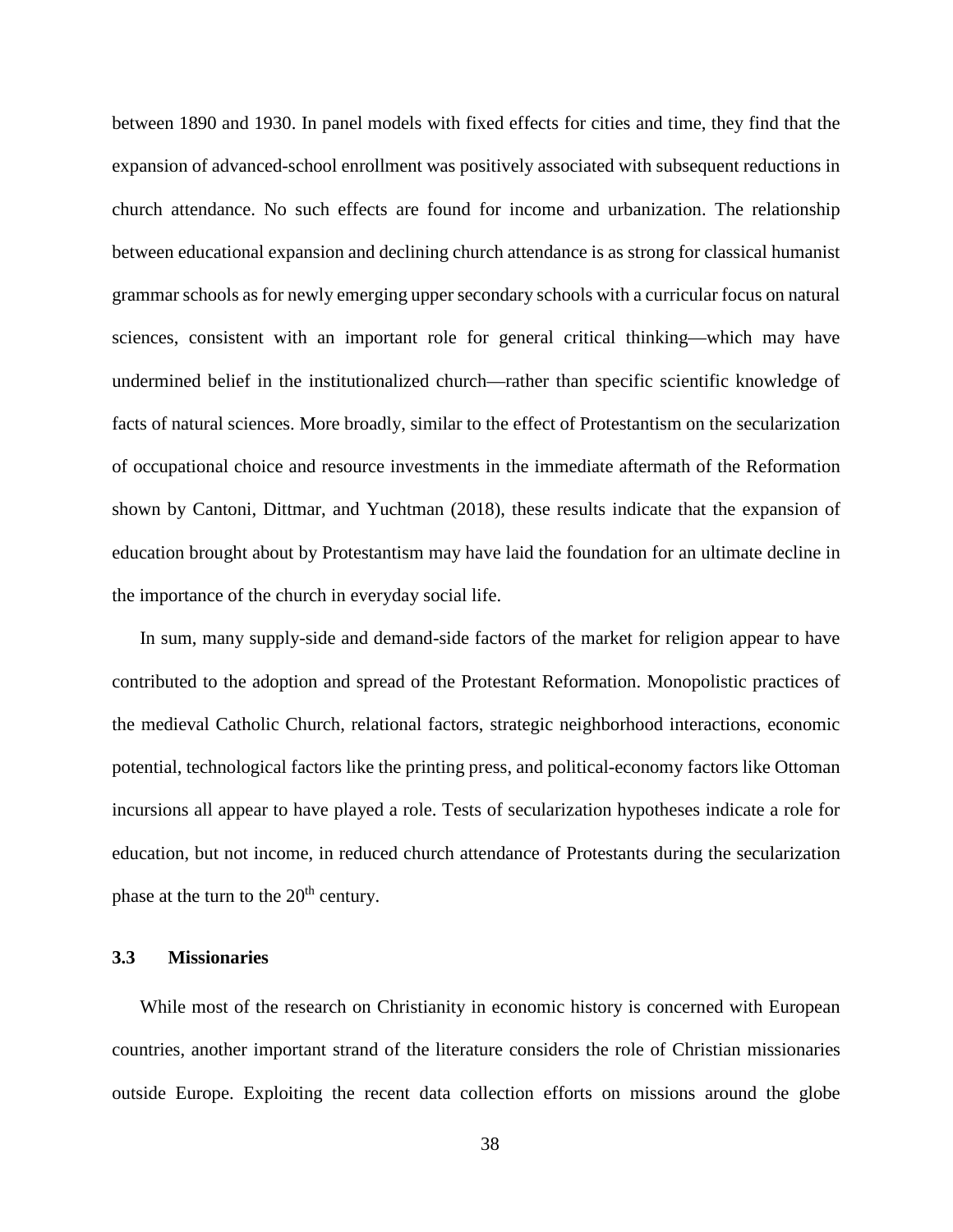pioneered by Robert Woodberry (2004), researchers have looked at whether the presence of missionaries had long-term effects on modern-day outcomes.<sup>8</sup> Table 6 overviews this literature.

## [**Table 6 here**]

Most of this literature focuses on the effects of missionaries on human capital and health. Evidence comes from Africa, Asia, and Latin America, which we cover in turn. We close with studies looking at a broader range of outcomes and at the dynamics of missionary expansion.

Much of the evidence on positive effects of missions on education and health comes from sub-Saharan Africa. Gallego and Woodberry (2010) provide evidence that regions in former Colonial Africa in which Western Protestant missionaries dominated have higher literacy rates than those where Catholic missionaries dominated.<sup>9</sup> They also highlight the importance of competition: where missionaries competed, they provided more services like schools and health centers. Nunn (2014) finds that Protestant and Catholic missionary activity in Africa both had long-term positive impacts on education, although women profited more in Protestant areas. Studying colonial Benin, Wantchekon, Novta, and Klašnja (2015) show that missionaries increased the valuation of education in families close to historical mission stations. Their results indicate that missionaries even changed the values of non-Christians in the same village, suggesting human capital externalities. Studying long-term health effects in Uganda, Doyle, Meier zu Selhausen, and Weisdorf (2020) show that (mostly Protestant) Christian African converts adopted healthier sexual behavior during the colonial period. Cagé and Rueda (2020) qualify the overall positive image of

<sup>&</sup>lt;sup>8</sup> See Woodberry (2011) for an early survey on the literature on missionaries. The literature on missionaries and education is more extensively covered in recent surveys for Africa by Meier zu Selhausen (2019) and for Latin America and Asia by Valencia Caicedo (2019b).

<sup>&</sup>lt;sup>9</sup> This is consistent with the finding of Becker and Woessmann (2009), who point to a Protestant advantage in literacy in 19th-century Prussia and in a cross-section of countries in 1900.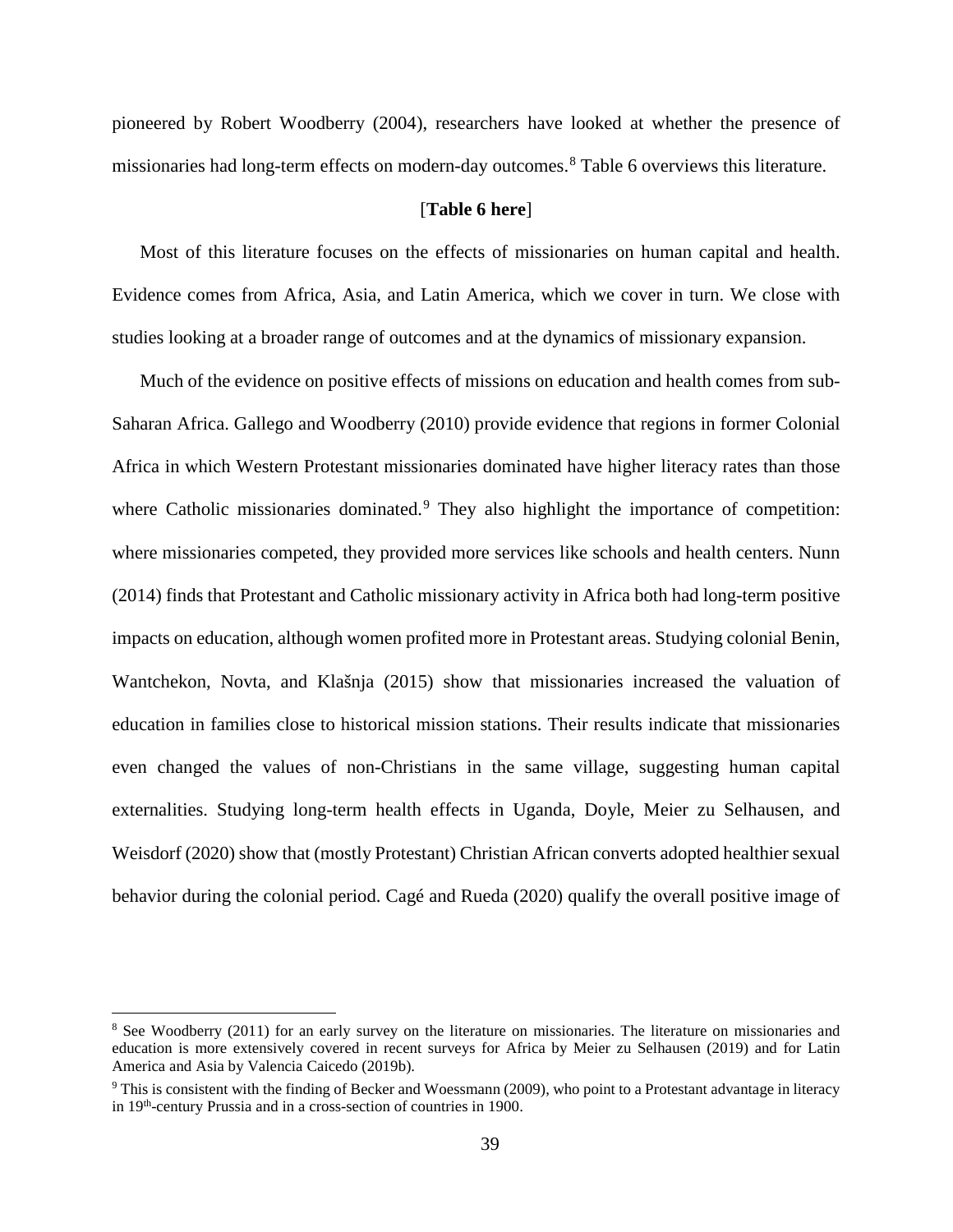missionaries: while they were the first to invest in modern African healthcare, Christianity influenced sexual beliefs and behaviors that affected the risk of HIV contagion.

In many cases, missionary activities took place alongside colonial conquest and the introduction of legal and economic institutions. This raises the question of what is the counterfactual to missionary activity: no missionary activity but still a presence of colonial institutions, or no foreign presence at all? While this question is often neglected, a rare exception is the work by Wietzke (2015), who exploits historical differences in the timing and organization of historical school investments and colonial legal-institutional reforms in Madagascar. Christian missionaries introduced formal schooling several decades before the imposition of French colonial rule and were thus unrelated to the economic or military objectives of the colonizers. Results indicate that colonial institutions had comparatively stronger effects on local economic outcomes than missionary school investments.

The question of missionary activity versus colonial activity does not arise in the case of China, where missionary activity initially happened outside any colonial context. After 1580, the Jesuits introduced European sciences to China, where the intelligentsia was dominated by Confucian literati who lived largely in autarky. Ma (2020) demonstrates that the Jesuits stimulated Confucian literati to study science. However, effects do not persist after the Jesuits were expelled by the emperor of China in 1723. Looking at a later period of missionary activity, Bai and Kung (2015) find that Chinese regions that had higher penetration of Protestant missionaries during the  $19<sup>th</sup>$ century also had higher urbanization rates at the beginning of the  $20<sup>th</sup>$  century. The mechanism identified by the authors is knowledge diffusion activities associated with schools and hospitals erected by the missionaries.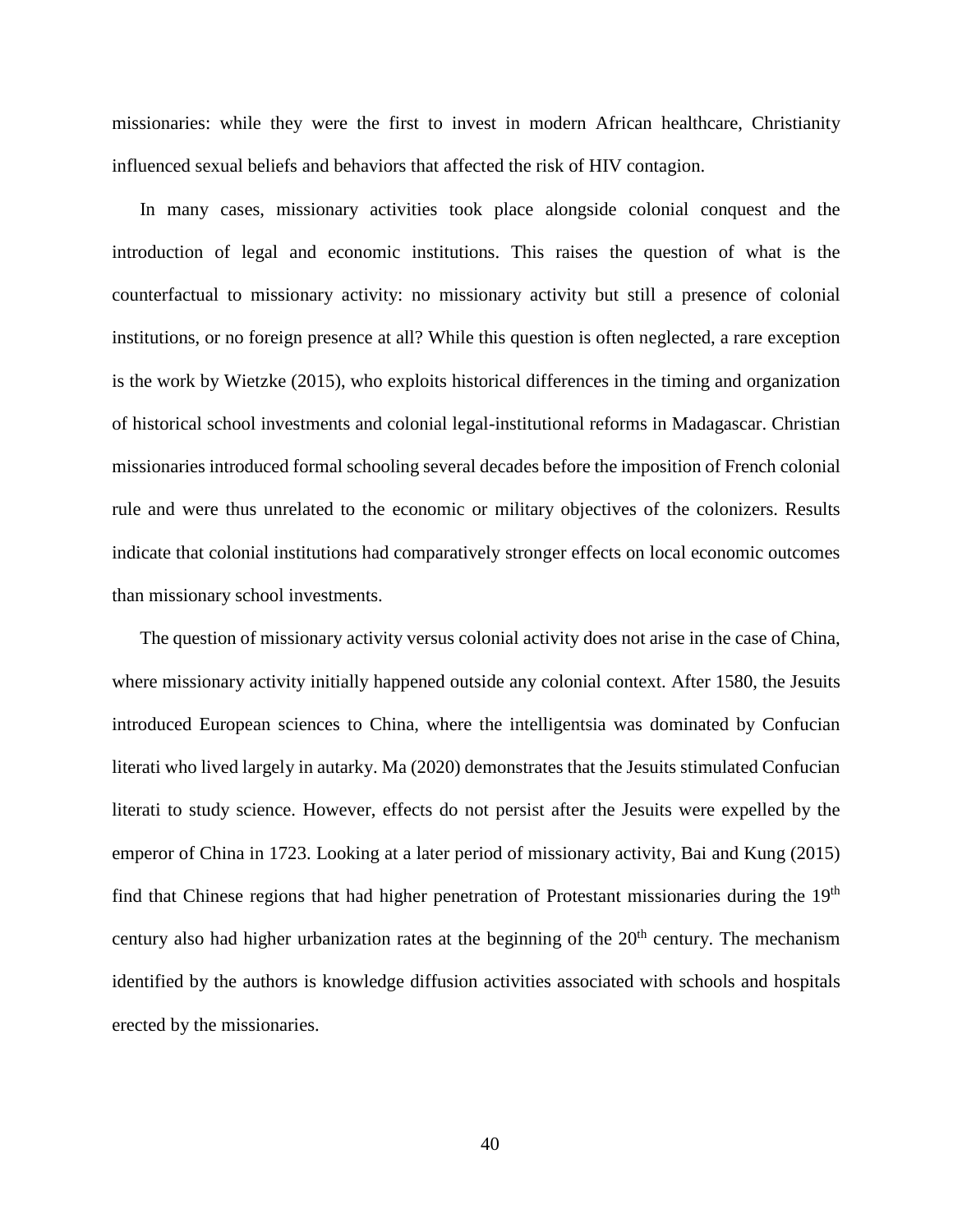Additional evidence of positive effects of missionaries on education and health comes from India. Calvi, Mantovanelli, and Hoehn-Velasco (2019) show that Protestant missionaries in India are associated with higher literacy. Similarly, current health outcomes are better the closer a village is to historical Protestant medical missions (Calvi and Mantovanelli 2018). Using Catholic missions as an instrumental variable to look at the effect of completed secondary education in India today on night light intensity, Castelló-Climent, Chaudhary, and Mukhopadhyay (2018) show a positive link between Catholic missions and completed secondary education. They explain the seeming contrast with Calvi, Mantovanelli, and Hoehn-Velasco (2019) by showing that Protestant missions affect completed middle school, but have no effect on other education levels, such as completed secondary schooling.

The Latin American experience allows to study the effects of different kinds of Catholic missionaries. Waldinger (2017) examines the long-run effects of different Catholic missionary orders in colonial Mexico on educational outcomes. She shows that different monastic traditions pursued different aims and transported different values. Mendicant orders were committed to poverty and sought to reduce social inequality in colonial Mexico by educating the native population. The Jesuit order, by contrast, focused educational efforts on the colony's elite in the city centers, rather than on the native population in rural mission areas. Mendicant orders left a lasting mark in the Mexican countryside with higher educational attainment in areas where they held a stronger historic presence.

Jesuits were, in contrast, very influential among the Guarani people whose homelands straddle three South American countries—Argentina, Brazil, and Paraguay. Jesuit missions in South America instructed indigenous inhabitants in reading, writing, and various crafts. While the Jesuits were expelled from the Americas in 1767, Valencia Caicedo (2019a) shows that, in areas of former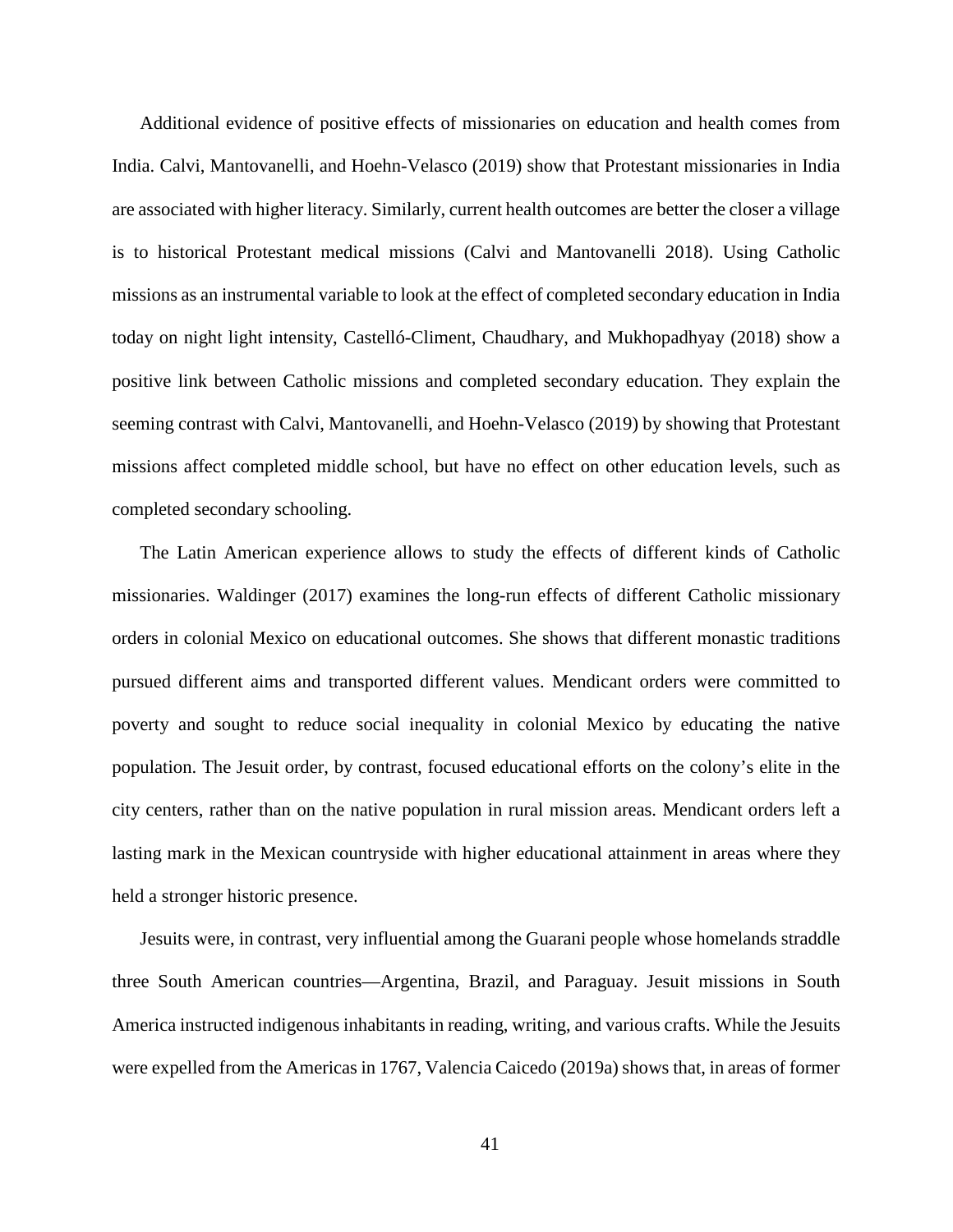Jesuit presence, educational attainment was higher and remains so 250 years later, compared to areas outside the Jesuit reach.

Beyond effects on human capital and health, some work has looked at effects of missionaries on a broader range of outcomes. Nunn (2010) provides evidence that foreign missionaries altered the religious beliefs of Africans, and that these beliefs persist as they are passed on from parents to children. The results indicate that Christian missionaries had a lasting impact on culture. Woodberry (2012) highlights the role Western Protestant missionaries played in influencing the rise and spread of stable democracy around the world. Cagé and Rueda (2016) combine the direct influence of missionaries with the technology that some missionaries brought with them in the form of the printing press. They show that, within sub-Saharan African regions close to main European missions, proximity to a printing press is associated with higher newspaper readership, trust, education, and political participation.

While much of the literature links historical Christian missionary activities to various socioeconomic outcomes, only recently has focus shifted to better understanding the dynamics of missionary expansion per se. Meier zu Selhausen (2019) gives a comprehensive account of Christian missionary expansion in Africa during the colonial era. He emphasizesthe Africanization of the mission, i.e., the fact that much of the effect of Christian missionary work should be attributed not to the first European missionaries, but to their local followers and supporters who expanded missionary activities into territories not reached before. This theme is also at the core of the work by Jedwab, Meier zu Selhausen, and Moradi (2019), who study the drivers and long-term consequences of Christian missionary expansion across colonial Africa, with a particular emphasis on Ghana. Their paper reassesses the reliability of widely used data sets of missionary activity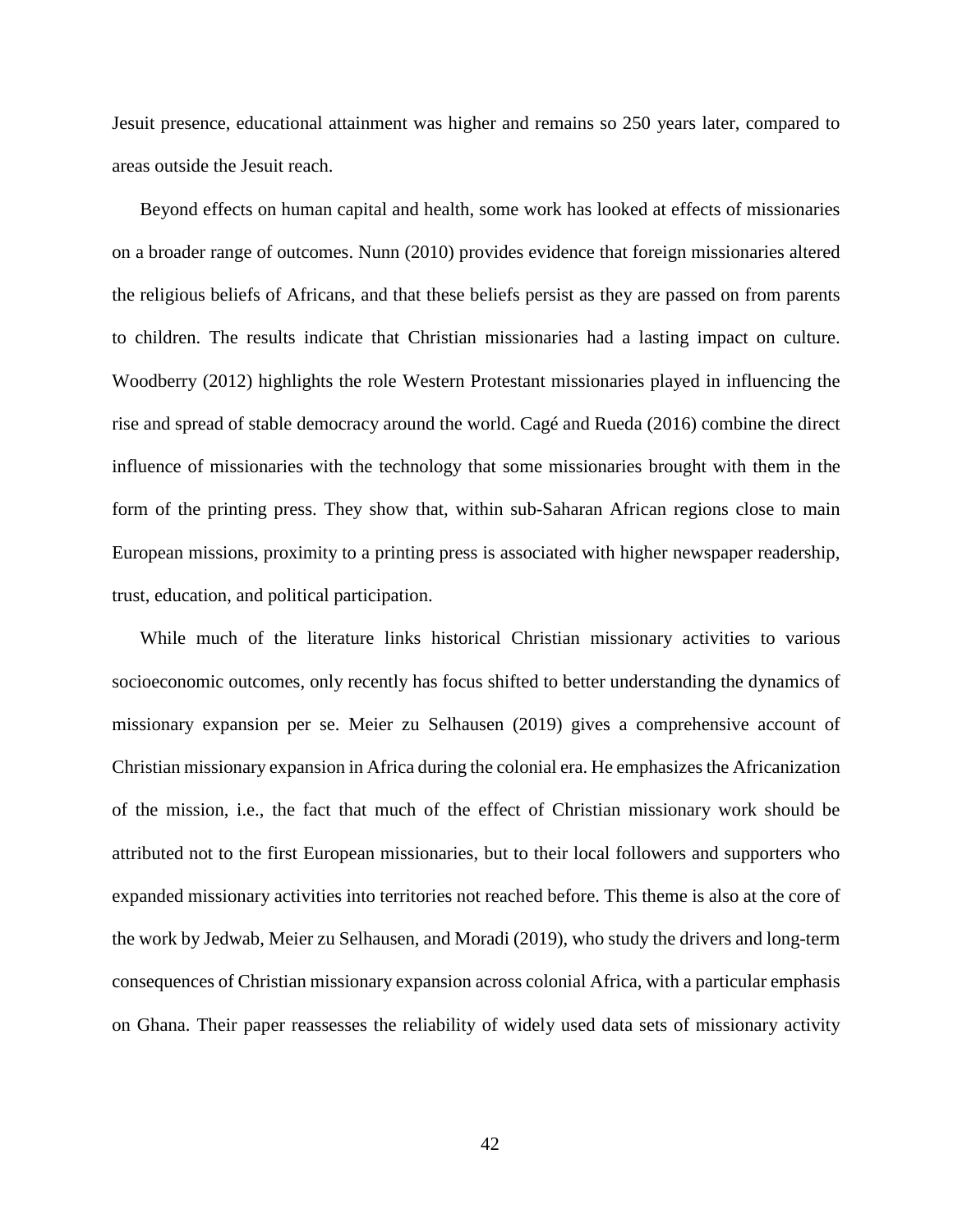based on early missionary atlases<sup>10</sup> and conclude that they miss 90% of the missions in early colonial Africa. Investigating the local determinants of missionary expansion, the authors show that missions expanded initially within more developed, healthier, safer, and more accessible areas. Reassessing the long-term effects of Christian missions in Ghana by reconstructing the full set of missions for the period 1751-1932, the authors conclude that the effect of Christian missions on modern African economic development was much more moderate.

While most of the numerous recent advances in research on Christian missionaries indicate positive long-term impacts of Christian missionaries worldwide, some caveats remain. Certain religious norms (such as Catholic opposition to family planning) may have negative consequences for economic development. Importantly, selection of missionaries into different locations gives rise to endogeneity concerns that have not always been fully addressed. Another understudied area is research on different streams within one religion, such as different Catholic missionary orders (Waldinger 2017 being one exception) and different types of Protestantism.<sup>11</sup>

## **4. Islam**

In the last two decades, economists have become increasingly interested in the economic history of the Islamic world. Indeed, the topic has now been studied enough to warrant a survey piece in the *Journal of Economic Literature* (Kuran 2018). There are multiple reasons for this increased interest. For one, the Islamic world has played a central role in world politics and economics, with the aftermath of 9/11, the Arab Spring, and outflows of Muslim immigrants into

<sup>&</sup>lt;sup>10</sup> Widely used sources for missionary activity are the 1900 Atlas of Protestant Missions (Beach 1903) and the 1924 Ethnographic Survey of Africa (Roome 1925).

<sup>&</sup>lt;sup>11</sup> McCleary (2013) has cautioned against equating all forms of Protestantism as equally beneficial for human capital acquisition. In Guatemala, Evangelical, Pentecostal, and neo-Pentecostal denominations and churches focused their efforts on evangelizing, emphasizing eschatological urgency of conversion with little investment in human capital.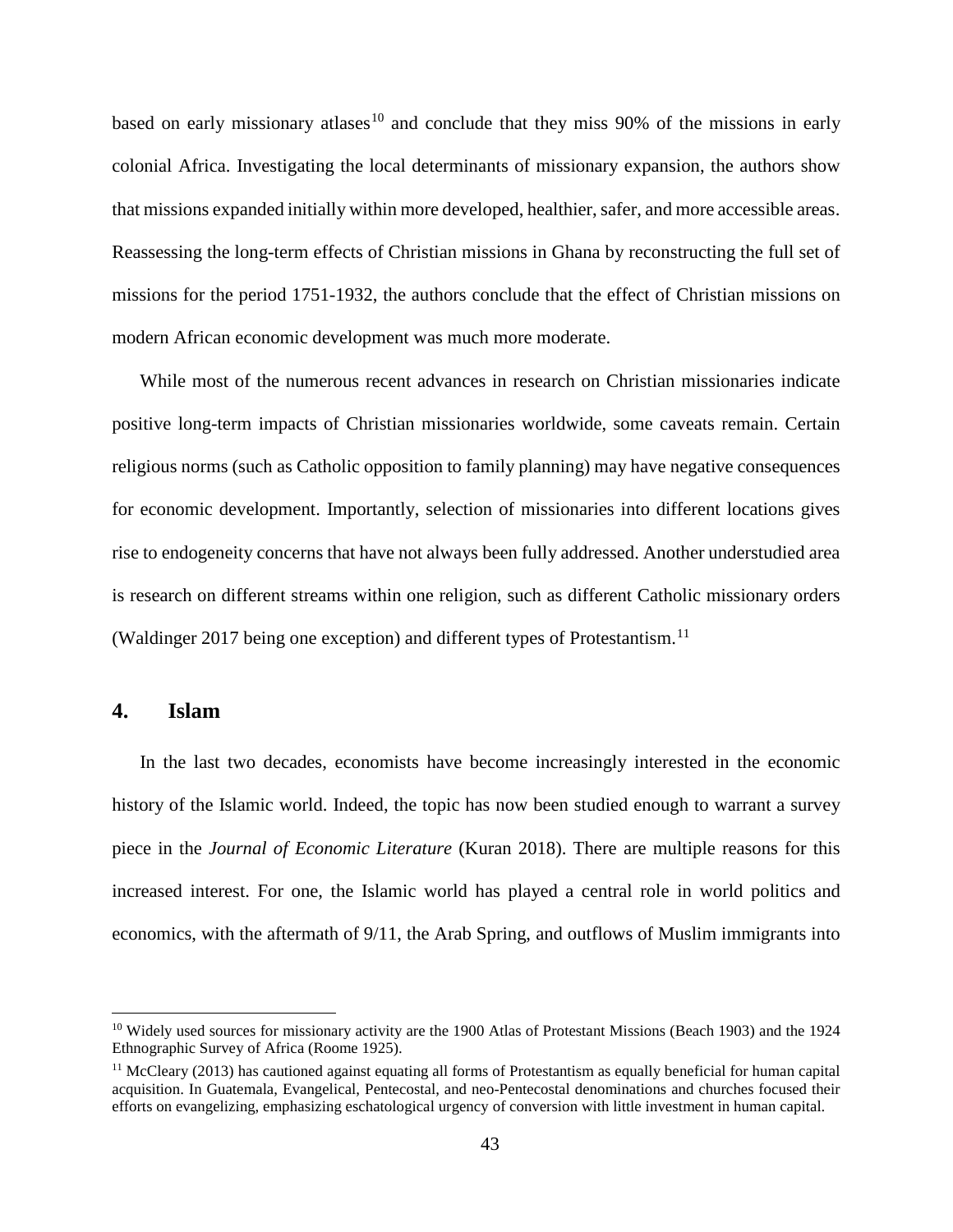Europe among the many important events. Understanding the role that history and Islam have played in these events is of clear importance. Moreover, new sources of data and econometric techniques have allowed social scientists to answer questions that were previously answerable only via qualitative methods.

The biggest question addressed in this literature is at the heart of the research program spearheaded by Timur Kuran (which culminated in his 2011 book, *The Long Divergence*): why did the Middle East fall behind the West economically after being ahead for so long? Works asking this question fall into the greater debate regarding the "great divergence" between the West and the rest of the world. These works tend to focus on three themes: i) politics and law; ii) finance and trade (and its impediments); and iii) the human capital deficit of the Islamic world. In this section, we overview recent works which address each of these topics.

#### **4.1 Politics and Law**

Since its inception, Islam has been intertwined with politics and law. Much of the literature analyzing the economic consequences of Islam naturally focuses on this aspect of Islam and Islamic institutions. Table 7 overviews this literature.

#### [**Table 7 here**]

Over much of the history of the Islamic world, religion has played an important role in politics. In the early Caliphates—the First Four Caliphs following Muhammad (632-661) and the Umayyad Empire (661-750)—the line between political and religious leader was blurred. Rulers claimed religious authority, and there was no independent religious establishment to speak of. This changed under the Abbasid Empire (750-1258), when the religious establishment asserted its independence and began to play a role in politics as a player separate from the ruling elite. This arrangement was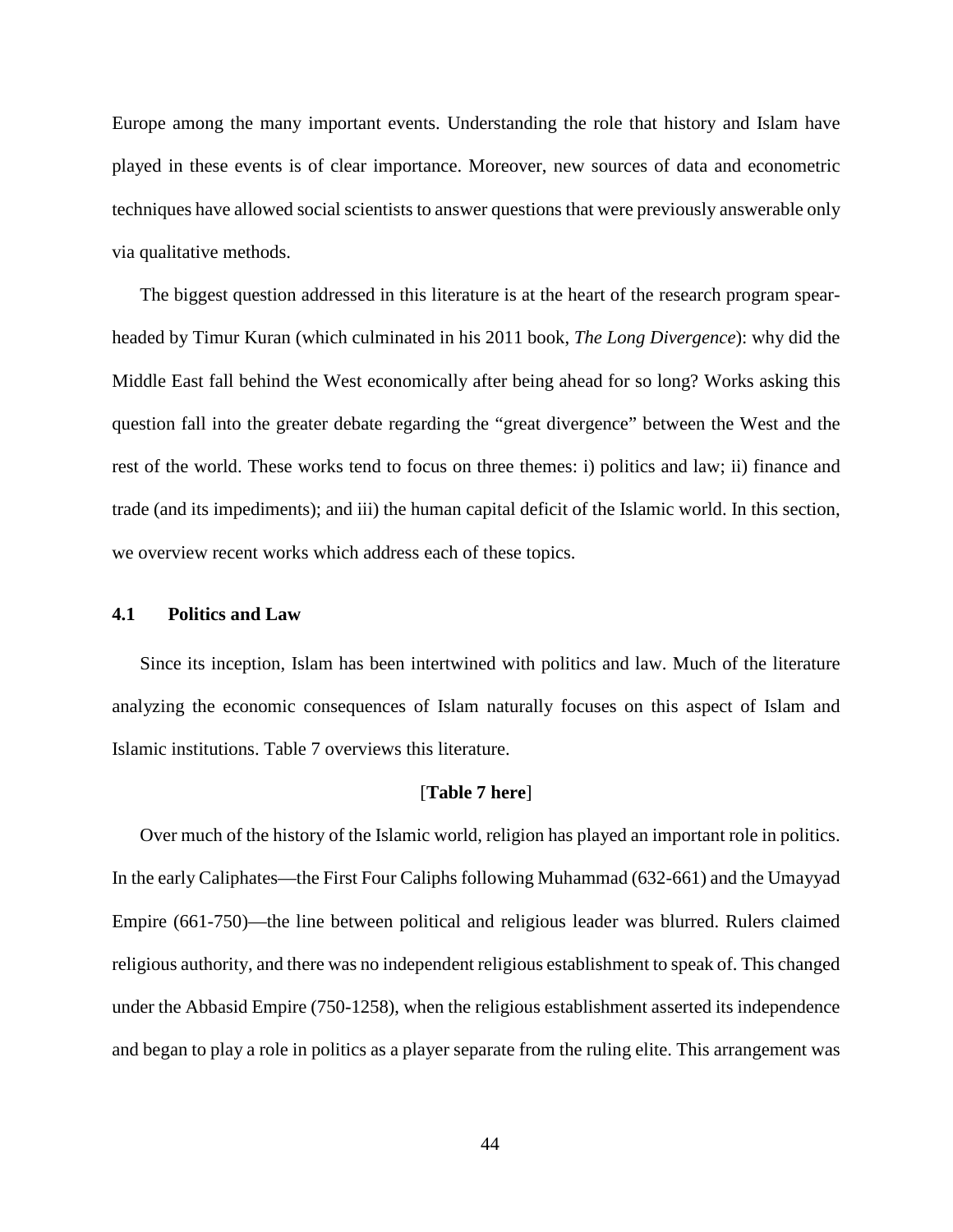common in many parts of the world ruled by Muslims, including North Africa, the Middle East, and Central Asia (and to a lesser extent, South Asia).

Rubin (2017) hypothesizes that the legitimating relationship between rulers and the Muslim religious elite can account for numerous long-run economic outcomes. In his framework, religion is one of many tools rulers have to stay in power because of the legitimacy it provides. Muslim rulers have historically used religious authorities as a central source of legitimation because Islam is relatively effective at legitimating rule. Islam emerged conterminously with an expanding empire that was in need of legitimation, and there are consequently numerous Islamic doctrines consistent with the idea that a ruler should be followed as long as he acts like a "good Muslim." Blaydes, Grimmer, and McQueen (2018) reveal the importance of religious legitimation in a study of political advice texts in the Muslim and Christian worlds. They analyze the texts from the medieval period and find a break around the  $12<sup>th</sup>-14<sup>th</sup>$  centuries: after this point, Muslim rulers were advised to increase religious appeals while there was a decline in such advice to Christian rulers. According to Rubin (2017), this increased emphasis on religious legitimation gave religious authorities a stronger seat at the political bargaining table, which meant that their preferences were reflected in policy. Coşgel, Miceli, and Ahmed (2009) present a similar framework based on the legitimating role of Islam in a political economy equilibrium. They focus on the relationship between religious legitimacy and tax collection and how this affected the ruler's relationship with the legal community. Kuru (2019) likewise argues that this "ulema-state" alliance kept the bourgeoisie and intelligentsia out of political decision-making in the Islamic world after the 11<sup>th</sup> century, to the detriment of the region's long-run economic development.

The confluence between religion and political legitimacy had numerous consequences. Rubin (2017, ch. 5) and Coşgel, Miceli, and Rubin (2012) employ these insights to answer one of the big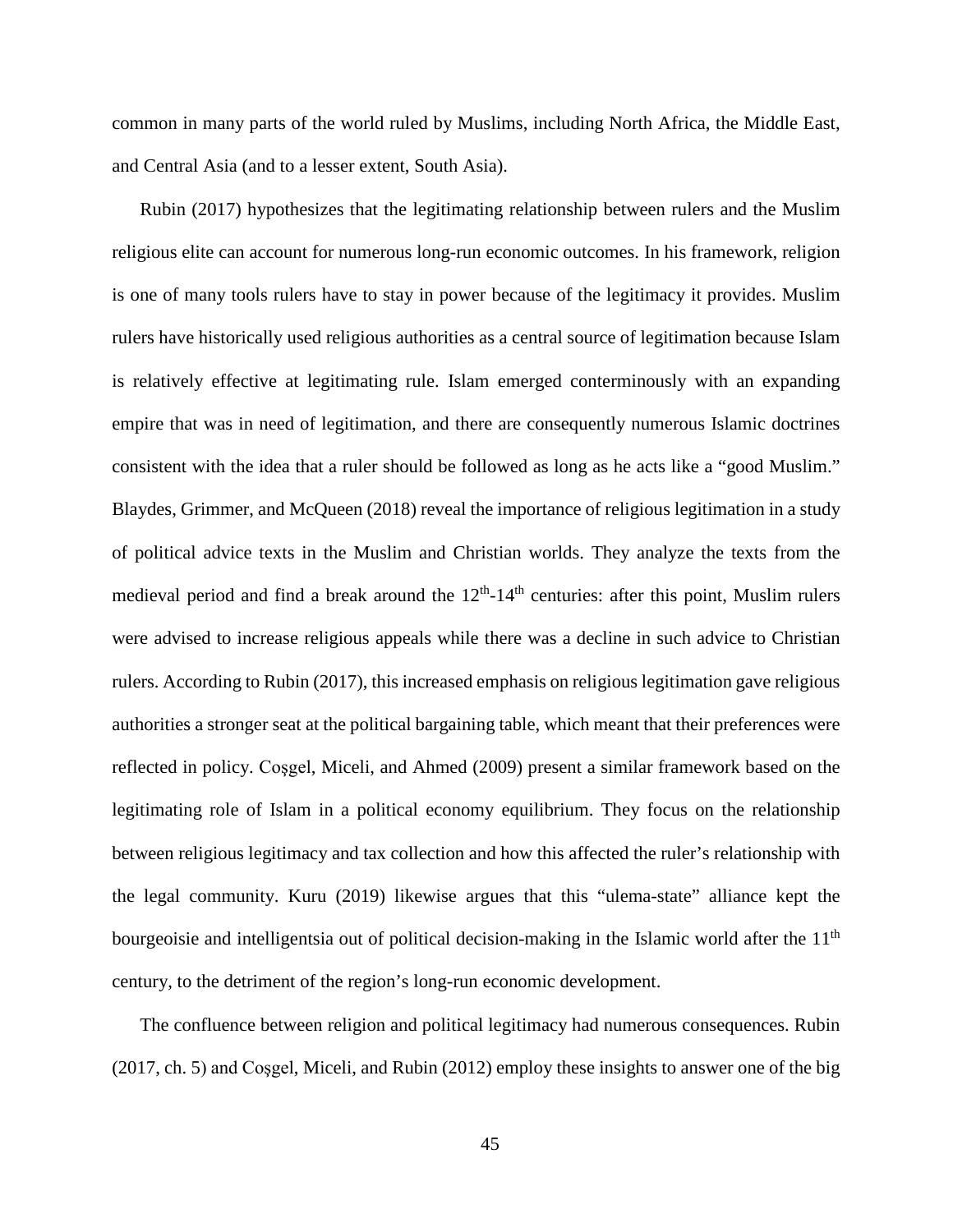puzzles of Middle Eastern history of technology: why did the Ottoman Empire ban the printing press for over two centuries, foregoing what was ostensibly a free lunch? A framework relying on the legitimating power of religious authorities makes sense of this puzzle. Religious authorities stood to lose their monopolies over intellectual output and the interpretation of religious works had the printing press spread (fears that were justified by events happening in Europe). Yet, it was rulers, not religious scholars, who had the coercive capacity to prohibit the printing press. The reason that Ottoman rulers agreed to do so—despite the numerous economic and propaganda benefits offered by the press—was that anything that would undermine the religious establishment would also undermine their capacity to rule.

Chaney (2013) presents evidence from medieval Egypt, consistent with the political economy framework described above, in which religious authorities play a central role in legitimating the state. Chaney provides evidence that religious authorities became more powerful in medieval Egypt when the Nile River was either too low (meaning drought) or too high (meaning flooding). He provides evidence that, under these conditions, the tenure of religious authorities was longer and they received more policy concessions. While Chaney argues that this is because religious authorities were able to coordinate rebellions, a related explanation has to do with their role in legitimating rule. Periods of drought or flooding are precisely when rulers were in the direst need of legitimacy, and thus the bargaining power of religious authorities was greatest. Ticku, Shrivastava, and Iyer (2020) find evidence of a similar mechanism in historical India, showing that historical economic shocks are associated with Muslim desecration of Hindu temples. Like Chaney's finding, a likely cause is that desecrations were an attempt to employ the legitimating power of religion in times of instability.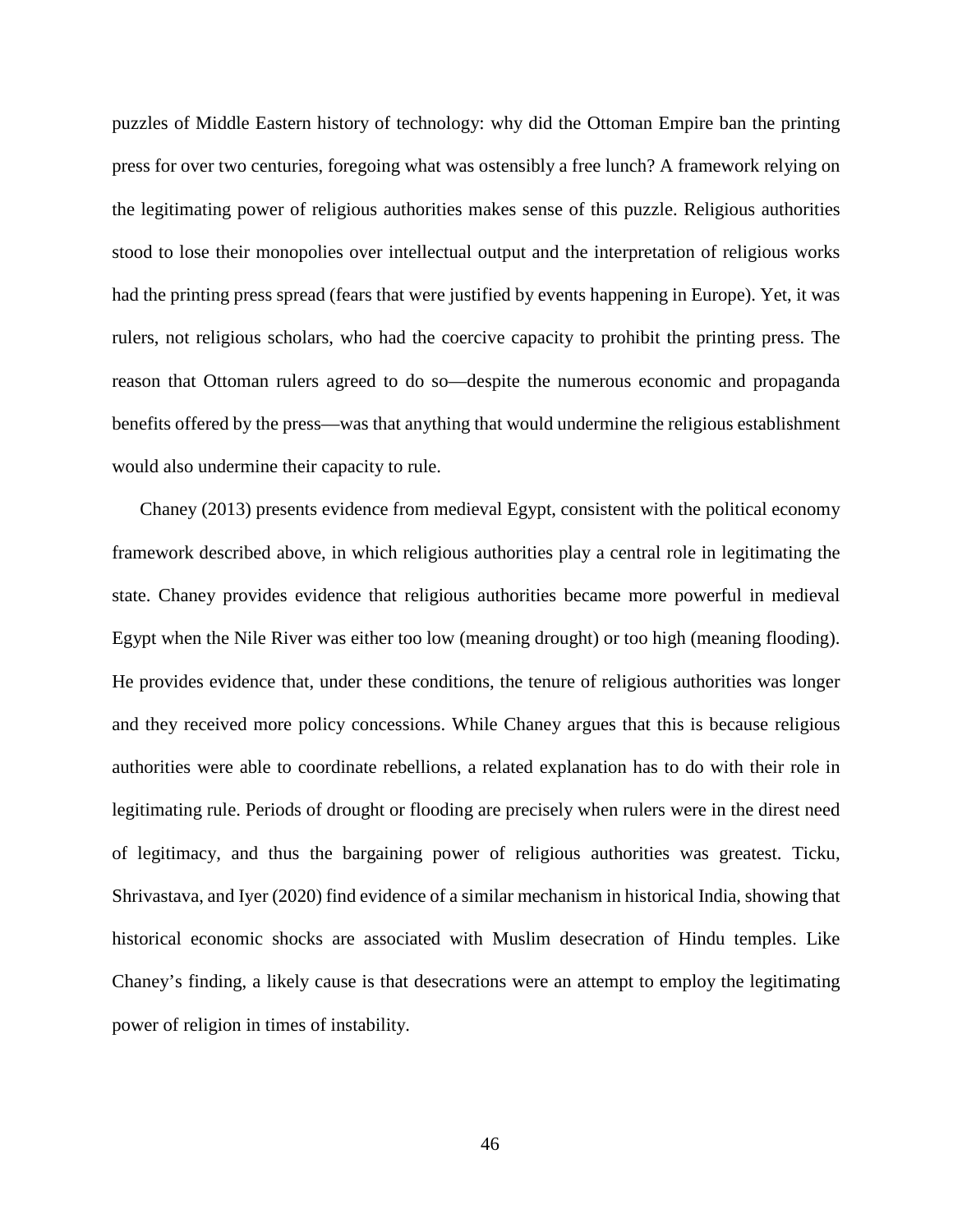Blaydes and Chaney (2013) present a hypothesis for the divergence between the Christian West and the Islamic world that is related to the ones laid out above. They argue that the different types of groups that negotiated and constrained rulers played an important role in the long-run political and economic trajectories of the regions. Specifically, Muslim rulers' access to slave soldiers—a non-hereditary class which had little power to constrain rulers—meant that they did not have to negotiate with other segments of society. According to Chaney (2019), the relative lack of constraint on Muslim rulers was a residue of the Arab conquests and the tribal modes of governance that spread in its wake. This favored the rise of military slavery, the decay of secular bureaucracy, and, ultimately, the emergence of an influential class of religious scholars. Chaney (2019) reasons that in the first decades of Islam, tribal elites were able to use the fiscal systems of recently conquered populations to their own ends, developing a military system of slave soldiers that would be the predominant military form in the Muslim world for over a millennium. As Blaydes and Chaney (2013) argue, this reduced the power of other elites to bargain with and constrain rulers. Meanwhile, weaker European rulers had to cede much to their feudal elites in return for military service and revenue. The authors argue that this meant greater stability for European rulers, who faced a lower threat of revolt due to a larger set of interests having a seat at the political bargaining table. Indeed, they show that beginning with the feudal revolution of the Carolingian Empire (around the  $9<sup>th</sup>$  century), the tenure of European rulers became increasingly longer than of those in the Islamic world, in large part due to the latter being subject to revolt. One consistent thread in all of the research cited above is that the relationship between rulers and those who keep them in power—religious or not—matters for long-run economic and political development.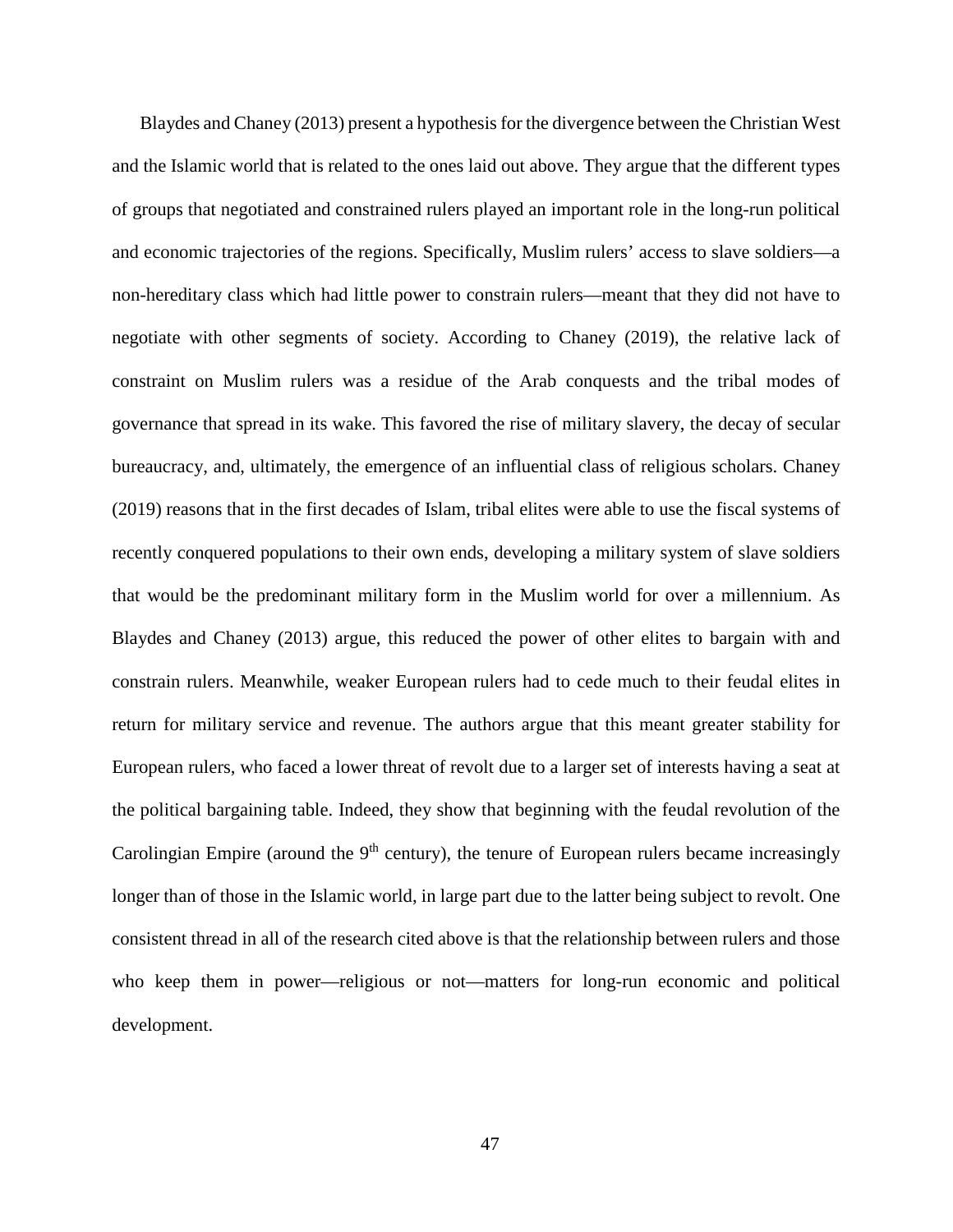Jean-Philippe Platteau has also proposed theories relating the legitimating rule of Islamic religious authorities to economic and political outcomes. His primary focus, however, is on the horizontal structure of Islamic institutions in relation to the more hierarchical, vertical institutional structure of the Catholic Church. Auriol and Platteau (2017) and Platteau (2017) propose a theory suggesting that when rulers have to negotiate with hierarchically-structured religious authorities (such as the Catholic Church), they only have to appease those at the head of the hierarchy, and the rest of the religious class will follow. In other words, rulers have to appease the *average* cleric. On the other hand, when rulers have to negotiate with decentralized religious elites (as in Islam), they will co-opt a fraction of them (depending on their desired policy choices). In other words, their choices are made to co-opt the *marginal* cleric. Auriol and Platteau argue that this means that hierarchical religions are associated with more stable political regimes, since there is a smaller set of clerics who will revolt against the ruler. Moreover, decentralized religions are more often associated with theocracy, as rulers attempt to gain the support of a large fraction of the religious establishment and thus propose policies to satisfy its most extreme elements. Platteau (2017) supports this theory with great detail from historical Muslim polities throughout the world.

Another key feature of Western religions is monotheism, and the "one true God" doctrine it entails. Iyigun (2015) argues that rulers who are legitimated by one of the monotheistic, Abrahamic religions face existential threats when confronted by enemies of opposite faiths. Unlike conflict between co-religionists, a goal of inter-faith conflict is to spread the message of the "one true God," which would undermine the prevailing religious-political equilibrium. This is why, as noted in Section 3.2.2, Iyigun (2008) argues that the Catholic Habsburg Empire felt the pressure to deal with the Ottoman threat rather than the looming Protestant Reformation: Ottoman conquest would have fundamentally undermined the existing social and political order, whereas the intra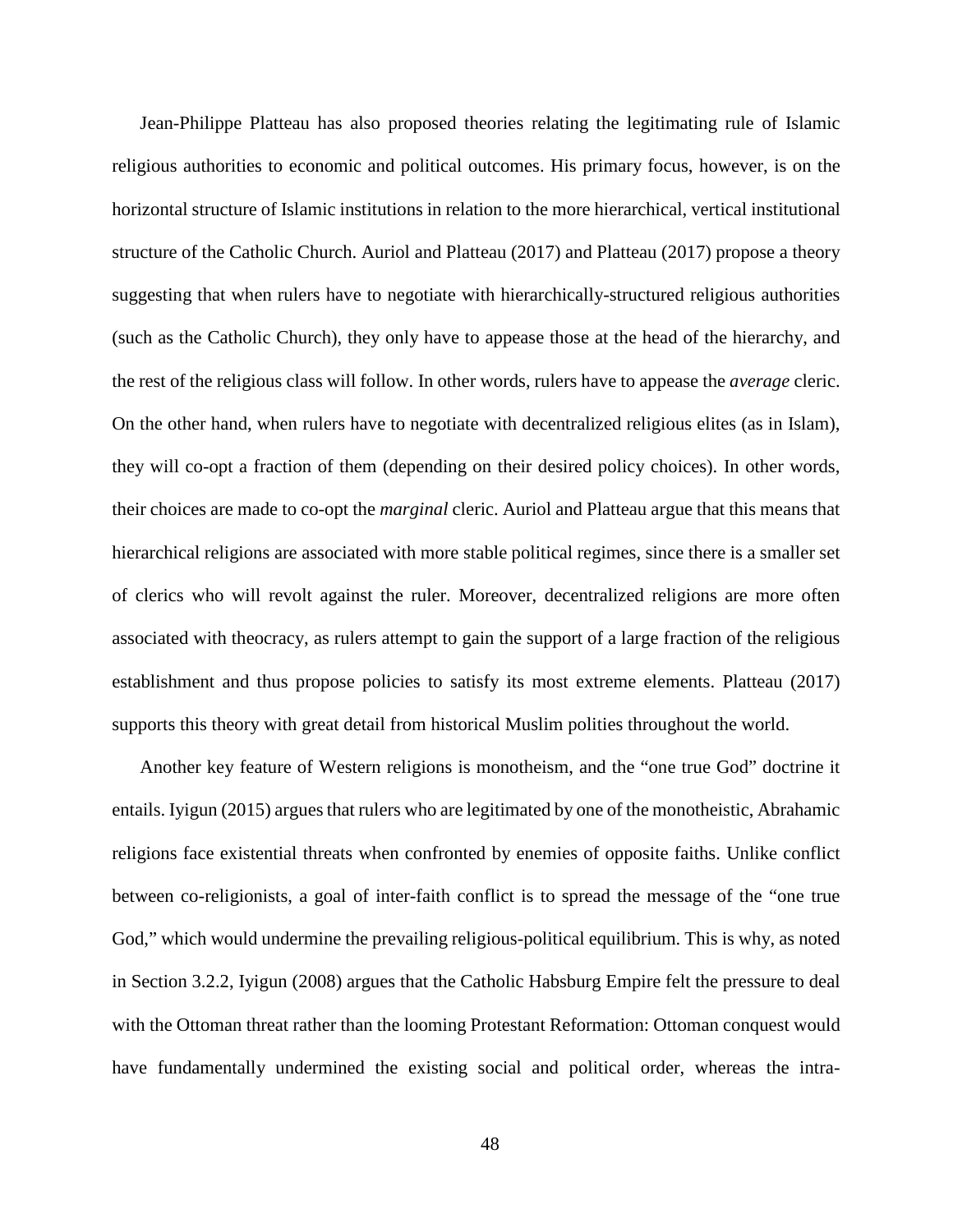Christianity threat posed by the Protestants, while dangerous, was not existential. Iyigun (2013) provides additional support for this hypothesis by studying the relationship between the religion of the Ottoman sultan's mother (who was generally a slave in the harem) and Ottoman conflict with Europe. When the sultan's mother was Christian—as was frequently the case—conflict with Europe was much less likely.

In a series of articles which culminated in his 2011 book *The Long Divergence*, Timur Kuran has spelled out one of the most important economic consequences of these dominant political arrangements in the Islamic world: religious authorities maintained purview over commercial law, i.e., commerce was subject to Islamic law. One unforeseeable consequence of this arrangement was that two aspects of Islamic law—regarding partnerships and inheritance—contributed to the persistent simplicity of Islamic business organization. Kuran (2005) argues that two features of these laws were salient. First, partnerships dissolved upon the death of any of the partners. Second, Islamic inheritance law entailed a pre-ordained split among numerous heirs. Hence, while one's heirs could re-form a partnership upon the death of their benefactor, this was subject to the heirs not needing the funds for other pursuits, which was not always assured. Combined, these laws provided disincentive to form large, long-lasting partnerships. As a result, the institutional evolution that occurred in Europe—which helped solve problems such as short-lived enterprises and unlimited liability—never emerged in the Islamic world.

Alternative institutions did exist, however. Kuran (2001) notes that the *waqf* (pious trust) served many of the same functions as the corporation: it was long-lived and relatively free from confiscation by the grabbing hands of rulers. *Waqf*s were trusts endowed by wealthy individuals that provided public goods such as water fountains, schools, or poor relief. They lived beyond their founder, while partnerships did not. They were also relatively free from confiscation because there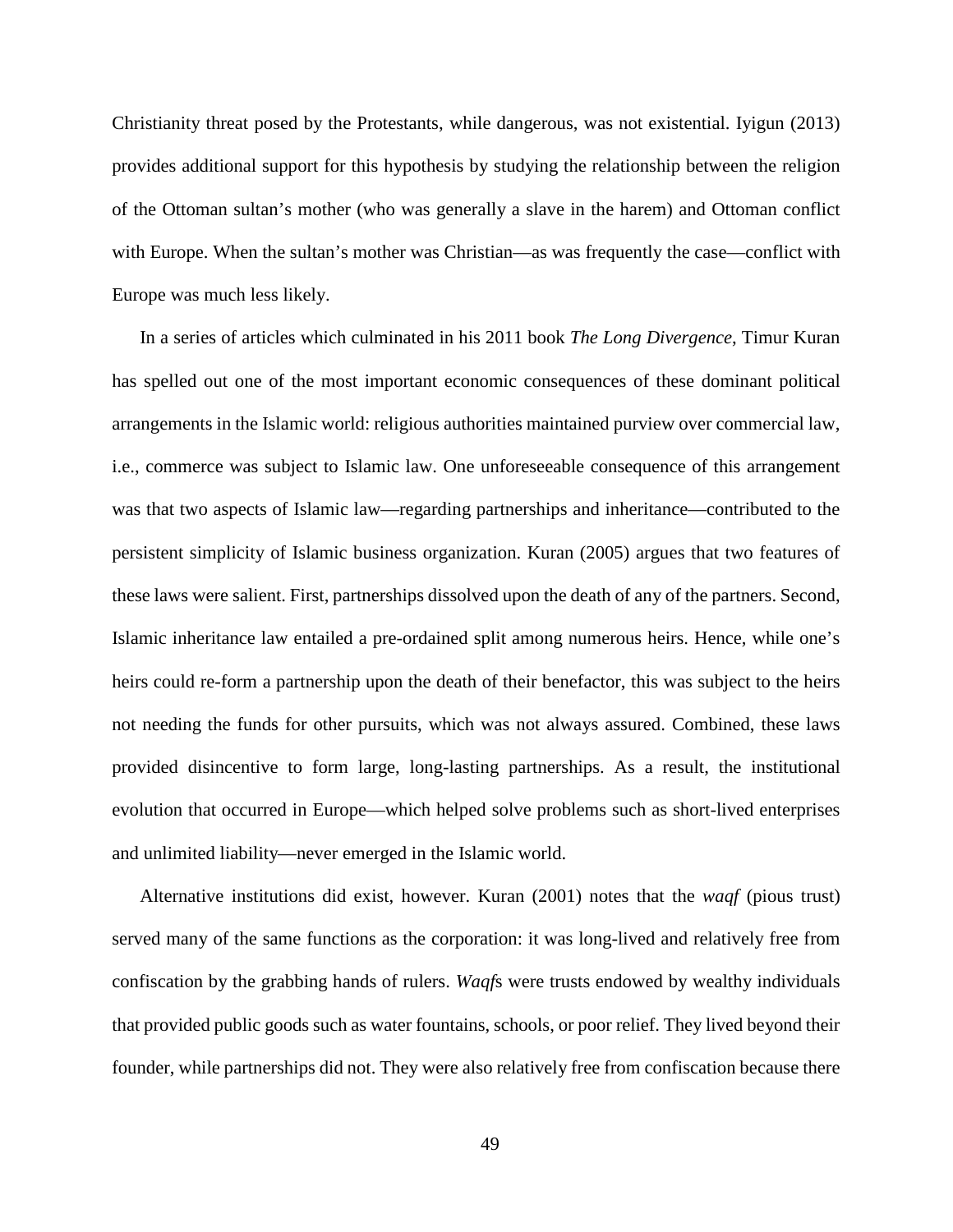was a pious element associated with their founding, which increased the cost to rulers from confiscating their funds. Yet, there were two problems with *waqf*s which prevented them from transforming into organizations akin to the corporation. First, *waqf*s became an attractive means of evading Islamic inheritance law. If one did not want their estate split among multiple heirs, one could endow a *waqf* and pay one of their heirs a handsome salary to run it. This ostensibly entailed funneling one's inheritance to one (or a few) desired heir(s). Second, *waqf* law placed severe restrictions on the extent to which one could change the mission of the *waqf*. For instance, a *waqf* that was established to fund a madrasa (educational institution) was only permitted to fund that madrasa in perpetuity, even if alternative uses of the funds became available over time. This restrictive nature of the *waqf* meant that it was unlikely to be used for business purposes, which required more flexibility.

Kuran and co-authors reveal another aspect of Islamic law that had a dampening effect on economic activity: it was partial in favor of men, elites, and Muslims. Kuran and Lustig (2012) show that Ottoman courts were biased in favor of these groups, and that inter-faith and inter-class commerce suffered as a result. If those who faced bias knew that they would have a difficult time winning restitution, they were unlikely to enter into transaction in the first place. Kuran and Rubin (2018) extend this logic to the credit market. They show that Muslims, men, and elites paid 1.9- 3.4 percentage points higher interest rates on loans, presumably because they could renege with impunity and were thus greater credit risks.

Another important policy that was ubiquitous throughout early Muslim empires was the taxing of non-Muslims at higher rates. Saleh (2018) shows that in Egypt this policy had the effect of creating selection among converts to Islam. Poorer Coptic Christians converted to Islam to avoid paying the tax, while wealthier Copts could afford to pay the tax and tended not to convert. Over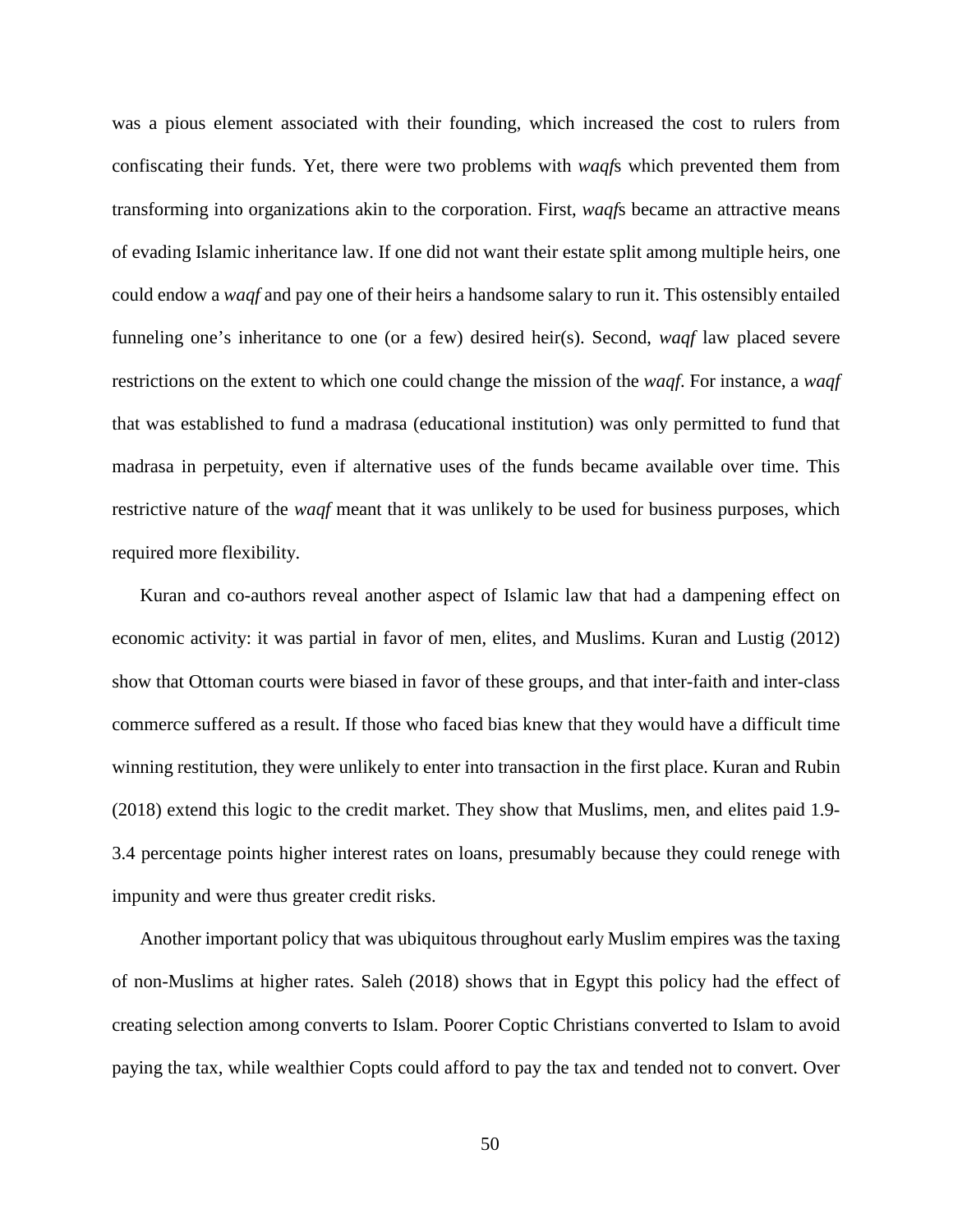time, this led to Copts being a well-off minority with greater human capital and other characteristics of high socioeconomic standing. Saleh and Tirole (2019) build on this idea with a model of the tradeoffs faced by a ruler who desires both tax revenue and conversion to Islam. They show that it can be optimal for rulers to operate on the downward-sloping part of the Laffer curve, since extraordinarily high tax rates (which do not maximize total revenue) serve to induce conversion to Islam.

In sum, the literature suggests that Islam and Islamic institutions have played an important historical role in the political economy of the Middle East. A variety of consequences of this role are apparent, including relative economic backwardness, conflict with Christian Europe, and relatively slow adoption of new technology and economic institutions. This literature is mostly concerned with the Middle East and North Africa. Extending these insights to other parts of the Muslim world, including South, Central, and Southeast Asia, should be a fruitful area for future research.

#### **4.2 Finance and Trade**

Given the role of Islamic law—especially commercial law—in political economy outcomes, it is not surprising that Islam affected finance and trade. The literature has sought to understand some of the mechanisms through which this connection arose (to the extent that it exists at all). Table 8 overviews this literature.

## [**Table 8 here**]

Beyond its role in politics, Islam has been shown to affect numerous aspects of finance and trade. Perhaps most famously, Islam prohibits the taking of interest. Rubin (2011) provides an institutional reason for why interest prohibitions remained in Islam—even if they were easy to evade—but not in Christianity, which prohibited interest for over a millennium but gradually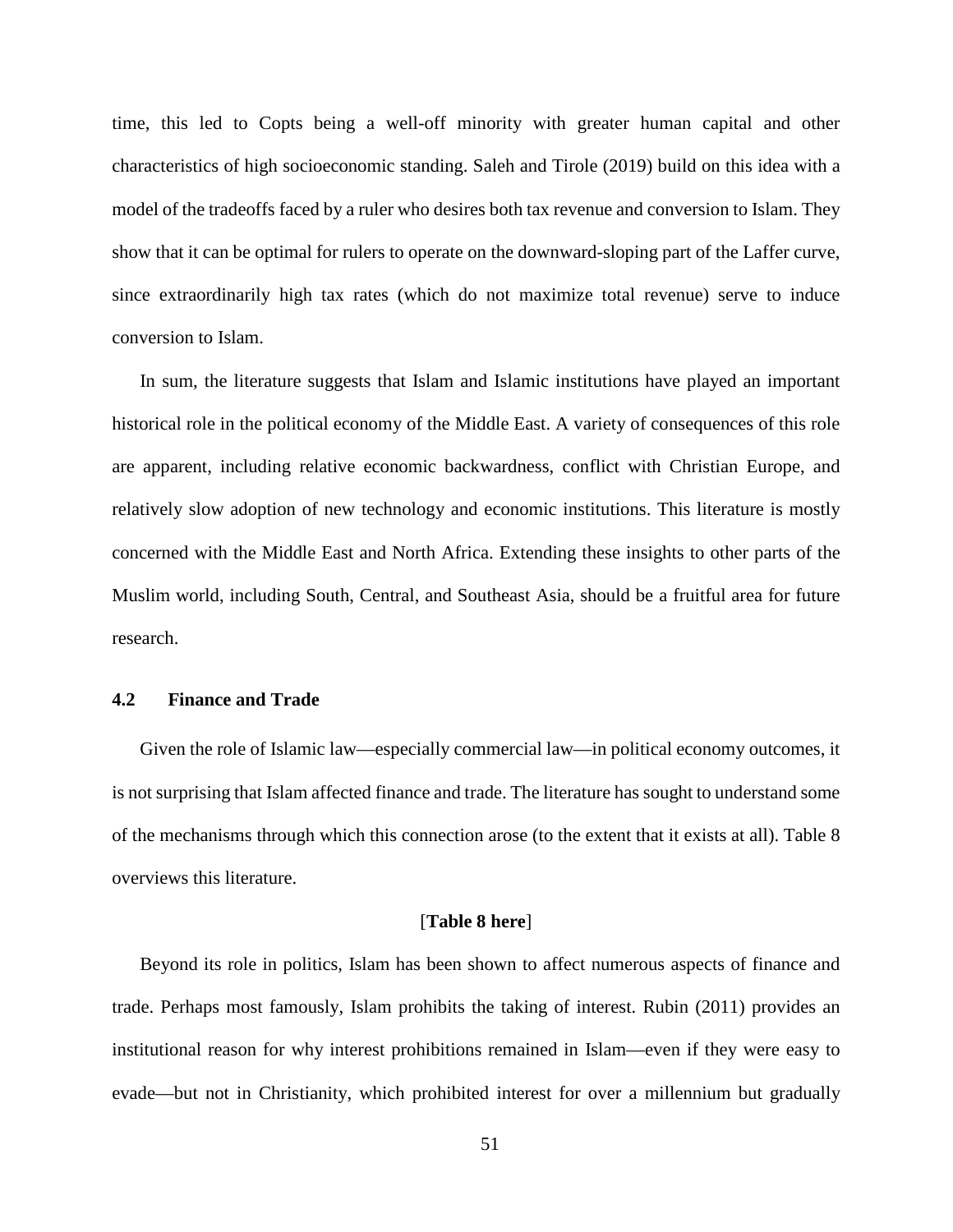relaxed the prohibition in the medieval period. Rubin argues that an equilibrium emerged in the Islamic world in which religious authorities permitted interest as long as a sufficiently costly ruse was undertaken,<sup>12</sup> political authorities allowed what was permitted by religious authorities, and merchants (and other economic elites) lent at interest while at least paying lip service to the ruse. There were multiple consequences of this equilibrium, which persisted until at least the 18<sup>th</sup> century in the Ottoman Empire. First, Rubin (2017) points out that it almost certainly inhibited the indigenous growth of banking in the Middle East, or any type of activity in which deposits were openly taken and interest paid on those deposits. Indeed, the first bank in the Middle East was not formed until the mid-19<sup>th</sup> century, and it was built using European capital.

There were other, unforeseeable, consequences of interest restrictions. Rubin (2010) shows that they affected how bills of exchange emerged in the Middle East and Western Europe and contributed to financial development. In Europe, bills of exchange were used as financial instruments to skirt the Church's usury restriction, and doing so required inter-regional trade (since profit was made by taking advantage of differences in exchange rates). This encouraged the growth of large-scale, inter-regional organizational forms that could take advantage of the opportunities provided by bills of exchange, such as the Medici enterprise of the 15<sup>th</sup> century. This encouraged the economic elite to engage in impersonal exchange—and to build organizations capable of carrying out impersonal exchange—since the benefits to long-distance exchange with unknown parties were much greater. In the Islamic world, however, the interest ban prevented bills of exchange (known as *suftaja*) from ever being used in such a manner, and thus the institutional

 $12$  A classic example of a ruse is the double sale, whereby one party would sell a good to another and then immediately buy it back for a higher price payable at a later date. This is ostensibly a loan with interest, but the ruse must be undertaken for it to be considered valid.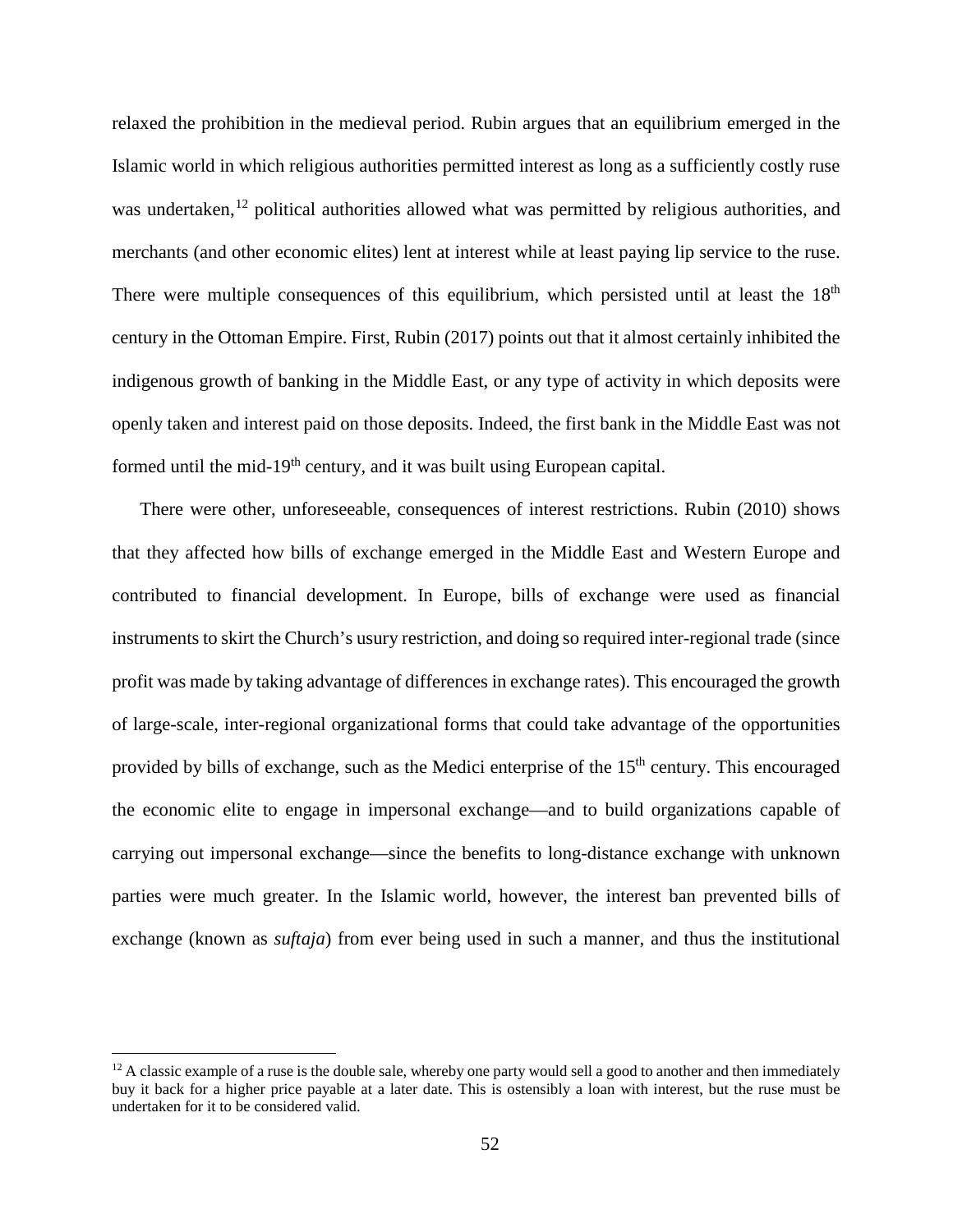evolution that occurred in Europe never did in the Middle East, and exchange largely remained personal (i.e., with known relations) until the modern period.

Another example of the long-run consequences of interest restrictions is provided by Grosjean (2011), who shows that historical interest restrictions still affect financial development today, even in locations where they are no longer in place. Using within-country variation in the extent to which the Ottoman Empire ruled in Southeastern Europe, Grosjean finds that even though economic development in general is not associated with historical Ottoman rule, financial development is: former Ottoman rule is associated with a 10% lower bank penetration across countries and 4% lower penetration within countries. The Islamic ban on interest is provided as the most likely cause of these results.

Islam also affected trade through inter-religious conflict, or lack thereof. Jha (2013) provides evidence from South Asia, where Hindus and Muslims have lived together since the first century of Islam. He finds that a history of economic interdependence, which was especially stark in Indian port towns due to the dominance of Muslim traders in the medieval period, were much less prone to Hindu-Muslim riots between 1850 and 1995. Jha argues that the channel connecting old trade routes to modern-day outcomes are economic institutions that fostered positive interactions—and thus inter-ethnic trust—between members of the two religions. These institutions had a persistent effect on the occupational structure of South Asia, which may have affected conflict. It may have also had an effect on important health outcomes like polio vaccinations. After a rise in beliefs in the early 2000s that polio vaccinations are a vehicle for minority male sterilization, Muslims tended to vaccinate their children less throughout India. This inter-religious difference did not arise, however, in medieval port towns (i.e., those with a history of positive economic interactions), where there was no difference in Muslim and Hindu vaccination rates.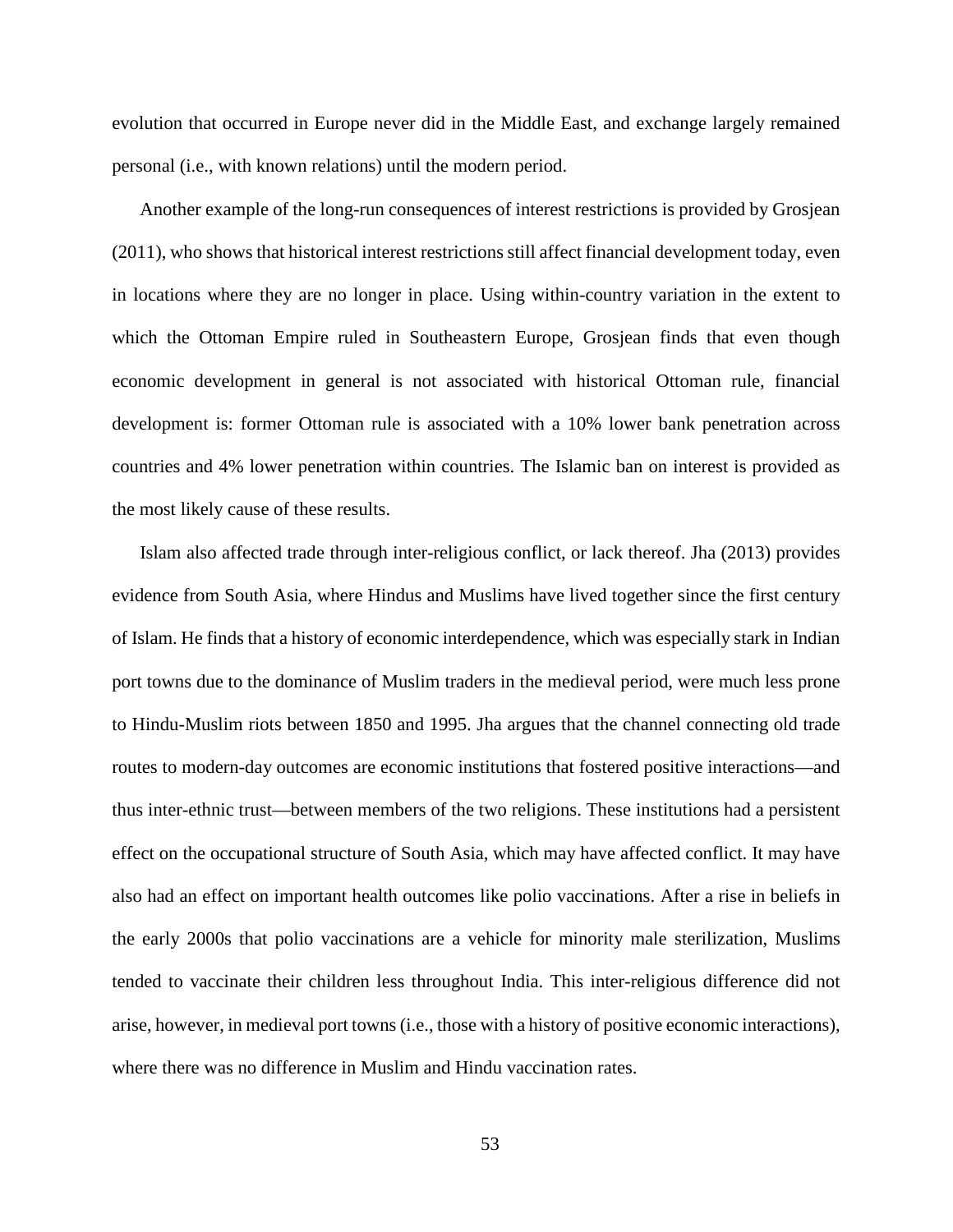In fact, trade may have been important to the initial *spread* of Islam. Michalopoulos, Naghavi, and Prarolo (2018) find that the spread of Islam is associated with proximity to pre-Islamic trade routes. They argue that multiple mechanisms associated with Islamic religion and society may account for this phenomenon. First, the prevalence in Islam of direct trade, whereby traders would travel with their goods instead of trade through intermediaries, can account for the more personal ties that were made around the time of the initial spread of Islam. Moreover, this encouraged merchants to trade with co-religionists, who often shared a common language and were subject to similar institutional constraints, thus increasing trust among the parties.

Furthermore, Michalopoulos, Naghavi, and Prarolo (2016) show that the type of trade and the associated geography of early Islamic expansion had an effect on the type of religious doctrine formulated at this time. Specifically, since Islam spread along trade routes, this ultimately entailed the possibility of predatory behavior, as inequalities due to different factor endowments were exacerbated by trade, leaving the wealthy areas prone to attack from the poorer ones. In order to overcome this issue while maintaining the trade possibilities opened up by Islam, early Islamic doctrine sought redistributive mechanisms, such as *zakat* (charitable giving), to reduce the predatory incentive.

Another example of the long-run effects of conflict in the Muslim world is provided by Chaney and Hornbeck (2016), who analyze the long-run effects of the 1609 Morisco expulsion by the Spanish. Following the expulsion, Spain experienced sharp population declines in places where Moriscos were populous, and in the short run experienced decreased output and increased per capita output (as predicted by Malthusian models). Yet, the authors show that Malthusian convergence (to pre-expulsion conditions) was delayed for nearly *two centuries* in former Morisco districts. They propose that extractive institutions in Morisco areas persisted after the expulsions,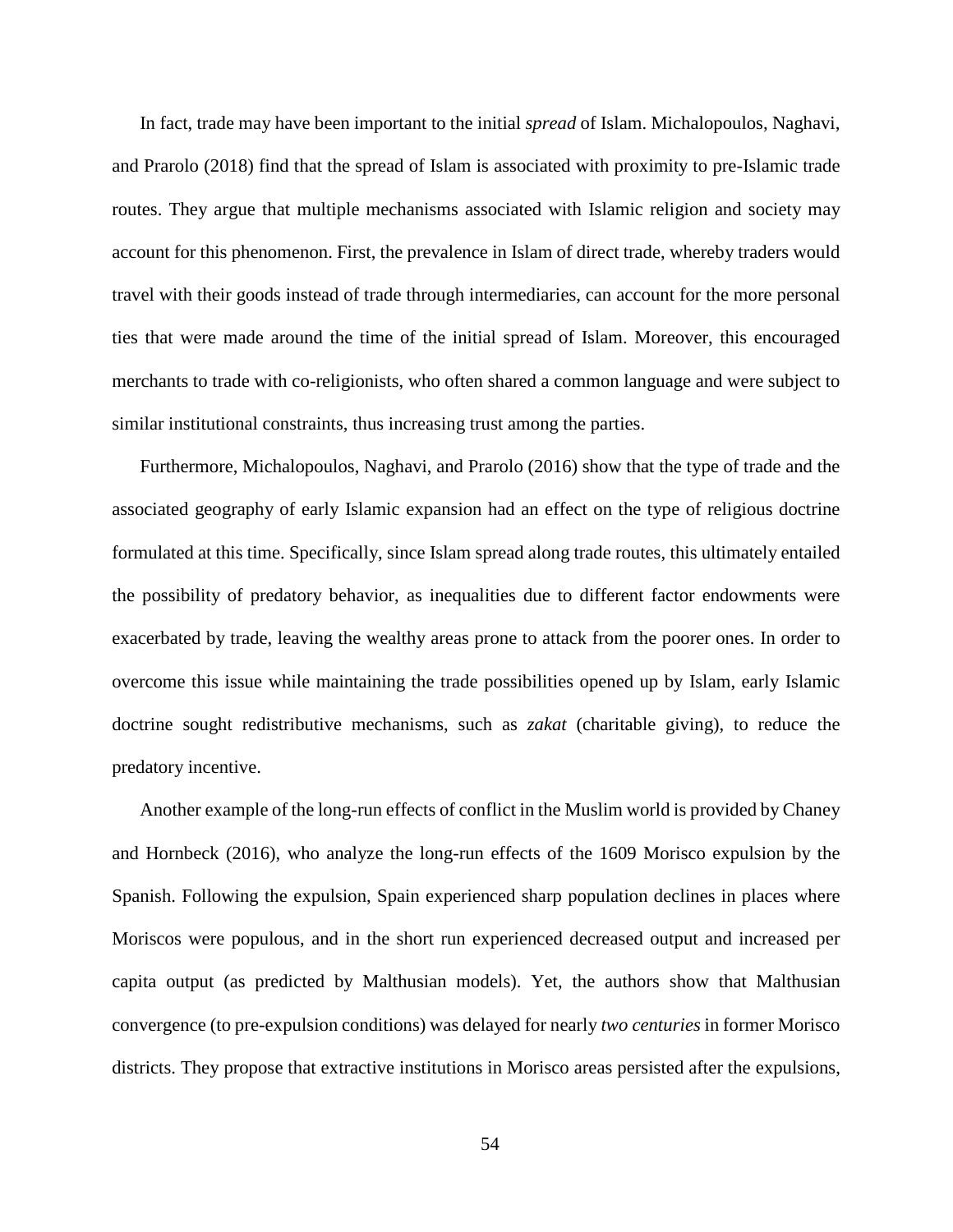which would have discouraged the level of in-migration necessary for Malthusian conditions to arise. They cannot rule out cultural differences, however; since Christians tended to have fewer children, married older, and lived more lavishly, Malthusian dynamics possibly took a longer time to arise than they would have had the Morisco population not be expelled.

Moving to the  $18<sup>th</sup>$  and  $19<sup>th</sup>$  centuries, a couple of studies indicate that special trade privileges given to European traders may have been responsible for exacerbating the economic differences between the two regions. Kuran (2004) argues that the long-standing tradition of Ottomans permitting religious minorities to adjudicate disputes in their own courts (unless one of the parties was Muslim) had little impact on economic development until the 18<sup>th</sup> century, when for the first time European organizational forms became vastly superior. Once Europe pulled ahead, legal pluralism gave Europeans a distinct advantage over Muslims, who were forced to adjudicate disputes in Islamic courts. Muslims could thus not employ the more advanced organizational forms created in Europe if they wanted to have access to the court system in case of dispute. Differential access to economic institutions *within* the Ottoman Empire thus likely contributed to the economic divergence. Artunç (2015) shows that this differential access to courts was part of a larger Ottoman policy of selling exemption licenses (called *berat*s) to Europeans. These tax exemptions were unavailable to Muslim Ottomans. Because foreign, non-Muslim merchants had these institutionalized advantages over domestic, Muslim merchants, by the early 19<sup>th</sup> century *berat* holders dominated Ottoman trade.

In sum, Islamic doctrine was both caused by and has since caused financial developments in the Muslim world. This includes usury restrictions, trade complementarities, and legal pluralism. Each of these developments may shed some light on the relative reversal of fortunes between Western Europe and the broader Muslim world. Importantly, these studies are distinct from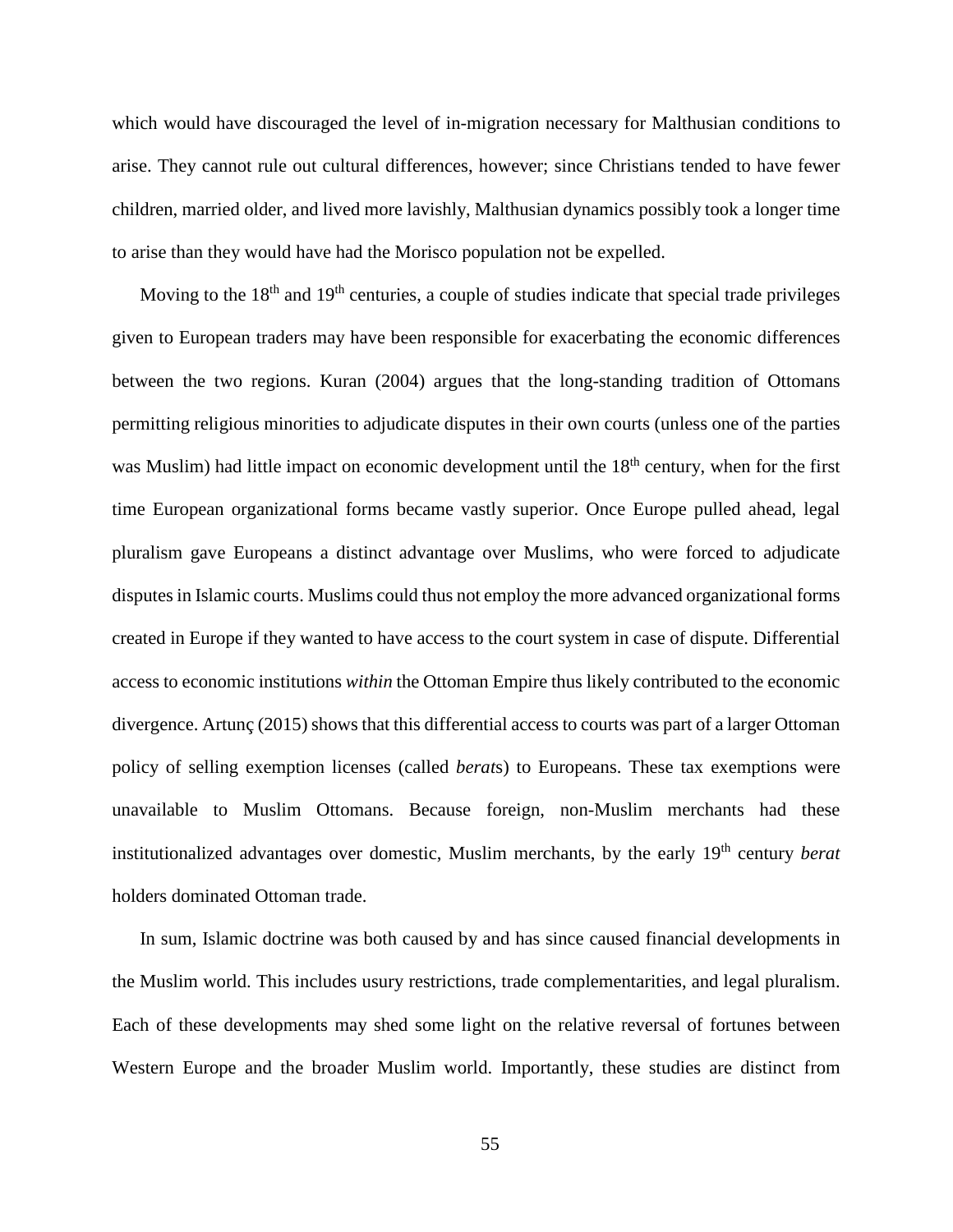"Islamic economics" or "Islamic finance," both of which are inventions of the 20<sup>th</sup> century and seek to understand economics and finance within an Islamic theological context.

#### **4.3 Human Capital**

A final part of the economic sphere in which Islam has affected outcomes is human capital accumulation. The literature on this topic largely seeks to understand the role religion and religious institutions (*madrasas*) play in incentivizing human capital accumulation. Table 9 overviews this literature.

## [**Table 9 here**]

For the first four to five centuries after the spread of Islam, literature and science in the Islamic world were vastly superior to that of Western Europe. At some point in the late medieval period, however, Europe caught up with and eventually far surpassed the Middle East (and the rest of the world). Chaney (2016) provides a massive amount of data detailing this reversal of fortunes. He shows that the proportion of books dedicated to scientific topics declined dramatically in the Islamic world in the medieval period, mostly at the expense of religious texts. The reversal is starkest in the  $11<sup>th</sup>$  and  $12<sup>th</sup>$  centuries, just as madrasas begin to spread throughout the Islamic world. Chaney argues that this reflected the "Sunni revival" of the period, in which religious leaders gained significant political power. Since the payoff to religious production was much greater than that of scientific production, many of the great Middle Eastern minds of the period entered the religious establishment. Importantly, it is unlikely that religious leaders were directly responsible for the decline in scientific productivity. The reversal was more of a bottom-up process (i.e., fewer great minds going into science) rather than a top-down process directed from above.

Moving to the 19<sup>th</sup> and 20<sup>th</sup> centuries, Saleh (2015) provides evidence for the role that Egyptian industrialization played in attenuating human capital differences between Christians and Muslims.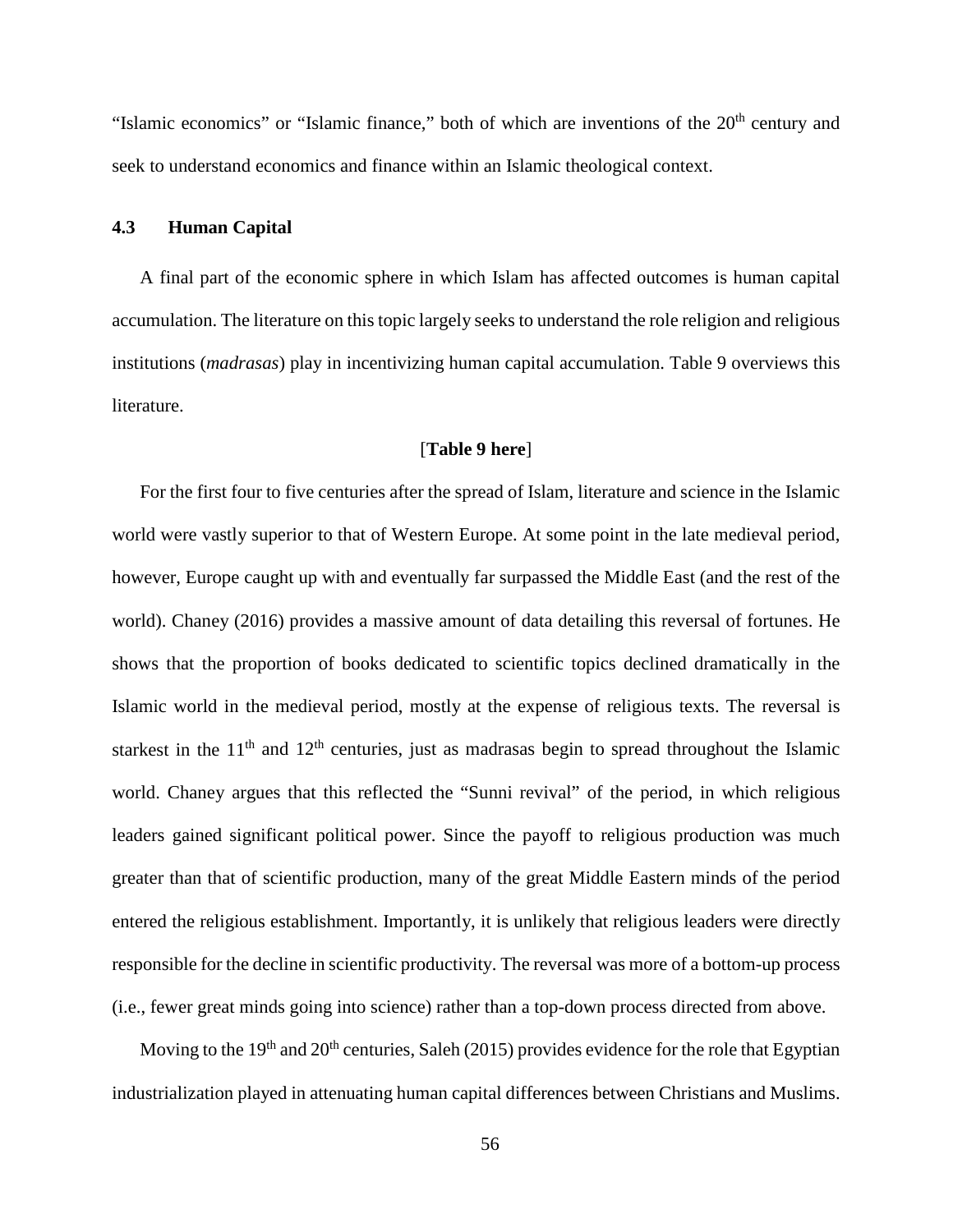He finds that the first wave of industrialization (beginning in 1848) resulted in a "deskilling" of Muslims and an "upskilling" of Christians, likely because the pre-ordained spatial (urban/rural) composition of the various religious populations and the number of administrative jobs open to Christians in the government. However, there was an upskilling of both religious groups during the second wave of industrialization (beginning in 1868), in part because more Muslims became "medium skilled", while many Christians became high skilled. Saleh (2016) provides further insight into Christian-Muslim human capital differences in Egypt by examining a massive transformation of traditional (religious) schools into modern primary schools in the early 1950s. He finds that Muslims benefitted significantly from the reforms, while Christians were unaffected. This is likely because of the religious curriculum in traditional (pre-reform) schools, which tended to leave Muslim students ill-equipped for the job market. Relatively few Christians attended these schools prior to the reforms, and hence the reforms had the effect of leveling the playing field between students of the two religions.

There is similar evidence for the role of religious schools in generating human capital differences between Hindus and Muslims in colonial India in the early 20<sup>th</sup> century. Chaudhary and Rubin (2011) find that the parts of British India that had a more recent collapse of Muslim rule had lower Muslim literacy, although Hindu literacy was not affected. They surmise that religious authorities had more power in places with more recent collapse of Muslim rule, and thus Muslim religious schools were more prevalent. Since Muslim religious schools were not as effective at providing literacy, those regions had fewer literate Muslims. Chaudhary and Rubin (2016) focus on the Indian Princely States (i.e., those not directly ruled by the British). They find that states with Muslim rulers had lower Hindu literacy, but there was no effect on Muslim literacy or other public good provision. They suggest that rulers provided fewer public goods when there were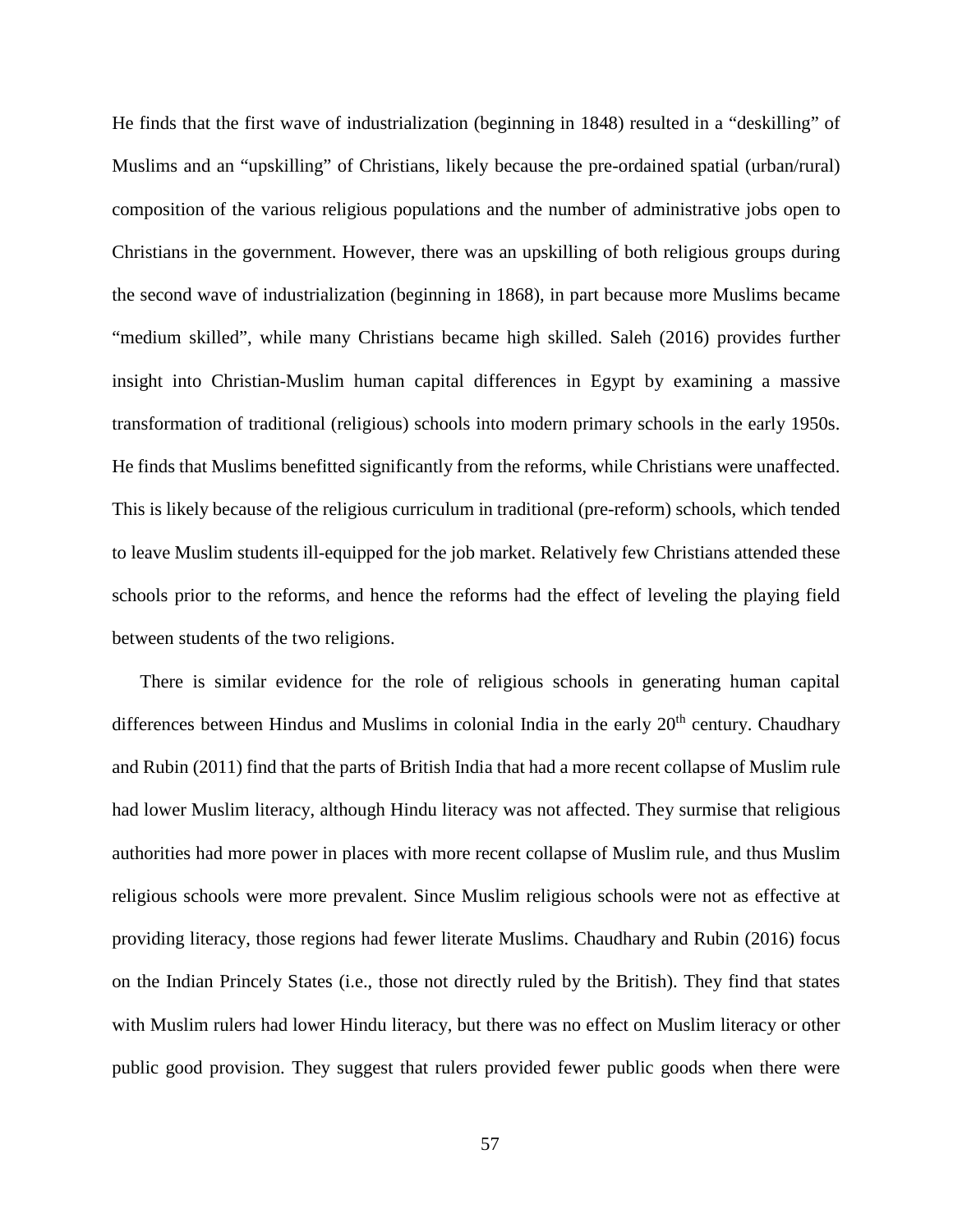privately-provided substitutes that were excludable by religion. Numerous Muslim religious schools existed on the continent, and hence Muslim rulers would have provided less funding towards public education to the extent that they were motivated by supporting their co-religionists.

In sum, the historical legacy of Islam on human capital outcomes tends to be negative, although there is limited evidence of catch up in the  $20<sup>th</sup>$  century. This statement comes with an important caveat: the relationship between Islam and human capital is *vastly* understudied. To the extent that human capital accumulation played any role in the rise of the modern economy or the long-run divergence between Western Europe and the Muslim world, this is a major shortcoming of the literature. Of the many mechanisms through which Islam may have played a role in economic development, human capital accumulation seems to be among the most ripe for researchers to study.

# **5. Cross-country Studies**

Beyond the study of specific religions in different country settings, some studies exploit the wider historical variation in religions and religiosity that exists across countries. These studies use either variation across different world religions or variation in religiosity that pools individuals from different religions. The cross-country studies have analyzed both economic causes and consequences of religion. Table 10 overviews this literature.

#### [**Table 10 here**]

In terms of consequences of religion, Young (2009a) revisits the association between Protestantism and economic development at the country level. Looking at the GDP per capita of Protestant and Catholic countries in Europe over the period 1500-2000, he shows that Protestant countries—which had been behind Catholic countries before the Reformation—outperformed the Catholic countries by 1700, even before the Industrial Revolution. For more than 250 years, their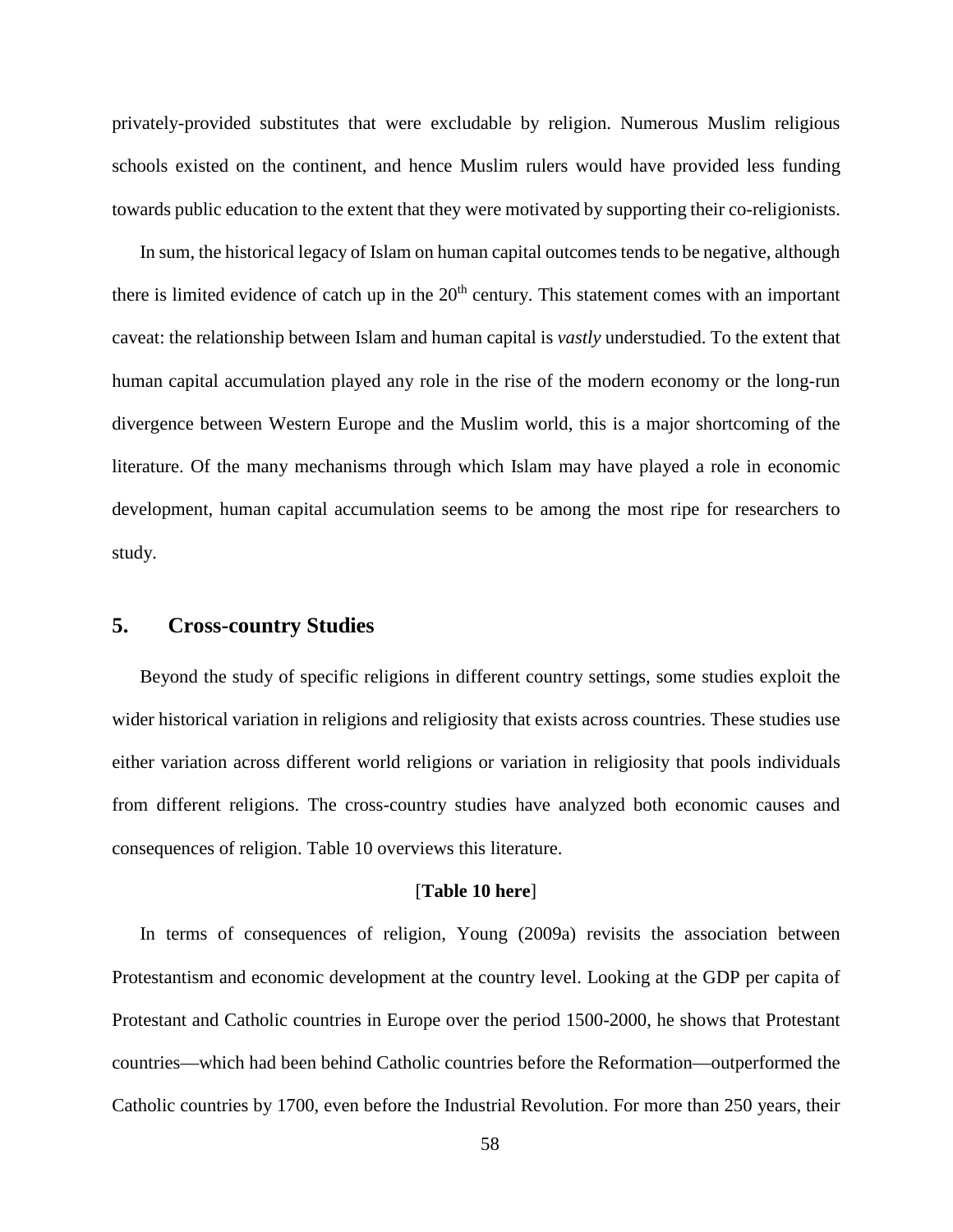income was substantially higher than that of the Catholic countries, with an increasing gap until about 1870, when it stabilized. Only since the 1960s did the Catholic countries start to converge. This research follows cross-country work on religion and economic growth by Barro and McCleary (2003) for the post-WWII period (1965-1994). Barro and McCleary find that economic growth is positively associated with religious beliefs in heaven and hell but negatively with church attendance across countries.<sup>13</sup>

In many Western countries, state school systems emerged during the  $19<sup>th</sup>$  century that aimed to serve all children. West and Woessmann (2010) document that the Catholic Church strongly opposed this secular development, urging Catholics to educate their children in non-secular Catholic schools. They show that the historical resistance to state schooling persisted: countries that had higher Catholic shares in 1900 (but did not have Catholicism as a state religion) continued to have substantially higher private school shares in 2003. The authors exploit this historical source of variation in private schooling in a cross-country student-level analysis to show that private competition improves students' academic achievement (which, in turn, has been shown to improve economic prosperity across countries (Hanushek and Woessmann 2015)). The positive effect of Catholic-induced school competition runs counter to any direct positive effect of Protestantism on educational achievement (a cross-country pattern described in Becker and Woessmann 2009), which West and Woessmann account for with contemporary data on religious shares.

Turning to cross-country analyses of economic causes of religion, Franck and Iannaccone (2014) use retrospective questions posed in two waves of the International Social Survey Program (ISSP) in the 1990s to study religious decline in a panel of ten Western countries over the period

<sup>&</sup>lt;sup>13</sup> Replicating these findings, Durlauf, Kourtellos, and Tan (2012) find that the relationship of church attendance and economic growth is robust across a variety of statistical specifications, whereas the relationship of religious beliefs and economic growth is not (see also Young 2009b).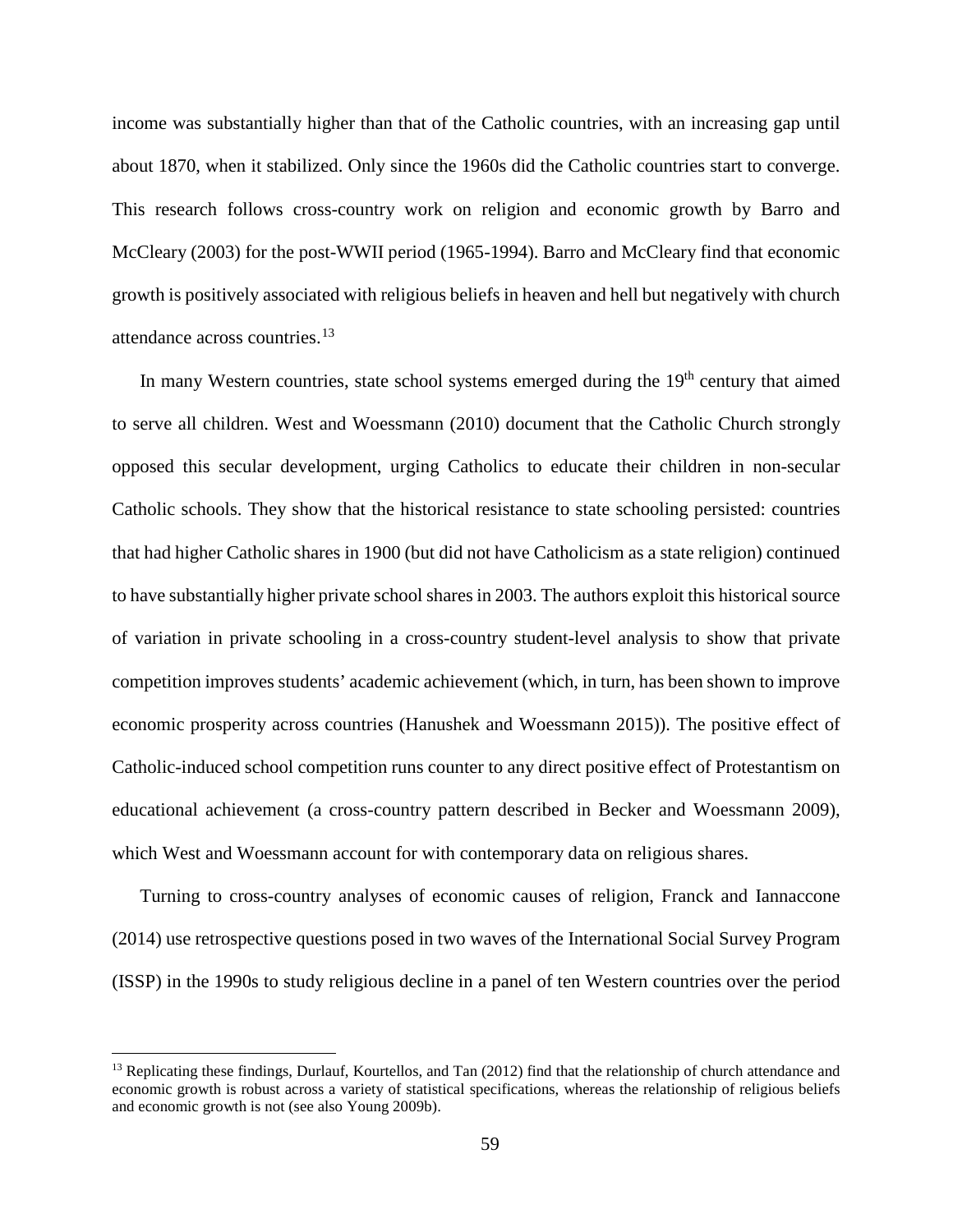1925-1990.<sup>14</sup> Estimating panel models with country and time fixed effects, they find that church attendance is negatively associated with government spending on education, whereas other factors such as government spending on health and family, urbanization, income, and educational attainment do not enter the model significantly. The authors interpret the results as indicating lack of support for traditional theories of secularization or crowd-out by welfare states, but being consistent with a role for state indoctrination in schools. In their analysis of determinants of state religions, Barro and McCleary (2005) show a strong element of historical persistence in state religions in that having a state religion in 1900 predicts having a state religion in 1970 and 2000, in particular in countries that did not have a major regime change over the period.

To test whether religious coping—i.e., turning to religion in times of hardship—can account for global differences in religiosity, Bentzen (2019) combines individual-level data on religiosity from the World Values Survey and the European Values Study with data on earthquake incidences across 884 subnational districts in 85 countries. Her results indicate that individuals in districts closer to high-risk earthquake zones are more religious, and that different measures of religiosity increase after an earthquake hit a district (also when including country-by-year fixed effects).

In sum, cross-country studies of religion in economic history have highlighted the global relevance of religious affiliations and beliefs for economic and institutional development. Government educational spending and earthquake shocks have been highlighted as determining factors of religiosity in a cross-country perspective. While posing substantial challenges to convincing identification, steps forward in cross-country comparative work could help form a broader picture of the role of religion and religiosity in economic history.

<sup>&</sup>lt;sup>14</sup> This work follows on prior cross-country work by McCleary and Barro (2006a, 2006b, 2019) studying determinants of religiosity in the post-WWII period (1981-1999).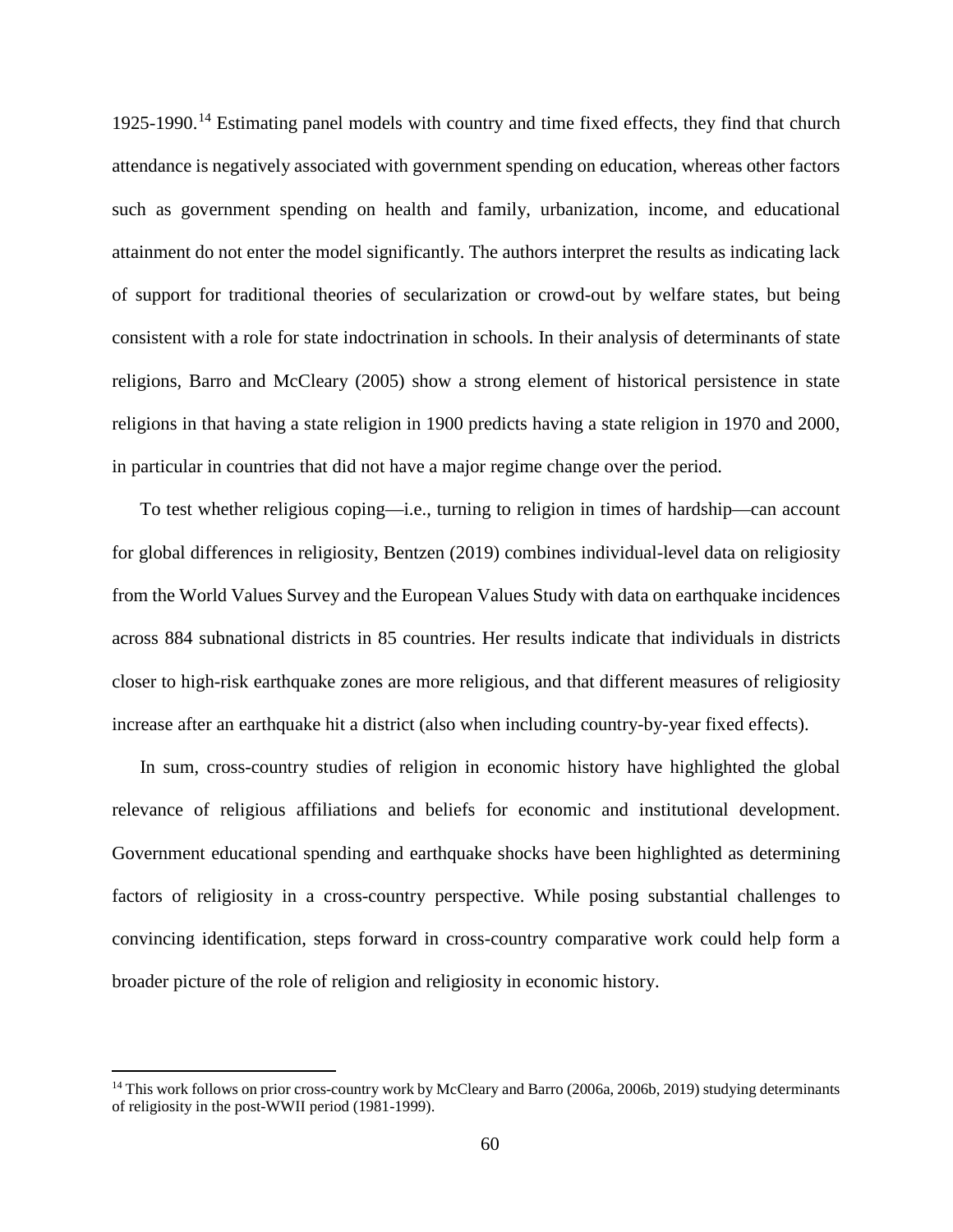# **6. Conclusion**

The rise of the economics of religion has met the digitization revolution affecting the study of economic and social history (Abramitzky 2015; Mitchener 2015) to create a new but rapidly growing subfield: religion in economic history. Much of this recent research has focused on the three Abrahamic religions and how some of their salient religious norms have influenced socioeconomic outcomes.

Jewish economic history has been studied both in the Jewish homeland as well as in the diaspora. There are two primary aspects of Jewish history studied in the literature: the Jewish edge in human capital accumulation and Jewish persecutions. In the human capital literature, a key finding is that the Jewish focus on high-skilled occupations is not so much the result of their minority status and persecution in the diaspora, but the result of religious norms on reading the Torah. Similarly, Protestants have emphasized the need for every Christian to read God's word for themselves. These two religious groups have been shown in many contexts to be better educated than Catholics or Muslims. Studies of Christian missionaries confirm the Protestant education lead over Catholics when contrasting long-term effects of missionary presence on education outcomes in colonial countries. Jewish educational differences affected various outcomes like occupational specialization and income.

Jews have always constituted a minority outside their homeland, and discrimination and ethnic violence have been a recurrent theme in their history. Anti-Semitism has shaped Jewish life for centuries and has been shown to be persistent as a result of both cultural and economic factors. The period of Jewish emancipation in the 19<sup>th</sup> century in many European countries brought with it a bifurcation between Orthodox and Reform Judaism that has been widely studied. This period came to a tragic end with the fascist period and the Holocaust that eliminated Jewish life in vast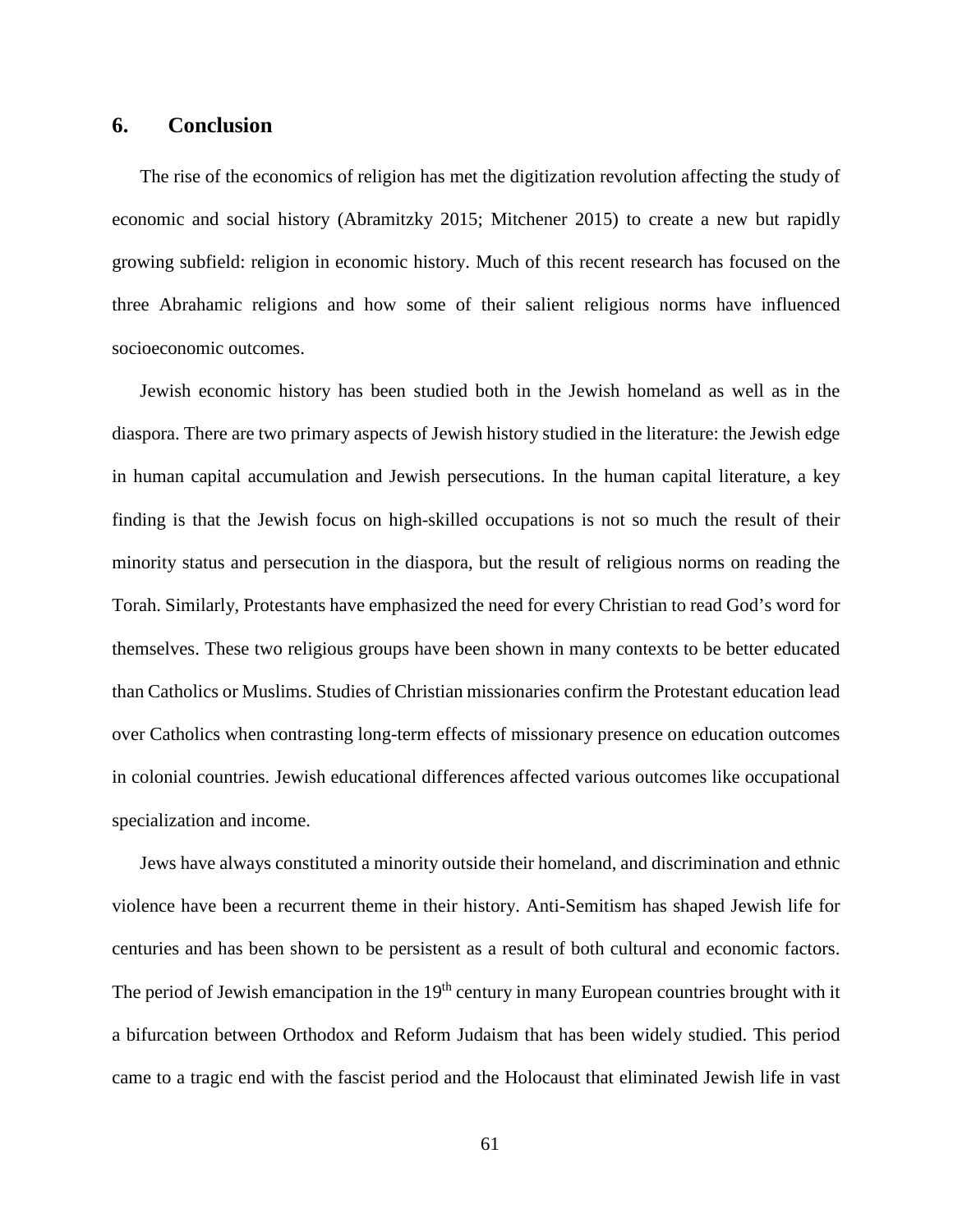parts of Europe. The research described has studied the causes and consequences of anti-Semitism in many different countries.

The literature on Catholicism focuses largely on the role the institutionalized Church played in various economic outcomes. This includes prohibitions on cousin marriage and usury, as well as human capital accumulation in monasteries and religious schools. The Church was also a major political player in the medieval and early modern periods. The literature addresses some aspects of Church involvement in politics, such as guild participation and the Counter-Reformation.

The largest literature in the field of religion in economic history is on Protestantism. This is in part due to continued fascination with Weber's Protestant ethic hypothesis. It also has much to do with the digitization revolution that has made available massive amounts of data from the Reformation period and beyond. It is likewise reflective of the enormous political and religious heterogeneity of the Holy Roman Empire—the birthplace of the Reformation and the setting for much of its study—which allows for the variation needed to test for effects empirically. The literature on Protestantism can broadly be placed into three categories: causes of the Reformation, consequences of the Reformation for human capital and industrialization, and the Protestant ethic. These studies almost all have an empirical emphasis. While some reveal limited support of Weber's Protestant ethic hypothesis in certain contexts, others suggest that there is a human capital channel connecting Protestantism with economic success. Several economic, social, political, and technological factors have been shown to have contributed to the adoption and spread of the Reformation.

The economics of Islam literature largely focuses on the ways that Islam has affected economic outcomes via law or politics. Islam is a legalist religion and Islamic law has been the law of the land in much of the "Islamic world" throughout history. Various works have shown how the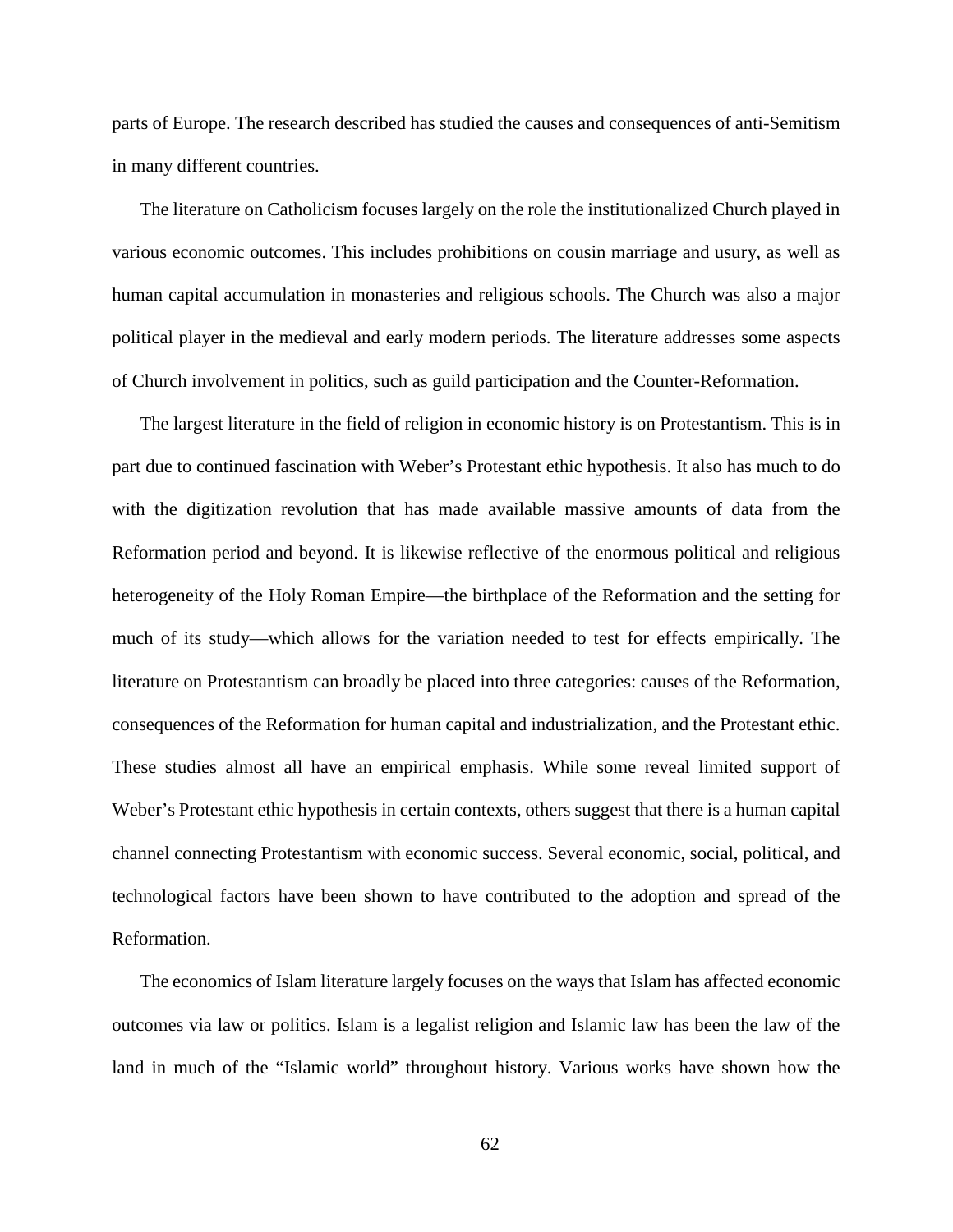presence of Islam in law and politics has affected economic outcomes such as corporate development, usury restrictions, conflict, finance, and human capital development. Much of this literature studies the Western Islamic world: Turkey, North Africa, and Muslim Spain.

When looking across these recent contributions to the study of religion in economic history, a few themes run through these works. First, the "empirical/credibility revolution" that has dominated much of the economics literature over the last two decades has greatly influenced work on the economics of religion in history. Most of the papers surveyed are empirical and use econometric or methodological techniques to address causality, such as instrumental variables, differences-in-differences, or natural experiments. This was clearly not the case when Iannaccone wrote his 1998 survey on the economics of religion. At that time, most papers in the field were either applications of rational-choice theory or analyses of survey data. In several cases, the use of new methodological approaches and fine-grained data reversed prior correlational findings based on coarser data. Second, many of the works seek the "deep roots" of larger economic differences between regions and religious communities. This is the case with respect to works on the prosperity of Jews, Jewish persecutions, Protestant-Catholic differences, Muslim-Christian differences, human capital development, cultural attitudes, doctrinal differences, legal development, and financial development. Third, a primary reason religion seems to matter so much in economic history (at least for places practicing Abrahamic religions) is that religion and politics are often intertwined. This connection manifests itself in legal systems, state capacity, religious persecution, investments in religious vs. secular education, and economic organization. Fourth, human capital has played a key role in the economic history of all three Abrahamic religions.

While these general themes provide some overarching structure, it has also become evident from the survey that parts of the recent literature are somewhat eclectic and fractionalized, focusing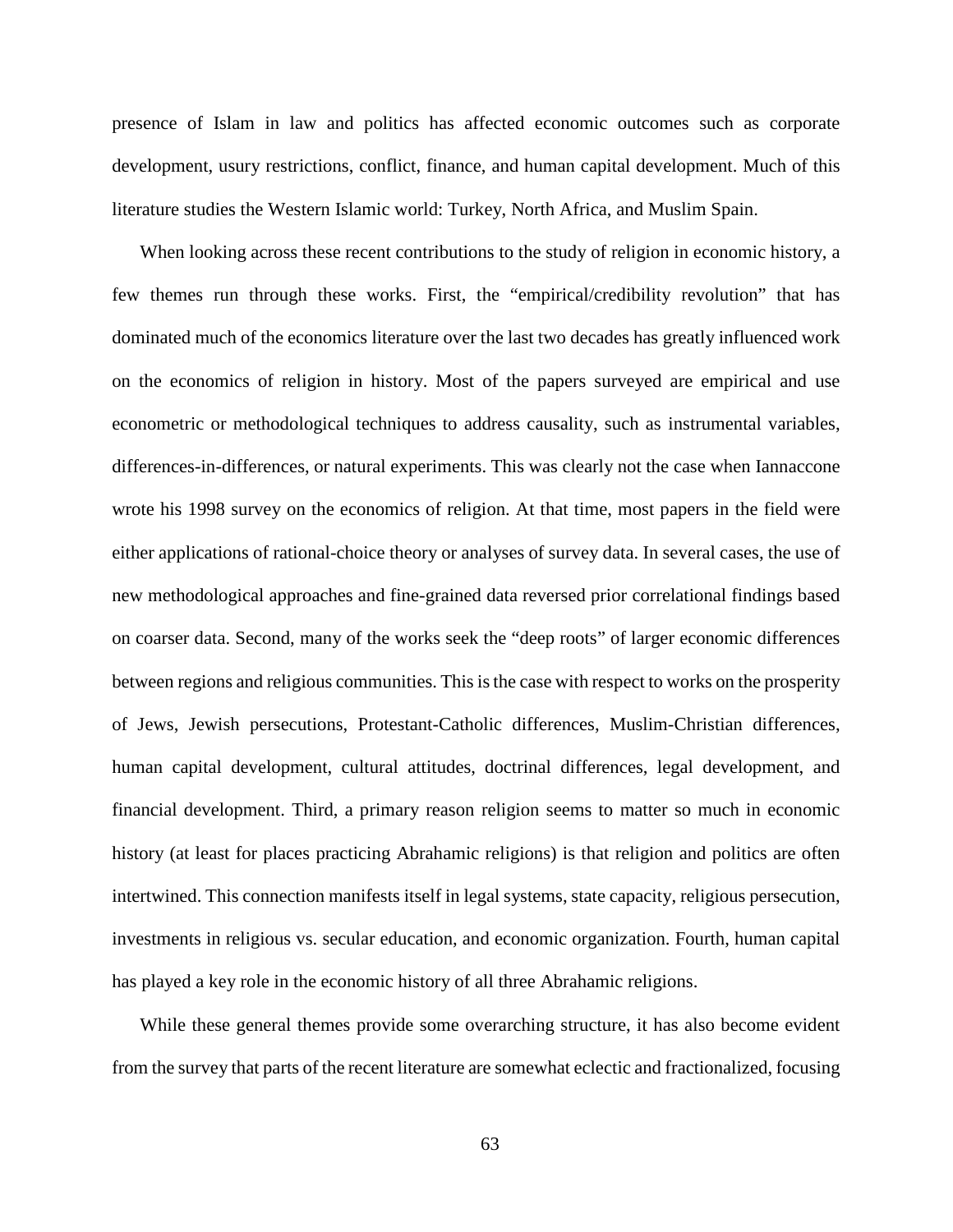on specific aspects and scrutinizing individual relationships—as should be expected in a recently emerging field. It is fair to say that in several areas, a unifying picture of the socioeconomic causes and consequences of religion and religiosity in economic history still needs to be developed.

While the religion in economic history literature has blossomed over the last decade, there are still many low-hanging fruits for future generations of scholars to pick. Perhaps the most obvious is studies of non-Abrahamic faiths. Studies on non-Abrahamic, and in particular polytheistic, religions in economic history are relatively rare. This may be due to language barriers—most of the scholarly work in the field to date, with the exception of some work on Islam, studies parts of the world that speak European languages. But this is all the more reason for scholars to study the other religions. We know relatively little about the economic consequences of the roles that Hinduism and Confucianism, or other religions such as Buddhism and Shintoism, played in politics. We also know little about their effect on human capital accumulation. Given the importance of religion for politics and human capital accumulation in the Abrahamic faiths, these seem like natural questions to ask.

In particular, Hinduism seems ripe for study using modern methodological and data-collection techniques. Its importance in world history as well as the contemporary world is undeniable: there are currently around 1.1 billion Hindus worldwide, accounting for 15% of the world's population. Moreover, through the caste system Hinduism arguably has had as much of a direct impact on economic outcomes as any major world religion. However, unifying *economic* analyses of Hinduism are largely lacking. Although economists have long been interested in the caste system (e.g., Akerlof 1976), and Deepak Lal's 1988 book *The Hindu Equilibrium* placed Hinduism in a broader social, economic, and historical context, there is precious little work using cutting-edge data-collection and econometric techniques. This is a missed opportunity. Not only is Hinduism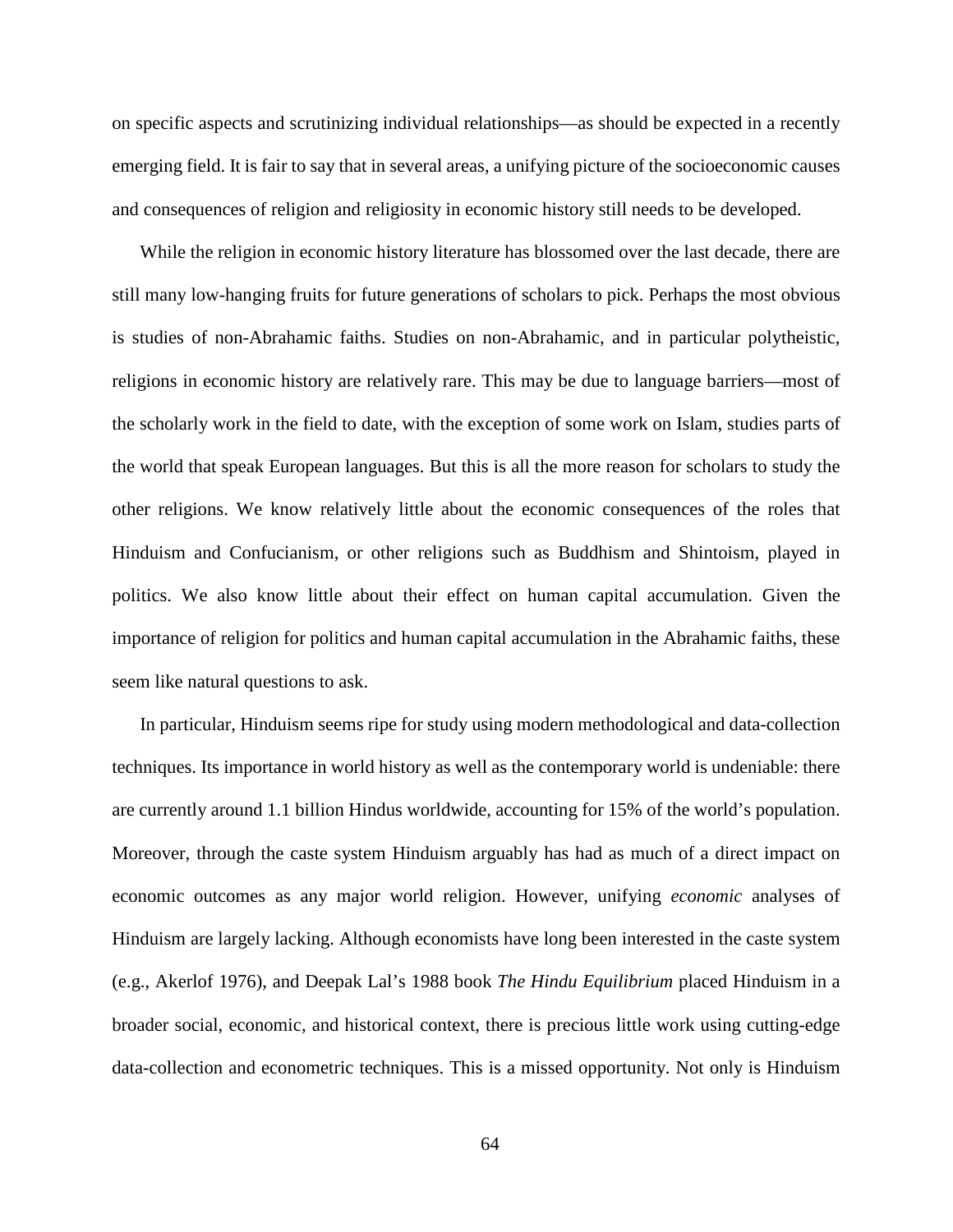important in its own right, but the massive amount of variation on most socioeconomic and political dimensions on the Indian subcontinent makes rigorous analysis feasible (much as is the case with the Holy Roman Empire in the literature on the Reformation).

Even rarer is work on ancient, pre-historical religion. Anthropologists have long been fascinated with why societies worship different types of gods (moralizing, punishing, etc.) and what this means for cooperation, coordination, and markets (e.g., Shariff, Norenzayan, and Henrich 2010; Henrich et al. 2010; Norenzayan 2013). Societies have always struggled to solve these key economic features. Bringing this line of work into economics and economic history should yield enormous insight into the role that religion and religious beliefs can play in historical and contemporary socioeconomic outcomes.

Even within the Abrahamic faiths, the literature has numerous blind spots. One vastly understudied religion is Shi'a Islam. We know little about its economic consequences in places like Iran, whether via politics, human capital accumulation, or any other economic outcome.<sup>15</sup> Within Sunni Islam, relatively little work has been done on the role that tribes and extended kin groups have played in affecting the evolution of Islam and Muslim economies. Given the recent importance placed on kin groups in the Christian world (e.g., Greif and Tabellini 2017; Schulz, Bahrami-Rad, Beauchamp, and Henrich 2019), this seems like a fruitful topic for future research. Likewise, we know relatively little about the role of the Orthodox Christian Church in the economic history of Eastern Europe. Another under-researched topic are possible socioeconomic determinants of the emergence and spread of Christianity in the first place, and (beyond the work on the Protestant Reformation) how new religions more generally do or do not spread successfully.

<sup>&</sup>lt;sup>15</sup> Shi'a Islam has not been ignored altogether. For example, Jha's (2013) study of trade complementarities between Muslims and Hindus in South Asia focuses in part on Gujarati Hindus who converted to Ismaili Shi'a Islam in the  $11<sup>th</sup>$ century.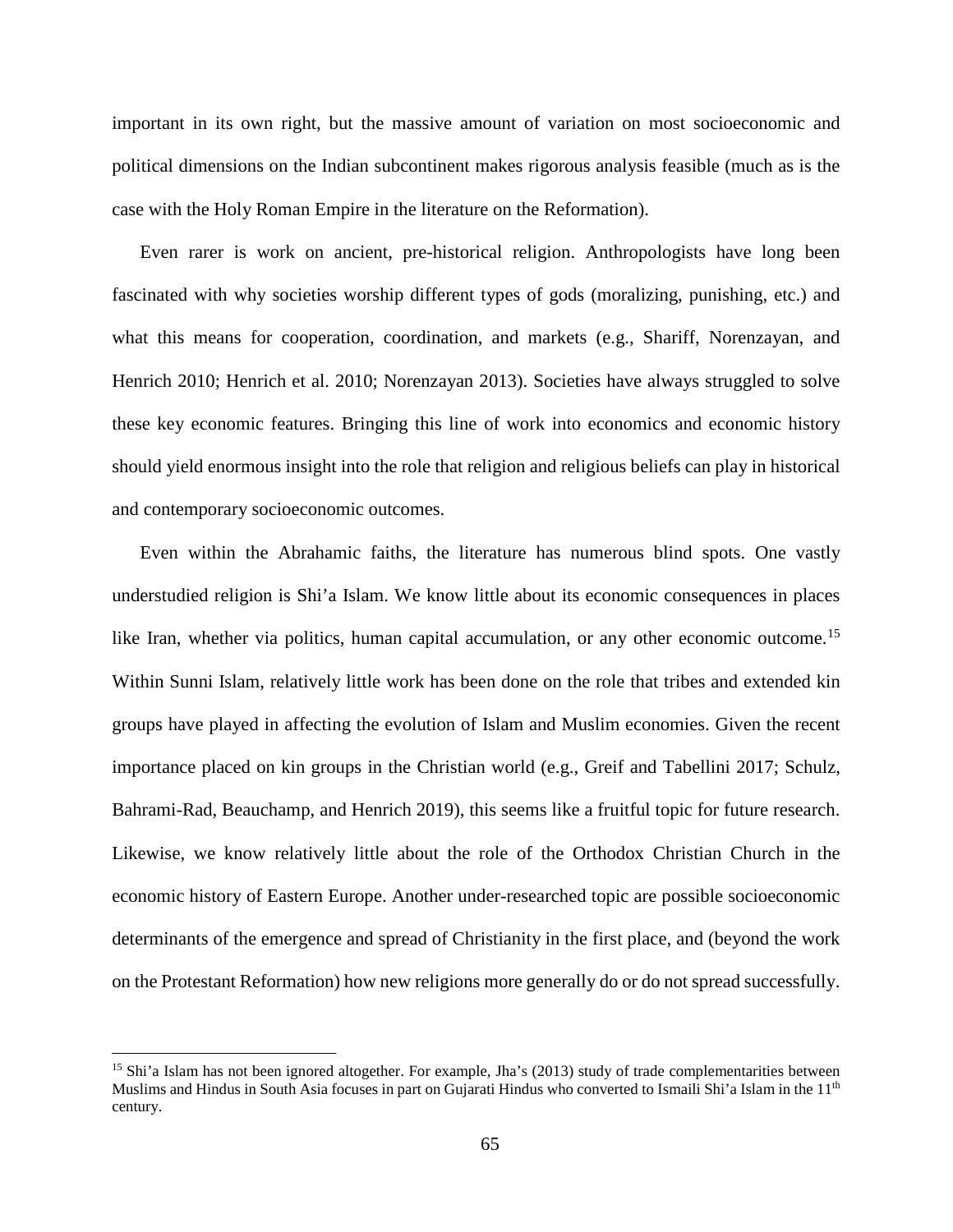Surprisingly, we also know relatively little about the role that religion played in the development of the US economy. This is surprising for multiple reasons. To the extent that the sociology of religion literature of the 1980s and 1990s focused at all on history, it tended to be US history (e.g., Finke and Stark 2005). Moreover, US data tend to be richer and publicly available. While some recent studies have focused on the US—such as Ager and Ciccone (2018) on religious communities and agricultural risk, and Xiong and Zhao (2020) on the link between religious fragmentation and the establishment of colleges—there are no common themes in the recent literature.

We suspect that one reason so little research has been conducted on certain religious faiths is a lack of data availability. Consistent, clean, and insightful data are simply more easily available in some places than in others. For instance, so much work on Islamic economic history has been done on Sunni Islam in general and Turkey in particular because of the meticulous record-keeping done by the Ottomans.<sup>16</sup> As early as the  $15<sup>th</sup>$  century, the Ottomans kept detailed court records from the major Istanbul courts. Many of these records still exist today and are available to researchers (who know Ottoman Turkish); Kuran (2010-13) has translated many of the 17<sup>th</sup> century records into English in a ten-volume set. Meanwhile, verdicts and contracts in Iran were not written down until the late  $19<sup>th</sup>$  century. Contracting tended to be oral, with witnesses rather than documents called to reproduce facts. This is likely why there is very little quantitative economic history of Iran, the Persians, or the Shi'a Safavids.

The next generation of religion in economic history is also likely to take advantage of technological advancements to use methodologies and data that were unavailable to previous generations of scholars. Even in the case of the Istanbul court documents, these data were only

 <sup>16</sup> We thank Timur Kuran for making this point to us.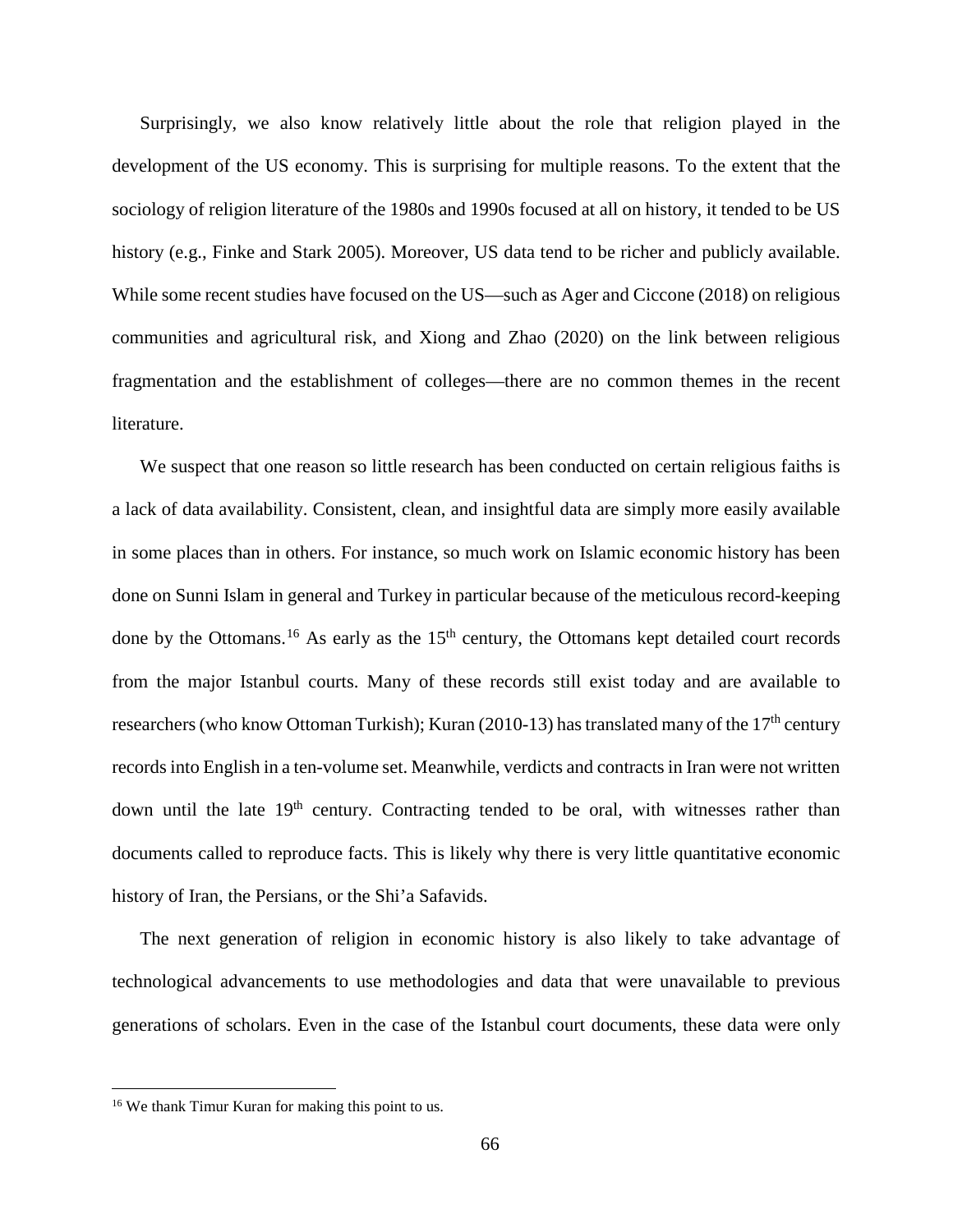very recently constructed in a manner that could be useful for the social scientists, and a large fraction of the archives remains undocumented in a systematic way. New and better technology provides promise to alleviate this issue. The digitization revolution and progress in computer linguistics have opened new opportunities to employ text as data (Gentzkow, Kelly, and Taddy 2019), which opens a big opportunity for historic research. Given the scarcity of historic censuses and the near absence of census-type data before 1800, researchers have often drawn on city-level data because, if anything, cities might have had the infrastructure to collect data earlier on. Of course, written records have been at the heart of research in economic history, including religion in economic history. But text as data may be the next big step to systematically explore written records. For instance, the Vatican archives hold vast amounts of documents that have only been accessed in a piecemeal approach, and using them in their entirety by employing natural language processing could shed light on the workings of the longest-running major religious institution in history.

A systematic exploration of alternative data sources may also provide new insights about religious and economic life outside of cities. Many historical studies use city-level data because they are the most widely available. Yet, in doing so they arguably miss insights into the role that churches, mosques, and clerics played in the life of the vast majority of the population living in the countryside. Moreover, even if technology provides us with the opportunity to digitize data that used to be more difficult to collect, there is still the issue of finding these data in the first place. This is no small task, especially for cross-country or cross-religion comparisons where data are not systematized or held in one place. Such data collection efforts would be of enormous use to the broader research community but are also expensive to conduct. Fortunately, funders like the National Science Foundation and John Templeton Foundation have shown a willingness to fund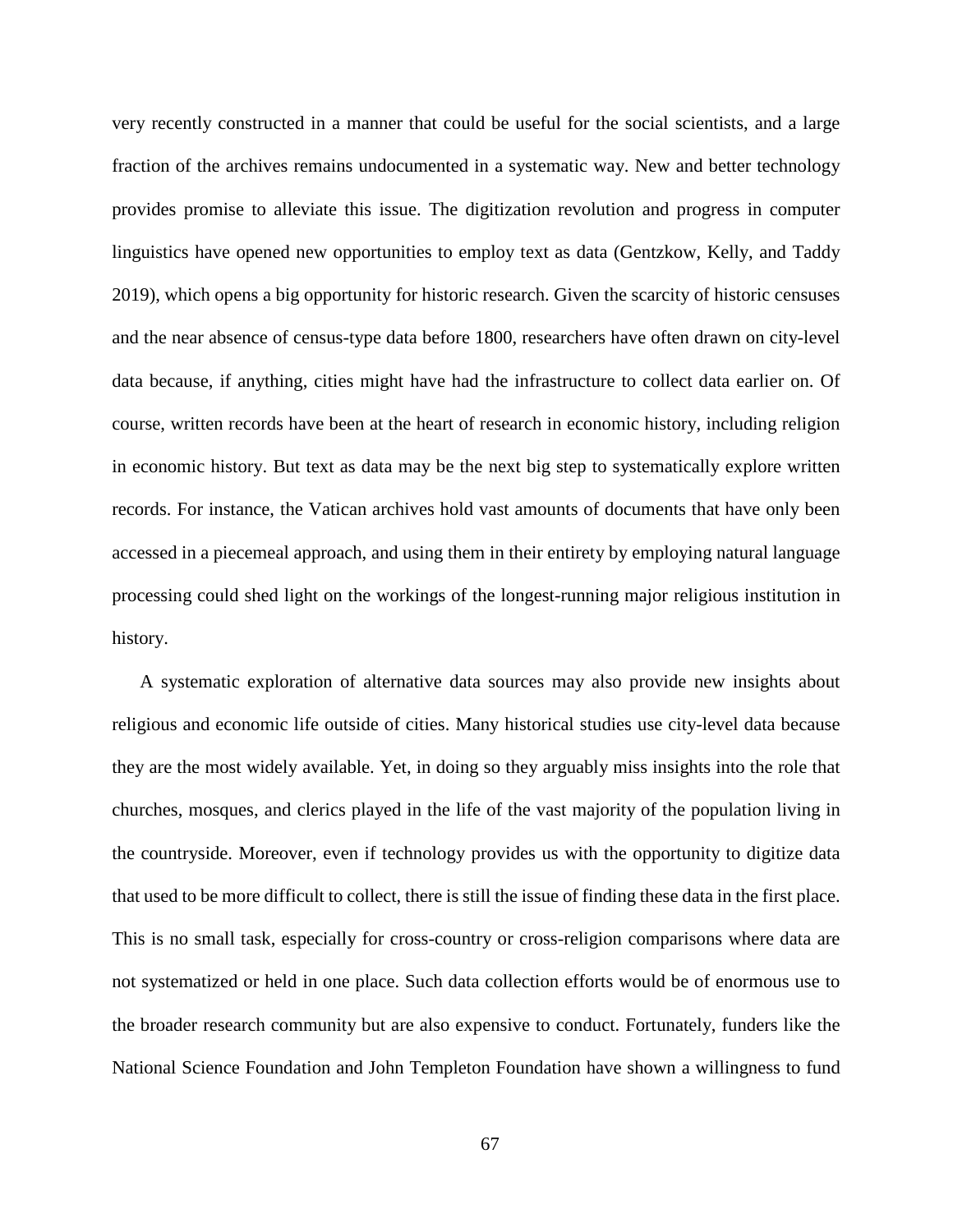such data collection efforts in the past. It will take a diverse set of scholars in terms of background, languages, and institutional knowledge, but this is an area with enormous potential.

Future work can also take advantage of new technology to document the reach and power of institutionalized religion over time and space. There have been efforts to document the universe of church building activities in selected countries, e.g., Denmark (Paldam and Paldam 2017). Buringh, Campbell, Rijpma, and van Zanden (2020) study church building and economic development during Europe's 'Age of the Cathedrals,' 700-1500. This work partly draws on the data collection efforts of enthusiastic hobbyists (e.g., OpenStreetMap) who make geo-coded data of places of worship, past and present, available on the web. Similar efforts to document the reach of churches, synagogues, and mosques in other countries, as well as systematic evidence on the presence and features of places of worship in other religions, would be a fruitful avenue to document the influence of institutionalized religion over space and time.

Another method that may bring future advances in the field is network analysis, which has seen a recent surge of interest in economic history (Esteves and Mesevage 2019). Little of this work has looked at religious networks, but it seems natural to try to understand the rise and fall of religions or specific denominations in light of network theories. Network analysis may also be used to gain deeper understanding of the spread of doctrine, religious dissent, and human capital.

Religious history can also serve as a useful testing ground for theories in various fields of economics. For instance, the industrial-organization approach which has been applied to the behavior of churches might prove fruitful for other dimensions as well, such as understanding the role of religious orders as "departments" of the Catholic Church or missionary "strategies" in religious markets outside the US (see, e.g., the recent work on contemporary Pentecostal churches as multinationals in Hanson and Xiang (2013)). Other areas of economics where religion may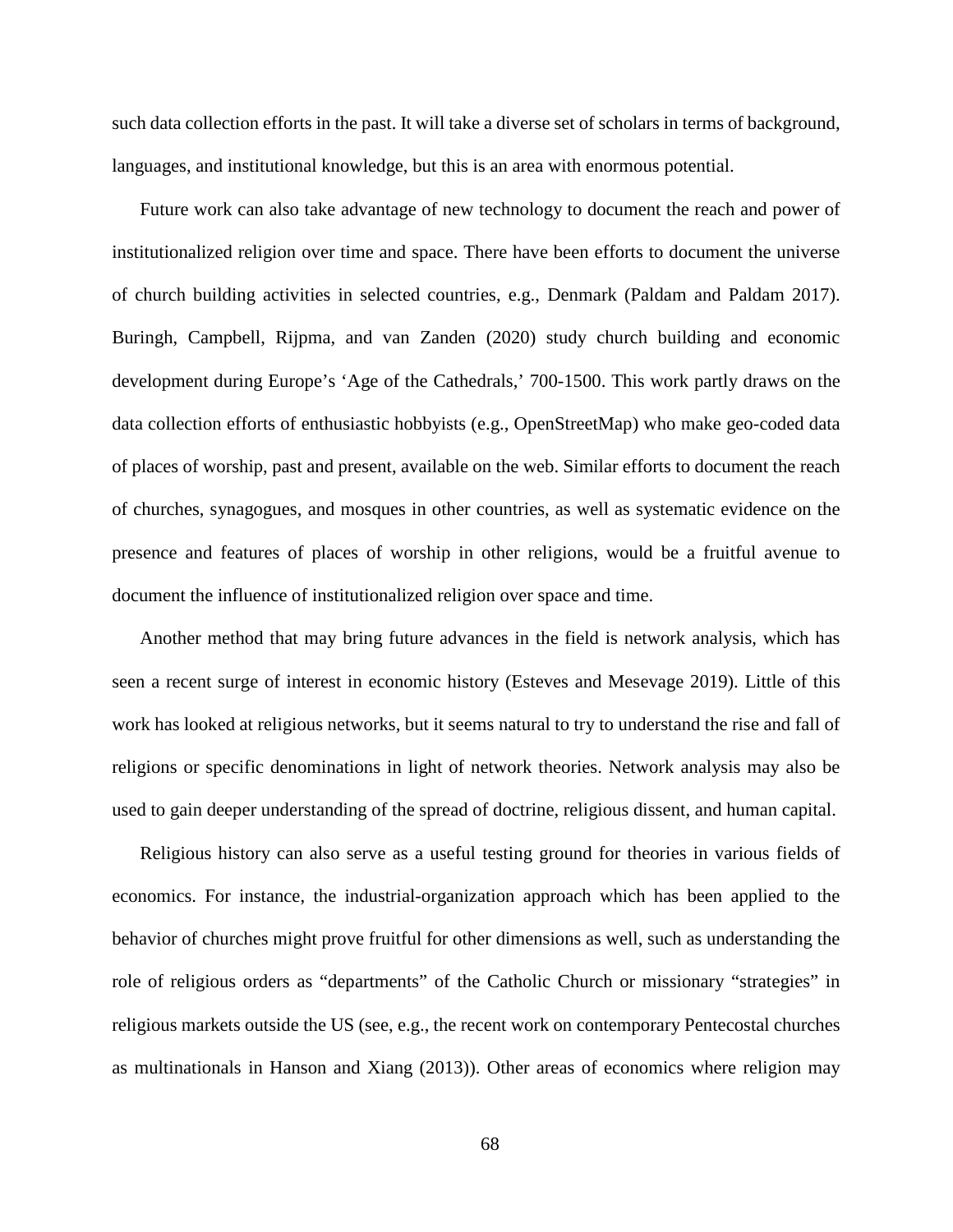prove influential include health, gender norms, and family economics. Public economics is another field that could benefit from studies in religion and history. Religious institutions in numerous religions have provided social safety nets. Explorations into what this meant for economic activity and how it crowded out (or in) public and other private investments seem an interesting direction for future research.

Maybe the most challenging theme for future research on religion in economic history would be to dig deeper into the link between economics and religiosity rather than religious affiliation what people think and feel and which specific beliefs they do and do not adhere to. Measuring religiosity and beliefs is demanding in contemporary work, and it is even harder in the historical context where the option of fielding a survey is no longer viable. While the work surveyed here has clearly shown that religion has played an important role in economic history, there remains ample room for advancements in our understanding of how religious thoughts and activities changed people's lives over the course of history.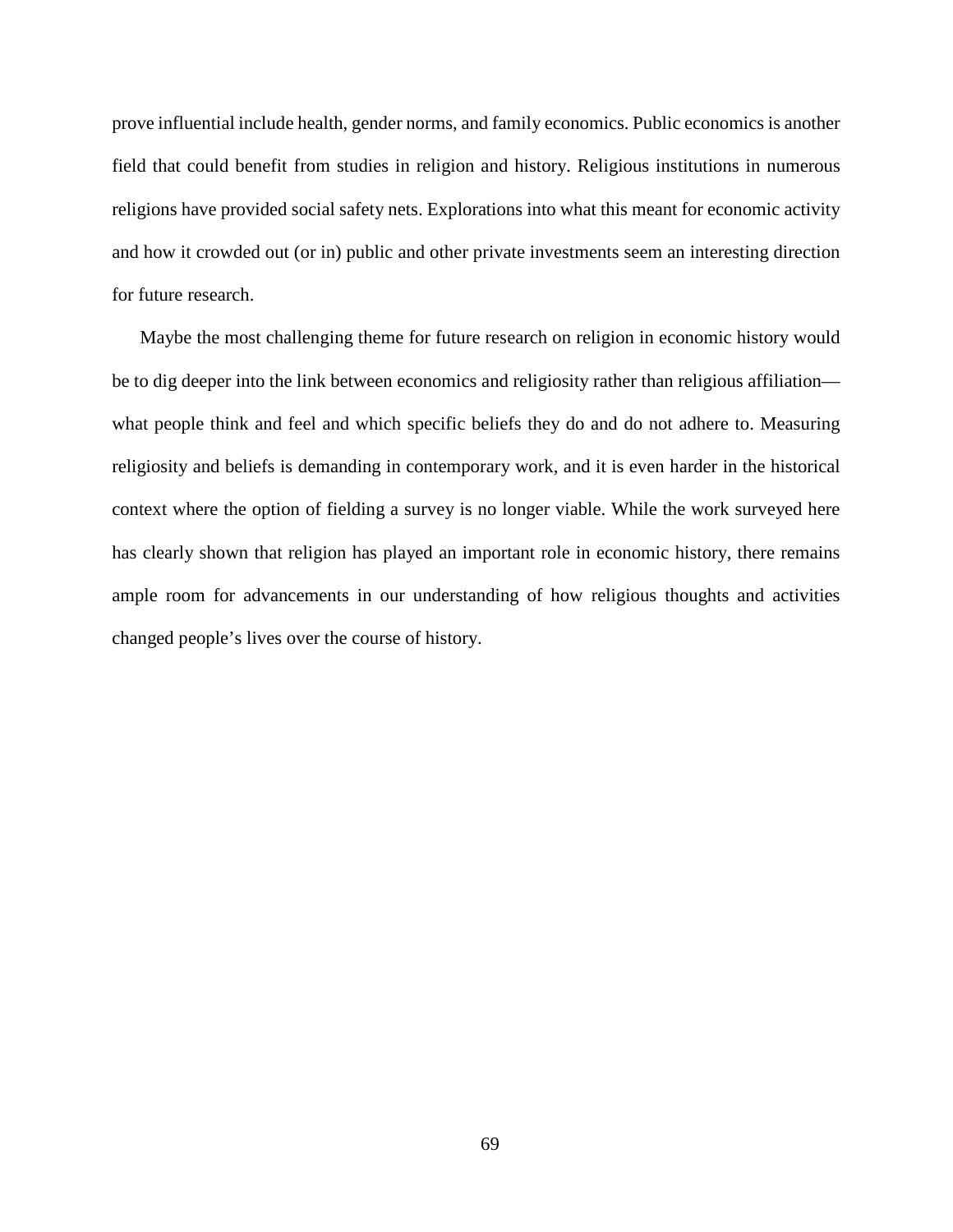#### **References**

- Abramitzky, Ran. 2015. "Economics and the Modern Economic Historian." *Journal of Economic History* 75(4): 1240–1251.
- Abramitzky, Ran. 2018. *The Mystery of the Kibbutz: Egalitarian Principles in a Capitalist World*. Princeton and Oxford: Princeton University Press.
- Abramitzky, Ran, and Hanna Halaburda. 2020. "Were Jews in Interwar Poland More Educated?" *Journal of Demographic Economics,* forthcoming.
- Acemoglu, Daron, Tarek A. Hassan, and James A. Robinson. 2011. "Social Structure and Development: A Legacy of the Holocaust in Russia." *Quarterly Journal of Economics* 126(2): 895–946.
- Ager, Philipp, and Antonio Ciccone. 2018. "Agricultural Risk and the Spread of Religious Communities." *Journal of the European Economic Association* 16(4): 1021–1068.
- Akçomak, İ Semih, Dinand Webbink, Bas ter Weel. 2016. "Why Did the Netherlands Develop So Early? The Legacy of the Brethren of the Common Life." *Economic Journal* 126(593): 821– 860.
- Akerlof, George. 1976. "The Economics of Caste and of the Rat Race and Other Woeful Tales." *Quarterly Journal of Economics* 90(4): 599–617.
- Alesina, Alberto, and Paola Giuliano. 2015. "Culture and Institutions." *Journal of Economic Literature* 53(4): 898–944.
- Andersen, Thomas Barnebeck, Jeanet Bentzen, Carl-Johan Dalgaard, and Paul Sharp. 2017. "Prereformation Roots of the Protestant Ethic." *Economic Journal* 127(604): 1756–1793.
- Anderson, Robert Warren, Noel D. Johnson, and Mark Koyama. 2017. "Jewish Persecutions and Weather Shocks: 1100–1800." *Economic Journal* 127(602): 924–958.
- Artunç, Cihan. 2015. "The Price of Legal Institutions: The Beratlı Merchants in the Eighteenth-Century Ottoman Empire." *Journal of Economic History* 75(3): 720–748.
- Auriol, Emmanuelle, and Jean-Phillippe Platteau. 2017. "Religious Co-option Under Autocracy: A Theory Inspired by History." *Journal of Development Economics* 127: 395–412.
- Bai, Ying, and James Kai-sing Kung. 2015. "Diffusing Knowledge while Spreading God's Message: Protestantism and Economic Prosperity in China, 1840–1920." *Journal of the European Economic Association* 13(4): 669–698.
- Baron, Salo W., and Arcadius Kahan. 1975. *Economic History of the Jews*. New York: Schocken Books.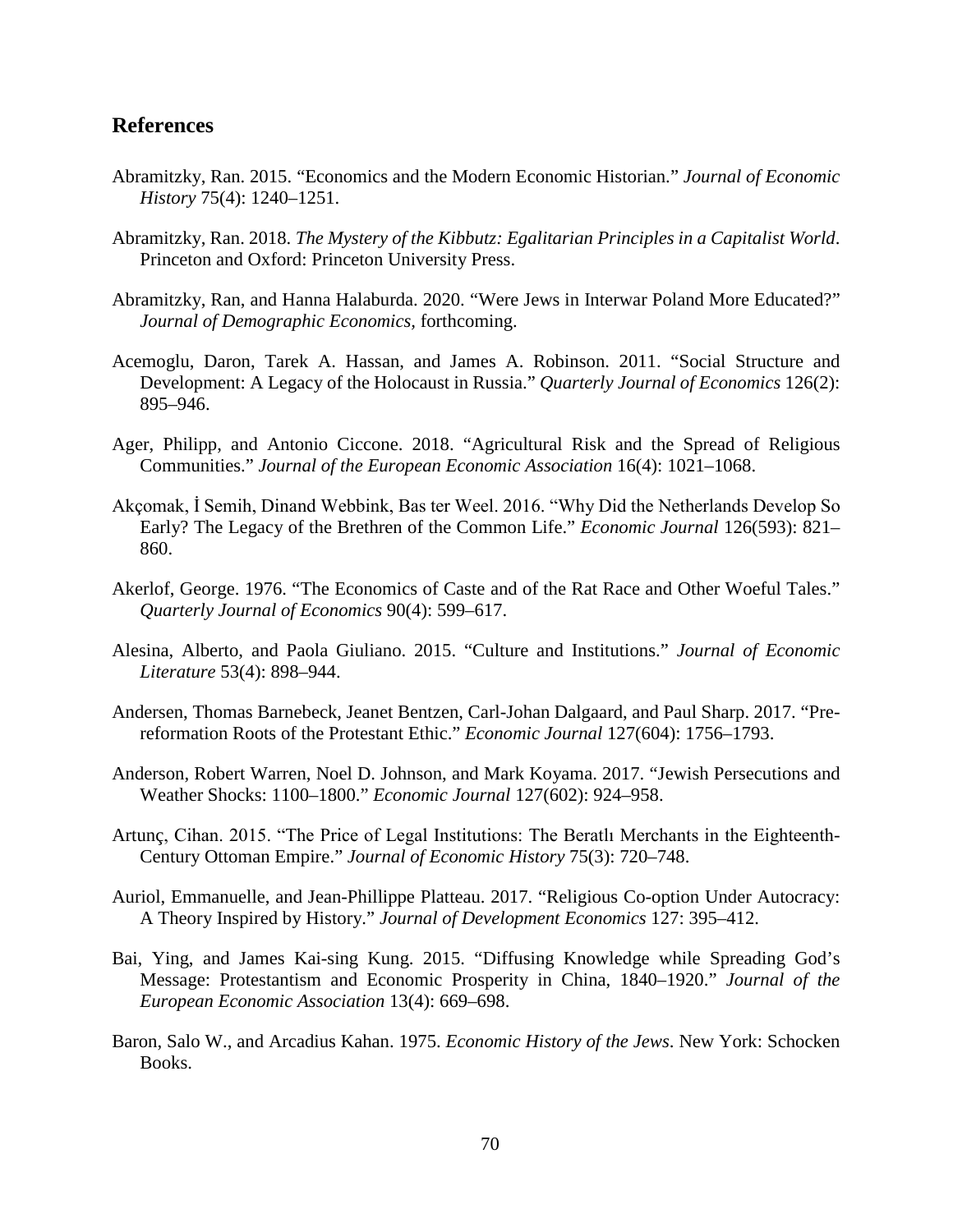- Barro, Robert J., and Rachel M. McCleary. 2003. "Religion and Economic Growth across Countries." *American Sociological Review* 68(5): 760–781.
- Barro, Robert J., and Rachel M. McCleary. 2005. "Which Countries Have State Religions?" *Quarterly Journal of Economics* 120(4): 1331–1370.
- Barro, Robert J., and Rachel M. McCleary. 2016. "Saints Marching In, 1590-2012." *Economica* 83(331): 385–415.
- Basten, Christoph, and Frank Betz. 2013. "Beyond Work Ethic: Religion, Individual, and Political Preferences." *American Economic Journal: Economic Policy* 5(3): 67–91.
- Beach, Harlan P. 1903. *A Geography and Atlas of Protestant Missions: Their Environment, Forces, Distribution, Methods, Problems, Results and Prospects at the Opening of the Twentieth Century*, Vol. 2, New York: Student Volunteer Movement for Foreign Missions.
- Beatton, Tony, Ahmed Skali, and Benno Torgler. 2019. "Protestantism and Effort Expenditure on the Battlefield: Soldier-Level Evidence from World War II." Working Paper.
- Becker, Sascha O., and Francesco Cinnirella. 2020. "Prussia Disaggregated: The Demography of its Universe of Localities in 1871." *Journal of Demographic Economics,* forthcoming.
- Becker, Sascha O., Francesco Cinnirella, and Ludger Woessmann. 2010. "The Trade-Off between Fertility and Education: Evidence from before the Demographic Transition." *Journal of Economic Growth* 15(3): 177–204.
- Becker, Sascha O., Erik Hornung, and Ludger Woessmann. 2011. "Education and Catch-up in the Industrial Revolution." *American Economic Journal: Macroeconomics* 3(3): 92–126.
- Becker, Sascha O., Yuan Hsiao, Steven Pfaff, and Jared Rubin. 2020. "Multiplex Network Ties and the Spatial Diffusion of Radical Innovations: Martin Luther's Leadership in the Early Reformation." Working Paper
- Becker, Sascha O., Volker Lindenthal, Sharun Mukand, and Fabian Waldinger. 2020. "Persecution and Escape: The Fate of Skilled Jews in Nazi Germany." Mimeograph.
- Becker, Sascha O., Markus Nagler, and Ludger Woessmann. 2017. "Education and Religious Participation: City-Level Evidence from Germany's Secularization Period 1890–1930." *Journal of Economic Growth* 22(3): 273–311.
- Becker, Sascha O., and Luigi Pascali. 2019. "Religion, Division of Labor and Conflict: Anti-Semitism in German Regions over 600 Years." *American Economic Review* 109(5): 1764– 1804.
- Becker, Sascha O., Steven Pfaff, and Jared Rubin. 2016. "Causes and Consequences of the Protestant Reformation." *Explorations in Economic History* 62: 1–25.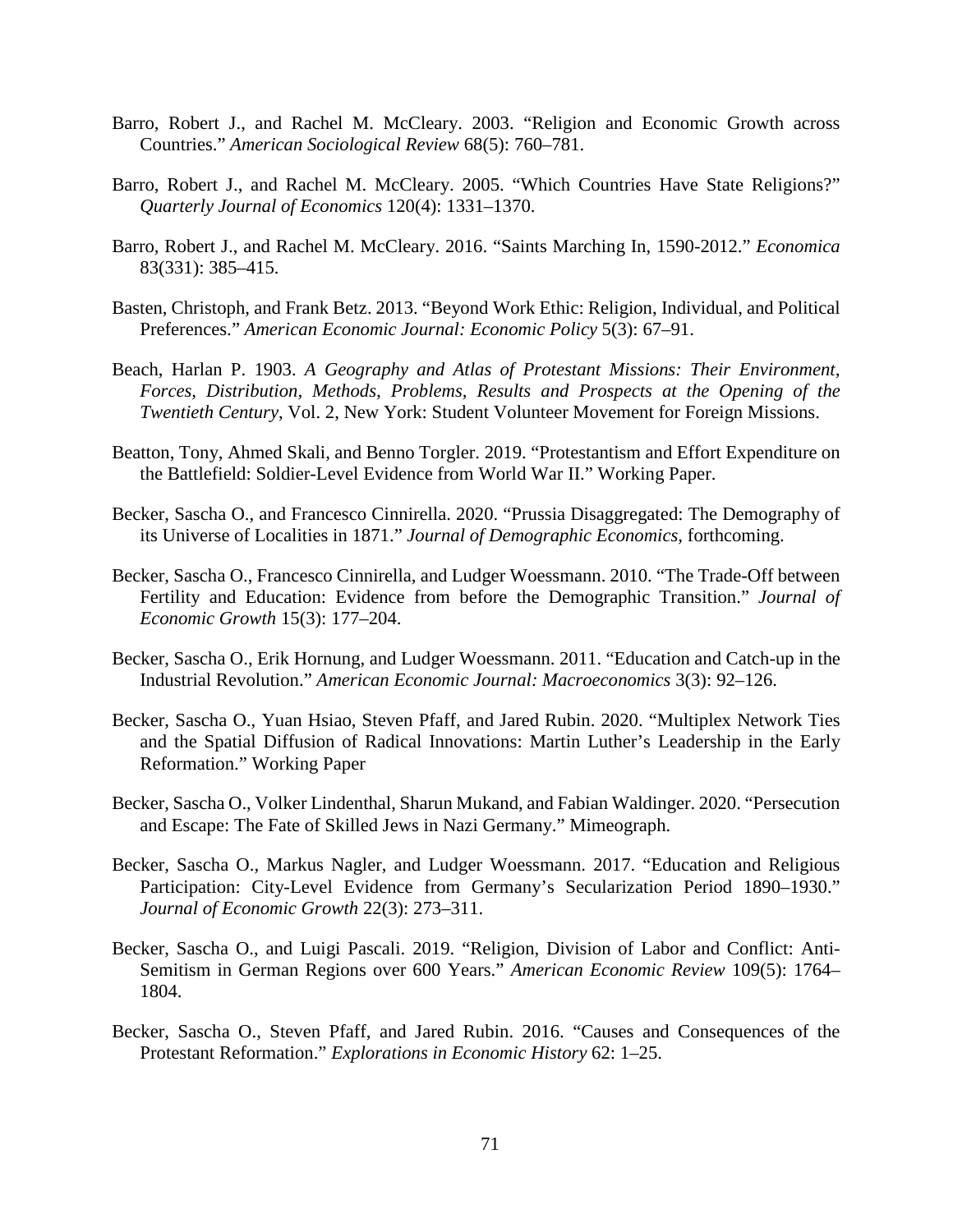- Becker, Sascha O., Francisco J. Pino, and Jordi Vidal-Robert. 2019. "Economic Effects of Catholic Censorship during the Counter-Reformation." Working Paper.
- Becker, Sascha O., and Ludger Woessmann. 2008. "Luther and the Girls: Religious Denomination and the Female Education Gap in 19th Century Prussia." *Scandinavian Journal of Economics* 110(4): 777–805.
- Becker, Sascha O., and Ludger Woessmann. 2009. "Was Weber Wrong? A Human Capital Theory of Protestant Economic History." *Quarterly Journal of Economics* 124(2): 531–596.
- Becker, Sascha O., and Ludger Woessmann. 2010. "The Effect of Protestantism on Education before the Industrialization: Evidence from 1816 Prussia." *Economics Letters* 107(2): 224– 228.
- Becker, Sascha O., and Ludger Woessmann. 2013. "Not the Opium of the People: Income and Secularization in a Panel of Prussian Countries." *American Economic Review* 103 (3): 539– 544.
- Becker, Sascha O., and Ludger Woessmann. 2018. "Social Cohesion, Religious Beliefs, and the Effect of Protestantism on Suicide." *Review of Economics and Statistics* 100(3): 377–391.
- Belloc, Marianna, Francesco Drago, and Roberto Galbiati. 2016. "Earthquakes, Religion, and Transition to Self-Government in Italian Cities." *Quarterly Journal of Economics* 131(4): 1875–1926.
- Bentzen, Jeanet. 2019. "Acts of God? Religiosity and Natural Disasters Across Subnational World Districts." *Economic Journal* 129(622): 2295–2321.
- Berman, Eli. 2000. Sect, Subsidy, and Sacrifice: An Economist's View of Ultra-Orthodox Jews. *Quarterly Journal of Economics* 115(3): 905–953.
- Blaydes, Lisa, and Eric Chaney. 2013. "The Feudal Revolution and Europe's Rise: Political Divergence of the Christian West and the Muslim World before 1500 CE." *American Political Science Review* 107(1): 16–34.
- Blaydes, Lisa, Justin Grimmer, and Alison McQueen. 2018. "Mirrors for Princes and Sultans: Advice on the Art of Governance in the Medieval Christian and Islamic Worlds." *Journal of Politics* 80(4): 1150–1167.
- Blaydes, Lisa, and Christopher Paik. 2016. "The Impact of Holy Land Crusades on State Formation: War Mobilization, Trade Integration, and Political Development in Medieval Europe." *International Organization* 70(3): 551–586.
- Blum, Matthias, and Claudia Rei. 2018. "Escaping Europe: Health and Human Capital of Holocaust Refugees." *European Review of Economic History* 22(1): 1–27.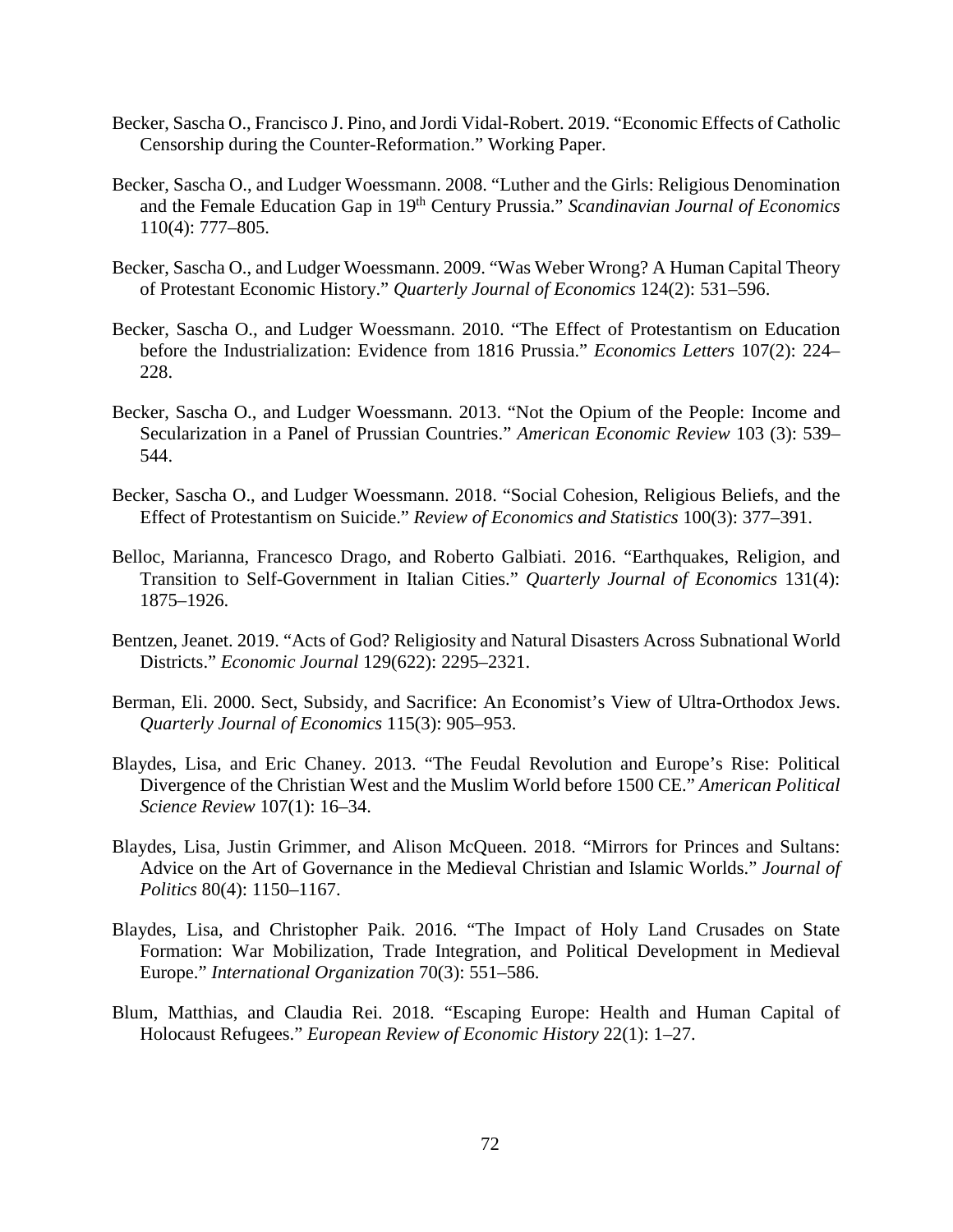- Blum, Matthias, and Matthias Strebel. 2016. "Max Weber and the First World War: Protestant and Catholic Living Standards in Germany, 1915–1919." *Journal of Institutional Economics* 12(3): 699–719.
- Boerner, Lars, Jared Rubin, and Battista Severgnini. 2019. "A Time to Print, a Time to Reform." Working Paper.
- Boppart, Timo, Josef Falkinger, and Volker Grossmann. 2014. "Protestantism and Education: Reading (the Bible) and other Skills. *Economic Inquiry* 52(2): 874–895.
- Boppart, Timo, Josef Falkinger, Volker Grossmann, Ulrich Woitek, and Gabriela Wüthrich. 2013. "Under Which Conditions Does Religion Affect Educational Outcomes?" *Explorations in Economic History* 50(2): 242–266.
- Botticini, Maristella, and Zvi Eckstein. 2005. "Jewish Occupational Selection: Education, Restrictions, or Minorities?" *Journal of Economic History* 65(4): 922–948.
- Botticini, Maristella, and Zvi Eckstein. 2007. "From Farmers to Merchants, Conversions and Diaspora: Human Capital and Jewish History." *Journal of the European Economic Association* 5(5): 885–926.
- Botticini, Maristella, and Zvi Eckstein. 2012. *The Chosen Few: How Education Shaped Jewish History, 70-1492*. Princeton: Princeton University Press.
- Botticini, Maristella, Zvi Eckstein, and Anat Vaturi. 2019. "Child Care and Human Development: Insights from Jewish History in Central and Eastern Europe." *Economic Journal* 129(10): 2637–2690.
- Braun, Robert. 2016. "Religious Minorities and Resistance to Genocide: The Collective Rescue of Jews in the Netherlands during the Holocaust." *American Political Science Review* 110(1): 127–147.
- Buggle, Johannes, Thierry Mayer, Seyhun Orcan Sakalli, and Mathias Thoenig. 2020. "The Refugee's Dilemma: Evidence from Jewish Migration out of Nazi Germany." *Cahiers de Recherches Economiques du Département d'économie* 20.01, Université de Lausanne, Faculté des HEC, Département d'économie.
- Buringh, Eltjo, Bruce M. S. Campbell, Auke Rijpma, and Jan Luiten van Zanden. 2020. "Church Building and the Economy During Europe's 'Age of the Cathedrals', 700–1500 CE." *Explorations in Economic History* 76: 101316.
- Cagé, Julia, and Valeria Rueda. 2016. "The Long-Term Effects of the Printing Press in sub-Saharan Africa." *American Economic Journal: Applied Economics* 8(3): 69–99.
- Cagé, Julia, and Valeria Rueda. 2020. "Sex and the Mission: The Conflicting Effects of Early Christian Investments on Sub-Saharan Africa's HIV Epidemic." *Journal of Demographic Economics*, forthcoming.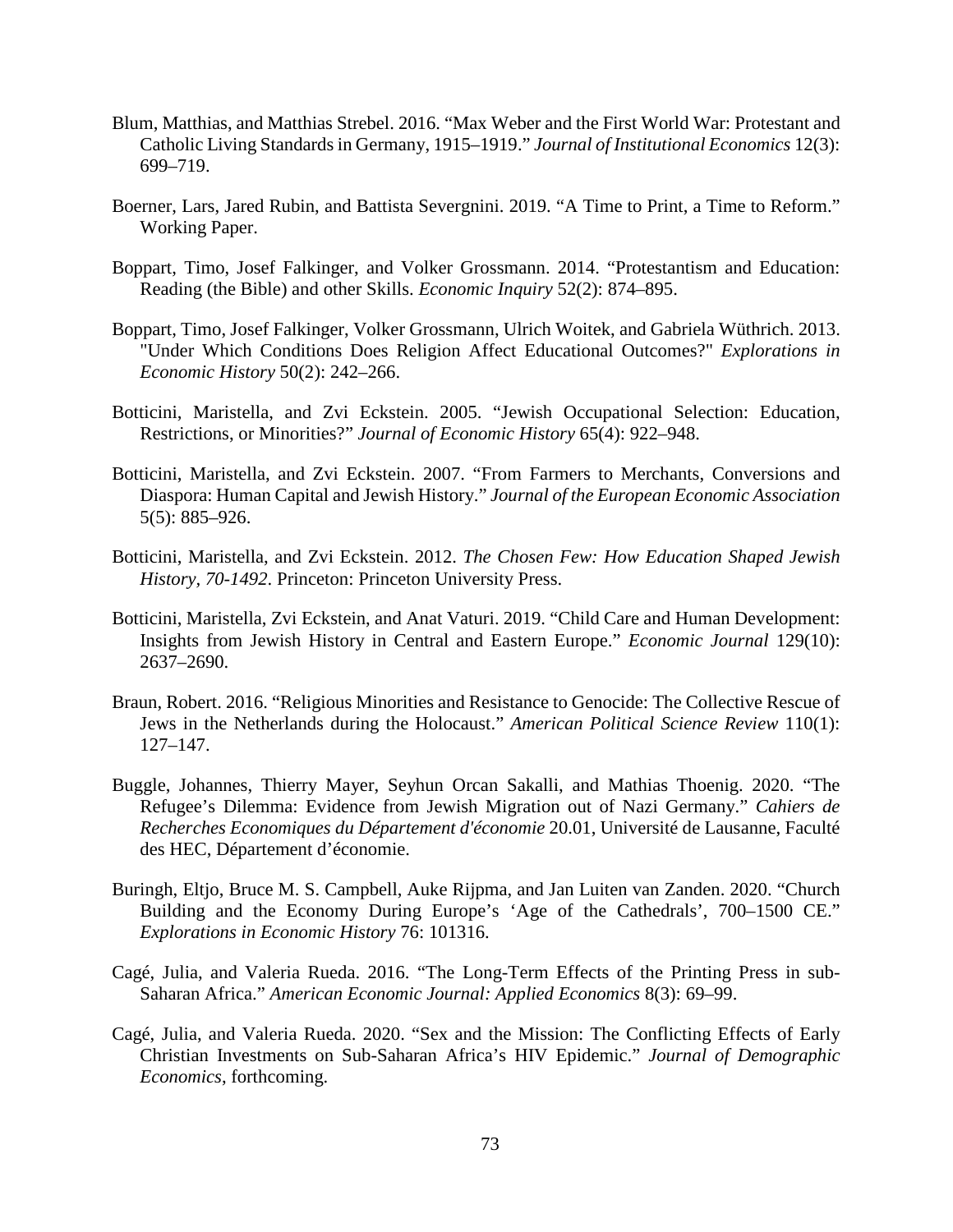- Calvi, Rossella and Federico G. Mantovanelli. 2018. "Long-term Effects of Access to Health Care: Medical Missions in Colonial India," *Journal of Development Economics* 135: 285–303.
- Calvi, Rossella, Federico G. Mantovanelli, and Lauren Hoehn-Velasco 2019. "The Protestant Legacy: Missions and Human Capital in India." Working Paper.
- Cantoni, Davide. 2012. "Adopting a New Religion: The Case of Protestantism in 16<sup>th</sup> Century Germany." *Economic Journal* 122(560): 502–531.
- Cantoni, Davide. 2015. "The Economic Effects of the Protestant Reformation: Testing the Weber Hypothesis in the German Lands." *Journal of the European Economic Association* 13(4): 561– 598.
- Cantoni, Davide, Jeremiah Dittmar, and Noam Yuchtman. 2018. "Religious Competition and Reallocation: The Political Economy of Secularization in the Protestant Reformation." *Quarterly Journal of Economics* 133(4): 2037–2096.
- Cantoni, Davide, and Noam Yuchtman. 2020. "The Analysis of Natural Experiments in Historical Economics." Chapter prepared for this Handbook.
- Carvalho, Jean Paul, Sriya Iyer, and Jared Rubin (eds.). 2019. *Advances in the Economics of Religion*. New York: Palgrave Macmillan.
- Carvalho, Jean Paul and Mark Koyama. 2016. "Jewish Emancipation and Schism: Economic Development and Religious Change." *Journal of Comparative Economics* 44(3): 562–584.
- Carvalho, Jean Paul, Mark Koyama, and Michael Sacks. 2017. "Education, Identity and Community: Lessons from Jewish Emancipation." *Public Choice* 171(1): 119–143.
- Castelló-Climent, Amparo, Latika Chaudhary, and Abhiroop Mukhopadhyay. 2018. "Higher Education and Prosperity: From Catholic Missionaries to Luminosity in India." *Economic Journal* 128(616): 3039–3075.
- Chaney, Eric. 2013. "Revolt on the Nile: Economic Shocks, Religion, and Political Power." *Econometrica* 81(5): 2033–2053.
- Chaney, Eric. 2016. "Religion and the Rise and Fall of Islamic Science." Working Paper.
- Chaney, Eric. 2019. "Religion and Political Structure in Historical Perspective." Working Paper.
- Chaney, Eric, and Richard Hornbeck. 2016. "Economic Dynamics in the Malthusian Era: Evidence from the 1609 Spanish Expulsion of the Moriscos." *Economic Journal* 126(594): 1404–1440.
- Chaudhary, Latika, and Jared Rubin. 2011. "Reading, Writing, and Religion: Institutions and Human Capital Formation." *Journal of Comparative Economics* 39(1): 17–33.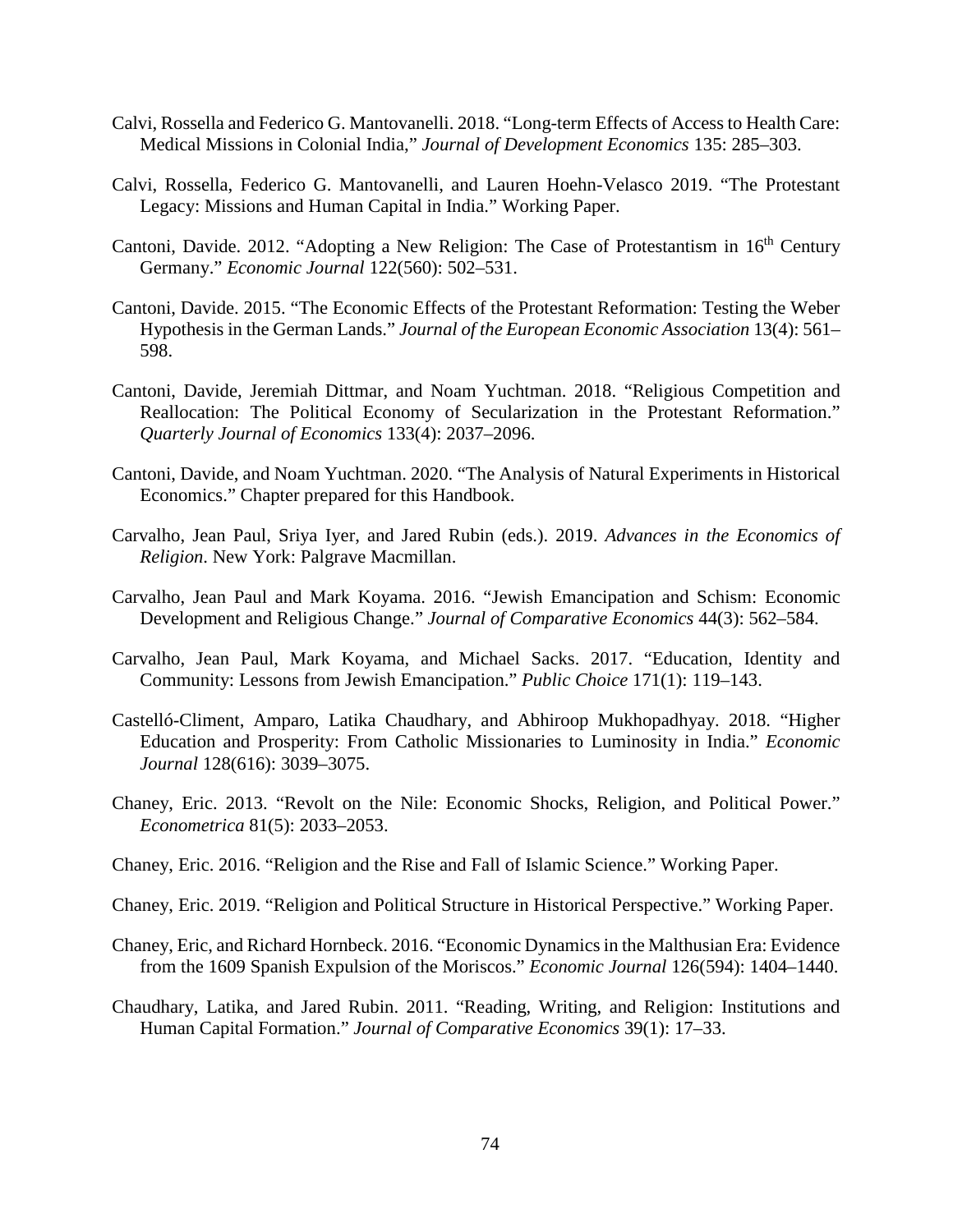- Chaudhary, Latika, and Jared Rubin. 2016. "Religious Identity and the Provision of Public Goods: Evidence from the Indian Princely States." *Journal of Comparative Economics* 44(3): 461– 483.
- Coşgel, Metin M., Thomas J. Miceli, and Rasha Ahmed. 2009. "Law, State Power, and Taxation in Islamic History." *Journal of Economic Behavior and Organization* 71(3): 704–717.
- Coşgel, Metin M., Thomas J. Miceli, and Jared Rubin. 2012. "The Political Economy of Mass Printing: Legitimacy, Revolt, and Technology Change in the Ottoman Empire." *Journal of Comparative Economics* 40(3): 357–371.
- Curuk, Malik, and Sjak Smulders. 2019. "Malthus Meets Luther: The Economics behind the German Reformation." Mimeograph.
- D'Acunto, Francesco, Marcel Prokopczuk, and Michael Weber. 2019. "Historical Antisemitism, Ethnic Specialization, and Financial Development." *Review of Economic Studies* 86(3): 1170– 1206.
- Dittmar, Jeremiah, and Ralf Meisenzahl. 2020. "Public Goods Institutions, Human Capital, and Growth: Evidence from German History." *Review of Economic Studies* 87(2): 959–996.
- Dittmar, Jeremiah, and Skipper Seabold. 2020. "New Media and Competition: Printing and Europe's Transformation after Gutenberg." *Journal of Political Economy*, forthcoming.
- Doyle, Shane, Felix Meier zu Selhausen and Jacob Weisdorf. 2020. "The Blessings of Medicine? Patient Characteristics and Heath Outcomes in a Ugandan Mission Hospital, 1908-1970." *Social History of Medicine*, forthcoming.
- Durkheim, Émile (1897). *Le suicide: étude de sociologie*. Paris: Félix Alcan. [English translation: *Suicide: A Study in Sociology*, translated by John A. Spaulding and George Simpson, 1951, Glencoe: The Free Press.]
- Durlauf, Steven N., Andros Kourtellos, and Chih Ming Tan. 2012. "Is God in the Details? A Reexamination of the Role of Religion in Economic Growth." *Journal of Applied Econometrics* 27(7): 1059–1075.
- Ekelund, Robert B. Jr., Robert F. Hébert, and Robert D. Tollison. 2002. "An Economic Analysis of the Protestant Reformation." *Journal of Political Economy* 110(3): 646–671.
- Ekelund, Robert B. Jr., Robert F. Hébert, and Robert D. Tollison. 2004. "The Economics of the Counter-Reformation: Incumbent-firm Reaction to Market Entry." *Economic Inquiry* 42(4): 690–705.
- Ekelund, Robert B., Robert D. Tollison, Gary M. Anderson, Robert F. Hébert, and Audrey B. Davidson. 1996. *Sacred Trust: The Medieval Church as an Economic Firm*. Oxford: Oxford University Press.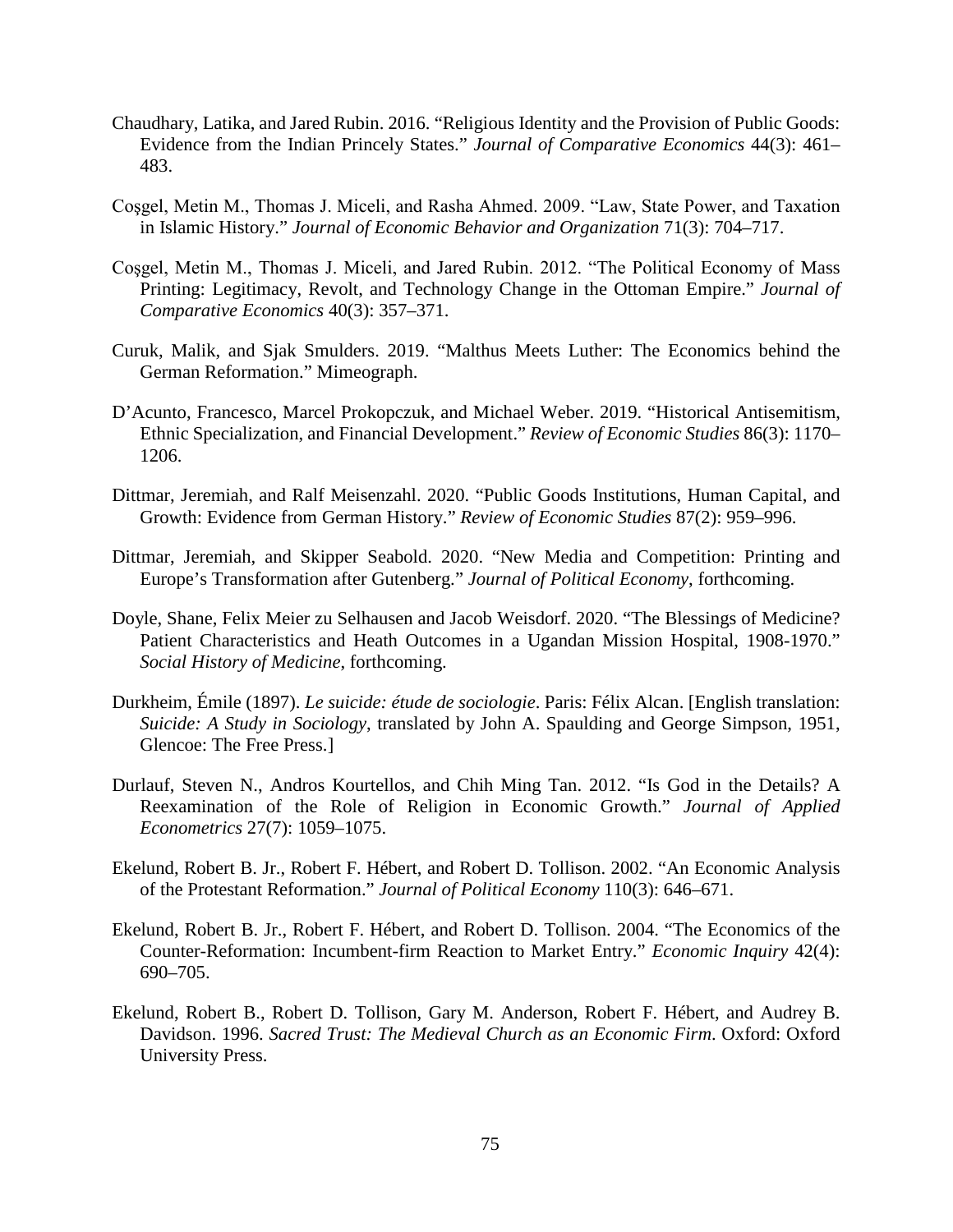- Esteves, Rui, and Gabriel Geisler Mesevage. 2019. "Social Networks in Economic History: Opportunities and Challenges. *Explorations in Economic History* 74: 101299.
- Finke, Roger and Rodney Stark. 2005. *The Churching of America, 1776-2005: Winners and Losers in our Religious Economy*, Second Edition. New Brunswick, NJ: Rutgers University Press.
- Finkel, Evgeny. 2015. "The Phoenix Effect of State Repression: Jewish Resistance during the Holocaust." *American Political Science Review* 109(2): 339–353.
- Finley, Teresa, Raphaël Franck, and Noel D. Johnson. 2019. "The Effects of Land Redistribution: Evidence from the French Revolution." Working Paper.
- Finley, Teresa, and Mark Koyama. 2018. "Plague, Politics, and Pogroms: The Black Death, the Rule of Law, and the Persecution of Jews in the Holy Roman Empire." *Journal of Law and Economics* 61(2): 253–277.
- Franck, Raphaël, and Laurence R. Iannaccone. 2014. "Religious Decline in the 20th Century West: Testing Alternative Explanations." *Public Choice* 159(3-4): 385–414.
- Freud, Sigmund. 1927. *The Future of an Illusion*. Edited by James Strachey (1961). New York: W. W. Norton.
- Gallego, Francisco A., and Robert Woodberry. 2010. "Christian Missionaries and Education in Former African Colonies: How Competition Mattered." *Journal of African Economics* 19(3): 294–329.
- Galor, Oded. 2011. *Unified Growth Theory*. Princeton: Princeton University Press.
- Gentzkow, Matthew, Bryan Kelly, and Matt Taddy. 2019. "Text as Data." *Journal of Economic Literature* 57(3): 535–574.
- Goody, Jack. 1983. *The Development of the Family and Marriage in Europe*. Cambridge: Cambridge University Press.
- Greif, Avner. 1994. "Cultural Beliefs and the Organization of Society: A Historical and Theoretical Reflection on Collectivist and Individualist Societies." *Journal of Political Economy* 102(5): 912–950.
- Greif, Avner. 2006a. "Family Structures, Institutions, and Growth." *American Economic Review*  96(2): 308–312.
- Greif, Avner. 2006b. *Institutions and the Path to the Modern Economy: Lessons from Medieval Trade*. New York: Cambridge University Press.
- Greif, Avner, and Guido Tabellini. 2017. "The Clan and the Corporation: Sustaining Cooperation in China and Europe." *Journal of Comparative Economics* 45(1): 1–35.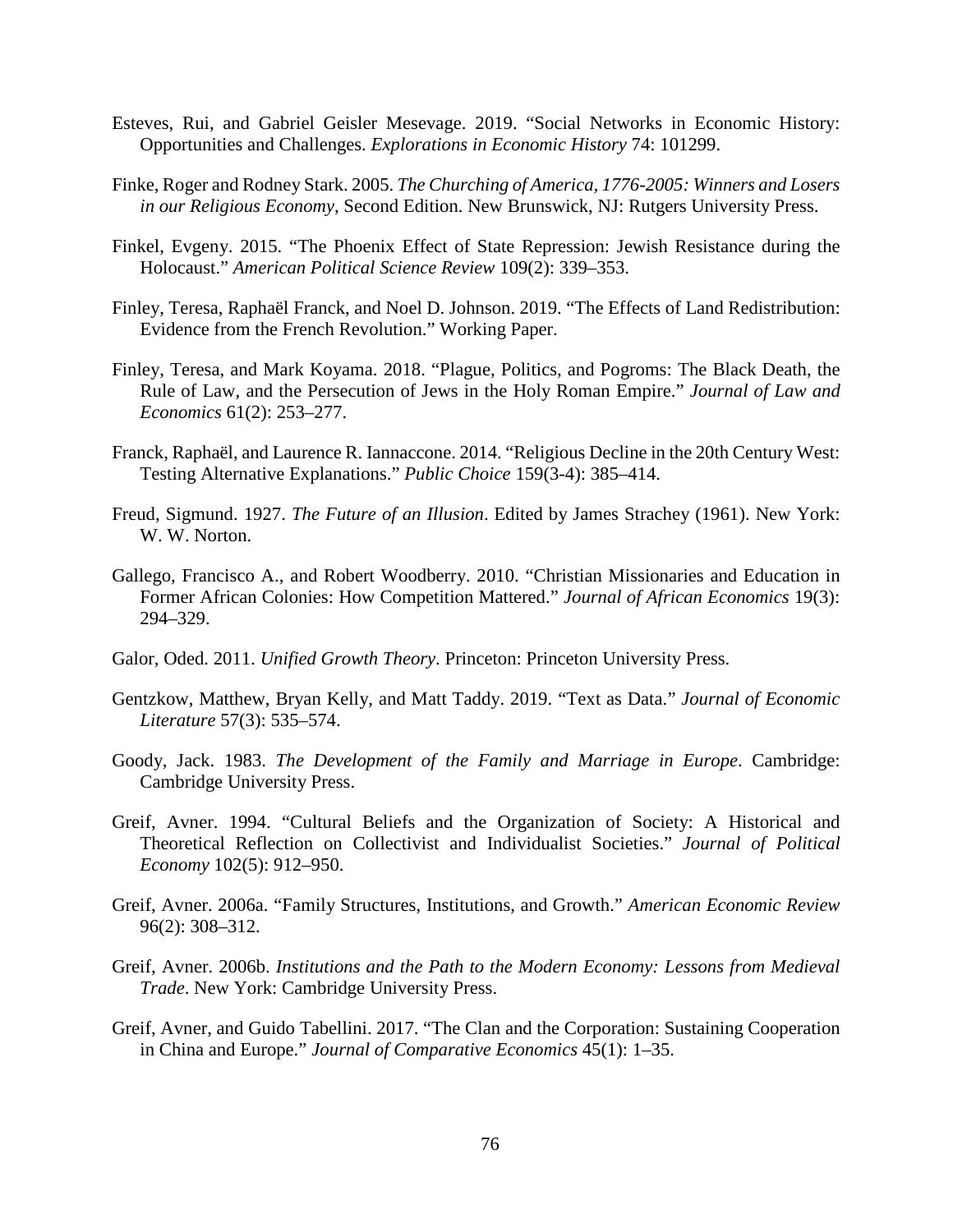- Grosfeld, Irena, Alexander Rodnyansky, and Ekaterina Zhuravskaya. 2013. "Persistent Antimarket Culture: A Legacy of the Pale of Settlement after the Holocaust." *American Economic Journal: Economic Policy* 5(3): 189–226.
- Grosfeld, Irena, Seyhun Orcan Sakalli, and Ekaterina Zhuravskaya. 2020. "Middleman Minorities and Ethnic Conflict: Anti-Jewish Pogroms in the Russian Empire." *Review of Economic Studies* 87(1): 289–342.
- Grosjean, Pauline. 2011. "The Institutional Legacy of the Ottoman Empire: Islamic Rule and Financial Development in South Eastern Europe." *Journal of Comparative Economics* 39(1):  $1-16.$
- Guiso, Luigi, Paola Sapienza, and Luigi Zingales. 2006. "Does Culture Affect Economic Outcomes?" *Journal of Economic Perspectives* 20(2): 23–48.
- Hanson, Gordon H., and Chong Yiang. 2013. "Exporting Christianity: Governance and Doctrine in the Globalization of US Denominations. *Journal of International Economics* 91(2): 301– 320.
- Hanushek, Eric A., and Ludger Woessmann. 2015. *The Knowledge Capital of Nations: Education and the Economics of Growth*. Cambridge, MA: MIT Press.
- Heldring, Leander, James A. Robinson, and Sebastian Vollmer. 2017. "The Long-Run Impact of the Dissolution of the English Monasteries." Working Paper.
- Henrich, Joseph, Jean Ensminger, Richard McElreath, Abigail Barr, Clark Barrett, Alexander Bolyanatz, Juan Camilo Cardenas, et al. 2010. "Markets, Religion, Community Size, and the Evolution of Fairness and Punishment." *Science* 327(5972): 1480–1484.
- Hoffman, Mitchell. 2011. "Does Higher Income Make You More Altruistic? Evidence from the Holocaust." *Review of Economics and Statistics* 93(3): 876–887.
- Hornung, Erik. 2014. "Immigration and the Diffusion of Technology: The Huguenot Diaspora in Prussia." *American Economic Review* 104(1): 84–122.
- Hume, David. 1757. *The Natural History of Religion*. Edited by J.C.A. Gaskin (1993). Oxford: Oxford University Press.
- Iannaccone, Laurence R. 1992. "Sacrifice and Stigma: Reducing Free-riding in Cults, Communes, and other Collectives." *Journal of Political Economy* 100(2): 271–291.
- Iannaccone, Laurence R. 1998. "Introduction to the Economics of Religion." *Journal of Economic Literature* 36(3): 1465-1495.
- Iyer, Sriya. 2016. "The New Economics of Religion." *Journal of Economic Literature* 54(2): 395- 441.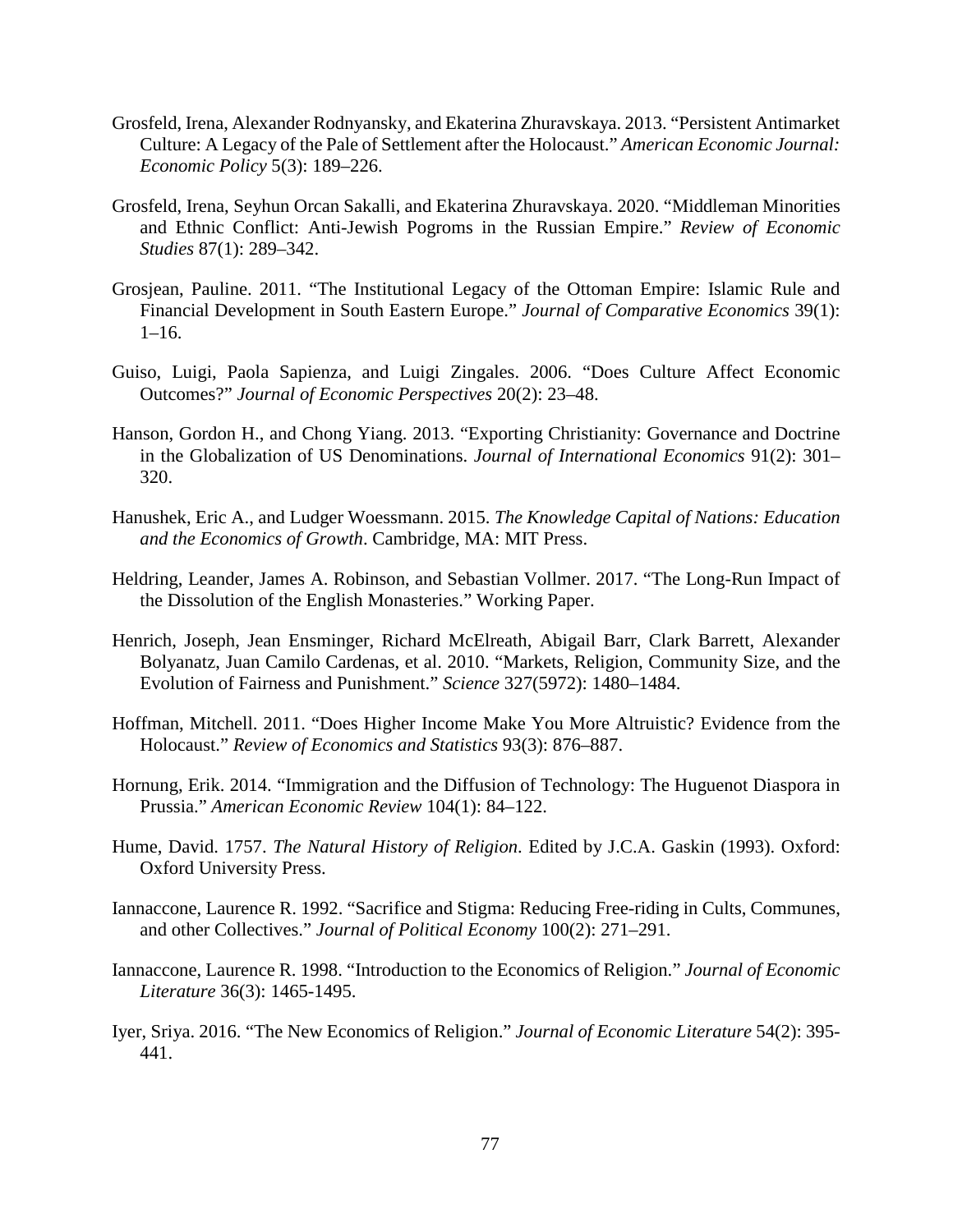- Iyigun, Murat. 2008. "Luther and Suleyman." *Quarterly Journal of Economics* 123(4): 1465– 1494.
- Iyigun, Murat. 2013. "Lessons from the Ottoman Harem on Culture, Religion, and Wars." *Economic Development and Cultural Change* 61(4): 693–730.
- Iyigun, Murat. 2015. *War, Peace and Prosperity in the Name of God: The Ottoman Role in Europe's Socioeconomic Evolution*. Chicago: University of Chicago Press.
- Jedwab, Remi, Noel Johnson, and Mark Koyama. 2019. "Negative Shocks and Mass Persecutions: Evidence from the Black Death." *Journal of Economic Growth* 24(4): 345–395.
- Jedwab, Remi, Felix Meier zu Selhausen, and Alexander Moradi. 2019. "The Economics of Missionary Expansion: Evidence from Africa and Implications for Development." AEHN-WP-49.
- Jha, Saumitra. 2013. "Trade, Institutions, and Ethnic Tolerance: Evidence from South Asia." *American Political Science Review* 107(4): 806–832.
- Jha, Saumitra. 2018. "Trading for Peace." *Economic Policy* 33(95): 485–526.
- Johnson, Noel D., and Mark Koyama. 2017. "Jewish Communities and City Growth in Preindustrial Europe" *Journal of Development Economics* 127: 339–354.
- Johnson, Noel D., and Mark Koyama. 2019. *Persecution and Toleration: The Long Road to Religious Freedom*. Cambridge: Cambridge University Press.
- Kim, Hyojoung, and Steven Pfaff. 2012. "Structure and Dynamics of Religious Insurgency: Students and the Spread of the Reformation." *American Sociological Review* 77(2): 188–215.
- Koyama, Mark. 2010. "Evading the Taint of Usury: The Usury Prohibition as a Barrier to Entry." *Explorations in Economic History* 47(4): 420–442.
- Kuran, Timur. 2001. "The Provision of Public Goods under Islamic Law: Origins, Impact, and Limitations of the Waqf System." *Law and Society Review* 35(4): 841–897.
- Kuran, Timur. 2004. "The Economic Ascent of the Middle East's Religious Minorities: The Role of Islamic Legal Pluralism." *Journal of Legal Studies* 33: 475–515.
- Kuran, Timur. 2005. "The Absence of the Corporation in Islamic Law: Origins and Persistence." *American Journal of Comparative Law* 53: 785–834.
- Kuran, Timur (ed.). 2010-13. *Mahkeme Kayıtları Işığında 17. Yüzyıl İstanbul'unda Sosyo-Ekonomik Yaşam / Social and Economic Life in Seventeenth-Century Istanbul: Glimpses from Court Records*, 10 vols. Istanbul: İş Bank Cultural Publications.
- Kuran, Timur. 2011. *The Long Divergence: How Islamic Law Held Back the Middle East*. Princeton: Princeton University Press.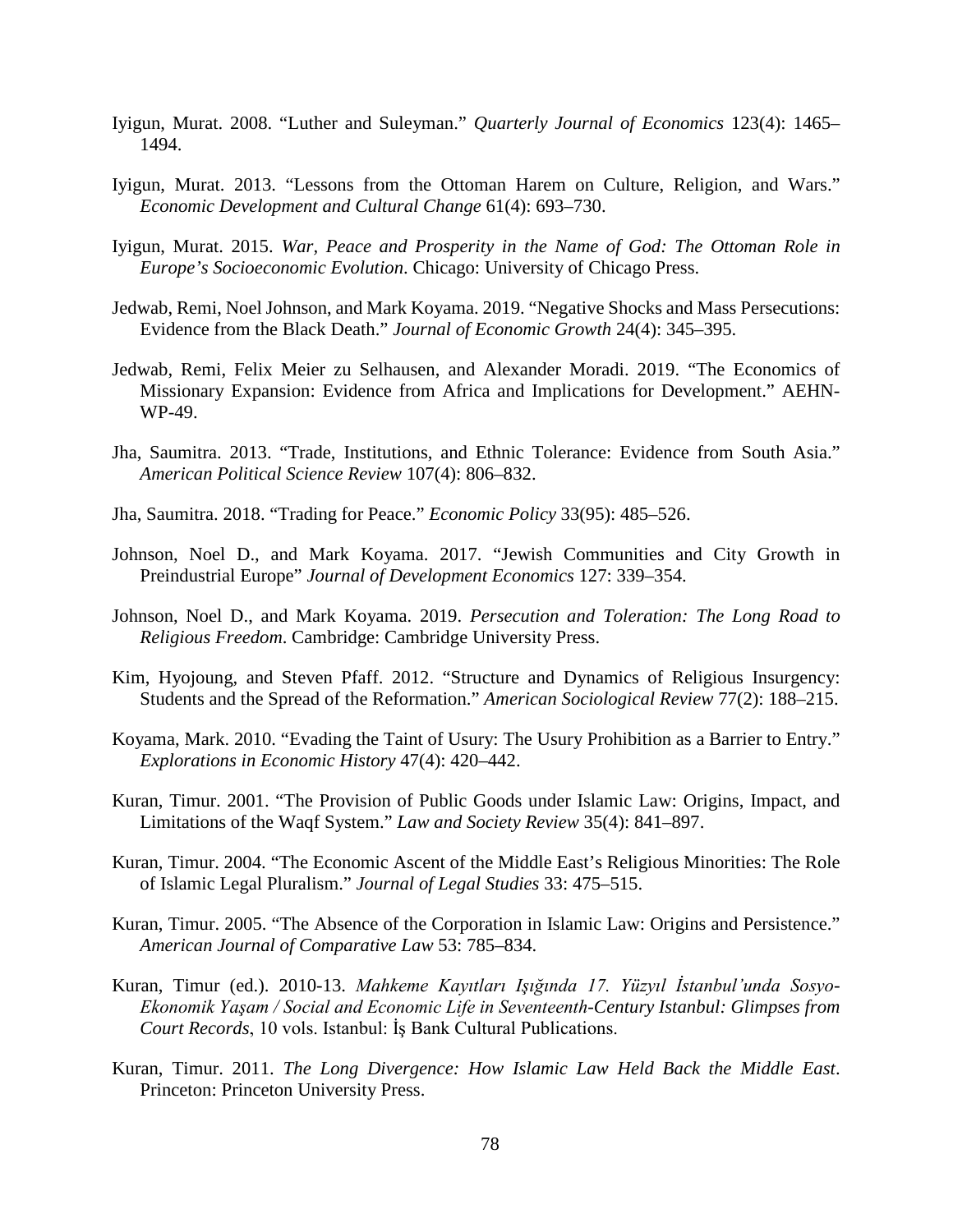- Kuran, Timur. 2018. "Islam and Economic Performance: Historical and Contemporary Links." *Journal of Economic Literature* 56(4): 1292–1359.
- Kuran, Timur, and Scott Lustig. 2012. "Judicial Biases in Ottoman Istanbul: Islamic Justice and Its Compatibility with Modern Economic Life." *Journal of Law and Economics* 55: 631–666.
- Kuran, Timur, and Jared Rubin. 2018. "The Financial Power of the Powerless: Socio-economic Status and Interest Rates under Partial Rule of Law." *Economic Journal* 128(609): 758–796.
- Kuru, Ahmet T. 2019. *Islam, Authoritarianism, and Underdevelopment: A Global and Historical Comparison*. New York: Cambridge University Press.
- Kuznets, Simon. 1960. "Economic Structure and Life of the Jews." In: Louis Finkelstein (ed.), *The Jews: Their History, Culture, and Religion*, Vol. 2. New York: Harper, pp. 1597–1666.
- Lal, Deepak. 1988. *The Hindu Equilibrium. Vol. I Cultural Stability and Economic Stagnation. India c. 1500 BC-AD 1980*. Oxford: Clarendon Press.
- Leeson, Peter T., and Jacob W. Russ. 2018. "Witch Trials." *Economic Journal* 128(613): 2066– 2105.
- Lehrer, Evelyn. 2008. *Religion, Economics, and Demography: The Effects of Religion on Education, Work, and the Family*. London: Routledge.
- Ma, Chicheng. 2020. "Knowledge Diffusion and Intellectual Change: When Chinese Literati Met European Jesuits." Working Paper.
- Marx, Karl. 1844. "Zur Kritik der Hegel'schen Rechtsphilosophie: Einleitung. " In: Arnold Ruge and Karl Marx (eds.), *Deutsch-Französische Jahrbücher*. Paris: Bureau der Jahrbücher, pp. 71–85.
- McCleary, Rachel M. (ed.). 2011. *Oxford Handbook of the Economics of Religion*. Oxford: Oxford University Press.
- McCleary, Rachel M. 2013. "Protestantism and Human Capital in Guatemala and the Republic of Korea." Asian Development Bank Economics, Working Paper Series No. 332.
- McCleary, Rachel M., and Robert J. Barro. 2006a. "Religion and Political Economy in an International Panel." *Journal for the Scientific Study of Religion* 45(2): 149–175.
- McCleary, Rachel M., and Robert J. Barro. 2006b. "Religion and Economy." *Journal of Economic Perspectives* 20(2): 49–72.
- McCleary, Rachel M., and Robert J. Barro. 2019. *The Wealth of Religions: The Political Economy of Believing and Belonging*. Princeton: Princeton University Press.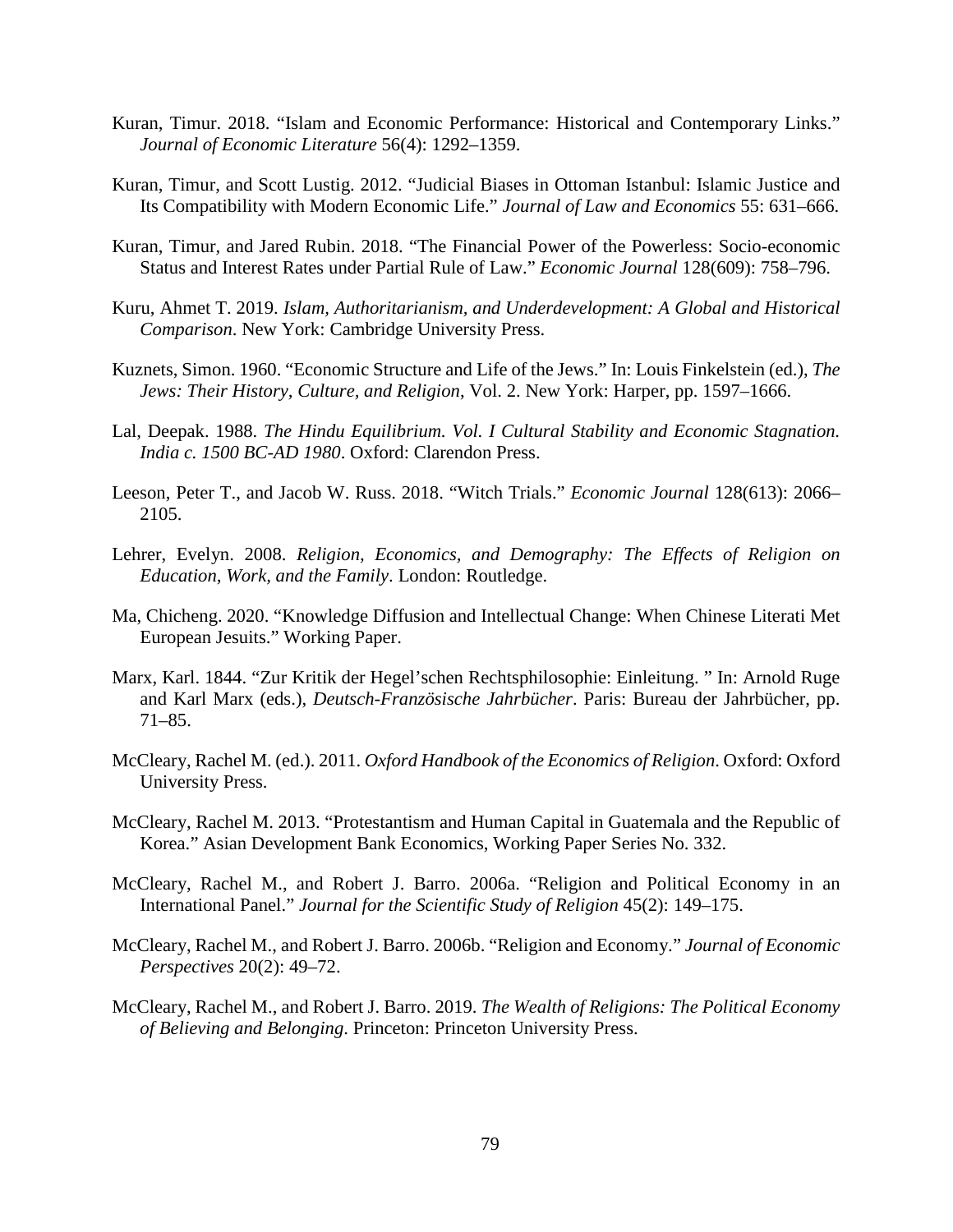- Meier zu Selhausen, Felix. 2019. "Missions, Education and Conversion in Colonial Africa." In: Gabriele Cappelli and David Mitch (eds.), *Globalization and Mass Education*. London: Palgrave Macmillan, Chapter 2.
- Michalopoulos, Stelios, Alireza Naghavi, and Giovanni Prarolo. 2016. "Islam, Inequality, and Pre-Industrial Comparative Development." *Journal of Development Economics* 120: 86–98.
- Michalopoulos, Stelios, Alireza Naghavi, and Giovanni Prarolo. 2018. "Trade and Geography in the Spread of Islam." *Economic Journal* 128(616): 3210–3241.
- Mitchener, Kris. 2015. "The 4D Future of Economic History: Digitally-driven Data Design." *Journal of Economic History* 75(4): 1234–1239.
- Moser, Petra, Alessandra Voena, and Fabian Waldinger. 2014. "German Jewish Émigrés and US Invention." *American Economic Review* 104(10): 3222–3255.
- Norenzayan, Ara. 2013. *Big Gods: How Religion Transformed Cooperation and Conflict*. Princeton: Princeton University Press.
- Nunn, Nathan. 2010. "Religious Conversion in Colonial Africa." *American Economic Review*  100(2): 147–152.
- Nunn, Nathan. 2014. "Gender and Missionary Influence in Colonial Africa." In: Emmanuel Akyeampong, Robert H. Bates, Nathan Nunn, and James Robinson (eds.), *Africa's Development in Historical Perspective*. New York: Cambridge University Press, pp. 489–512.
- Paldam, Ella, and Martin Paldam. 2017. "The Political Economy of Churches in Denmark, 1300– 2015." *Public Choice* 172(3–4): 443–463.
- Pascali, Luigi. 2016. "Banks and Development: Jewish Communities in the Italian Renaissance and Current Economic Performance." *Review of Economics and Statistics* 98(1): 140–158.
- Platteau, Jean-Phillippe. 2017. *Islam Instrumentalised: Religion and Politics in Historical Perspective*. Cambridge: Cambridge University Press.
- Richardson, Gary, 2005. "Craft Guilds and Christianity in Late-medieval England." *Rationality and Society* 17(2): 139–189.
- Roome, William R. M. 1925. *Ethnographic Survey of Africa: Showing the Tribes and Languages; also the Stations of Missionary Societies*. London: Edward Stanford.
- Rubin, Jared. 2009. "Social Insurance, Commitment, and the Origin of Law: Interest Bans in Early Christianity." *Journal of Law & Economics* 52(4): 761–777.
- Rubin, Jared. 2010. "Bills of Exchange, Interest Bans, and Impersonal Exchange in Islam and Christianity." *Explorations in Economic History* 47(2): 213–227.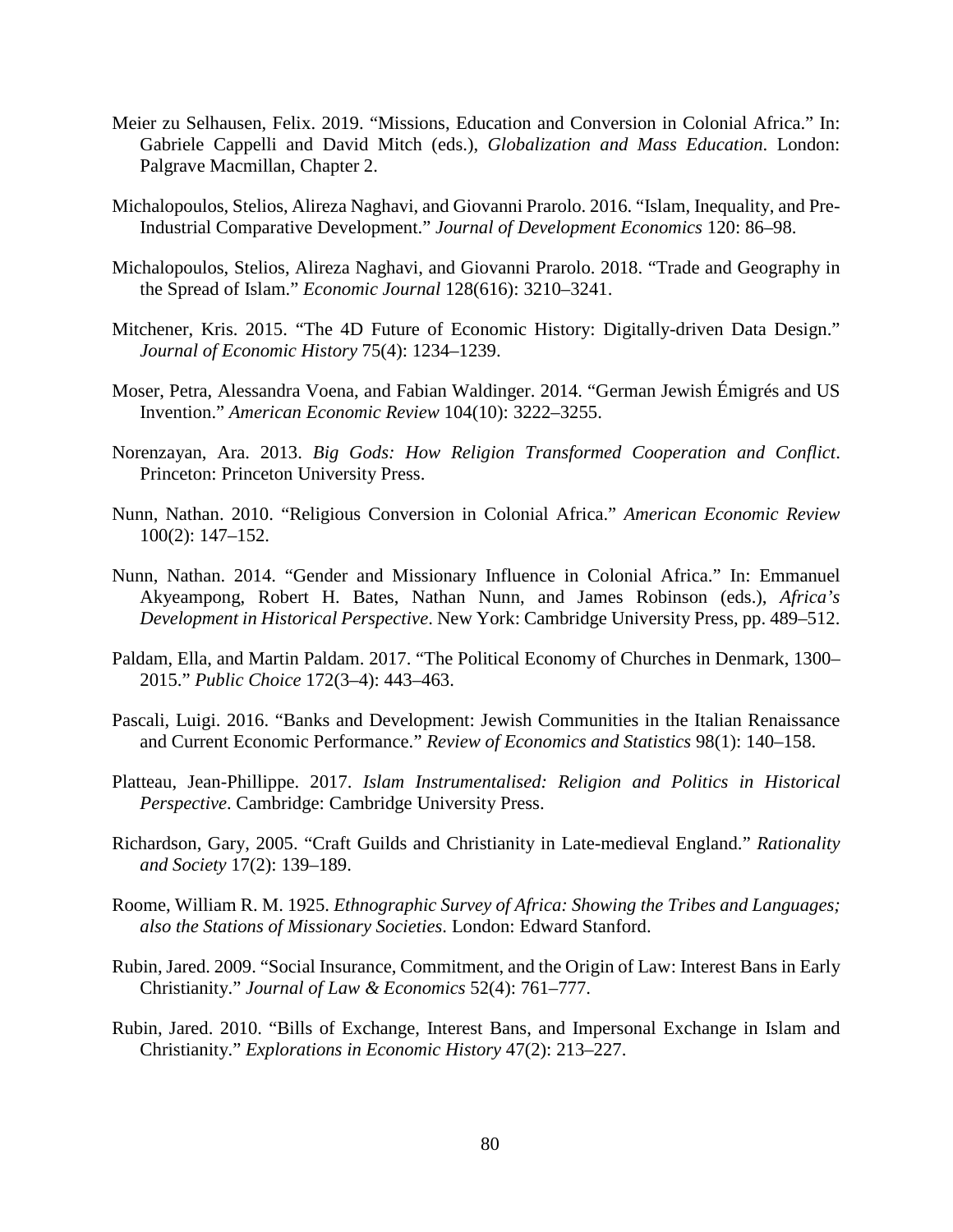- Rubin, Jared. 2011. "Institutions, the Rise of Commerce and the Persistence of Laws: Interest Restrictions in Islam and Christianity." *Economic Journal* 121(557): 1310–1339.
- Rubin, Jared. 2014. "Printing and Protestants: An Empirical Test of the Role of Printing in the Reformation." *Review of Economics and Statistics* 96(2): 270–286.
- Rubin, Jared. 2017. *Rulers, Religion, and Riches: Why the West Got Rich and the Middle East Did Not*. Cambridge: Cambridge University Press.
- Saleh, Mohamed. 2015. "The Reluctant Transformation: State Industrialization, Religion, and Human Capital in Nineteenth-Century Egypt." *Journal of Economic History* 75(1): 65–94.
- Saleh, Mohamed. 2016. "Public Mass Modern Education, Religion, and Human Capital in Twentieth-Century Egypt." *Journal of Economic History* 76(3): 697–735.
- Saleh, Mohamed. 2018. "On the Road to Heaven: Taxation, Conversions, and the Coptic-Muslim Socioeconomic Gap in Medieval Egypt." *Journal of Economic History* 78(2): 394–434*.*
- Saleh, Mohamed, and Jean Tirole. 2019. "Taxing Identity: Theory and Evidence from Early Islam." CEPR Discussion Paper 13705.
- Schulz, Jonathan F. 2019. "Kin Networks and Institutional Development." Working Paper.
- Schulz, Jonathan F., Duman Bahrami-Rad, Jonathan P. Beauchamp, and Joseph Henrich. 2019. "The Church, Intensive Kinship, and Global Psychological Variation." *Science* 366(6466): eaau5141.
- Shariff, Azim F., Ara Norenzayan, and Joseph Henrich. 2010. "The Birth of High Gods: How the Cultural Evolution of Supernatural Policing Influenced the Emergence of Complex, Cooperative Human Societies, Paving the Way for Civilization." In Mark Schaller, Ara Norenzayan, Steven J. Heine, Toshio Yamagishi, and Tatsuya Kameda (eds.), *Evolution, Culture and the Human Mind*. New York: Psychology Press, pp. 119–136.
- Smith, Adam. 1776. *An Inquiry into the Nature and Causes of the Wealth of Nations*. Oxford: Clarendon Press [1979].
- Spenkuch, Jörg L. 2017. "Religion and Work: Micro Evidence from Contemporary Germany." *Journal of Economic Behavior and Organization* 135: 193–214.
- Spenkuch, Jörg L., and Philipp Tillmann. 2018. "Elite Influence? Religion and the Electoral Success of the Nazis." *American Journal of Political Science* 62(1): 19–36.
- Spitzer, Yannay. 2019. "Pale in Comparison: Jews as a Rural Service Minority." Working Paper.
- Squicciarini, Mara. 2020. "Devotion and Development: Religiosity, Education, and Economic Progress in 19<sup>th</sup>-Century France." *American Economic Review*, forthcoming.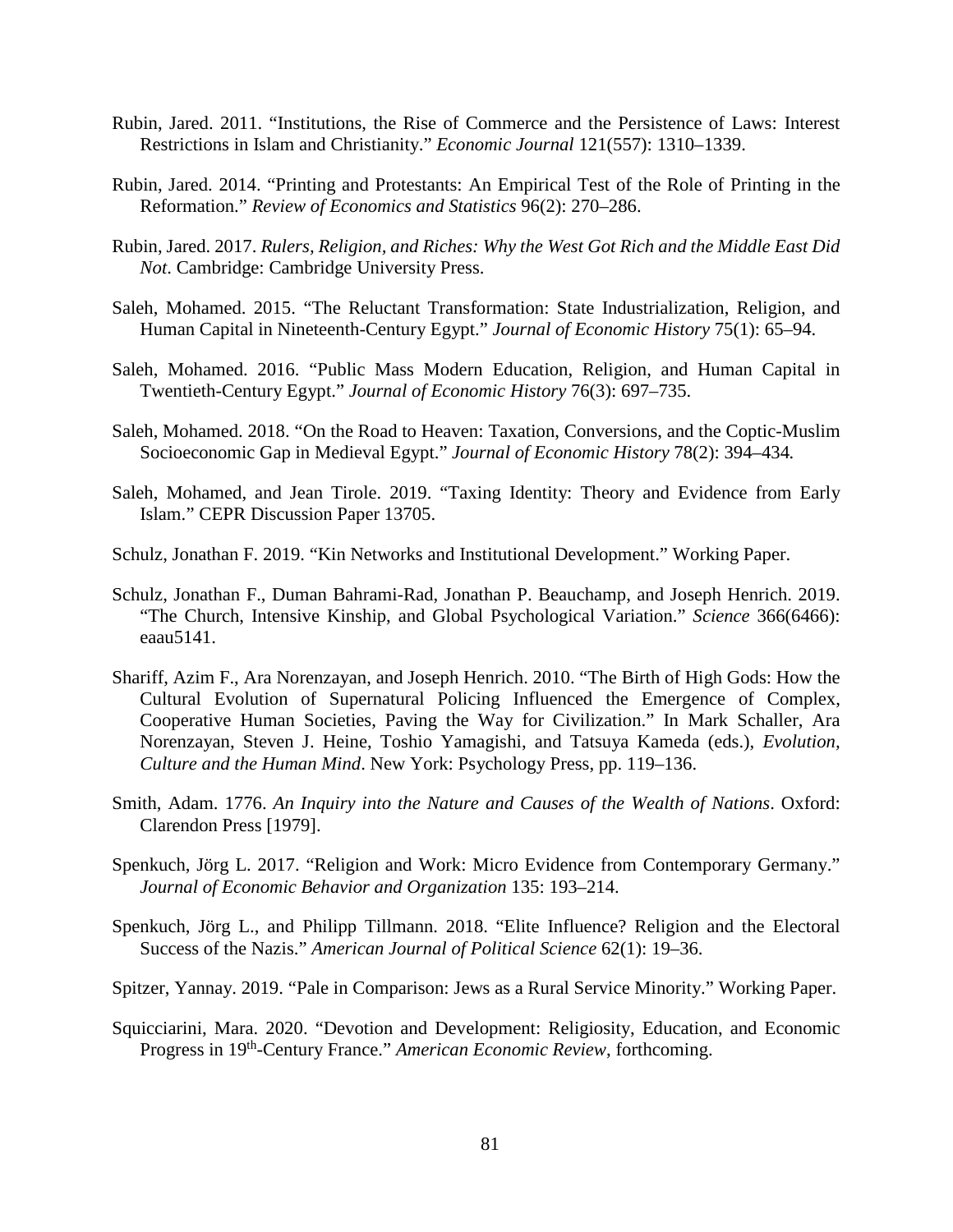- Ticku, Rohit, Anand Shrivastava, and Sriya Iyer. 2020. "Economic Shocks and Temple Desecrations in Medieval India." Working Paper.
- Uribe-Castro, Mateo. 2019. "Expropriation of Church Wealth and Political Conflict in 19th Century Colombia." *Explorations in Economic History* 73: 101271.
- Valencia Caicedo, Felipe. 2019a. "The Mission: Human Capital Transmission, Economic Persistence, and Culture in South America." *Quarterly Journal of Economics* 134(1): 507– 556.
- Valencia Caicedo, Felipe. 2019b. "Missionaries in Latin America and Asia: A First Global Mass Education Wave." In: Gabriele Cappelli and David Mitch (eds.), *Globalization and Mass Education*. London: Palgrave Macmillan, Chapter 3.
- Voigtländer, Nico, and Hans-Joachim Voth. 2012. "Persecution Perpetuated: The Medieval Origins of Anti-Semitic Violence in Nazi Germany." *Quarterly Journal of Economics* 127(3): 1339–1392.
- Voigtländer, Nico, and Hans-Joachim Voth. 2015. "Nazi Indoctrination and Anti-Semitic Beliefs in Germany." *Proceedings of the National Academy of Sciences* 112(26): 7931–7936.
- Voth, Hans-Joachim. 2019. "Long-term Persistence: The Myth and the Mystery." Chapter prepared for this Handbook.
- Waldinger, Fabian. 2010. "Quality Matters: The Expulsion of Professors and the Consequences for PhD Student Outcomes in Nazi Germany." *Journal of Political Economy* 118(4): 787–831.
- Waldinger, Fabian. 2012. "Peer Effects in Science: Evidence from the Dismissal of Scientists in Nazi Germany." *Review of Economic Studies* 79(2): 838–861.
- Waldinger, Maria. 2017. "The Long-run Effects of Missionary Orders in Mexico." *Journal of Development Economics* 127: 355–378.
- Wantchekon, Leonard, Natalija Novta, and Marko Klašnja. 2015. "Education and Human Capital Externalities: Evidence from Colonial Benin." *Quarterly Journal of Economics* 130(2): 703– 757.
- Weber, Max. 1904/05. "Die protestantische Ethik und der "Geist" des Kapitalismus." *Archiv für Sozialwissenschaft und Sozialpolitik* 20: 1-54 and 21: 1-110. Reprinted in: Gesammelte Aufsätze zur Religionssoziologie, 1920: 17-206. [English translation: *The Protestant Ethic and the Spirit of Capitalism*, translated by Talcott Parsons, 1930/2001, London: Routledge Classics.]
- West, Martin R., and Ludger Woessmann. 2010. "'Every Catholic Child in a Catholic School': Historical Resistance to State Schooling, Contemporary Private Competition and Student Achievement across Countries." *Economic Journal* 120(546): F229–F255.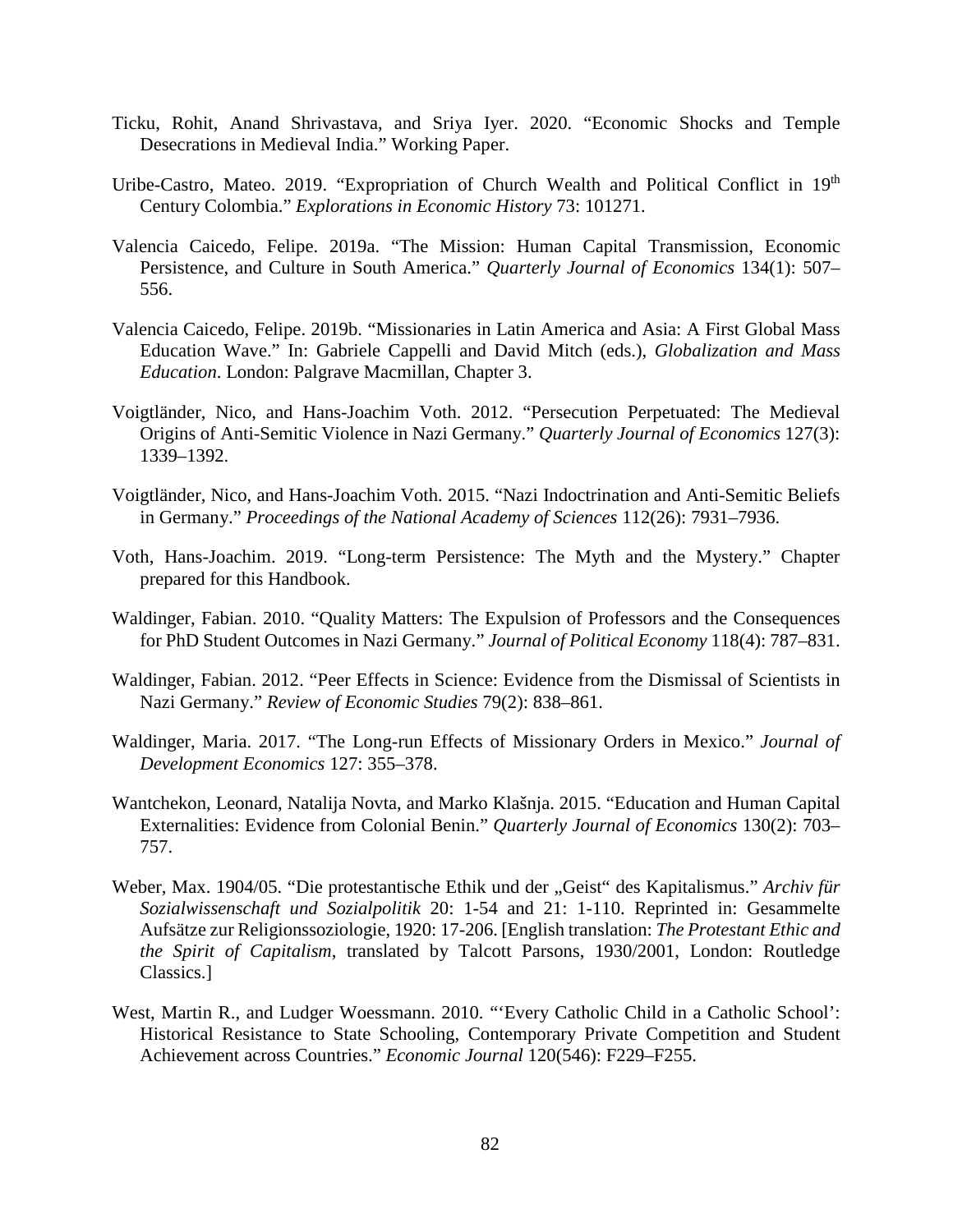- Wietzke, Frank-Borge. 2015. "Long-Term Consequences of Colonial Institutions and Human Capital Investments: Sub-National Evidence from Madagascar." *World Development* 66: 293– 307.
- Woodberry, Robert D. 2004. "The Shadow of Empire: Christian Missions, Colonial Policy, and Democracy in Postcolonial Societies." Ph.D. dissertation, University of North Carolina at Chapel Hill.
- Woodberry, Robert D. 2011. "Religion and the Spread of Human Capital and Political Institutions: Christian Missions as a Quasi-natural Experiment." In: Rachel McCleary (ed.), *The Oxford Handbook of the Economics of Religion*. Oxford: Oxford University Press, pp. 111–131.
- Woodberry, Robert D. 2012. "The Missionary Roots of Liberal Democracy." *American Political Science Review* 106(2): 244–274.
- Xiong, Heyu, and Yiling Zhao. 2020. "Sectarian Competition and the Market Provision of Human Capital." Working Paper.
- Young, Cristobal. 2009a. "Religion and Economic Growth in Western Europe: 1500–2000." Stanford University, Mimeograph.
- Young, Cristobal. 2009b. "Model Uncertainty in Sociological Research: An Application to Religion and Economic Growth." *American Sociological Review* 74(3): 380–397.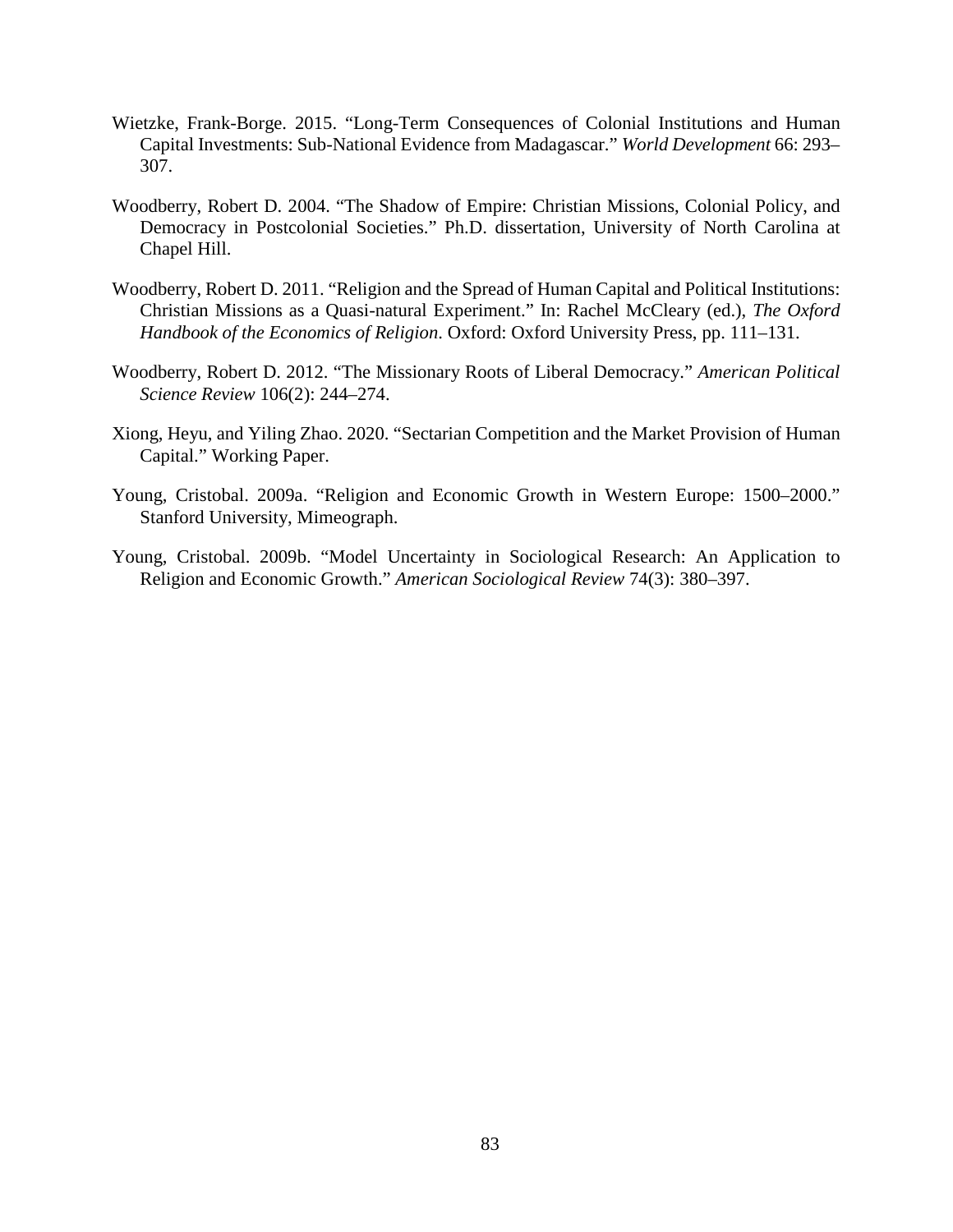| <b>Study</b>                                         | <b>Setting</b>                           | <b>Method</b>        | <b>Summary</b>                                                                                                                                                  |
|------------------------------------------------------|------------------------------------------|----------------------|-----------------------------------------------------------------------------------------------------------------------------------------------------------------|
| Jewish occupational specialization and human capital |                                          |                      |                                                                                                                                                                 |
| Bottini and Eckstein (2005, 2007, 2012)              | Near East and<br>Europe, 70CE-1492       | Empirical,<br>theory | Jews highly educated as result of religious norms from first century CE; farmers<br>struggling with education norm converted, reinforcing norm of stayers       |
| Becker and Cinnirella (2020)                         | Prussia 1871                             | Empirical            | Positive association between share of Jews and literacy in rural, but not in urban<br>areas                                                                     |
| Abramitzky and Halaburda (2020)                      | <b>Interwar Poland</b>                   | Empirical            | Jewish education advantage masks composition effect: Jews more likely to live in<br>towns; Jews more educated in countryside, but less educated in cities       |
| Botticini, Eckstein, and Vaturi (2019)               | Central and Eastern<br>Europe, 1500-1930 | Empirical            | Lower child mortality rates and faster population growth as result of breastfeeding<br>norm                                                                     |
| Pascali (2016)                                       | Italy, 1470-2003                         | Empirical            | Cities with history of Jewish lending in Middle Ages and later lending through<br>Monti di Pietà supported by Catholic Church have better financial development |
| Jewish emancipation                                  |                                          |                      |                                                                                                                                                                 |
| Carvalho and Koyama (2016)                           | Europe, $19th$ c                         | Theory               | Reform Judaism in more developed German Empire as optimal response to<br>increased economic opportunities; more traditional model in Eastern Europe             |
| Carvalho, Koyama, and Sacks (2017)                   | Europe, $19th$ c                         | Theory               | Less education to preserve cultural identity among Orthodox Jews                                                                                                |
| Johnson and Koyama (2017)                            | Europe, 1400-1850                        | Empirical            | Cities with Jewish communities grew faster; emancipation as key mechanism                                                                                       |

|  |  |  |  |  |  | Table 1: Jewish Occupational Specialization, Human Capital, and Emancipation |
|--|--|--|--|--|--|------------------------------------------------------------------------------|
|--|--|--|--|--|--|------------------------------------------------------------------------------|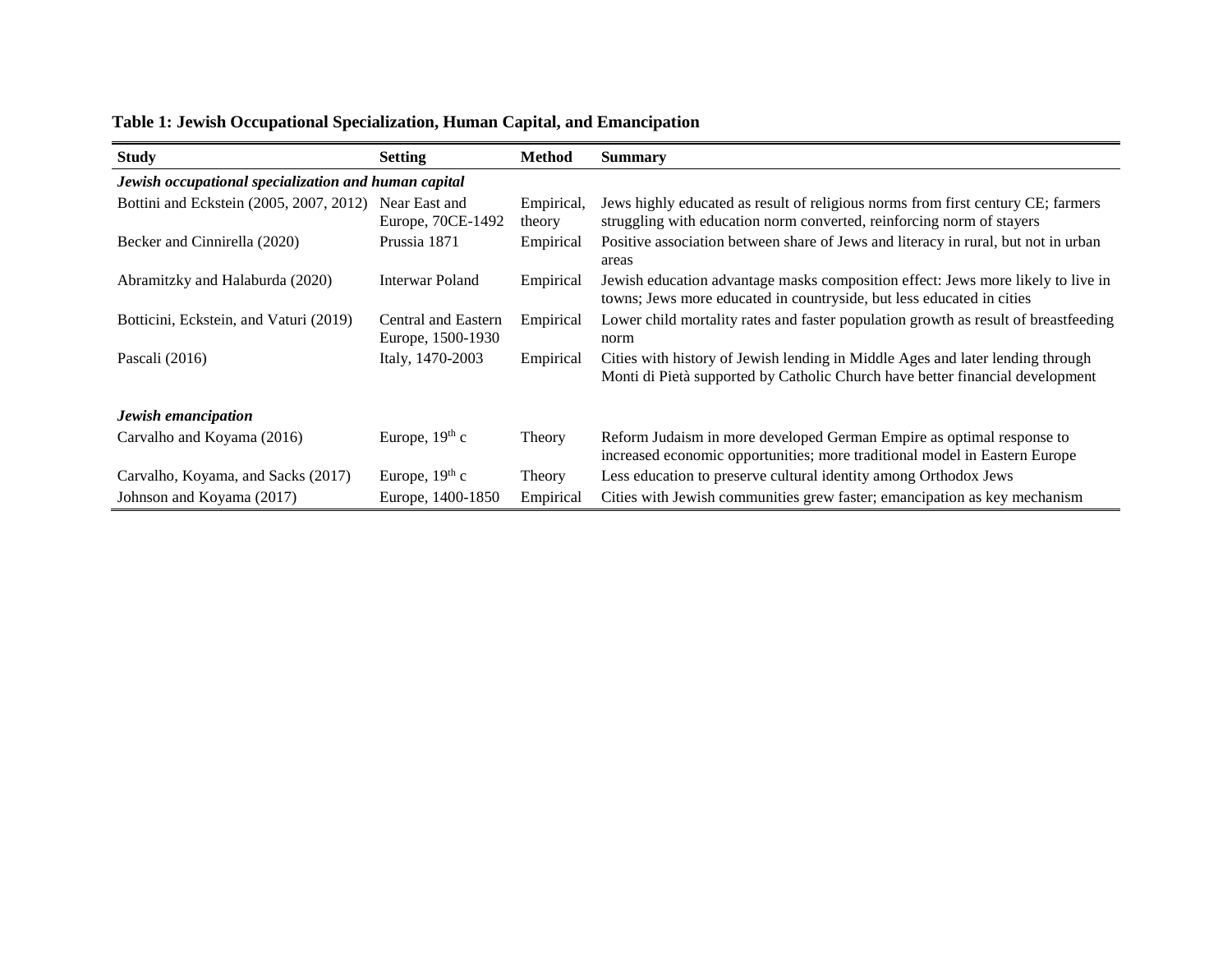## **Table 2: Jewish Persecution**

| <b>Study</b>                                    | <b>Setting</b>                      | <b>Method</b>           | <b>Summary</b>                                                                                                                                                  |
|-------------------------------------------------|-------------------------------------|-------------------------|-----------------------------------------------------------------------------------------------------------------------------------------------------------------|
| <b>Persistence of anti-Semitism</b>             |                                     |                         |                                                                                                                                                                 |
| Voigtländer and Voth (2012)                     | Germany, 1348-<br><b>WWII</b>       | Empirical               | German cities that experienced anti-Jewish ('Black Death') pogroms in 1348 also<br>showed higher levels of anti-Semitism in interwar period                     |
| D'Acunto, Prokopczuk, and Weber<br>(2019)       | Germany, 1348-<br>today             | Empirical               | Places with historic anti-Semitism show lower modern-day financial development                                                                                  |
| Grosfeld, Rodnyansky, and<br>Zhuravskaya (2013) | Russian Empire, 19th<br>c - today   | Empirical               | Current-day residents of former Pale of Settlement (where Jews were confined to<br>live within Russian Empire) have lower support for market                    |
| <b>Roots of anti-Semitism</b>                   |                                     |                         |                                                                                                                                                                 |
| Anderson, Johnson, and Koyama<br>(2017)         | Europe, 1100-1800                   | Empirical               | More persecutions following colder growing seasons; effect strongest in weak<br>states and those with poor quality soil                                         |
| Johnson and Koyama (2019)                       | Medieval and early<br>modern Europe | Empirical,<br>narrative | Persecution of religious minorities more likely to happen when states have low<br>capacity and rely on religious legitimacy; application to Jewish persecutions |
| Finley and Koyama (2018)                        | Holy Roman<br>Empire, 1348/49       | Empirical               | Black Death pogroms were affected by institutional determinants                                                                                                 |
| Jedwab, Johnson, and Koyama (2019)              | Europe, 1100-1850                   | Empirical               | Black Death interacted with economic complementarity and substitutability                                                                                       |
| Grosfeld, Sakalli, and Zhuravskaya<br>(2020)    | Russian Empire,<br>1800-1927        | Empirical               | When crop failures coincided with political turmoil, pogroms occurred in Pale of<br>Settlement in places where Jews dominated moneylending and trade in grain   |
| Becker and Pascali (2019)                       | Germany, 1300-<br>1900              | Empirical               | Protestant Reformation led to increased competition between Christian majority<br>and Jews who specialized in banking and led to increased anti-Semitism        |

(continued on next page)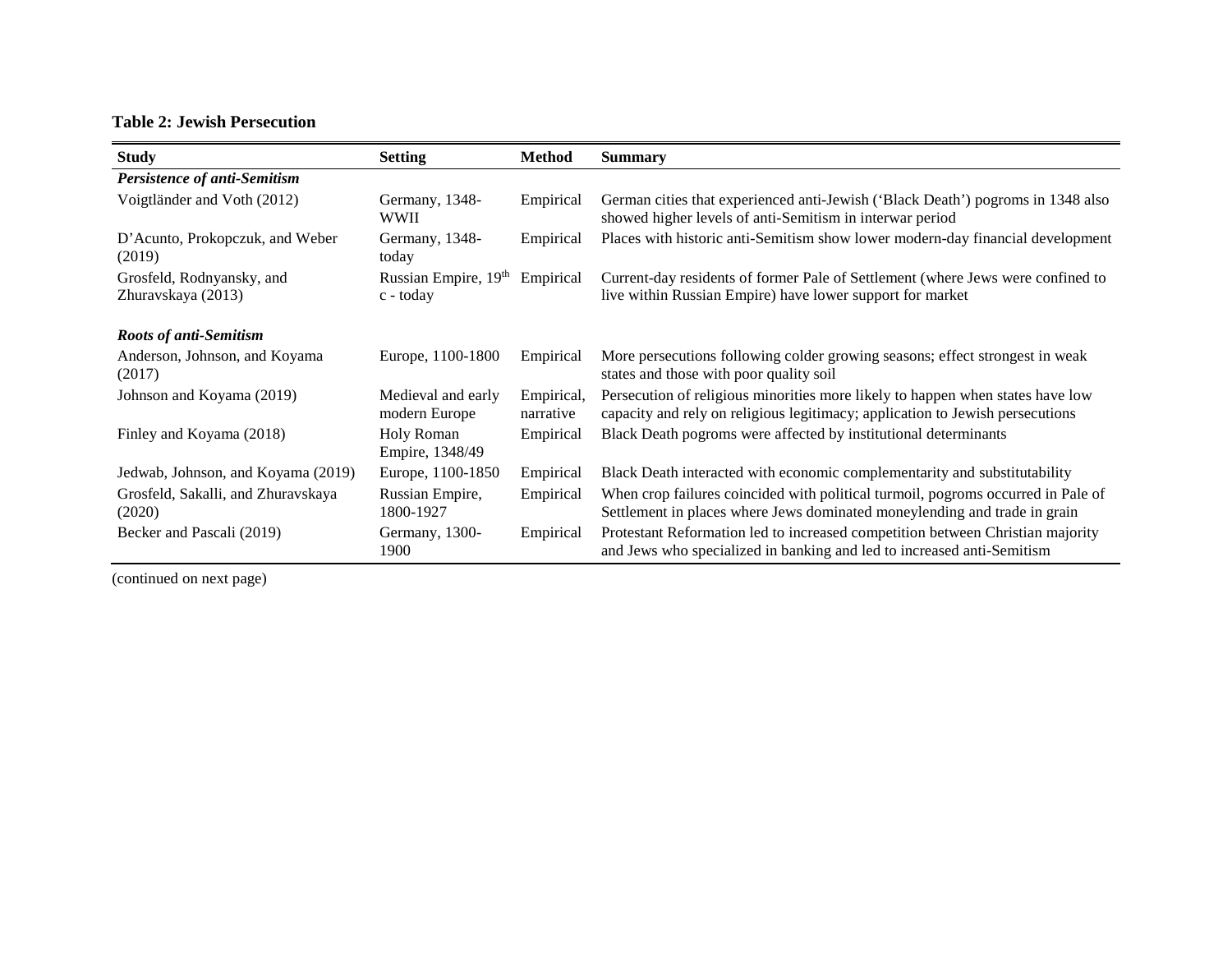## **Table 2 (continued)**

| <b>Study</b>                                        | <b>Setting</b>                            | <b>Method</b>         | <b>Summary</b>                                                                                                                   |
|-----------------------------------------------------|-------------------------------------------|-----------------------|----------------------------------------------------------------------------------------------------------------------------------|
| <b>The Holocaust</b>                                |                                           |                       |                                                                                                                                  |
| Spenkuch and Tillmann (2018)                        | Germany, 1920s/30s Empirical              |                       | Protestantism strongest predictor of Nazi vote shares                                                                            |
| Buggle, Mayer, Sakalli, and Thoenig<br>(2020)       | Germany, 1930s/40s Empirical              |                       | Emigration of Jews from Nazi Germany hampered by immigration restrictions;<br>network effects important in decision to emigrate  |
| Becker, Lindenthal, Mukand, and<br>Waldinger (2020) | Germany, 1930s/40s Empirical              |                       | Emigration of Jewish academics exploits academic networks; early dismissal a<br>blessing in disguise                             |
| Blum and Rei (2018)                                 | Portugal, 1940s                           | Empirical             | Persecuted Jews fleeing Europe for the US positively selected on education                                                       |
| Hoffman (2011)                                      | Europe, 1930s/40s                         | Empirical             | More rescuers of Jews in richer countries; rescuers richer individuals                                                           |
| Braun (2016)                                        | Netherlands.<br>1930s/40s                 | Empirical             | Minorities help minorities: Jews more likely to be rescued by respective Christian<br>minority in different parts of Netherlands |
| Finkel (2015)                                       | Jewish ghettos,<br>1930s/40s              | Analytic<br>narrative | Jewish resistance increases with previous experience of selective repression                                                     |
| <b>Consequences of the Holocaust</b>                |                                           |                       |                                                                                                                                  |
| Acemoglu, Hassan, and Robinson<br>(2011)            | Russia, WWII and<br>today                 | Empirical             | Cities with intense Holocaust have lower population today and more communist<br>votes since collapse of Soviet Union             |
| Voigtländer and Voth (2015)                         | Germany, 1930s/40s Empirical<br>and today |                       | Germans who grew up under Nazi regime more anti-Semitic than those born<br>before or after that period                           |
| Waldinger (2010)                                    | Germany, 1933 and<br>after WWII           | Empirical             | Negative effects of expulsion of Jewish math professors on PhD student outcomes                                                  |
| Waldinger (2012)                                    | Germany, 1933 and<br>after WWII           | Empirical             | No evidence of negative effects on productivity of colleagues after dismissal of<br>Jewish scientists                            |
| Moser, Voena, and Waldinger (2014)                  | <b>US</b> , after 1933                    | Empirical             | Patenting by US inventors increased in fields of émigré Jewish professors from<br>Nazi Germany                                   |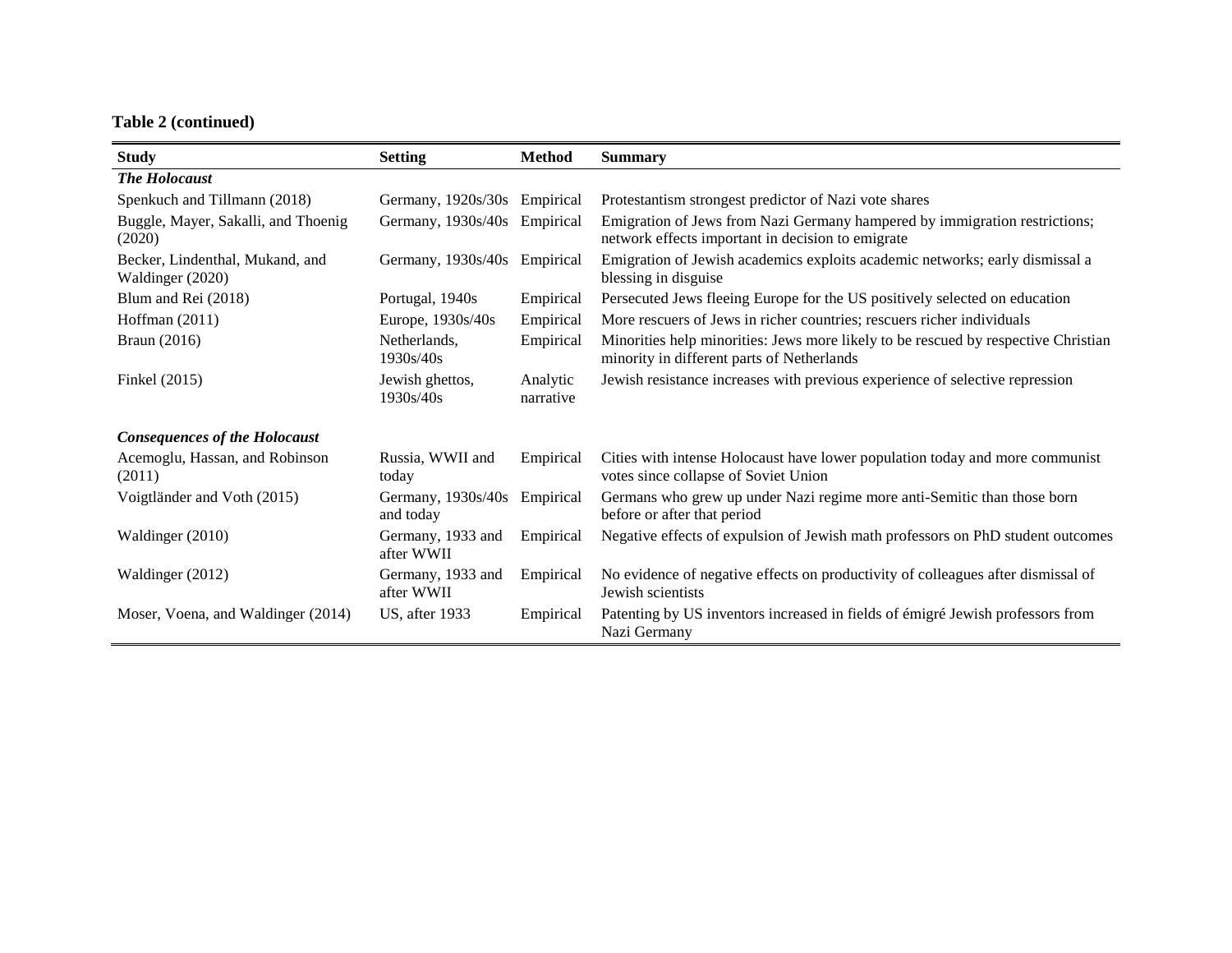## **Table 3: Catholicism**

| <b>Study</b>                                                         | <b>Setting</b>                 | <b>Method</b> | <b>Summary</b>                                                                                                        |
|----------------------------------------------------------------------|--------------------------------|---------------|-----------------------------------------------------------------------------------------------------------------------|
| <b>Family structure and rise of communes</b>                         |                                |               |                                                                                                                       |
| Greif (2006a, 2006b); Greif and<br>Tabellini (2017)                  | Medieval Europe                | Theory        | Church restrictions on cousin marriage contributed to weaker "clan" relations and<br>the rise of the corporate form   |
| Schulz (2019); Schulz, Bahrami-Rad,<br>Beauchamp, and Henrich (2019) | Medieval Europe                |               | Empirical Exposure to Church predicts formation of communes                                                           |
| Belloc, Drago, and Galbiati (2016)                                   | 1000-1300, Italy               |               | Empirical Earthquakes gave local political authority more power and delayed communes                                  |
| State development, guilds, and human capital                         |                                |               |                                                                                                                       |
| Blaydes and Paik (2016)                                              | Medieval Europe                | Empirical     | Crusades played a role in medieval state formation                                                                    |
| Richardson (2005)                                                    | Medieval Europe                | Theory        | Religion held guilds together by increasing cost of expulsion                                                         |
| Andersen, Bentzen, Dalgaard, and<br>Sharp (2017)                     | England, 1377-1801             | Empirical     | Exposure to Cistercian monasteries increased city productivity growth                                                 |
| Akçomak, Webbink, and ter Weel<br>(2016)                             | 14 <sup>th</sup> c Netherlands |               | Empirical Brethren of the Common Life responsible for early Dutch capitalism                                          |
| Squicciarini (2020)                                                  | $19th$ c France                |               | Empirical Negative effect of French Church on industrialization during second phase                                   |
| Finley, Franck, and Johnson (2019)                                   | $19th$ c France                |               | Empirical Regions where Church land was redistributed during French Revolution had<br>greater subsequent productivity |
| Uribe-Castro (2019)                                                  | $19th$ c Colombia              |               | Empirical Regions where Church land was expropriated had less subsequent political conflict                           |
| <b>The Counter-Reformation</b>                                       |                                |               |                                                                                                                       |
| Ekelund, Hébert, and Tollison (1996,<br>2004)                        | $16th$ c Europe                | Theory        | Church as incumbent trying to fight off new entrants                                                                  |
| Becker, Pino, and Vidal-Robert (2019)                                | $16th - 18th$ c Europe         |               | Empirical Cities defying index of prohibited books grew faster and attracted famous people                            |
| <b>Church</b> doctrine                                               |                                |               |                                                                                                                       |
| Barro and McCleary (2016)                                            | 1590-present                   |               | Empirical Beatification, canonization of saints respond to religious and political incentives                         |
| Rubin (2009)                                                         | Late Roman Empire              | Theory        | Christian usury ban enacted to discourage moral hazard in late Roman Empire                                           |
| Koyama (2010)                                                        | <b>Medieval Europe</b>         | Theory        | Medieval usury ban allowed small number of merchants to make monopoly rents                                           |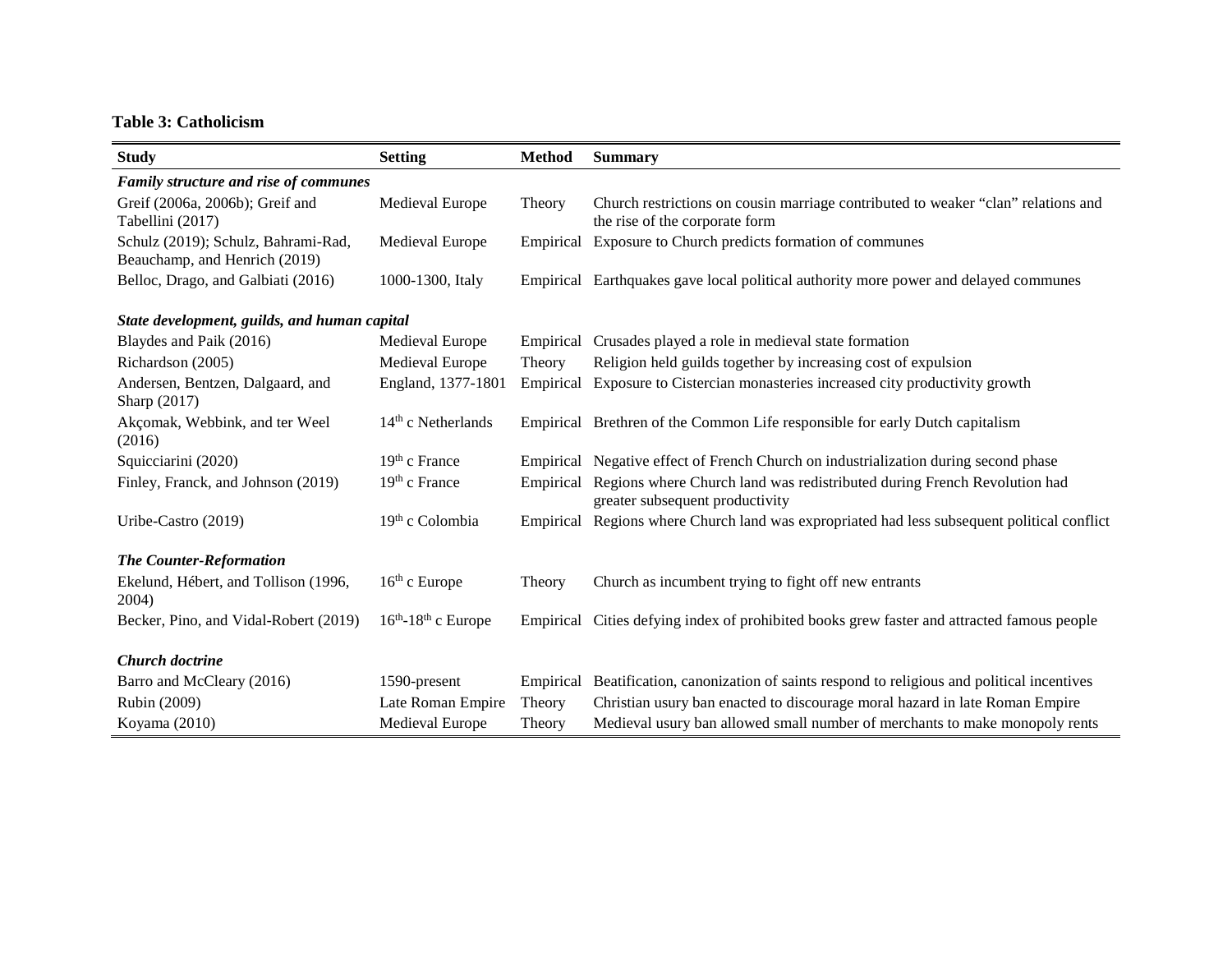| <b>Table 4: Socioeconomic Consequences of the Reformation</b> |  |  |
|---------------------------------------------------------------|--|--|
|---------------------------------------------------------------|--|--|

| <b>Study</b>                                                                            | <b>Setting</b>                         | <b>Method</b> | <b>Summary</b>                                                                                                                    |  |  |  |
|-----------------------------------------------------------------------------------------|----------------------------------------|---------------|-----------------------------------------------------------------------------------------------------------------------------------|--|--|--|
| Protestantism, human capital, and socioeconomic outcomes                                |                                        |               |                                                                                                                                   |  |  |  |
| Becker and Woessmann (2009)                                                             | Prussia, late 19 <sup>th</sup> c       | Empirical     | Human capital theory of Protestant economic history: Protestantism increased<br>literacy and economic outcomes                    |  |  |  |
| Becker and Woessmann (2010)                                                             | Prussia, 1816                          | Empirical     | Effect of Protestantism on education already before industrialization                                                             |  |  |  |
| Becker and Woessmann (2008)                                                             | Prussia, 19 <sup>th</sup> c            | Empirical     | Protestantism decreased gender gap in education                                                                                   |  |  |  |
| Boppart et al. (2013, 2014)                                                             | Switzerland, late 19th c               | Empirical     | Effect of Protestantism on educational spending and performance in Switzerland                                                    |  |  |  |
| Becker, Cinnirella, and<br>Woessmann $(2010)$                                           | Prussia, 1849-1905                     | Empirical     | Protestantism-induced education reduced fertility                                                                                 |  |  |  |
| Becker, Hornung, and<br>Woessmann (2011)                                                | Prussia, 19 <sup>th</sup> c            | Empirical     | Protestantism-induced education increased non-textile industrialization in both<br>phases of Industrial Revolution                |  |  |  |
| Hornung (2014)                                                                          | Brandenburg, 1700, 1802                | Empirical     | Long-run effect of Huguenot immigrants on productivity of textile manufactories                                                   |  |  |  |
| Reformation, Protestant ethic, and socioeconomic outcomes                               |                                        |               |                                                                                                                                   |  |  |  |
| Cantoni (2015)                                                                          | Germany, 1300-1900                     | Empirical     | No effect of Protestantism on German city growth                                                                                  |  |  |  |
| Dittmar and Meisenzahl (2020)                                                           | Germany, 1520-1819                     | Empirical     | Adoption of church ordinances after plagues increased upper-tail human capital<br>and city population growth                      |  |  |  |
| Spenkuch (2017)                                                                         | Germany, 17 <sup>th</sup> c, today     | Empirical     | Protestant areas in 1624 have longer working hours, but not hourly wages, today                                                   |  |  |  |
| Basten and Betz (2013)                                                                  | Switzerland, 16 <sup>th</sup> c, today | Empirical     | Protestantism reduced political preferences for leisure time, redistribution, and<br>government intervention                      |  |  |  |
| Beatton, Skali and Torgler (2019)                                                       | Germany, WWII                          | Empirical     | Protestant soldiers expend more effort than Catholic soldiers in WWII                                                             |  |  |  |
| Blum and Strebel (2016)                                                                 | Germany, WWI                           | Empirical     | Height decrease of cohort born in WWI lower for Protestants than Catholics                                                        |  |  |  |
| Cantoni, Dittmar, and Yuchtman<br>(2018)                                                | Germany, 1480-1600                     | Empirical     | Reallocation of human and physical capital investment from religious to secular<br>purposes in immediate aftermath of Reformation |  |  |  |
| Heldring, Robinson, and Vollmer England, 16 <sup>th</sup> -18 <sup>th</sup> c<br>(2017) |                                        | Empirical     | Dissolution of monasteries increased agricultural and industrial productivity                                                     |  |  |  |
| <b>Negative socioeconomic consequences of Reformation</b>                               |                                        |               |                                                                                                                                   |  |  |  |

#### Becker and Woessmann (2018) Prussia, early and late 19<sup>th</sup> c Empirical Protestantism increased suicide; social cohesion as mechanism Leeson and Russ (2018) Europe, 1500-1700 Empirical Catholic-Protestant battles increased witch trial incidence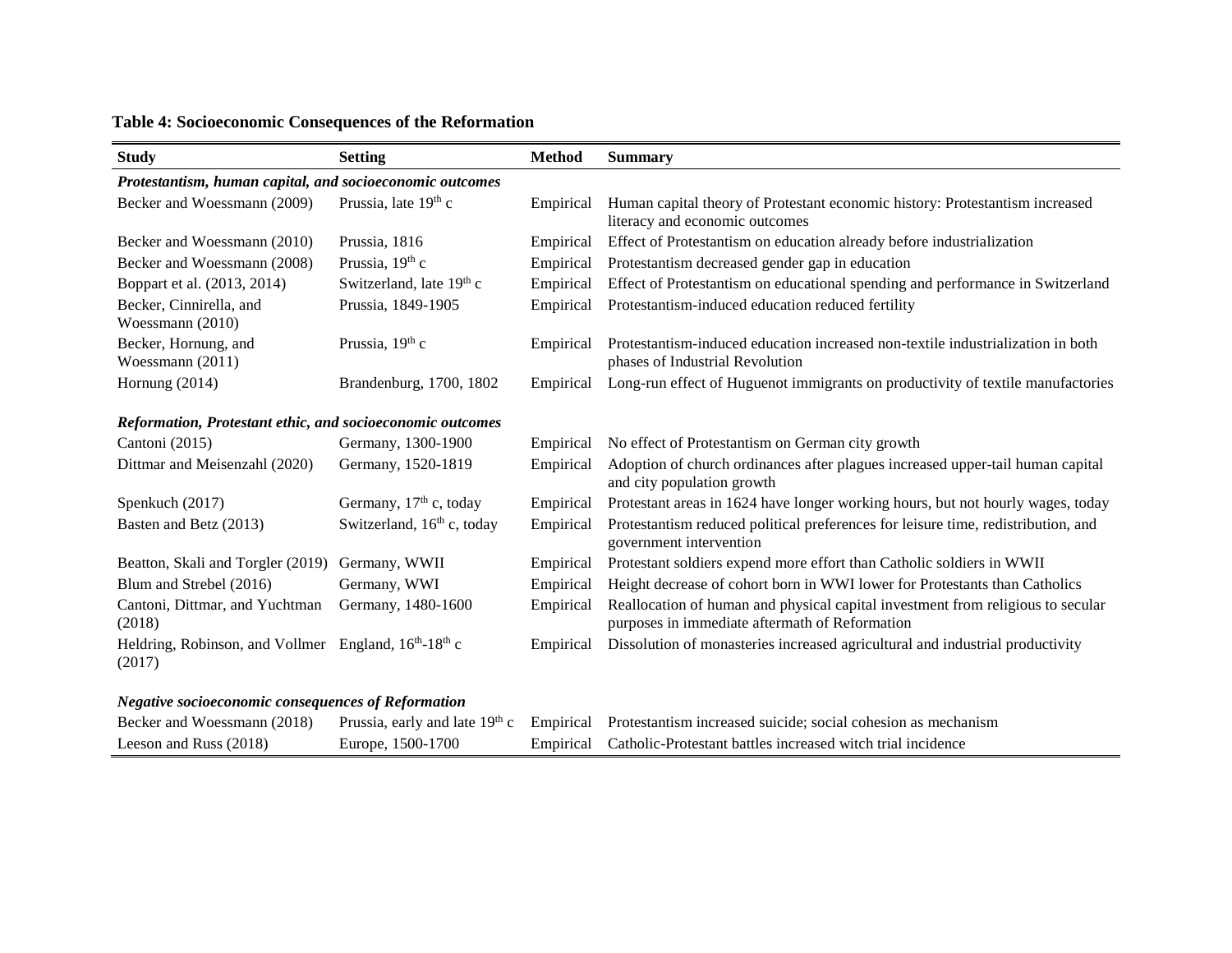| <b>Study</b>                                     | <b>Setting</b>             | <b>Method</b>        | <b>Summary</b>                                                                                                                                                                  |  |  |
|--------------------------------------------------|----------------------------|----------------------|---------------------------------------------------------------------------------------------------------------------------------------------------------------------------------|--|--|
| Causes of adoption and spread of Reformation     |                            |                      |                                                                                                                                                                                 |  |  |
| Ekelund, Hébert, and Tollison<br>(2002)          | Reformation                | Theory,<br>narrative | Monopolistic practices of medieval Catholic Church encouraged Protestant entry in<br>entrepreneurial societies with declining feudalism and unstable wealth distribution        |  |  |
| Kim and Pfaff $(2012)$                           | Germany, 1517-1545         | Empirical            | Cities with students in Protestant rather than Catholic universities before 1523 more<br>likely to enact Reformation                                                            |  |  |
| Becker, Hsiao, Pfaff, and<br><b>Rubin (2020)</b> | Germany before 1530        | Empirical            | Cities with personal ties (letters, visits, Wittenberg students) to Luther before 1523<br>more likely to enact Reformation; interacts with spatial diffusion along trade routes |  |  |
| Cantoni (2012)                                   | Germany, 1600              | Empirical            | Distance to Wittenberg, ecclesiastical rule, and political and economic power<br>reduce Protestantism                                                                           |  |  |
| Curuk and Smulders (2019)                        | Germany, 1600              | Empirical            | Agricultural potential and smaller population 1500 increase Protestantism                                                                                                       |  |  |
| Rubin (2014)                                     | European cities, 1500-1600 | Empirical            | Having printing press by 1500 increases Protestant adoption by 1600                                                                                                             |  |  |
| Boerner, Rubin, and Severgnini<br>(2018)         | European cities, 1450-1600 | Empirical            | Indirect effect of mechanical clock on Reformation through printing press                                                                                                       |  |  |
| Dittmar and Seabold (2020)                       | Germany, 1454-1600         | Empirical            | Printing competition increased Protestant book content and Reformation adoption                                                                                                 |  |  |
| Iyigun $(2008)$                                  | Europe, 1521-1650          | Empirical            | Ottoman incursions reduced Catholic-Protestant conflicts within Europe                                                                                                          |  |  |
| <b>Causes of Protestant secularization</b>       |                            |                      |                                                                                                                                                                                 |  |  |
| Becker and Woessmann (2013)                      | Prussia, 1886-1911         | Empirical            | No effect of income on church attendance in panel models                                                                                                                        |  |  |
| Becker, Nagler, and<br>Woessmann (2017)          | Germany, 1890-1930         | Empirical            | Advanced-school expansion reduced church attendance in panel models                                                                                                             |  |  |

## **Table 5: Socioeconomic Causes of the Reformation, of its Spread, and of Protestant Religiosity**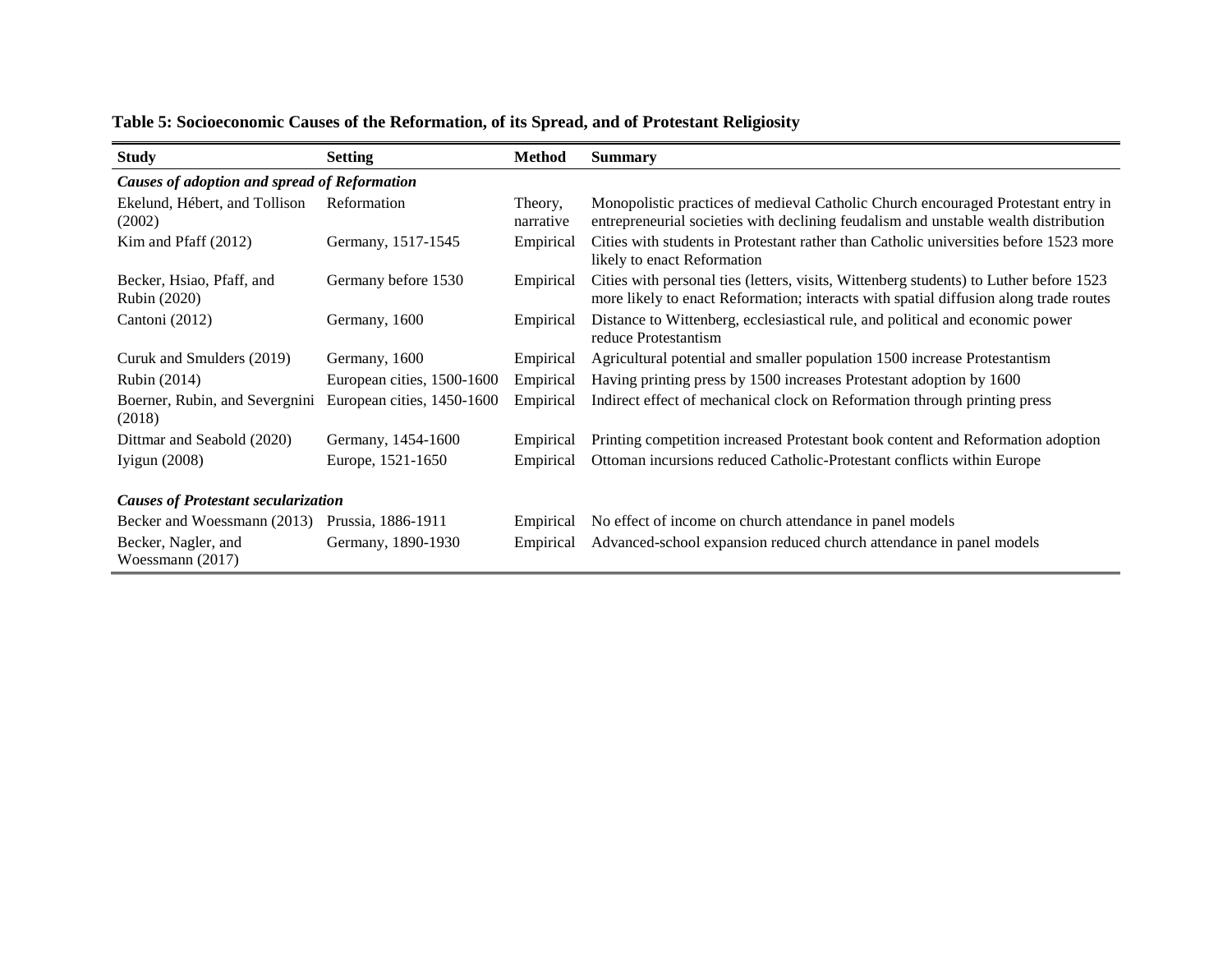#### **Table 6: Missionaries**

| <b>Study</b>                                            | <b>Setting</b> | <b>Method</b> | <b>Summary</b>                                                                                                                                                               |
|---------------------------------------------------------|----------------|---------------|------------------------------------------------------------------------------------------------------------------------------------------------------------------------------|
| Missionaries, human capital, and health: Africa         |                |               |                                                                                                                                                                              |
| Gallego and Woodberry (2010) Africa                     |                |               | Empirical Regions where Protestant missionaries dominated have higher literacy; role of competition                                                                          |
| Nunn (2014)                                             | Africa         |               | Empirical In areas with Protestant missionaries, education effect more pronounced for women                                                                                  |
| Wantchekon, Novta, and<br>Klašnja (2015)                | Benin          |               | Empirical Village-level externalities: descendants of the uneducated in villages with schools do better than<br>those in control villages                                    |
| Doyle, Meier zu Selhausen,<br>and Weisdorf (2019)       | Uganda         |               | Empirical Christian African converts adopted healthier sexual behavior already during colonial period                                                                        |
| Cagé and Rueda (2020)                                   | Africa         |               | Empirical Christian missionaries influenced sexual beliefs and behaviors that affected risk of HIV contagion                                                                 |
| Wietzke (2015)                                          | Madagascar     |               | Empirical Colonial institutions had stronger effect on local economic outcomes than missionary schools                                                                       |
| Missionaries, human capital, and health: Asia           |                |               |                                                                                                                                                                              |
| Ma (2020)                                               | China          |               | Empirical Jesuits missionaries stimulated Confucian literati to study science                                                                                                |
| Bai and Kung (2015)                                     | China          |               | Empirical Protestant missionaries associated with schools, hospitals, and better economic development                                                                        |
| Calvi, Mantovanelli, and<br>Hoehn-Velasco (2019)        | India          |               | Empirical Protestant missionaries associated with higher literacy                                                                                                            |
| Calvi and Mantovanelli (2018)                           | India          |               | Empirical Current health outcomes better the closer a village to historical Protestant medical missions                                                                      |
| Castelló-Climent, Chaudhary,<br>and Mukhopadhyay (2018) | India          |               | Empirical Catholic missions associated with higher secondary school completion                                                                                               |
| Missionaries, human capital, and health: Latin America  |                |               |                                                                                                                                                                              |
| Waldinger (2017)                                        | Mexico         |               | Empirical Areas with historical presence of Catholic mendicant orders have higher literacy and education today                                                               |
| Valencia Caicedo (2019a)                                | S. America     |               | Empirical Jesuit missions in South America promoted education; effects persist 250 years later                                                                               |
| <b>Missionaries and other outcomes</b>                  |                |               |                                                                                                                                                                              |
| Nunn (2010)                                             | Africa         |               | Empirical Christian missionaries had lasting impact on religious beliefs                                                                                                     |
| Woodberry (2012)                                        | Worldwide      |               | Empirical Protestant missionaries influenced rise and spread of stable democracy                                                                                             |
| Cagé and Rueda (2016)                                   | Africa         |               | Empirical In regions close to Protestant missions, proximity to printing press associated with higher newspaper<br>readership, trust, education, and political participation |
| <b>Missionary expansion</b>                             |                |               |                                                                                                                                                                              |
| Meier zu Selhausen (2019)                               | Africa         |               | Empirical Africanization of missions relevant to understand reach of initially European missionaries                                                                         |
| Jedwab, Meier zu Selhausen,<br>and Moradi (2019)        | Africa         |               | Empirical Smaller effect size of missionaries when considering local determinants of missionary expansion                                                                    |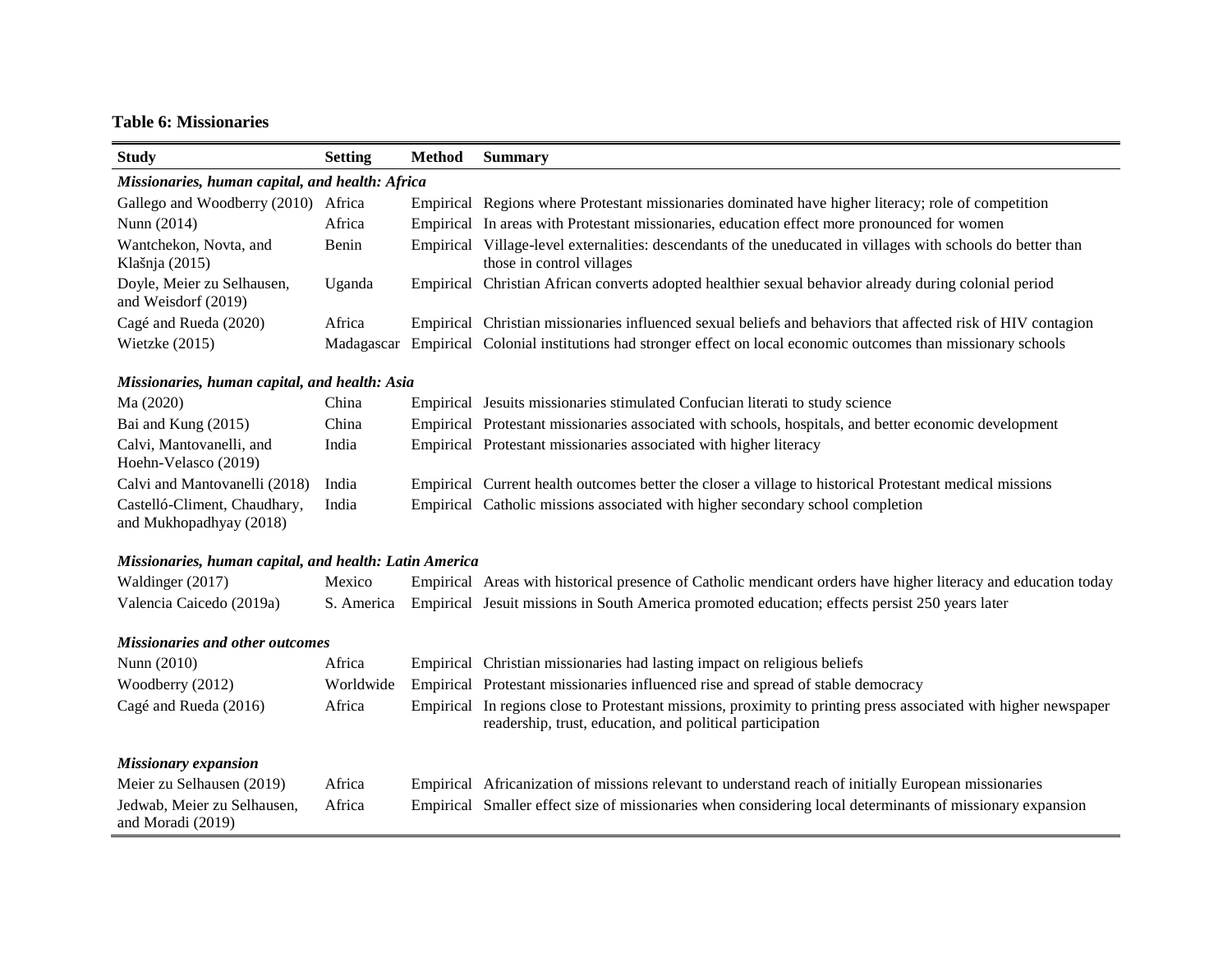## **Table 7: Islam: Politics and Law**

| <b>Study</b>                                            | <b>Setting</b>                                      | <b>Method</b>                  | <b>Summary</b>                                                                                                                                     |  |  |  |
|---------------------------------------------------------|-----------------------------------------------------|--------------------------------|----------------------------------------------------------------------------------------------------------------------------------------------------|--|--|--|
| Religious legitimacy and political economy              |                                                     |                                |                                                                                                                                                    |  |  |  |
| Rubin (2017)                                            | Roman Empire-1600                                   | Narrative,<br>theory           | Legitimating role of Muslim clerics meant that economic elite had little say at political<br>bargaining table, unlike in (post-Reformation) Europe |  |  |  |
| Cosgel, Miceli, and<br>Rubin (2012)                     | Ottoman Empire, 1485-18th<br>$\mathbf{C}$           | Theory,<br>narrative           | Legitimating role of Ottoman clerics enabled prohibition of printing press for over two<br>centuries                                               |  |  |  |
| Blaydes, Grimmer, and<br>McQueen (2018)                 | Medieval Middle East and<br>Europe                  | Empirical,<br>text<br>analysis | Increase in religious appeals in advice given to Muslim rulers in political texts beginning<br>in $12th$ -14 <sup>th</sup> centuries               |  |  |  |
| <b>Chaney</b> (2013)                                    | Medieval Egypt                                      | Empirical                      | Religious authority gained power and security with flooding or drought of Nile River                                                               |  |  |  |
| Ticku, Shrivastava, and<br>Iyer $(2020)$                | Medieval India                                      | Empirical                      | Muslim desecration of Hindu temples more likely following economic shocks                                                                          |  |  |  |
| <b>Blaydes and Chaney</b><br>$(2013)$ ; Chaney $(2019)$ | Medieval Europe and<br>Middle East                  | Empirical                      | Slave soldiers allowed Muslim rulers to not have to bargain with other elites; European<br>rulers constrained by feudal lords                      |  |  |  |
| Auriol and Platteau<br>(2017); Platteau (2017)          | Early Islam to present                              | Theory,<br>narrative           | Decentralized nature of Islam meant that rulers had to appease marginal cleric, leaving<br>many on outside, increasing instability                 |  |  |  |
| Iyigun $(2015)$                                         | Roman Empire to present                             | Theory,<br>empirical           | Monotheism, "one true God" doctrine mean that inter-faith conflict is existential in<br>Western religions                                          |  |  |  |
| Iyigun (2008, 2013)                                     | $16th$ c Europe, Ottoman<br>Empire                  | Empirical                      | Intra-European conflict less likely when Ottomans threatened Habsburgs; Ottoman threat<br>in Europe less likely when sultan's mother was Christian |  |  |  |
| Islamic law                                             |                                                     |                                |                                                                                                                                                    |  |  |  |
| Kuran (2005, 2011)                                      | Medieval, early modern<br>Middle East               | Theory,<br>narrative           | Combination of Islamic inheritance and partnership law stifled emergence of large<br>partnerships and corporate form                               |  |  |  |
| Kuran (2001, 2011)                                      | Medieval, early modern<br><b>Middle East</b>        | Theory,<br>narrative           | Islamic waqf law used to evade inheritance law; inflexibility meant it could not turn into<br>more advanced, long-lived institution                |  |  |  |
| Kuran and Lustig (2012)                                 | $16th - 19th$ c Ottoman Empire                      | Empirical                      | Ottoman Islamic courts biased in favor of men, Muslims, and elites                                                                                 |  |  |  |
| Kuran and Rubin (2018)                                  | 16 <sup>th</sup> -19 <sup>th</sup> c Ottoman Empire | Empirical                      | Ottoman Islamic court bias meant that men, Muslims, and elites paid higher interest rates                                                          |  |  |  |
| Saleh (2018); Saleh and<br><b>Tirole (2019)</b>         | 8 <sup>th</sup> c to early modern Egypt             | Empirical,<br>theory           | Islamic tax on religious minorities led to negative socioeconomic selection in converts;<br>incentivized rulers to over-tax                        |  |  |  |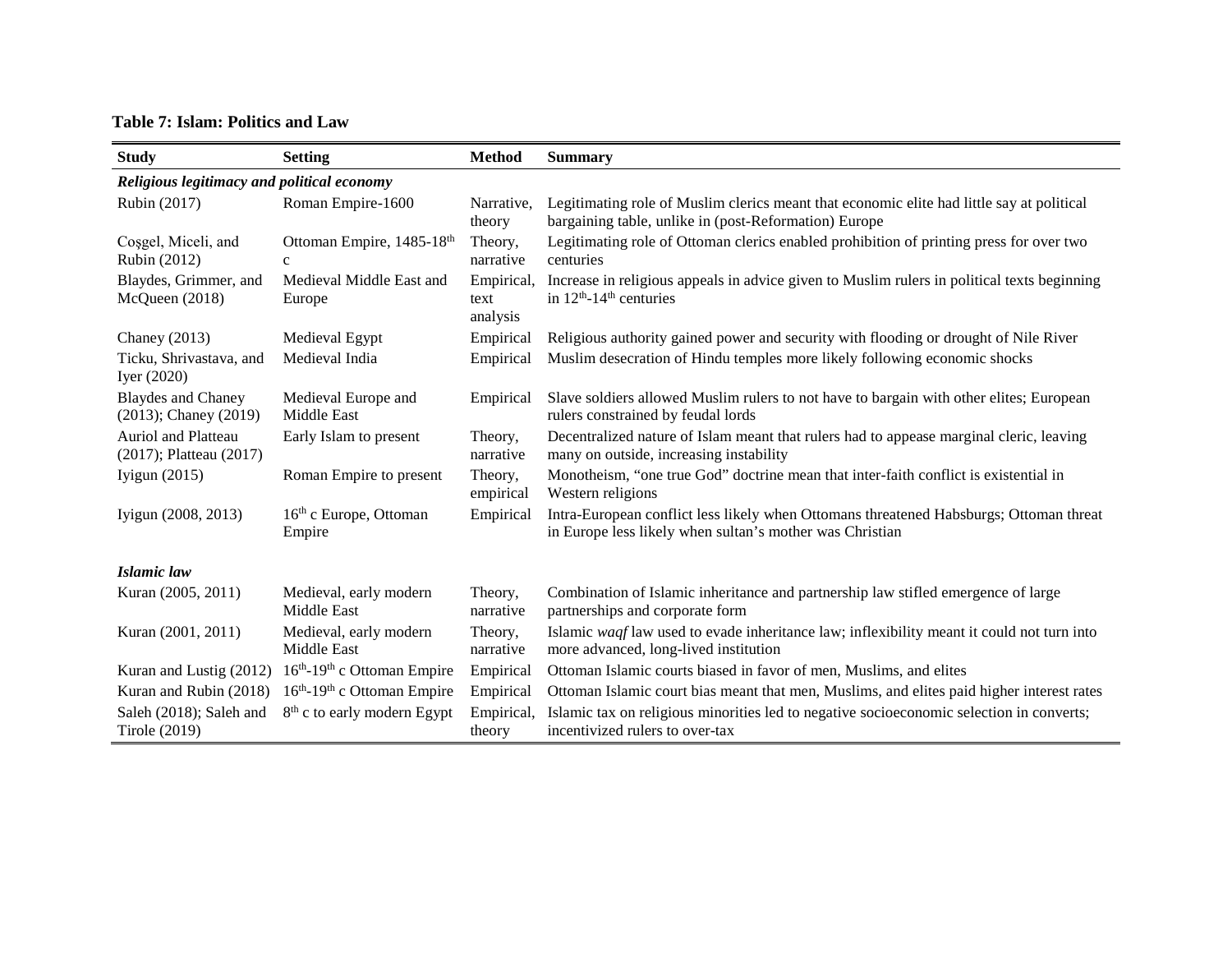#### **Table 8: Islam: Finance and Trade**

| <b>Study</b>                                        | <b>Setting</b>                    | <b>Method</b>        | <b>Summary</b>                                                                                                                                                      |  |  |
|-----------------------------------------------------|-----------------------------------|----------------------|---------------------------------------------------------------------------------------------------------------------------------------------------------------------|--|--|
| <b>Usury restrictions</b>                           |                                   |                      |                                                                                                                                                                     |  |  |
| Rubin (2011, 2017)                                  | Medieval Middle East              | Theory;<br>narrative | Middle Eastern reliance on religious legitimacy enabled equilibrium in which usury was<br>banned but permitted if ruse performed                                    |  |  |
| <b>Rubin</b> (2010)                                 | Medieval Middle East              | Theory;<br>narrative | Islamic usury ban prevented bills of exchange from being used as they were in Europe,<br>which stifled commercial development                                       |  |  |
| Grosjean (2011)                                     | Southeastern Europe               | Empirical            | Formerly Ottoman territories in Southeastern Europe have lower financial development<br>today, plausibly due to usury restrictions                                  |  |  |
| <b>Trade and conflict</b>                           |                                   |                      |                                                                                                                                                                     |  |  |
| Jha $(2013)$                                        | Medieval- $20th$ c India          | Empirical            | Historical trade between Hindus and Muslims decreased $20th$ c inter-faith riots                                                                                    |  |  |
| Michalopoulos, Naghavi, and<br>Prarolo (2016, 2018) | $7th$ and $8th$ c Middle<br>East  | Theory:<br>empirical | Role of trade in early spread of Islam; spread of early Islam and Islamic doctrine as means<br>of reducing conflict between groups with different factor endowments |  |  |
| Chaney and Hornbeck (2016)                          | $17th$ -19 <sup>th</sup> c Spain  | Empirical            | Very slow economic catch-up in Spain after 1609 expulsion of Moriscos                                                                                               |  |  |
| <b>Legal pluralism and merchants</b>                |                                   |                      |                                                                                                                                                                     |  |  |
| Kuran (2004)                                        | $17th - 19th$ c Ottoman<br>Empire | Narrative            | Ottoman legal pluralism became disadvantage to Muslim merchants in $18th$ and $19th$ c as<br>European commercial law became more complex                            |  |  |
| Artunç $(2015)$                                     | $19th$ c Ottoman Empire           |                      | Empirical Ottoman exemption licenses to Europeans harmed native, Muslim merchants                                                                                   |  |  |
|                                                     |                                   |                      |                                                                                                                                                                     |  |  |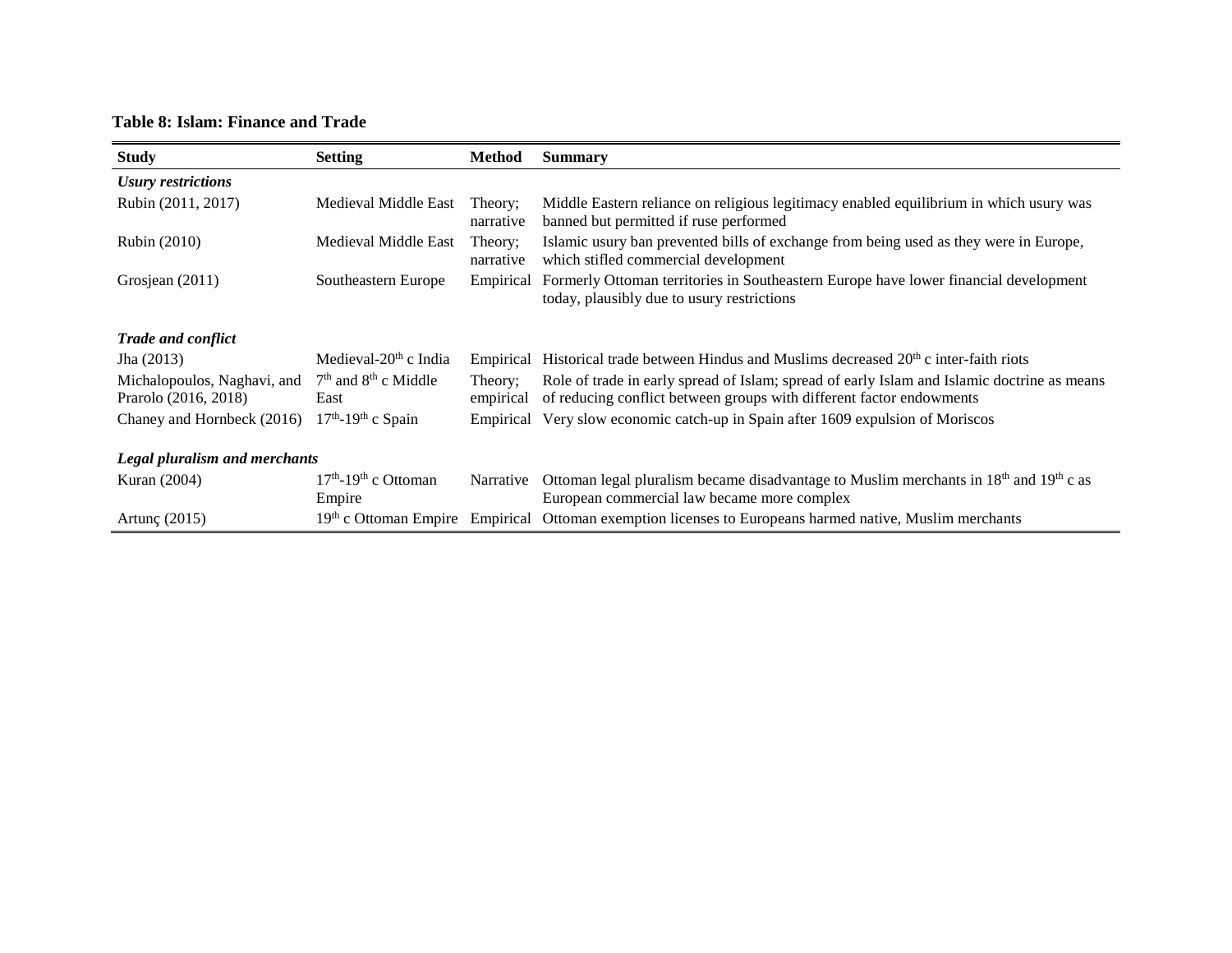# **Table 9: Islam: Human Capital**

| <b>Study</b>                           | <b>Setting</b>                                                   | <b>Method</b> | <b>Summary</b>                                                                                                                                          |
|----------------------------------------|------------------------------------------------------------------|---------------|---------------------------------------------------------------------------------------------------------------------------------------------------------|
| Scientific vs. religious human capital |                                                                  |               |                                                                                                                                                         |
| Chaney $(2016)$                        | Europe and Islamic Empirical<br>world, $8th$ -19 <sup>th</sup> c |               | Rise of early Islamic science and decline, relative to religious texts, beginning in $11th$ -12 <sup>th</sup> c                                         |
| Human capital and industrialization    |                                                                  |               |                                                                                                                                                         |
| Saleh (2015)                           | $19th$ c Egypt                                                   | Empirical     | Deskilling of Muslims and upskilling of Christians in first wave of industrialization; upskilling of<br>both in second wave                             |
| Saleh (2016)                           | 1950s Egypt                                                      | Empirical     | Reform of secular education improved outcomes for Muslims but not Christians                                                                            |
| <b>Islam and literacy</b>              |                                                                  |               |                                                                                                                                                         |
| Chaudhary and Rubin<br>(2011, 2016)    | $19th$ -20 <sup>th</sup> c India                                 | Empirical     | Parts of British India with more recent collapse of Muslim rule had lower Muslim literacy; Princely<br>States ruled by Muslims had lower Hindu literacy |